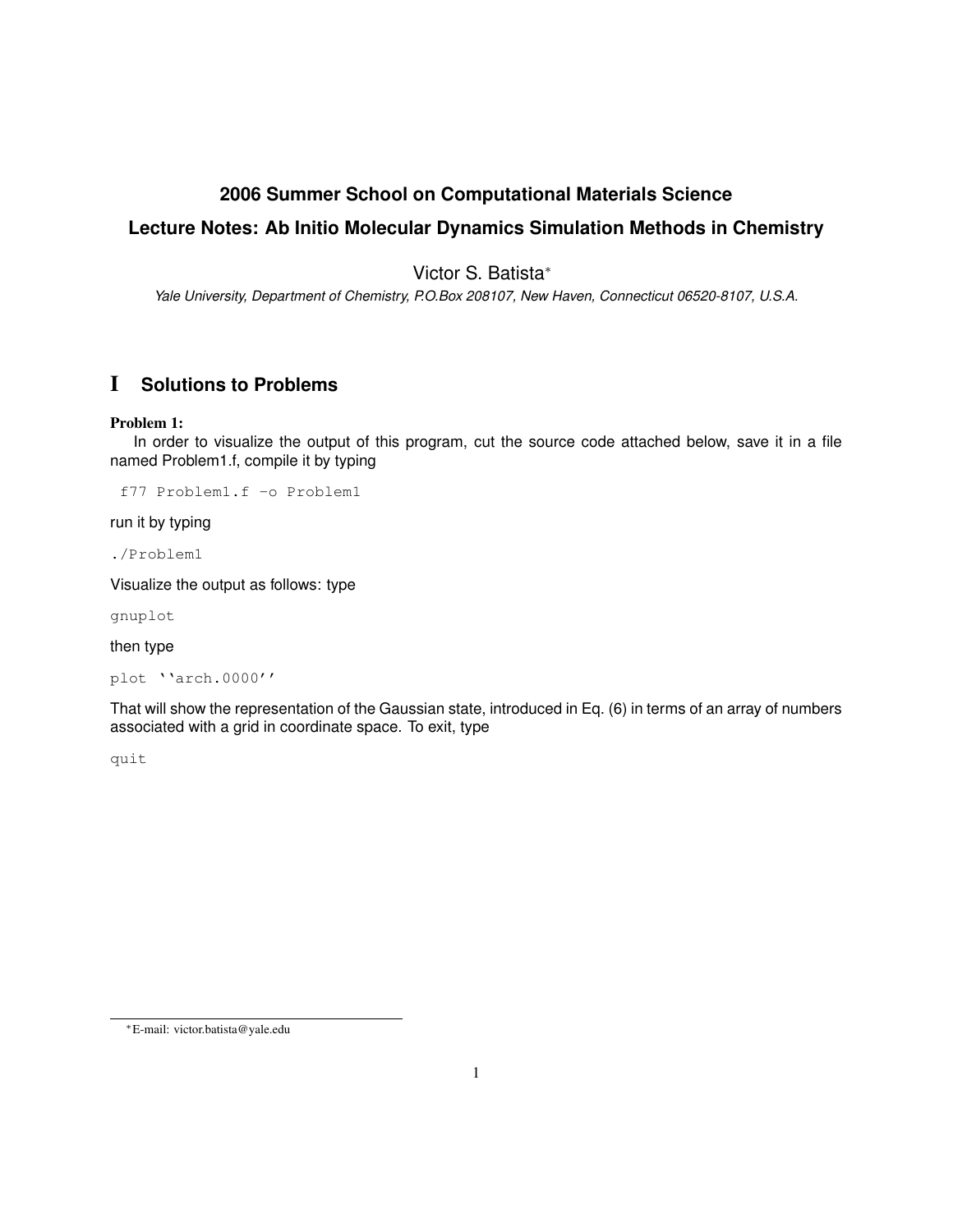```
PROGRAM Problem_1
      call Initialize()
      CALL SAVEWF(0)
      END
cccccccccccccccccccccccccccccccccccccccccccccccccccccccccccccccccccccc
      SUBROUTINE Initialize()
c
c Wave Packet Initialization: Gaussian centered at xk, with momentum pk
\rm _cIMPLICIT NONE
      INTEGER nptx, npts, kk
      COMPLEX chi,EYE
      REAL omega,xmin,xmax,dx,pi,mass,xk,pk,x,alpha
      PARAMETER(npts=10,nptx=2**npts)
      COMMON / wfunc/ chi(nptx)
      common /xy/ xmin,xmax
      common /packet/mass,xk,pk
      xmin=-20.
      xmax=20.
      EYE=(0.0,1.0)pi= acos(-1.0)omega=1.
      dx=(xmax-xmin)/real(nptx)
      pk=0.0xk=0.0mass=1.0
      alpha=mass*omega
      do kk=1,nptx
        x=xmin+kk*dx
         chi(kk) = ( (alpha/pi) * *0.25)1 *exp(-alpha/2.*(x-xk)**2+EYE*pk*(x-xk))
      end do
      RETURN
      END
cccccccccccccccccccccccccccccccccccccccccccccccccccccccccccccccccccccc
      SUBROUTINE SAVEWF(j)
c
c Save Wave-packet in coordinate space
c
      IMPLICIT NONE
      INTEGER nptx,npts,kk,j
      COMPLEX chi,EYE
      REAL RV,omega,xmin,xmax,dx,pi,mass,xk,pk,x,alpha,Vpot,RKE
      character*9 B
      PARAMETER(npts=10,nptx=2**npts)
      COMMON / wfunc/ chi(nptx)
      common /xy/ xmin,xmax
      common /packet/mass,xk,pk
      write(B, '(A,i4.4)') 'arch,' , jOPEN(1,FILE=B)
      dx=(xmax-xmin)/real(nptx)
      do kk=1,nptx
        x=xmin+kk*dx
         WRITE(1,22) x, chi(kk)
      end do
      CLOSE(1)
 22 FORMAT(6(e13.6,2x))
      RETURN
      END
```
cccccccccccccccccccccccccccccccccccccccccccccccccccccccccccccccccccccc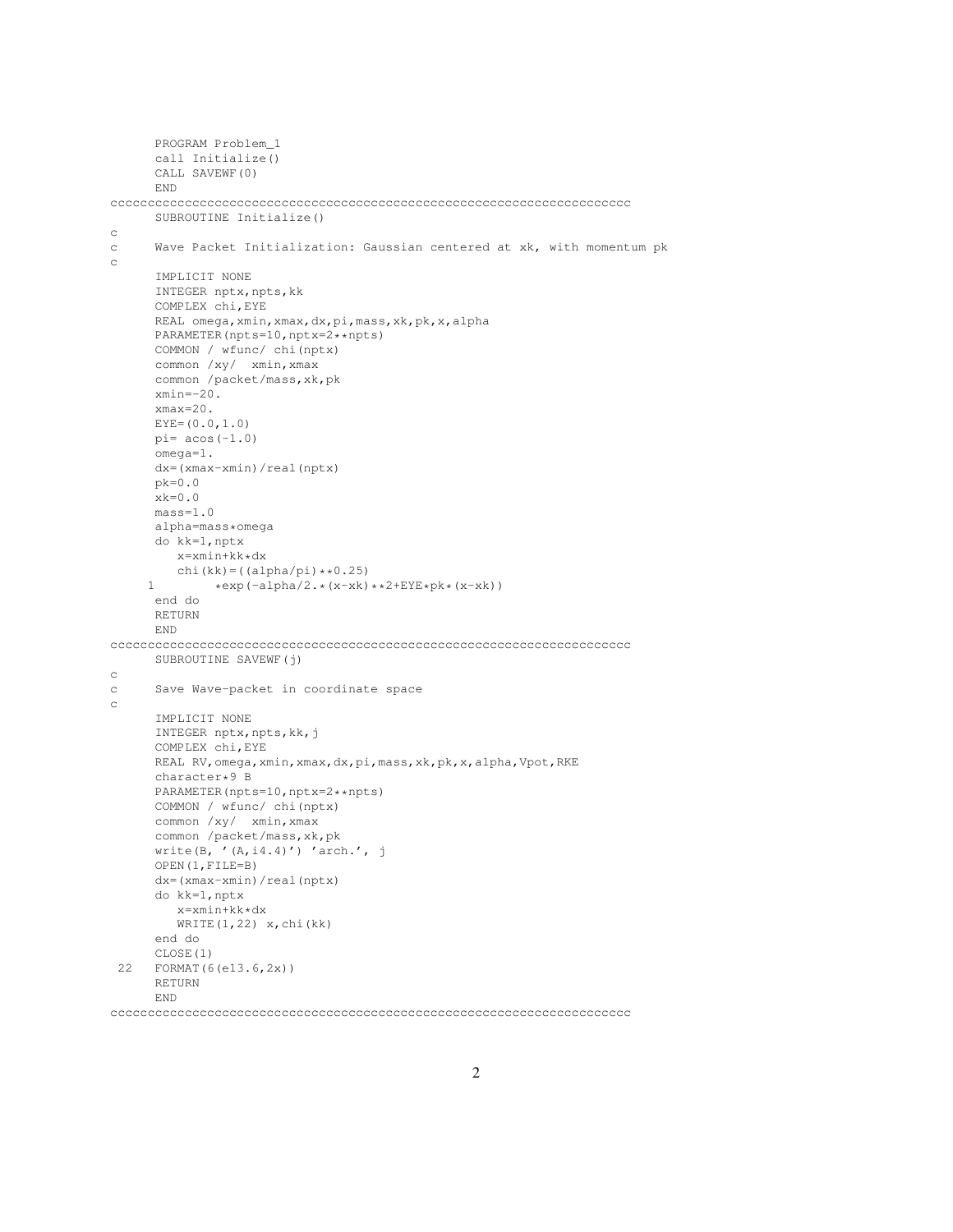#### Problem 2:

In order to visualize the output of this program, cut the source code attached below, save it in a file named Problem2.f, compile it by typing

f77 Problem2.f -o Problem2

run it by typing

./Problem2

Visualize the output as follows: type

gnuplot

then type

plot ''nume.0000''

That will show the representation of the amplitude of the Fourier transform of the Gaussian state, introduced in Eq. (6), in terms of an array of numbers associated with a grid in momentum space. In order to visualize the analytic results on top of the numerical values type

replot ''anal.0000''

In order to visualize the numerically computed phases as a function of  $p$  type

plot ''nume.0000 u 1:3''

and to visualize the analytic results on top of the numerical values type

replot ''anal.0000''

To exit, type

quit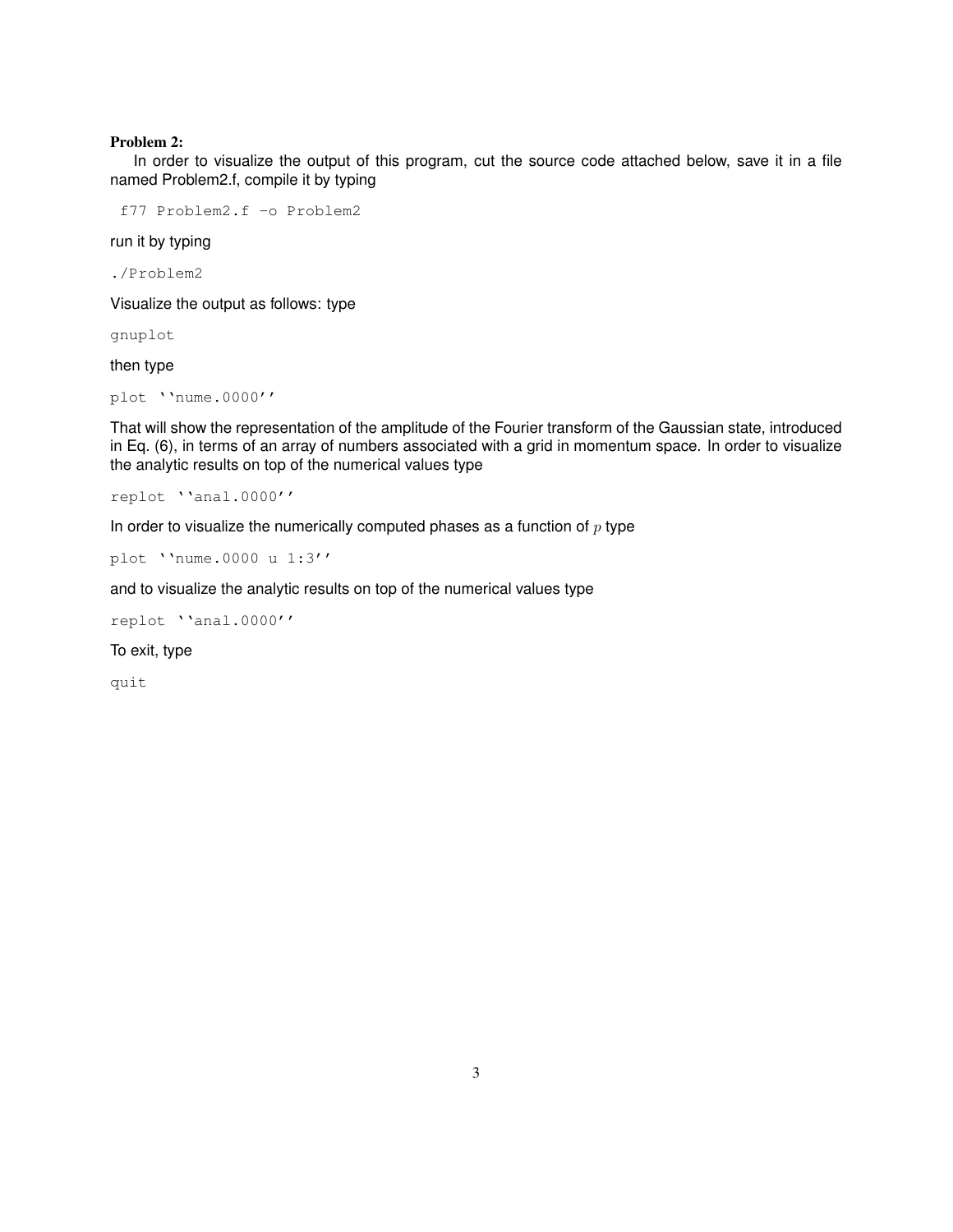```
PROGRAM Problem2
      call Initialize()
      CALL SAVEFT()
      END
cccccccccccccccccccccccccccccccccccccccccccccccccccccccccccccccccccccc
      SUBROUTINE Initialize()
\simc Wave Packet Initialization: Gaussian centered at xk, with momentum pk
\rm _cIMPLICIT NONE
      INTEGER nptx, npts, kk
      COMPLEX chi,EYE
      REAL omega,xmin,xmax,dx,pi,rmass,xk,pk,x,alpha
      PARAMETER(npts=10,nptx=2**npts)
      COMMON / wfunc/ chi(nptx)
      common /xy/ xmin,xmax
      common /packet/rmass,xk,pk
      xmin=-20.
      xmax=20.
      EYE=(0.0,1.0)pi= acos(-1.0)omega=1.
      dx=(xmax-xmin)/real(nptx)
      pk=0.0
      xk=5.0
      rmass=1.0
      alpha=rmass*omega
      do kk=1,nptx
        x=xmin+kk*dx
         chi(kk) = ( (alpha/pi) * *0.25)1 *exp(-alpha/2.*(x-xk)**2+EYE*pk*(x-xk))
      end do
      RETURN
      END
cccccccccccccccccccccccccccccccccccccccccccccccccccccccccccccccccccc
      subroutine SAVEFT()
c
c Save wave-packet in momentum space
c
      IMPLICIT NONE
      INTEGER nptx,kx,nx,npts,j
      REAL theta, wm, p, xmin, xmax, rmass, xk, pi, alenx, pk, rm, re, ri
      COMPLEX eye,chi,Psip
      character*9 B1,B2
      parameter(npts=10,nptx=2**npts)
      common /xy/ xmin, xmax
      common /packet/ rmass,xk,pk
      COMMON / wfunc/ chi(nptx)
      j=0write(B1, '(A,i4.4)') 'anal.', j
      OPEN(1,FILE=B1)
      write(B2, '(A, i4.4)') ' nume.', j
      OPEN(2,FILE=B2)
      CALL fourn(chi, nptx, 1,-1)
      pi = a cos(-1.0)alenx=xmax-xmin
      do kx=1,nptx
        if(kx.le.(nptx/2+1)) then
           nx=kx-1
         else
            nx=kx-1-nptx
```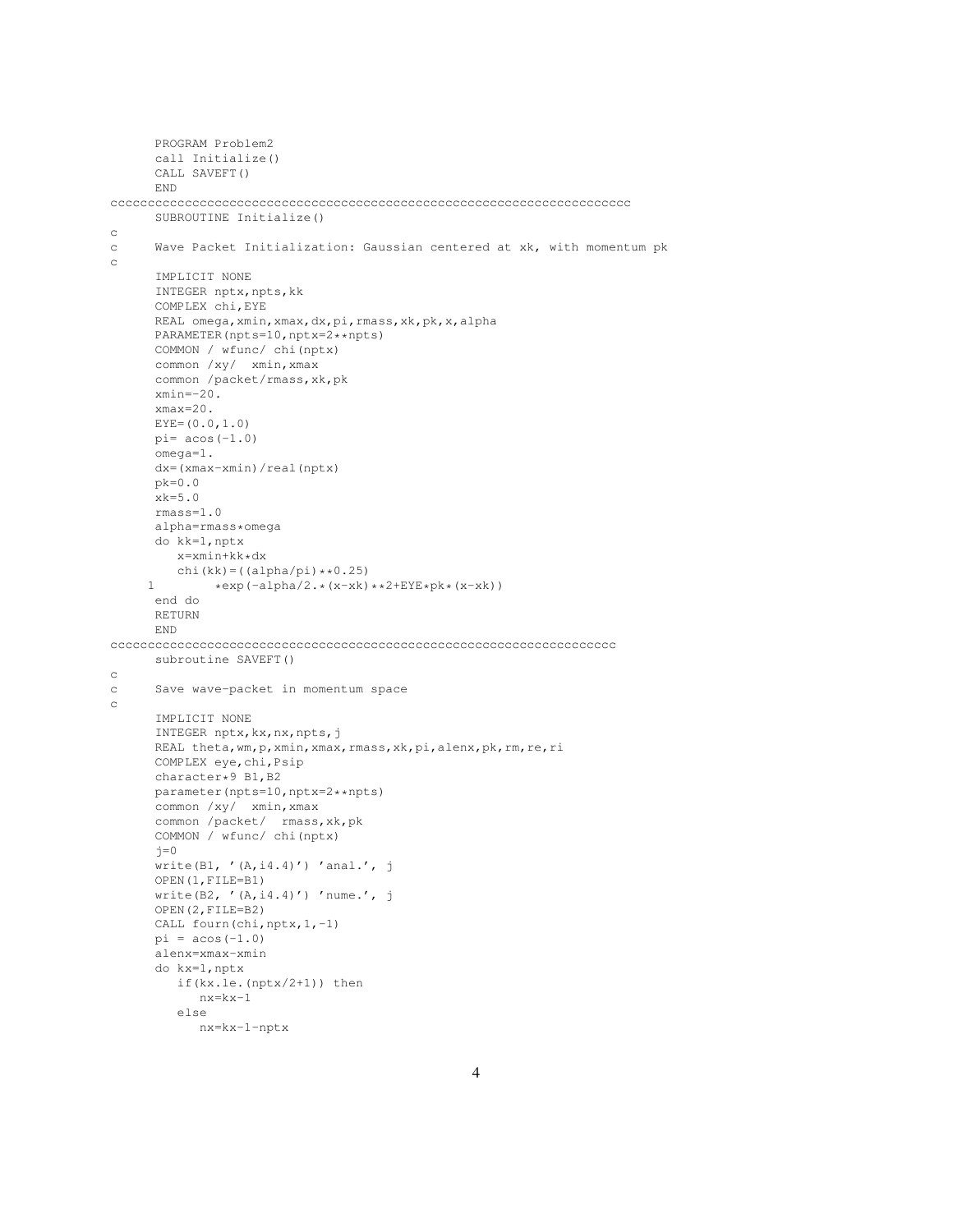```
end if
         p=0.
         if(nx.ne.0) p = \text{real}(nx) * 2.*pi/alenxc Numerical Solution
         chi(kx)=chi(kx)*alenx/sqrt(2.0*pi)/nptx
         re=chi(kx)
         ri=imag(chi(kx))
         IF(re.NE.0) theta=atan(ri/re)
         rm=abs(chi(kx))
         IF(abs(p).LE.(4.)) WRITE(2, 22) p, rm, theta
         IF(nx.EQ.(nptx/2)) WRITE(2,22)
c Analytic Solution
         CALL FT_analy(Psip,p)
         re=Psip
         ri=imag(Psip)
         IF(re.NE.0) theta=atan(ri/re)
         rm=abs(Psip)
         IF(abs(p).LE.(4.)) WRITE(1,22) p, rm, theta
         IF(nx.EQ.(nptx/2)) WRITE(1,22)
      end do
      CALL fourn(chi,nptx,1,1)
 22 FORMAT(6(e13.6,2x))
      return
      end
cccccccccccccccccccccccccccccccccccccccccccccccccccccccccccccccccccccccc
      subroutine FT_analy(Psip,p)
c
c Analytic Fourier Transform of the initial Gaussian wave-packet
c
      IMPLICIT NONE
      REAL p,pi,alpha,rmass,xk,pk,omega
      COMPLEX Psip,c0,c1,c2,eye
      common /packet/ rmass,xk,pk
      eye=(0.0,1.0)
      omega=1.
      alpha = rmass*omega
      pi = a cos(-1.0)c2=alpha/2.
      c1=alpha*xk+eye*(pk-p)
      c0=-alpha/2.*xk**2-eye*pk*xk
     Psip=sqrt(pi/c2)/sqrt(2.0*pi)*(alpha/pi)**0.25<br>1 *exp(c1**2/(4.0*c2))*exp(c0)
           *exp(c1**2/(4.0*C2))*exp(c0)return
      end
ccccccccccccccccccccccccccccccccccccccccccccccccccccccccccccccccccccccc
c Subroutines from Numerical Recipes
ccccccccccccccccccccccccccccccccccccccccccccccccccccccccccccccccccccccc
      SUBROUTINE FOURN(DATA, NN, NDIM, ISIGN)
      REAL*8 WR,WI,WPR,WPI,WTEMP,THETA
      DIMENSION NN(NDIM),DATA(*)
      NTOT=1
      DO 11 IDIM=1,NDIM
        NTOT=NTOT*NN(IDIM)
 11 CONTINUE
      NPREV=1
      DO 18 IDIM=1,NDIM
         N=NN(IDIM)
         NREM=NTOT/(N*NPREV)
         IP1=2*NPREV
         IP2=IP1*NIP3=IP2*NREM
```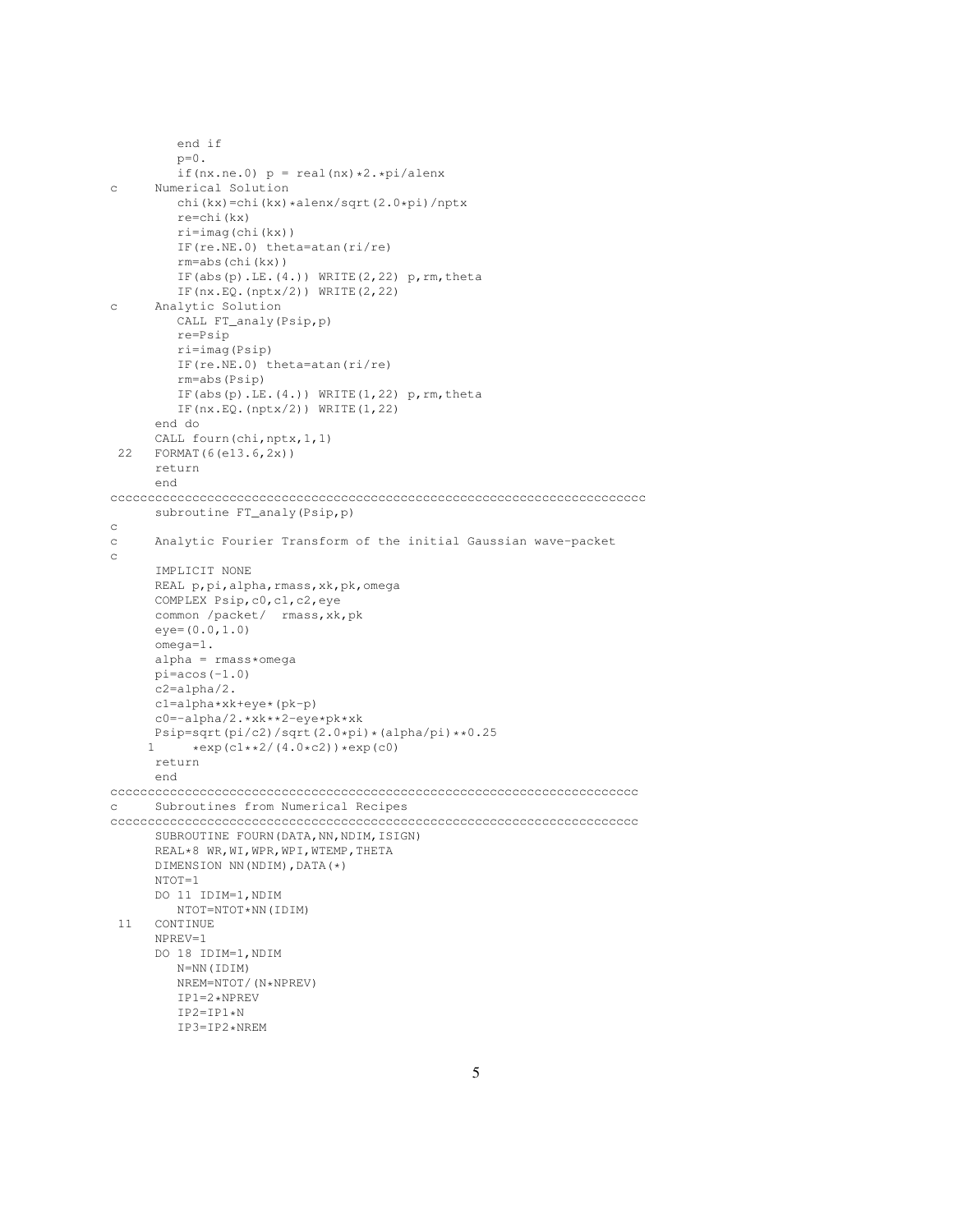|    | I2REV=1                                           |
|----|---------------------------------------------------|
|    | DO 14 I2=1, IP2, IP1                              |
|    | IF (I2.LT. I2REV) THEN                            |
|    | DO 13 I1=I2, I2+IP1-2, 2                          |
|    | DO 12 I3=I1, IP3, IP2                             |
|    | I3REV=I2REV+I3-I2                                 |
|    | TEMPR=DATA(I3)                                    |
|    | $TEMPI = DATA (I3+1)$                             |
|    | DATA(I3)=DATA(I3REV)                              |
|    | $DATA(I3+1)=DATA(I3REV+1)$                        |
|    | DATA (I3REV) = TEMPR                              |
|    | DATA (I3REV+1) = TEMPI                            |
| 12 | CONTINUE                                          |
| 13 | CONTINUE                                          |
|    | ENDIF                                             |
|    | $IBIT=IP2/2$                                      |
| 1  | IF ((IBIT.GE.IP1).AND.(I2REV.GT.IBIT)) THEN       |
|    | I2REV=I2REV-IBIT                                  |
|    | IBIT=IBIT/2                                       |
|    | GO TO 1                                           |
|    | ENDIF                                             |
|    | I2REV=I2REV+IBIT                                  |
| 14 | CONTINUE                                          |
|    | $IFPI=IP1$                                        |
| 2  | IF (IFP1.LT.IP2) THEN                             |
|    | $IFP2=2*IFP1$                                     |
|    | THETA=ISIGN*6.28318530717959D0/(IFP2/IP1)         |
|    | $WPR=-2. D0 * DSIM(0.5D0 * THETA) * *2$           |
|    | WPI=DSIN(THETA)                                   |
|    | $WR=1.D0$                                         |
|    | $WI = 0.DD0$                                      |
|    | DO 17 I3=1, IFP1, IP1                             |
|    | DO 16 I1=I3, I3+IP1-2, 2                          |
|    | DO 15 I2=I1, IP3, IFP2                            |
|    | $K1 = I2$                                         |
|    | $K2 = K1 + IFP1$                                  |
|    | TEMPR=SNGL(WR)*DATA(K2)-SNGL(WI)*DATA(K2+1)       |
|    | TEMPI=SNGL(WR) * DATA(K2+1) + SNGL(WI) * DATA(K2) |
|    | $DATA(K2) = DATA(K1) - TEMPR$                     |
|    | $DATA (K2+1) = DATA (K1+1) - TEMPI$               |
|    | $DATA(K1) = DATA(K1) + TEMPR$                     |
|    | $DATA(K1+1) = DATA(K1+1) + TEMPI$                 |
| 15 | CONTINUE                                          |
| 16 | CONTINUE                                          |
|    | WTEMP=WR                                          |
|    | $WR = WR * WPR - WI * WPI + WR$                   |
|    | WI=WI*WPR+WTEMP*WPI+WI                            |
| 17 | CONTINUE                                          |
|    | $IFPI=IFP2$                                       |
|    | GO TO 2                                           |
|    | ENDIF                                             |
|    | NPREV=N*NPREV                                     |
| 18 | CONTINUE                                          |
|    | RETURN                                            |
|    | <b>END</b>                                        |
|    |                                                   |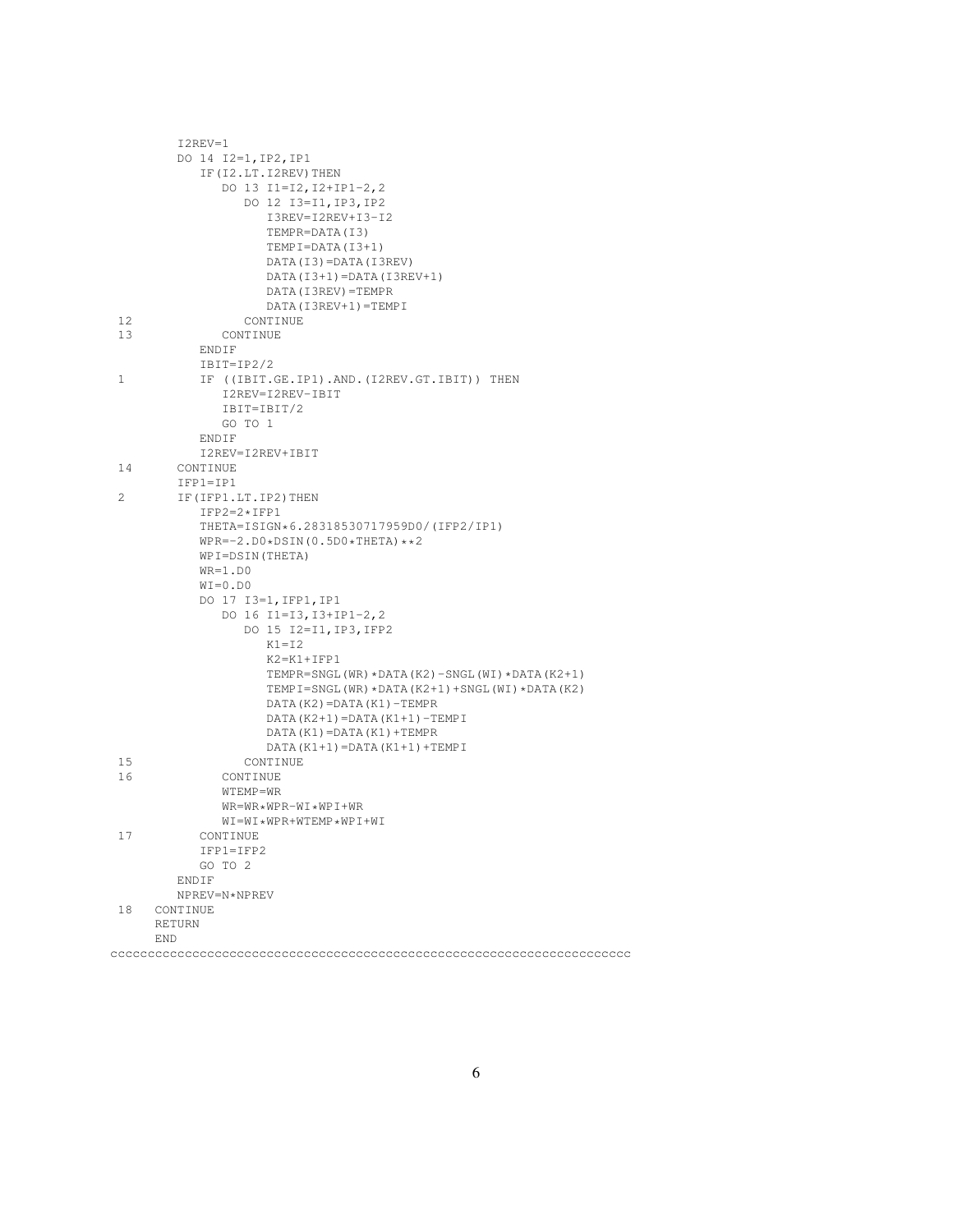### Problem 3:

In order to visualize the output of this program, cut the source code attached below, save it in a file named Problem3.f, compile it by typing

f77 Problem3.f -o Problem3

run it by typing

./Problem3

The printout on the screen includes the numerically expectation values  $\langle \Psi_t|\hat{V}|\Psi_t\rangle$  and  $\langle \Psi_t|\hat{x}|\Psi_t\rangle$ .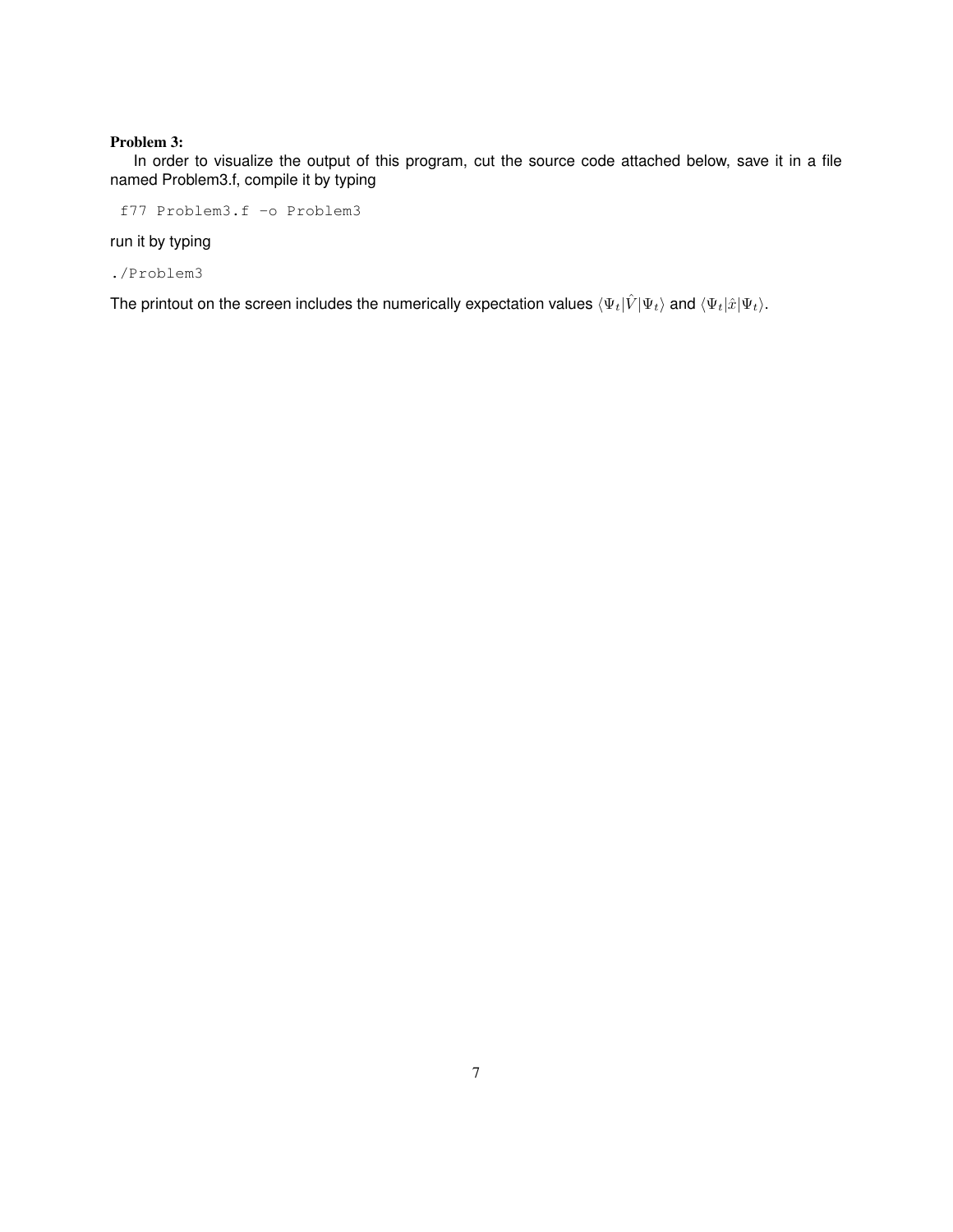```
PROGRAM Problem3
     IMPLICIT NONE
     REAL x, VENERGY
      CALL Initialize()
     CALL PE(VENERGY)
     CALL Px(x)
      PRINT *, "<Psi|V|Psi>=",VENERGY
      PRINT *, "<Psi|x|Psi>=",x
     END
cccccccccccccccccccccccccccccccccccccccccccccccccccccccccccccccccccccc
     SUBROUTINE Initialize()
c
c Wave Packet Initialization: Gaussian centered at xk, with momentum pk
c
     IMPLICIT NONE
     INTEGER nptx, npts, kk
     COMPLEX chi,EYE
     REAL omega,xmin,xmax,dx,pi,mass,xk,pk,x,alpha
     PARAMETER(npts=10,nptx=2**npts)
     COMMON / wfunc/ chi(nptx)
     common /xy/ xmin,xmax
     common /packet/mass,xk,pk
     xmin=-20.
     xmax=20.
     EYE=(0.0, 1.0)pi= acos(-1.0)omega=1.
     dx=(xmax-xmin)/real(nptx)
     pk=0.0
     xk=0.0mass=1.0
     alpha=mass*omega
     do kk=1,nptx
        x=xmin+kk*dx
        chi(kk) = ( (alpha/pi) * *0.25)1 *exp(-alpha/2.*(x-xk)**2+EYE*pk*(x-xk))
     end do
     RETURN
     END
cccccccccccccccccccccccccccccccccccccccccccccccccccccccccccccccccccccc
     SUBROUTINE PE(RV)
c
c Expectation Value of the Potential Enegy
c
     IMPLICIT NONE
     INTEGER nptx, npts, k
      COMPLEX chi
     REAL Vpot, RV, xmin, xmax, dx, x
     PARAMETER(npts=10,nptx=2**npts)
     COMMON / wfunc/ chi(nptx)
     common /xy/ xmin,xmax
     dx=(xmax-xmin)/real(nptx)
     RV=0.0do k=1,nptx
        x=xmin+k*dx
        CALL VA(Vpot,x)
        RV=RV+chi(k)*Vpot*conjg(chi(k))*dx
      end do
     RETURN
     END
```
cccccccccccccccccccccccccccccccccccccccccccccccccccccccccccccccccccccc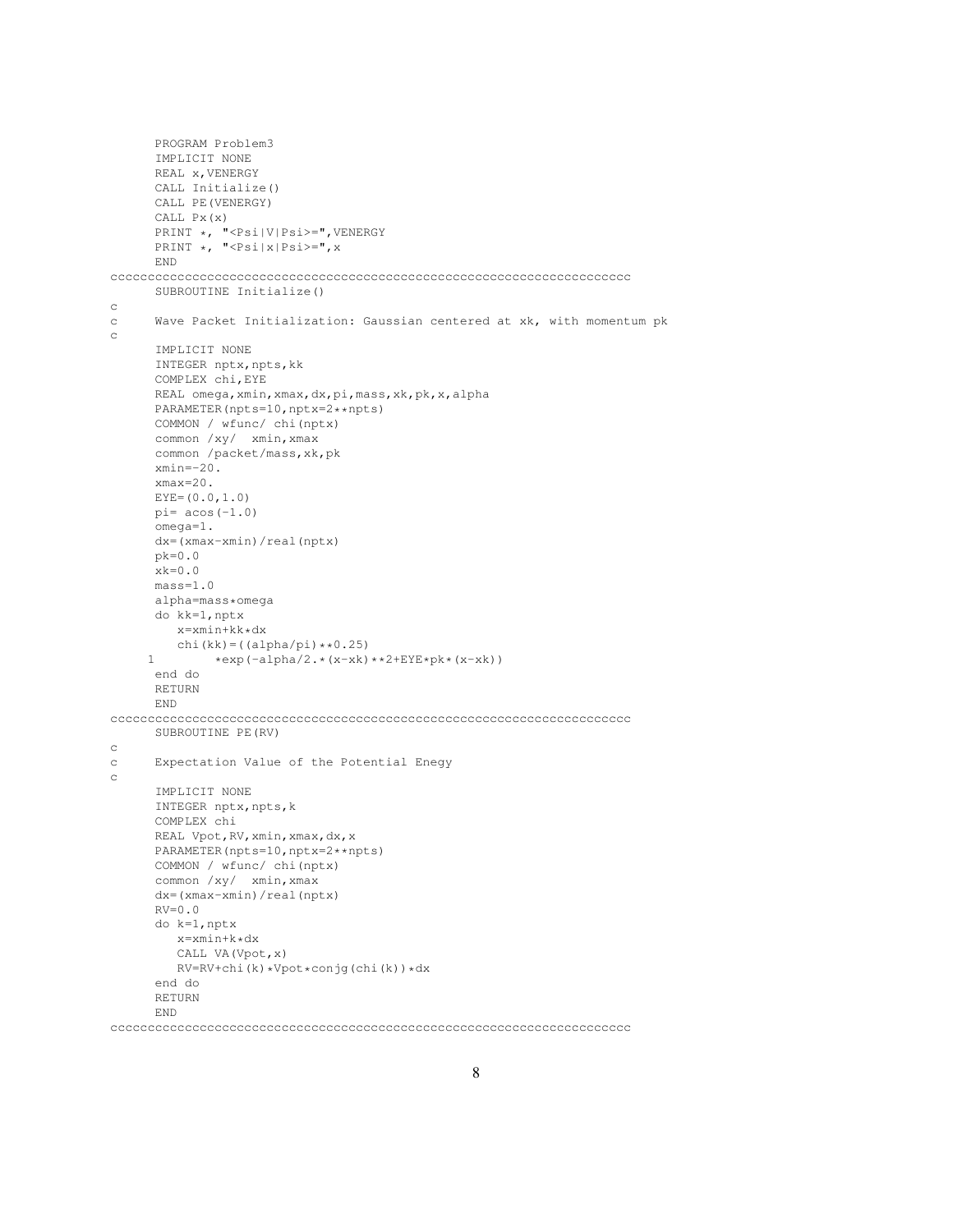```
SUBROUTINE Px(RV)
c
c Expectation Value of the position
c
     IMPLICIT NONE
     INTEGER nptx, npts, k
     COMPLEX chi
     REAL RV, xmin, xmax, dx, x
     PARAMETER(npts=10,nptx=2**npts)
     COMMON / wfunc/ chi(nptx)
     common /xy/ xmin,xmax
     dx=(xmax-xmin)/real(nptx)
     RV=0.0do k=1,nptx
        x=xmin+k*dx
        RV=RV+chi(k)*x*conjg(chi(k))*dx
     end do
     RETURN
     END
ccccccccccccccccccccccccccccccccccccccccccccccccccccccccccccccccccccccc
     SUBROUTINE VA(V,x)
c
c Potential Energy Surface: Harmonic Oscillator
\rm _CIMPLICIT NONE
     REAL V,x,mass,xk,pk,rk,omega
     common /packet/ mass,xk,pk
     omega=1.0
     rk=mass*omega**2
     V=0.5*rk*x*xRETURN
     END
```

```
ccccccccccccccccccccccccccccccccccccccccccccccccccccccccccccccccccccccc
```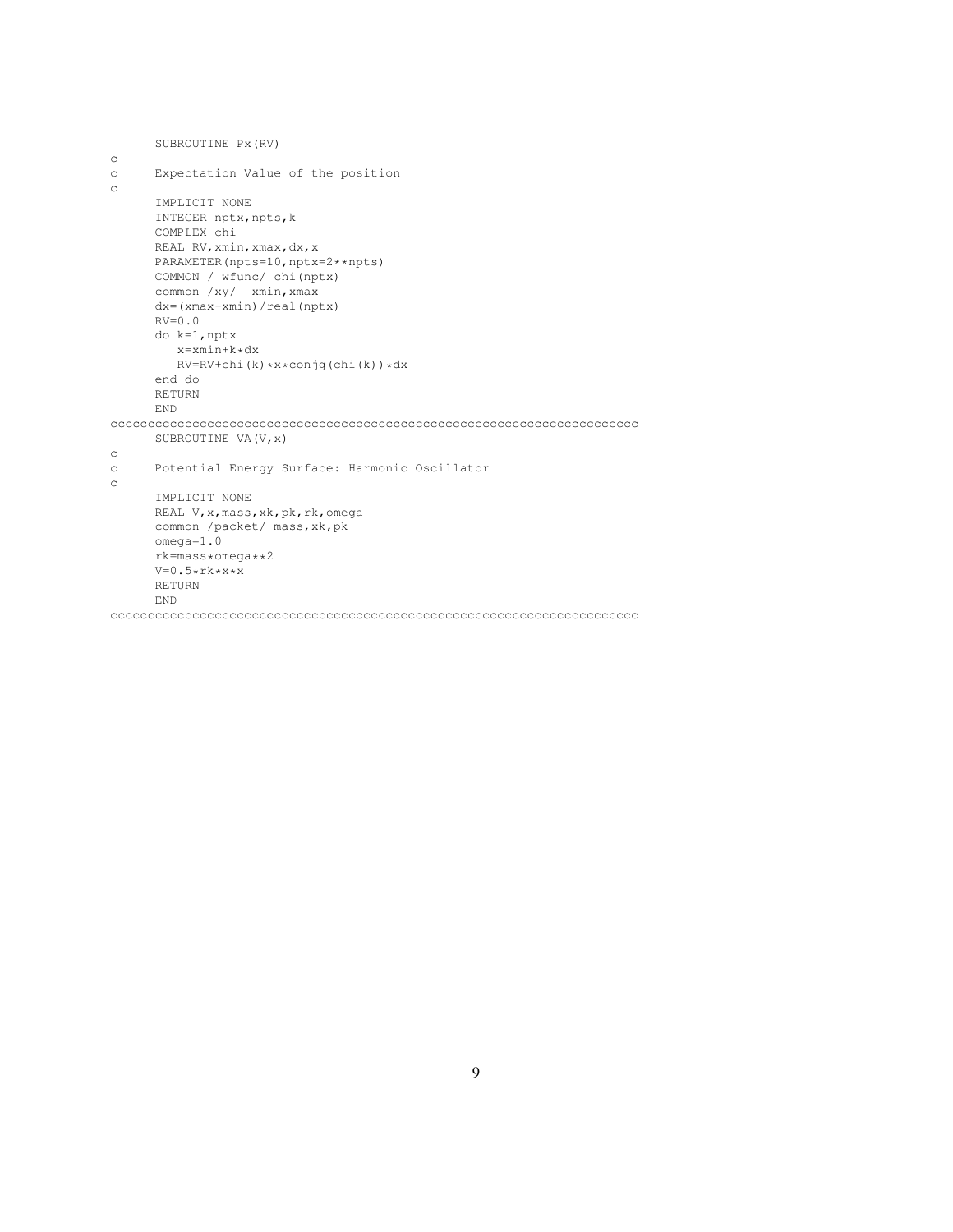#### Problem 4:

In order to visualize the output of this program, cut the source code attached below, save it in a file named Problem4.f, compile it by typing

f77 Problem4.f -o Problem4

run it by typing

./Problem4

The printout on the screen includes the numerically expectation values  $\langle \Psi_t|\hat{p}|\Psi_t\rangle$ ,  $\langle \Psi_t|\hat{T}|\Psi_t\rangle$  and  $\langle \Psi_t|\hat{H}|\Psi_t\rangle$ . Note that the analytic value of  $\langle \Psi_t|\hat{T}|\Psi_t\rangle$  is  $\hbar\omega/2 = 0.5$  in agreement with the numerical solution.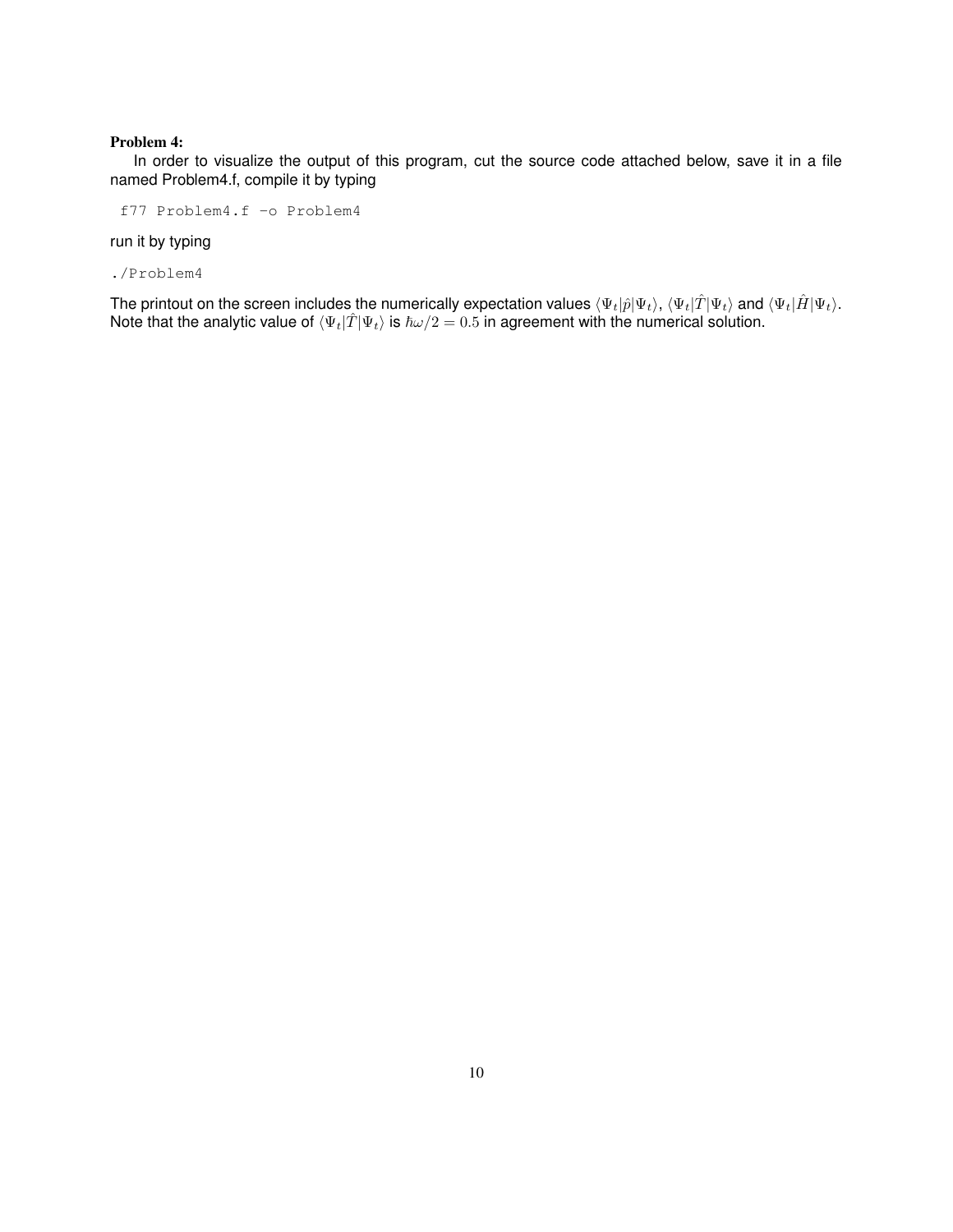```
PROGRAM Problem4
     CALL Initialize()
     CALL Pp(p)
     PRINT *, "<Psi|p|Psi>=",p
     CALL KE(RKE)
     PRINT *, "<Psi|T|Psi>=",RKE
     CALL PE(RV)
     PRINT *, "<Psi|H|Psi>=",RKE+RV
     END
cccccccccccccccccccccccccccccccccccccccccccccccccccccccccccccccccccccc
     SUBROUTINE Initialize()
c
c Wave Packet Initialization: Gaussian centered at xk, with momentum pk
c
     IMPLICIT NONE
     INTEGER nptx, npts, kk
     COMPLEX chi,EYE
     REAL omega,xmin,xmax,dx,pi,mass,xk,pk,x,alpha
     PARAMETER(npts=10,nptx=2**npts)
     COMMON / wfunc/ chi(nptx)
     common /xy/ xmin,xmax
     common /packet/mass,xk,pk
     xmin=-20.
     xmax=20.
     EYE=(0.0, 1.0)pi= acos(-1.0)omega=1.
     dx=(xmax-xmin)/real(nptx)
     pk=0.0
     xk=0.0mass=1.0
     alpha=mass*omega
     do kk=1,nptx
        x=xmin+kk*dx
        chi(kk) = ( (alpha/pi) * *0.25)1 *exp(-alpha/2.*(x-xk)**2+EYE*pk*(x-xk))
     end do
     RETURN
     END
cccccccccccccccccccccccccccccccccccccccccccccccccccccccccccccccccccccc
     SUBROUTINE PE(RV)
c
c Expectation Value of the Potential Enegy
c
     IMPLICIT NONE
     INTEGER nptx, npts, k
      COMPLEX chi
     REAL Vpot, RV, xmin, xmax, dx, x
     PARAMETER(npts=10,nptx=2**npts)
     COMMON / wfunc/ chi(nptx)
     common /xy/ xmin,xmax
     dx=(xmax-xmin)/real(nptx)
     RV=0.0do k=1,nptx
        x=xmin+k*dx
        CALL VA(Vpot,x)
        RV=RV+chi(k)*Vpot*conjg(chi(k))*dx
      end do
     RETURN
     END
```
cccccccccccccccccccccccccccccccccccccccccccccccccccccccccccccccccccc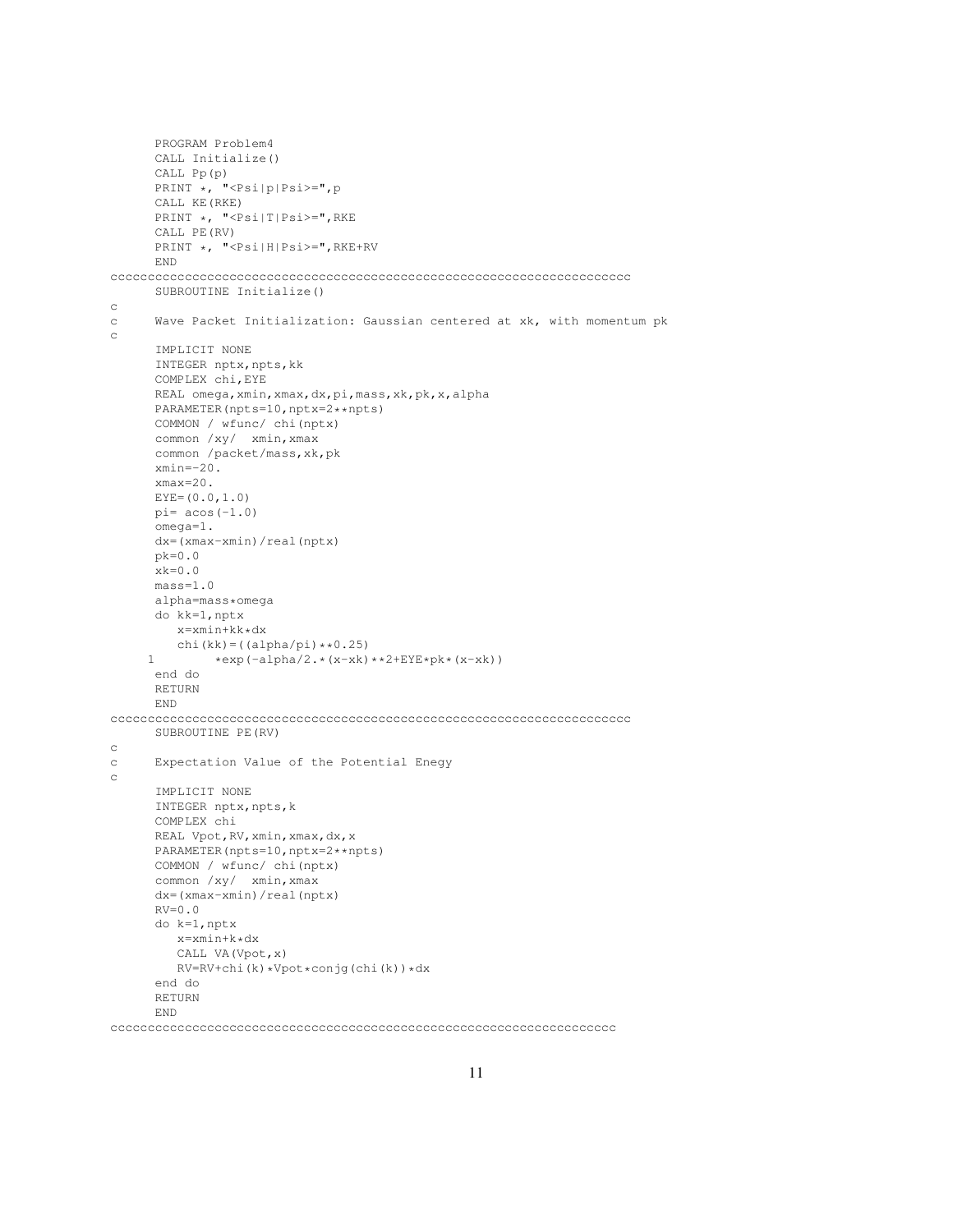```
SUBROUTINE KE(RKE)
c
c Expectation value of the kinetic energy
c
      IMPLICIT NONE
      INTEGER kk,nptx,kx,nx,npts
      REAL dp,RKE,p,xmin,xmax,pi,alenx,dx,mass,xk,pk
      COMPLEX eye,chi,Psip,chic
      parameter(npts=10,nptx=2**npts)
      DIMENSION chic(nptx)
      common /xy/ xmin,xmax
      common /packet/mass,xk,pk
      COMMON / wfunc/ chi(nptx)
      RKE=0.0pi = a cos(-1.0)dx=(xmax-xmin)/nptx
      dp=2.*pi/(xmax-xmin)
      do kk=1,nptx
        chic(kk)=chi(kk)
      end do
      CALL fourn(chic, nptx, 1, 1)
      do kx=1,nptx
         if(kx.le.(nptx/2+1)) then
           nx=kx-1
         else
           nx=kx-1-nptx
         end if
         p=0.
        if(nx.ne.0) p = real(nx) * dpchic(kx)=p**2/(2.0*mass)*chic(kx)/nptx
      end do
      CALL fourn(chic, nptx, 1,-1)
      do kk=1,nptx
        RKE=RKE+conjg(chi(kk))*chic(kk)*dx
      end do
      return
      end
cccccccccccccccccccccccccccccccccccccccccccccccccccccccccccccccccccc
     SUBROUTINE Pp(pe)
c
c Expectation value of the momentum
c
      IMPLICIT NONE
      INTEGER kk, nptx, kx, nx, npts
      REAL dp,pe,p,xmin,xmax,pi,alenx,dx,mass,xk,pk
      COMPLEX eye,chi,Psip,chic
      parameter(npts=10,nptx=2**npts)
      DIMENSION chic(nptx)
      common /xy/ xmin,xmax
      common /packet/mass,xk,pk
      COMMON / wfunc/ chi(nptx)
      pe=0.0
      pi = a cos(-1.0)dx=(xmax-xmin)/nptx
      dp=2.*pi/(xmax-xmin)
      do kk=1,nptx
        chic(kk)=chi(kk)
      end do
      CALL fourn(chic, nptx, 1, 1)
      do kx=1,nptx
         if(kx.le.(nptx/2+1)) then
```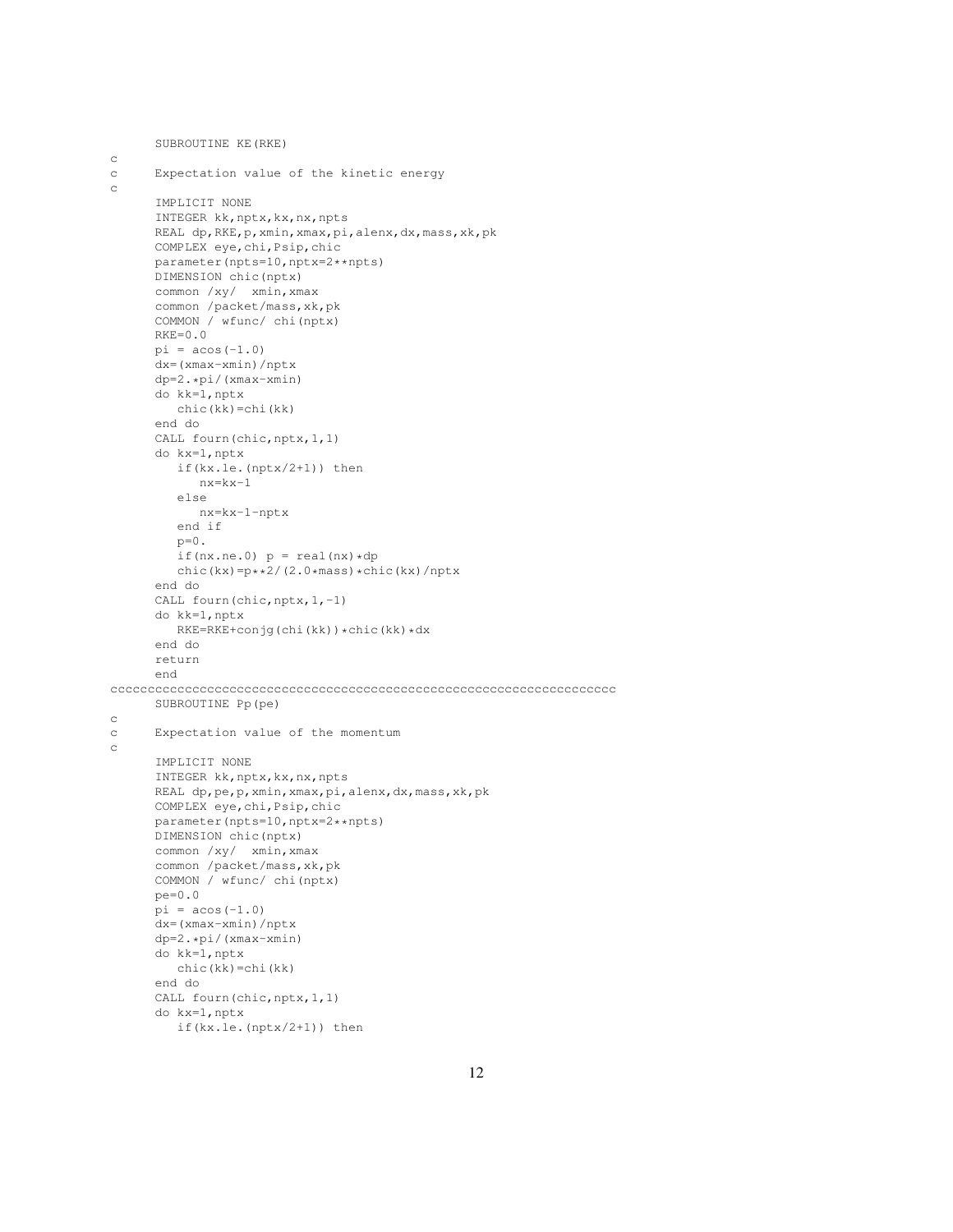```
nx=kx-1
         else
           nx=kx-1-nptx
         end if
        p=0.
         if(nx.ne.0) p = \text{real}(nx) * dpchic(kx)=p*chic(kx)/nptx
      end do
      CALL fourn(chic, nptx, 1,-1)
     do kk=1,nptx
        pe=pe+conjg(chi(kk))*chic(kk)*dx
      end do
     return
      end
ccccccccccccccccccccccccccccccccccccccccccccccccccccccccccccccccccccccc
     SUBROUTINE VA (V, x)
c
c Potential Energy Surface: Harmonic Oscillator
_{\rm C}implicit none
     REAL V,x,mass,xk,pk,rk,omega
     common /packet/ mass,xk,pk
      omega=1.0
     rk=mass*omega**2
     V=0.5*rk*x*xRETURN
     END
ccccccccccccccccccccccccccccccccccccccccccccccccccccccccccccccccccccccc
c Subroutines from Numerical Recipes
ccccccccccccccccccccccccccccccccccccccccccccccccccccccccccccccccccccccc
     SUBROUTINE FOURN(DATA, NN, NDIM, ISIGN)
     REAL*8 WR,WI,WPR,WPI,WTEMP,THETA
     DIMENSION NN(NDIM),DATA(*)
     NTOT=1
     DO 11 IDIM=1,NDIM
       NTOT=NTOT*NN(IDIM)
 11 CONTINUE
     NPREV=1
     DO 18 IDIM=1,NDIM
        N=NN(IDIM)
        NREM=NTOT/(N*NPREV)
        IP1=2*NPREV
        IP2=IP1*NIP3=IP2*NREM
        I2REV=1
        DO 14 I2=1,IP2,IP1
           IF(I2.LT.I2REV)THEN
              DO 13 I1=I2,I2+IP1-2,2
                 DO 12 I3=I1,IP3,IP2
                    I3REV=I2REV+I3-I2
                    TEMPR=DATA(I3)
                    TEMPI=DATA(I3+1)
                    DATA(I3)=DATA(I3REV)
                    DATA(I3+1)=DATA(I3REV+1)
                    DATA(I3REV)=TEMPR
                    DATA(I3REV+1)=TEMPI
 12 CONTINUE
 13 CONTINUE
           ENDIF
           IBIT=IP2/2
 1 IF ((IBIT.GE.IP1).AND.(I2REV.GT.IBIT)) THEN
```

```
13
```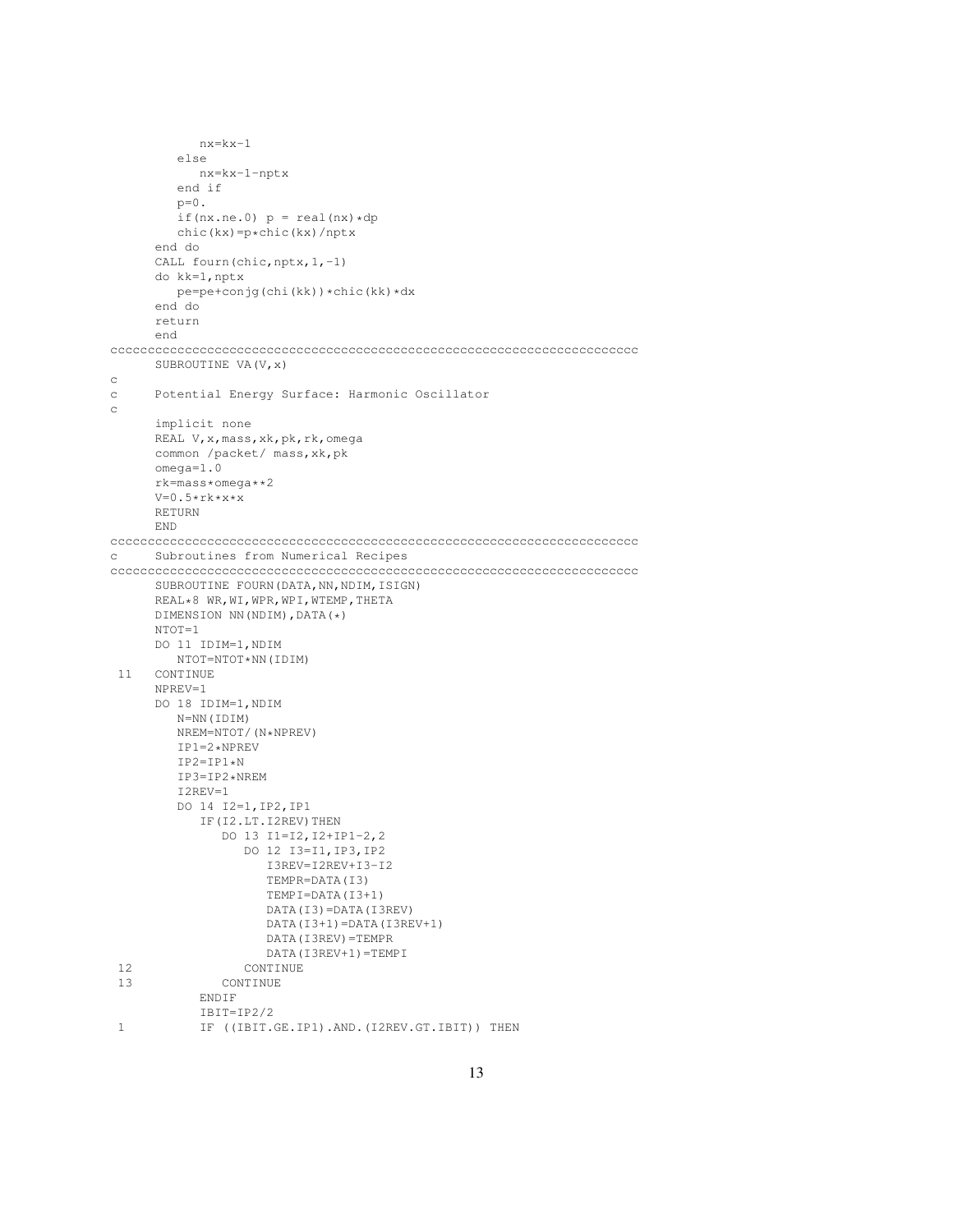|    | I2REV=I2REV-IBIT                               |  |
|----|------------------------------------------------|--|
|    | IBIT=IBIT/2                                    |  |
|    | GO TO 1                                        |  |
|    | ENDIF                                          |  |
|    | I2REV=I2REV+IBIT                               |  |
| 14 | CONTINUE                                       |  |
|    | $TFP1 = TP1$                                   |  |
| 2  | IF (IFP1.LT. IP2) THEN                         |  |
|    | $IFP2=2*IFP1$                                  |  |
|    | THETA=ISIGN*6.28318530717959D0/(IFP2/IP1)      |  |
|    | $WPR=-2. D0 * DSIM(0.5D0 * THETA) * *2$        |  |
|    | WPI=DSIN(THETA)                                |  |
|    | $WR=1.D0$                                      |  |
|    | $WI = 0.DD0$                                   |  |
|    | DO 17 I3=1, IFP1, IP1                          |  |
|    | DO 16 I1=I3, I3+IP1-2, 2                       |  |
|    | DO 15 I2=I1, IP3, IFP2                         |  |
|    | $K1 = I2$                                      |  |
|    | $K2 = K1 + IFP1$                               |  |
|    | TEMPR=SNGL(WR) *DATA(K2)-SNGL(WI) *DATA(K2+1)  |  |
|    | TEMPI=SNGL(WR) *DATA(K2+1) +SNGL(WI) *DATA(K2) |  |
|    | $DATA(K2) = DATA(K1) - TEMPR$                  |  |
|    | $DATA(K2+1) = DATA(K1+1) - TEMPI$              |  |
|    | $DATA(K1) = DATA(K1) + TEMPR$                  |  |
|    | $DATA(K1+1) = DATA(K1+1) + TEMPI$              |  |
| 15 | <b>CONTINUE</b>                                |  |
| 16 | CONTINUE                                       |  |
|    | WTEMP=WR                                       |  |
|    | $WR = WR * WPR - WI * WPI + WR$                |  |
|    | $WI = WI * WPR + WTEMP * WPI + WI$             |  |
| 17 | CONTINUE                                       |  |
|    | $IFPI=IFP2$                                    |  |
|    | GO TO 2                                        |  |
|    | ENDIF                                          |  |
|    | NPREV=N*NPREV                                  |  |
| 18 | CONTINUE                                       |  |
|    | RETURN                                         |  |
|    | <b>END</b>                                     |  |
|    |                                                |  |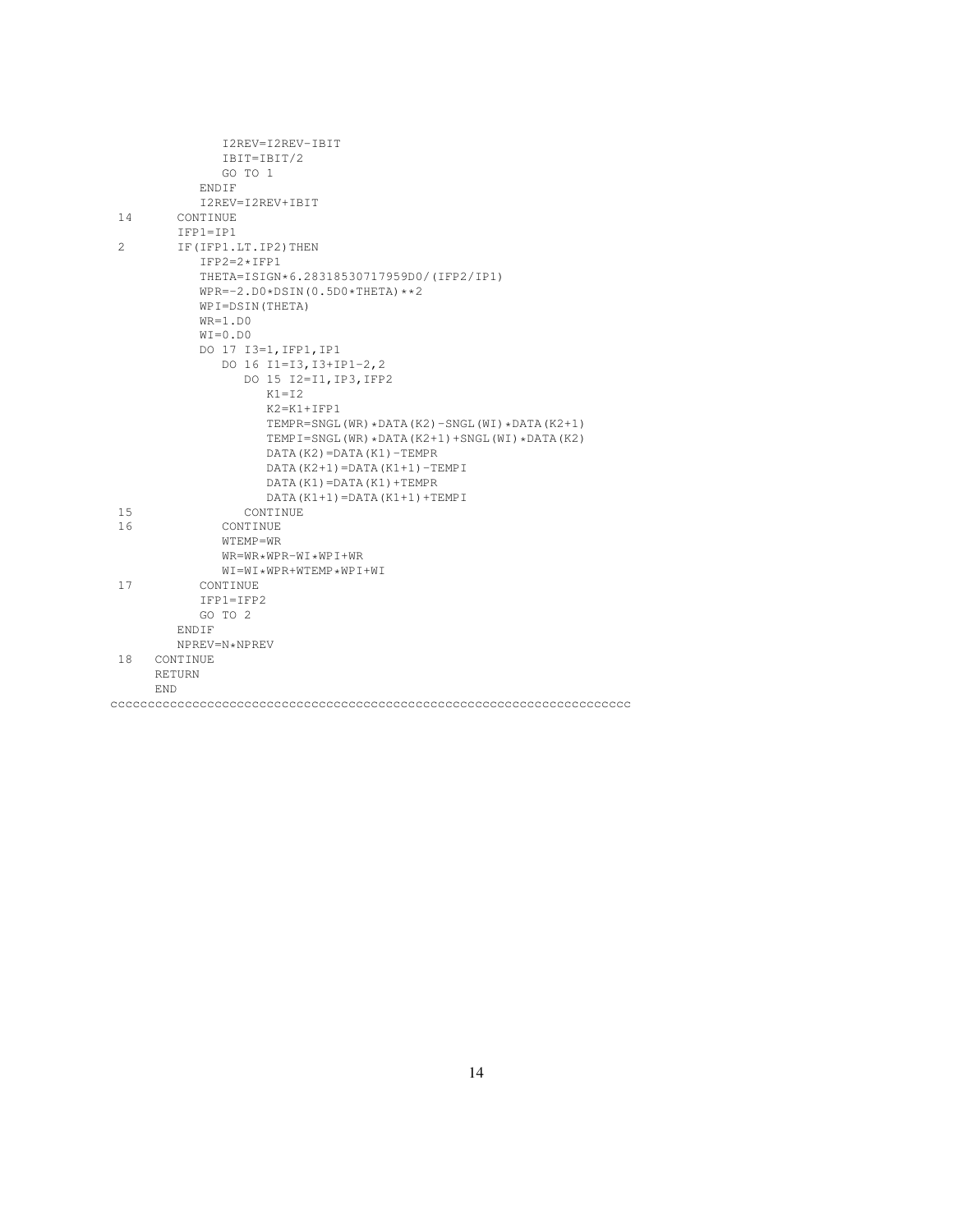#### Problem 5:

Expanding the left-hand-side (l.h.s.) of Eq. (18) from the lecture notes gives:

$$
e^{-i\hat{H}\tau} = 1 - i\hat{H}\tau - \frac{1}{2}\hat{H}^2\tau^2 + O(\tau^3),\tag{1}
$$

where  $\hat{H}=\hat{p}^2/(2m)+\hat{V}$ . Therefore,

$$
e^{-i\hat{H}\tau} = 1 - i\hat{H}\tau - \frac{1}{2}\frac{\hat{p}^4}{4m^2}\tau^2 - \frac{1}{2}\hat{V}^2\tau^2 - \frac{1}{2}\frac{\hat{p}^2}{2m}\hat{V}\tau^2 - \frac{1}{2}\hat{V}\frac{\hat{p}^2}{2m}\tau^2 + O(\tau^3),\tag{2}
$$

In order to show that the Trotter expansion, introduced by Eq. (18), is accurate to second order in  $\tau$ , we must expand the right-hand-side (r.h.s.) of Eq. (18) and show that suchh an expansion equals the r.h.s. of Eq. (2).

Expanding the right-hand-side (r.h.s.) of Eq. (18) gives,

$$
e^{-iV(\hat{x})\tau/2}e^{-i\hat{p}^{2}\tau/(2m)}e^{-iV(\hat{x})\tau/2} = \left(1 - i\hat{V}\tau/2 - \frac{1}{2}\hat{V}^{2}\tau^{2}/4 + O(\tau^{3})\right)\left(1 - i\frac{\hat{p}^{2}}{2m}\tau - \frac{1}{2}\frac{\hat{p}^{4}}{4m^{2}}\tau^{2} + O(\tau^{3})\right) \times \left(1 - i\hat{V}\tau/2 - \frac{1}{2}\hat{V}^{2}\tau^{2}/4 + O(\tau^{3})\right),
$$
\n(3)

$$
e^{-iV(\hat{x})\tau/2}e^{-i\hat{p}^{2}\tau/(2m)}e^{-iV(\hat{x})\tau/2} = \left(1 - i\hat{V}\tau/2 - \frac{1}{2}\hat{V}^{2}\tau^{2}/4 - i\frac{\hat{p}^{2}}{2m}\tau - \hat{V}\frac{\hat{p}^{2}}{2m}\tau^{2}/2 - \frac{1}{2}\frac{\hat{p}^{4}}{4m^{2}}\tau^{2} + O(\tau^{3})\right) \times \left(1 - i\hat{V}\tau/2 - \frac{1}{2}\hat{V}^{2}\tau^{2}/4 + O(\tau^{3})\right),
$$
\n(4)

$$
e^{-iV(\hat{x})\tau/2}e^{-i\hat{p}^{2}\tau/(2m)}e^{-iV(\hat{x})\tau/2} = 1 - i\hat{V}\tau/2 - \frac{1}{2}\hat{V}^{2}\tau^{2}/4 - i\frac{\hat{p}^{2}}{2m}\tau - \hat{V}\frac{\hat{p}^{2}}{2m}\tau^{2}/2 - \frac{1}{2}\frac{\hat{p}^{4}}{4m^{2}}\tau^{2}
$$
  

$$
-i\hat{V}\tau/2 - \hat{V}^{2}\tau^{2}/4 - \frac{\hat{p}^{2}}{2m}\hat{V}\tau^{2}/2 - \frac{1}{2}\hat{V}^{2}\tau^{2}/4 + O(\tau^{3}),
$$
 (5)

$$
e^{-iV(\hat{x})\tau/2}e^{-i\hat{p}^{2}\tau/(2m)}e^{-iV(\hat{x})\tau/2} = 1 - i\hat{V}\tau - i\frac{\hat{p}^{2}}{2m}\tau - \frac{1}{2}\hat{V}^{2}\tau^{2} - \hat{V}\frac{\hat{p}^{2}}{2m}\tau^{2}/2 - \frac{1}{2}\frac{\hat{p}^{4}}{4m^{2}}\tau^{2} - \frac{\hat{p}^{2}}{2m}\hat{V}\tau^{2}/2 + O(\tau^{3}).
$$
\n
$$
(6)
$$

Note that the r.h.s. of Eq. (6) is identical to the r.h.s. of E. (2), completing the proof that the Trotter expansion, introduced by Eq. (18), is accurate to second order in  $\tau$ .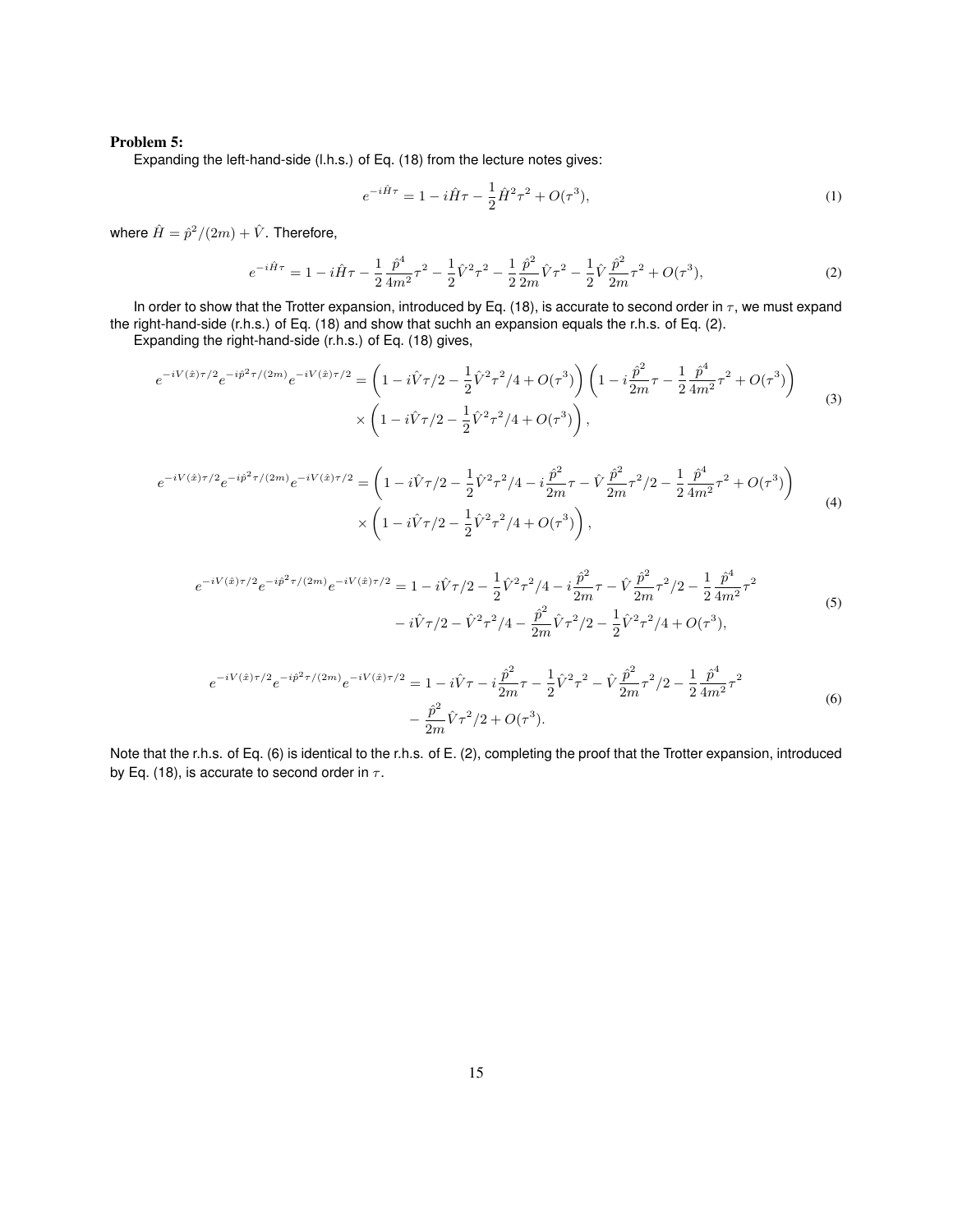#### Problem 6:

In order to visualize the output of this program, cut the source code attached below, save it in a file named Problem6.f, compile it by typing

f77 Problem6.f -o Problem6

run it by typing

./Problem6

and visualize the output as follows: type

gnuplot

then type

set dat sty line

then type

set yrange[0:6]

and the type

plot ''arch.0002''

That will show the numerical propagation after one step with  $\tau = 0.1$ . In order to visualize the analytic result on top of the numerical propagation, type

replot ''arch.0002'' u 1:3

To exit, type

quit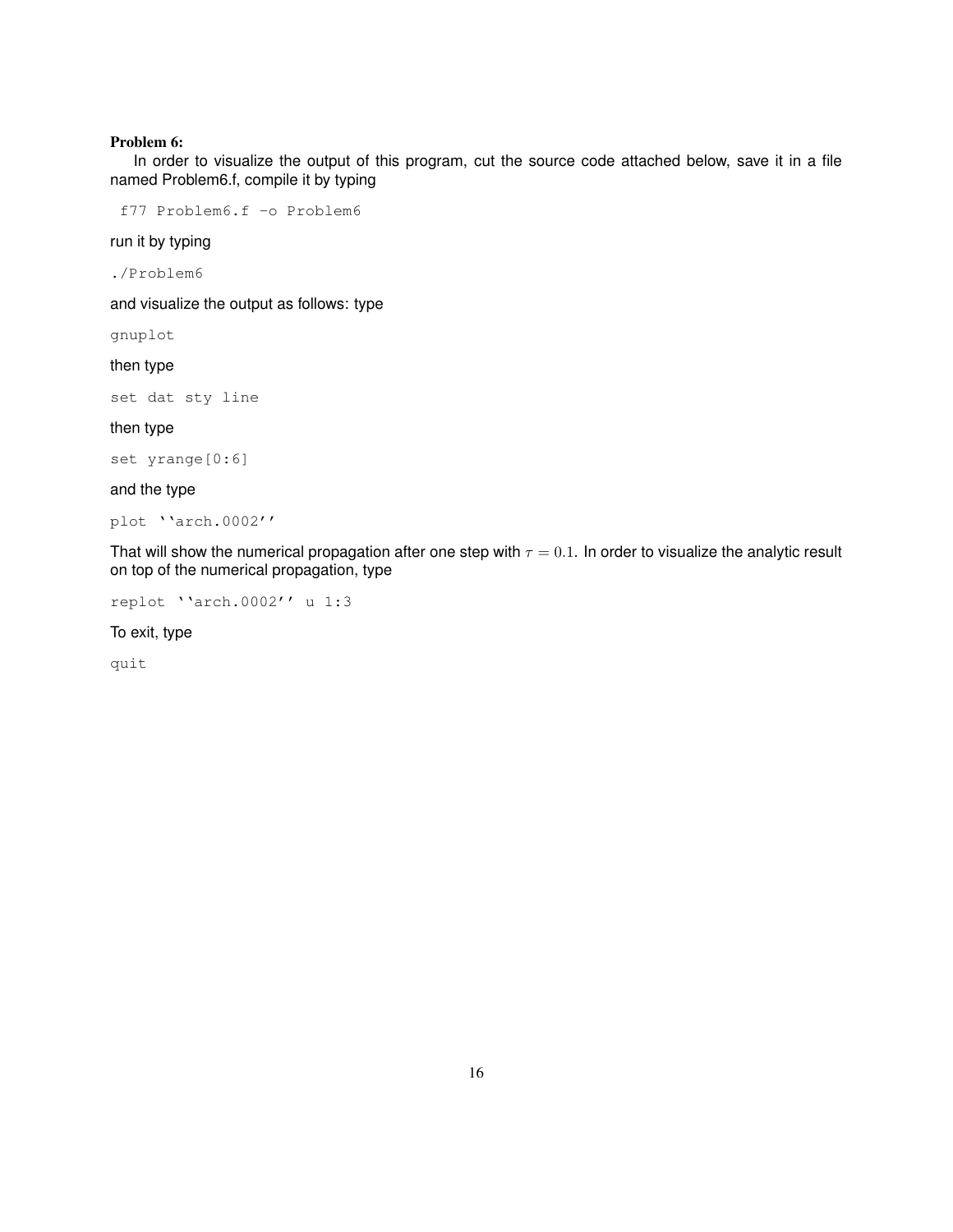```
PROGRAM Problem6
c
c 1-D wave packet propagation
c
      IMPLICIT NONE
      INTEGER NN, npts, nptx, ndump
      INTEGER istep, nstep
      REAL dt,xc,pc
      COMPLEX vprop,tprop,x_mean,p_mean
      PARAMETER(npts=9,nptx=2**npts,NN=1)
      DIMENSION vprop(nptx,NN,NN),tprop(nptx)
      DIMENSION x_mean(NN), p_mean(NN)
      COMMON /class/ xc,pc
c
      CALL ReadParam(nstep,ndump,dt)
      call Initialize()
      CALL SetKinProp(dt,tprop)
      CALL SetPotProp(dt, vprop)
      DO istep=1,nstep+1
        IF(mod(istep-1,10).EQ.0)
     1 PRINT *, "Step=", istep-1,", Final step=", nstep
         IF(istep.GE.1) CALL PROPAGATE(vprop,tprop)
         IF(mod((istep-1),ndump).EQ.0) THEN
            CALL SAVEWF(istep,ndump,dt)
         END IF
      END DO
 22 FORMAT(6(e13.6,2x))
      END
cccccccccccccccccccccccccccccccccccccccccccccccccccccccccccccccccccc
      subroutine ReadParam(nstep, ndump, dt)
c
c Parameters defining the grid (xmin, xmax), integration time step (dt),
c mass (rmass), initial position (xk), initial momentum (pk),
c number of propagation steps (nstep), and how often to save a pic (ndump)
c
      IMPLICIT NONE
      INTEGER ntype, nstep, nrpt, ireport, ndump, nlit
      REAL xmin, xmax, pk, rmass, xk, dt
      common /packet/ rmass,xk,pk
      common /xy/ xmin,xmax
c
      xmin=-10.0
      xmax= 10.0
      dt=0.1rmass=1.0
      xk=-2.5
      pk=1.0
      nstep=1
      ndump=1
c
      return
      end
cccccccccccccccccccccccccccccccccccccccccccccccccccccccccccccccccccc
      SUBROUTINE Initialize()
      IMPLICIT NONE
      INTEGER NN, nptx, npts, kk
      COMPLEX chi0,chi,EYE,CRV
      REAL xc,pc, omega, xk2, xmin, xmax, dx, pi, rmass, xk, pk, x, alpha, alpha2
      PARAMETER(npts=9,nptx=2**npts,NN=1)
      DIMENSION CRV(NN,NN)
```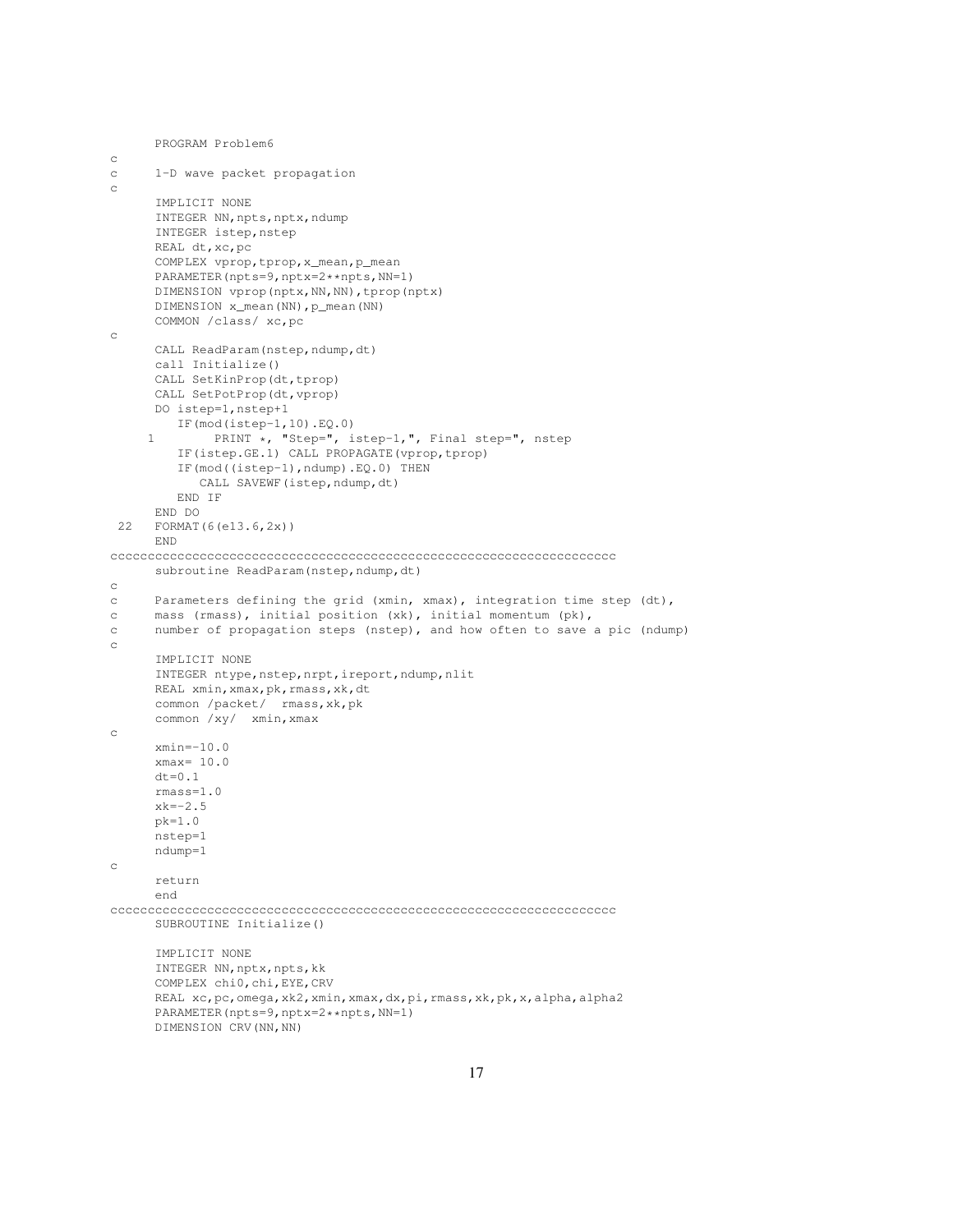```
common /xy/ xmin,xmax
     common /packet/ rmass,xk,pk
     COMMON / wfunc/ chi(nptx,NN)
      COMMON / iwfunc/ chi0(nptx,NN)
     COMMON /class/ xc,pc
     EYE=(0.0, 1.0)pi= acos(-1.0)omega=1.
     dx=(xmax-xmin)/real(nptx)
     xc=kk
     pc=pk
c
c Wave Packet Initialization: Gaussian centered at xk, with momentum pk
c
     alpha=rmass*omega
     do kk=1,nptx
        x=xmin+kk*dx
        chi(kk,1)=((alpha/pi)**0.25)
     1 *exp(-alpha/2.*(x-xk)**2+EYE*pk*(x-xk))chi0(kk,1)=chi(kk,1)
     end do
c
c Hamiltonian Matrix CRV
c
     do kk=1,nptx
        x=xmin+kk*dx
        CALL HAMIL(CRV,x)
        WRITE(11,22) x, real(CRV(1,1))
     END DO
 22 FORMAT(6(e13.6,2x))
     RETURN
     END
ccccccccccccccccccccccccccccccccccccccccccccccccccccccccccccccccc
     SUBROUTINE HAMIL(CRV,x)
c
c Hamiltonian Matrix
\rm _cIMPLICIT NONE
     INTEGER NN
     REAL x,VPOT1
     COMPLEX CRV
     PARAMETER(NN=1)
     DIMENSION CRV(NN,NN)
c
     CALL VA(VPOT1,x)
     CRV(1,1)=VPOT1c
     RETURN
     END
ccccccccccccccccccccccccccccccccccccccccccccccccccccccccccccccccccccccc
     SUBROUTINE VA (V, x)
c
c Potential Energy Surface: Harmonic Oscillator
\mathtt{C}implicit none
     REAL V,x,rmass,xk,pk,rk,omega
     common /packet/ rmass,xk,pk
     omega=1.0
     rk=rmass*omega**2
     V=0.5*rk*x*x
```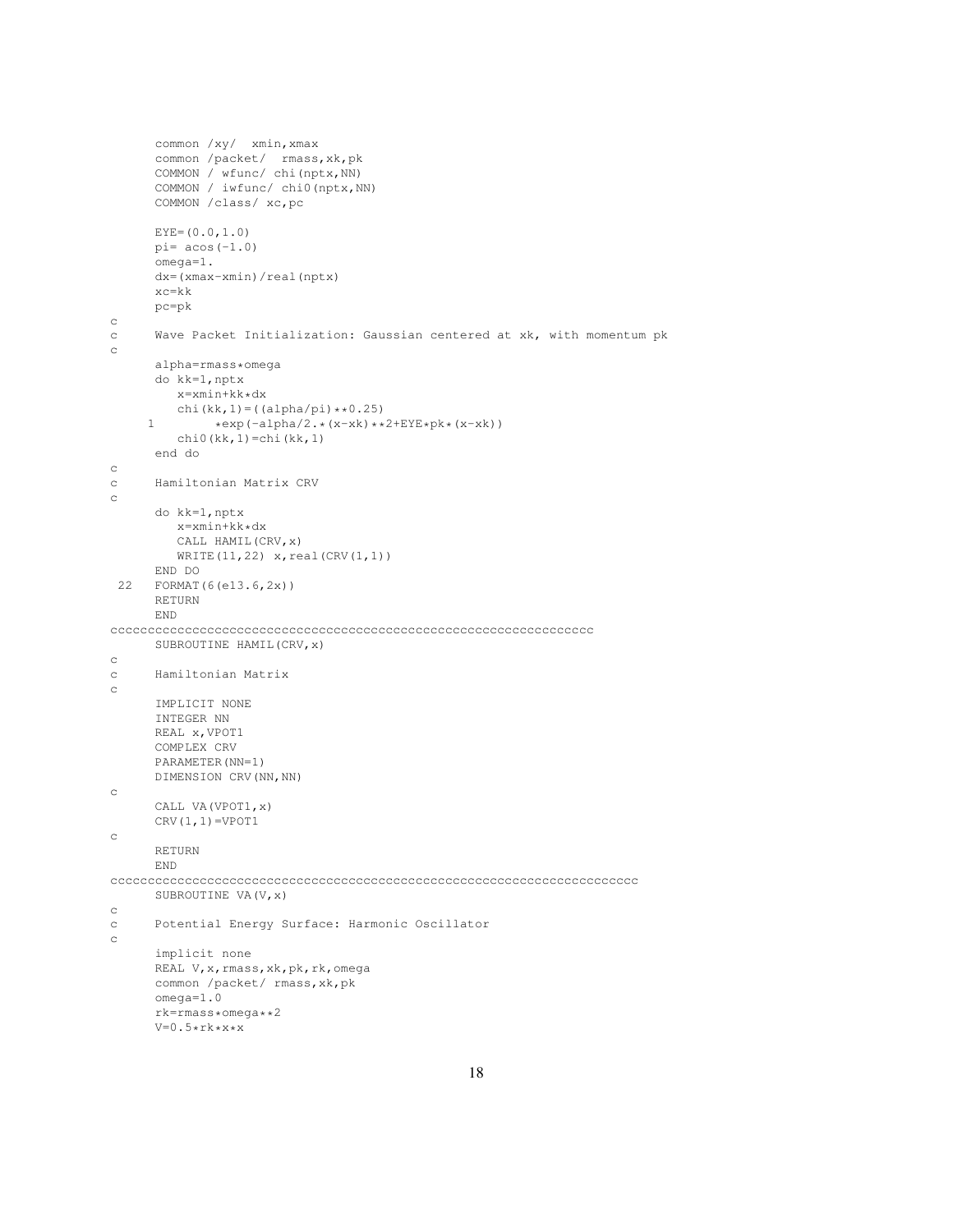```
RETURN
      END
cccccccccccccccccccccccccccccccccccccccccccccccccccccccccccccccccccc
      subroutine SetKinProp(dt,tprop)
c
c Kinetic Energy part of the Trotter Expansion: exp(-i pˆ2 dt/(2 m))
c
      IMPLICIT NONE
      INTEGER nptx, kx, nx, npts
      REAL xsc, xmin, xmax, propfacx, rmass, xk, pi, alenx, dt, pk
      COMPLEX tprop,eye
      parameter(npts=9,nptx=2**npts)
      DIMENSION tprop(nptx)
      common /xy/ xmin,xmax
      common /packet/ rmass,xk,pk
c
      eye=(0.,1.)
      pi = a cos(-1.0)alenx=xmax-xmin
      propfacx=-dt/2./rmass*(2.*pi)**2
      do kx=1,nptx
        if(kx.le.(nptx/2+1)) then
            nx=kx-1
         else
            nx=kx-1-nptx
         end if
         xsc=0.
         if(nx.ne.0) xsc=real(nx)/alenx
         tprop(kx)=exp(eye*(propfacx*xsc**2))
       end do
c
      return
      end
cccccccccccccccccccccccccccccccccccccccccccccccccccccccccccccccccccc
      subroutine SetPotProp(dt, vprop)
c
c Potential Energy part of the Trotter Expansion: exp(-i V dt/2)
\rm _cIMPLICIT NONE
      INTEGER NN, ii, nptx, npts
      REAL xmin,xmax,dx,dt,x,VPOT
      COMPLEX vprop,eye
      parameter(npts=9,nptx=2**npts,NN=1)
      DIMENSION vprop(nptx,NN,NN)
      common /xy/ xmin, xmax
      eye=(0.,1.)
      dx=(xmax-xmin)/real(nptx)
c
      do ii=1,nptx
        x=xmin+ii*dx
         CALL VA(VPOT,x)
         vprop(ii,1,1)=exp(-eye*0.5*dt*VPOT)/sqrt(nptx*1.0)
      END DO
      RETURN
      END
cccccccccccccccccccccccccccccccccccccccccccccccccccccccccccccccccccccccc
      SUBROUTINE energies(energy)
      IMPLICIT NONE
      INTEGER j,NN
      COMPLEX energy,RV,RKE
      PARAMETER (NN=1)
```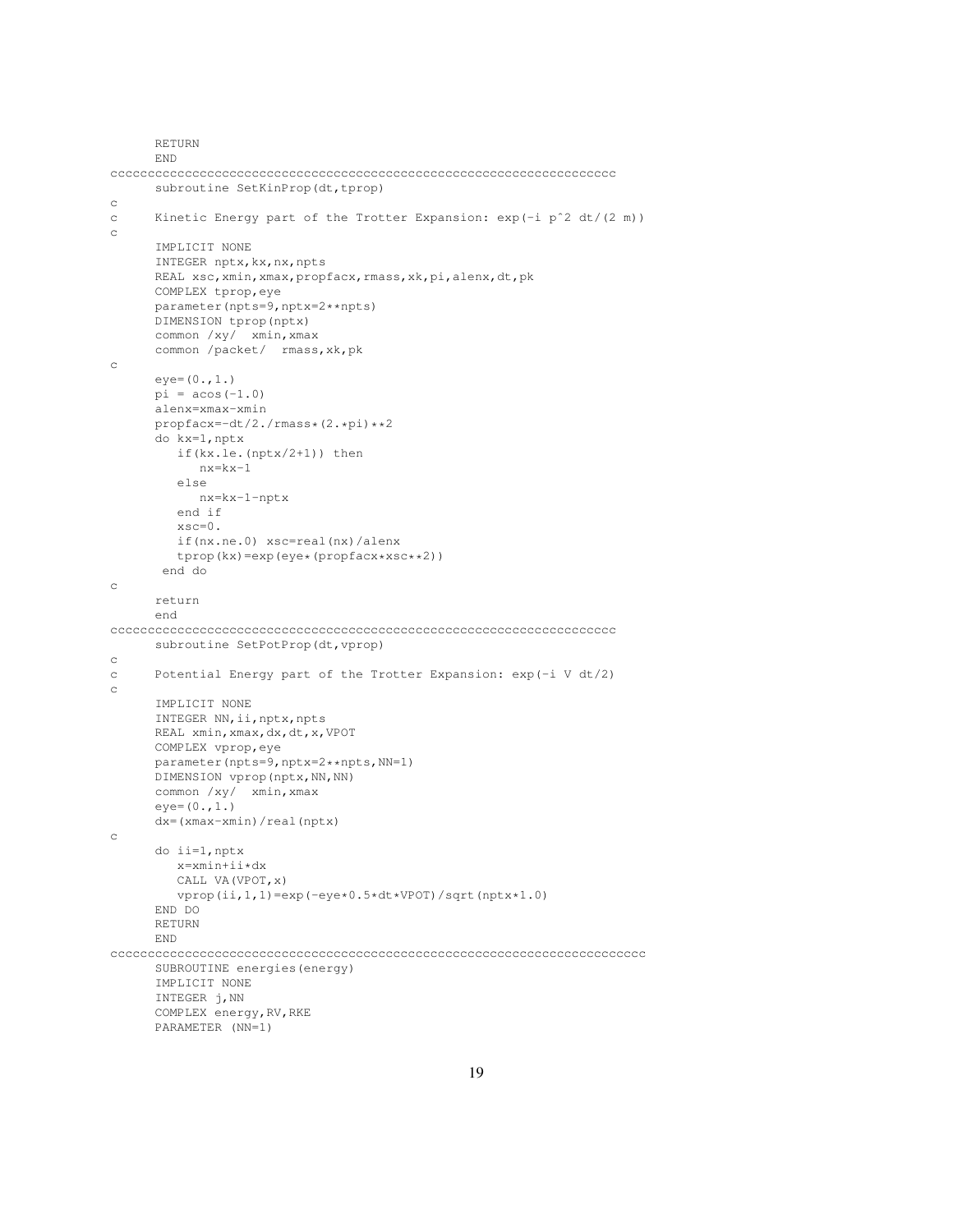```
DIMENSION RV(NN),RKE(NN),energy(NN)
       CALL PE(RV)
       CALL KE(RKE)
       DO j=1,NN
          energy(j)=RV(j)+RKE(j)
       END DO
       RETURN
       END
cccccccccccccccccccccccccccccccccccccccccccccccccccccccccccccccccccccc
      FUNCTION Psia(x, istep, dt)
c
c Analytic wave-packet <x|Psia(istep)> obtained by applying the
c harmonic propagator to the initial state,
c \langle x' | Psi(0) \rangle = (alpha/phaj)x*.25*exp(-alpha/2*(x'-xk)*2+eye*pk*(x'-xk)),<br>c where the propagator is
      where the propagator is
c \langle x | \exp(-\beta x) | x' \rangle = A \exp(-\beta x^* + 2^*x^* + 2) + \gamma x^* + 2^*x^*, with
c A = sqrt(m*omega/(pi*(exp(beta*omega)-exp(-beta*omega)))), beta = i*t,<br>c rgamma = 0.5*m*omega*cosh(beta*omega)/sinh(beta*omega) and
c rgamma = 0.5 \times m \times \text{omegax} \cosh(\text{beta} \times \text{omega}) / \sinh(\text{beta} \times \text{omega}) and rgammap = m \times \text{omegax} / \sinh(\text{beta} \times \text{omega}).
       rgammap = m*omega/sinh(beta*omega).
c
       IMPLICIT NONE
       INTEGER istep
       REAL pk,rmass,xk,dt,x,t,omega,pi,alpha
       COMPLEX eye, Psia, beta, A, rgamma, rgammap, c0, c1, c2
       common /packet/ rmass,xk,pk
       eye=(0.0,1.0)
       omega = 1.0alpha = \omega + \text{mass}pi=acos(-1.0)
       beta = eye*dt*istepIF(abs(beta).EQ.0) beta = eye*1.0E-7
       A = sqrt(rmass*omega/(pi*(exp(beta*omega)-exp(-beta*omega))))
      rgamma=0.5*rmass*omega*(exp(beta*omega)+exp(-beta*omega))<br>1 (exp(beta*omega)-exp(-beta*omega))
            1 /(exp(beta*omega)-exp(-beta*omega))
       rgammap=2.*rmass*omega/(exp(beta*omega)-exp(-beta*omega))
       c0=-eye*pk*xk-alpha/2.*xk**2
       c1=rgammap*x+alpha*xk+eye*pk
       c2=rgamma+alpha/2.
c
       Psia = A*(\text{alpha}/\text{pi})**.25*sqrt(\text{pi}/c2)*1 exp(-rgamma*x**2)*exp(c0+c1**2/(4.0*c2))
c
       return
       end
cccccccccccccccccccccccccccccccccccccccccccccccccccccccccccccccccccccc
       SUBROUTINE SAVEWF (je2,ndump,dt)
c
c Dump Time Evolved Wave packet
c
       IMPLICIT NONE
       INTEGER je2,nptx,npts,kk,NN,ncount,ndump,jj
       COMPLEX chi,CRV,energy,psi,Psia
       character*9 B
       REAL V, x1, c1, c2, c1a, x, xmin, xmax, dx, EVALUES, dt
       PARAMETER(npts=9,nptx=2**npts,NN=1)
       DIMENSION CRV(NN,NN),energy(NN),EVALUES(NN)
       DIMENSION psi(NN,NN)
       common /xy/ xmin,xmax
       COMMON / wfunc/ chi(nptx,NN)
c
```

```
CALL energies(energy)
```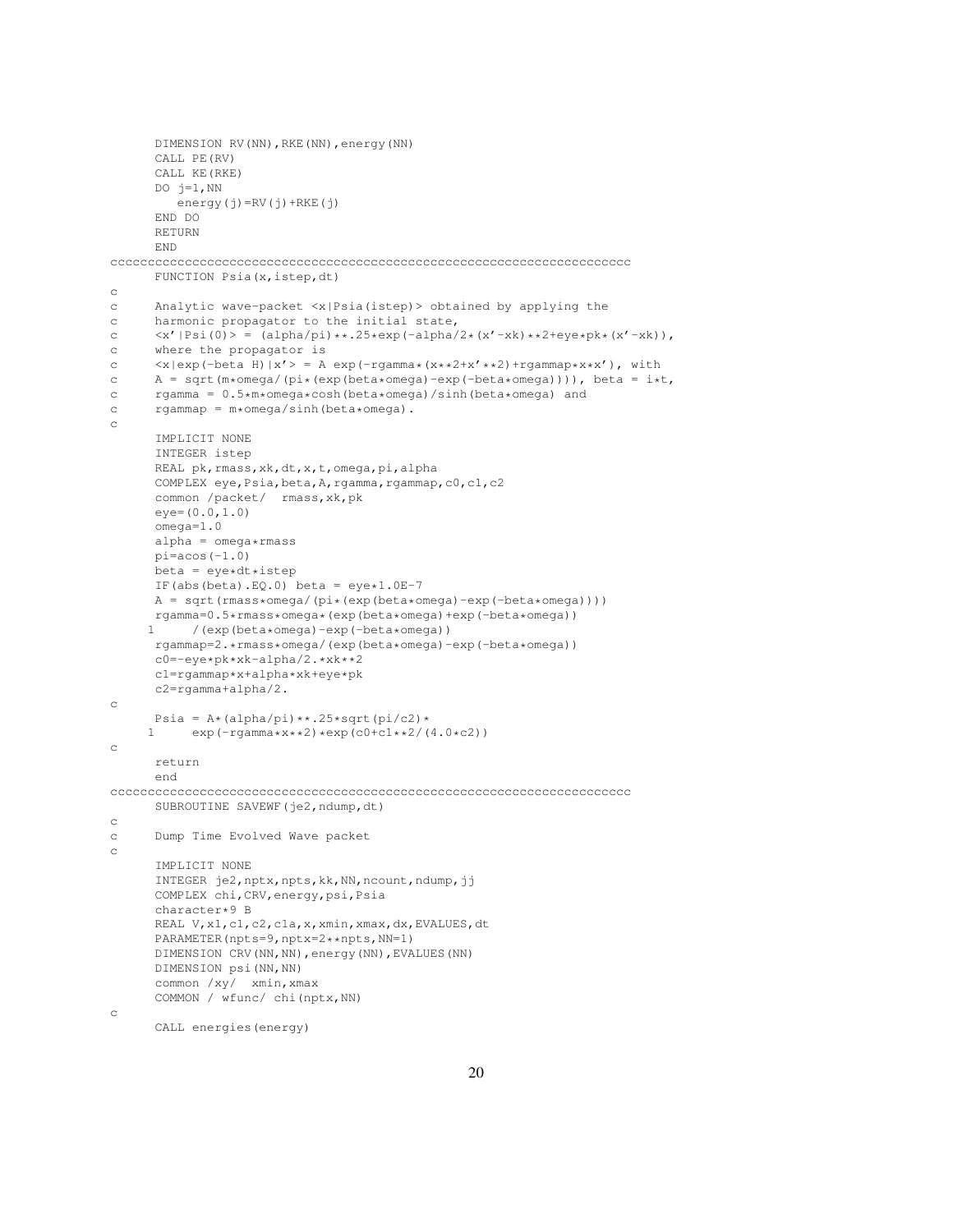```
jj=je2/ndump
      write(B, '(A, i4.4)') 'arch.', jj
      OPEN(1,FILE=B)
      dx=(xmax-xmin)/real(nptx)
      ncount=(je2-1)/ndump
c
c Save Wave-packet components
c
      do kk=1,nptx
        x=xmin+kk*dx
         c1=chi(kk,1)*conjg(chi(kk,1))
         cla = Psia(x, je2, dt) * conjg(Psia(x, je2, dt))write(1,33) x, sqrt(cl)+real(energy(l))
     1 , sqrt(cla) + real(energy(1))
      end do
      write(1,33)
      do kk=1,nptx
         x=xmin+kk*dx
         write(1,33) x
     1 , real(chi(kk, 1)) + real(energy(1))
     1 , real(Psia(x,je2,dt))+real(energy(1))
      end do
      write(1,33)
c
c Save Adiabatic states
c
      do kk=1,nptx
         x=xmin+kk*dx
        CALL HAMIL(CRV,x)
        write(1,33) x,CRV(1,1)
      end do
      CLOSE(1)
 33 format(6(e13.6,2x))
      RETURN
      END
cccccccccccccccccccccccccccccccccccccccccccccccccccccccccccccccccccccc
      SUBROUTINE PE(RV)
c
c Expectation Value of the Potential Enegy
c
      IMPLICIT NONE
      INTEGER nptx, npts, kk, NN, j
      COMPLEX chi,EYE,RV
      REAL Vpot,omega,xmin,xmax,dx,pi,rmass,xk,pk,x,alpha
      PARAMETER(npts=9,nptx=2**npts,NN=1)
      DIMENSION RV(NN)
      COMMON / wfunc/ chi(nptx,NN)
      common /xy/ xmin, xmax
      common /packet/rmass,xk,pk
      dx=(xmax-xmin)/real(nptx)
      DO j=1, NN
         RV(j)=0.0do kk=1,nptx
           x=xmin+kk*dx
            IF(j.EQ.1) CALL VA(Vpot,x)
            RV(j)=RV(j)+chi(kk,j)*Vpot*conjg(chi(kk,j))*dx
         end do
      END DO
      RETURN
      END
```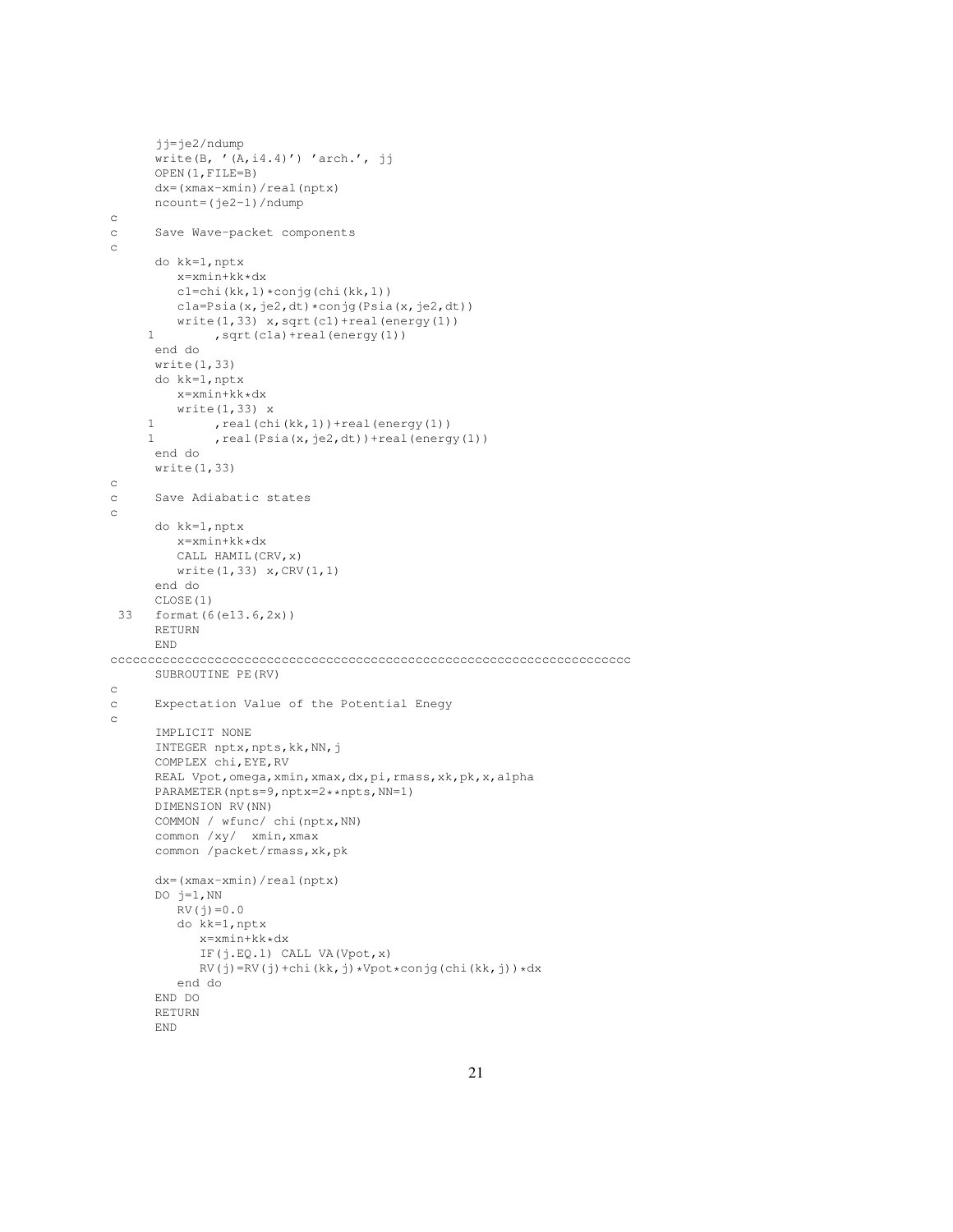```
cccccccccccccccccccccccccccccccccccccccccccccccccccccccccccccccccccc
      subroutine KE(RKE)
c
c Expectation value of the kinetic energy
c
      IMPLICIT NONE
      INTEGER NN,kk,nptx,kx,nx,npts,j
      REAL dp, theta, wm, p, xmin, xmax, rmass, xk, pi, alenx, pk, rm, re, ri, dx
      COMPLEX eye,chi,Psip,chic,RKE
      parameter(npts=9,nptx=2**npts,NN=1)
      DIMENSION chic(nptx),RKE(NN)
      common /xy/ xmin,xmax
      common /packet/ rmass,xk,pk
      COMMON / wfunc/ chi(nptx,NN)
c
      pi = a cos(-1.0)dx=(xmax-xmin)/nptx
      dp=2.*pi/(xmax-xmin)
c
      DO i=1, NN
        RKE(j)=0.0do kk=1,nptx
           chic(kk)=chi(kk,j)
         end do
         CALL fourn(chic, nptx, 1,-1)
         do kx=1,nptx
           if(kx.le.(nptx/2+1)) then
               nx=kx-1
            else
              nx=kx-1-nptx
            end if
            p=0.
            if(nx.ne.0) p = real(nx) * dpchic(kx)=p**2/(2.0*rmass)*chic(kx)/nptxend do
         CALL fourn(chic, nptx, 1, 1)
         do kk=1,nptx
           RKE(j)=RKE(j)+conjg(chi(kk,j))*chic(kk)*dx
         end do
      END DO
      return
      end
cccccccccccccccccccccccccccccccccccccccccccccccccccccccccccccccccccccc
      SUBROUTINE PROPAGATE(vprop, tprop)
c
c Split Operator Fourier Transform Propagation Method
c J. Comput. Phys. 47, 412 (1982); J. Chem. Phys. 78, 301 (1983)
c
      IMPLICIT NONE
      INTEGER i,j,NN,ii,nptx,npts
      COMPLEX chi,vprop,chin1,chin2,tprop
      PARAMETER(npts=9,nptx=2**npts,NN=1)
      DIMENSION chin1(nptx), chin2(nptx)
      DIMENSION tprop(nptx), vprop(nptx, NN, NN)
      COMMON / wfunc/ chi(nptx,NN)
c
c Apply potential energy part of the Trotter Expansion
c
      DO i=1,nptx
        chin1(i)=0.0DO j=1, NN
```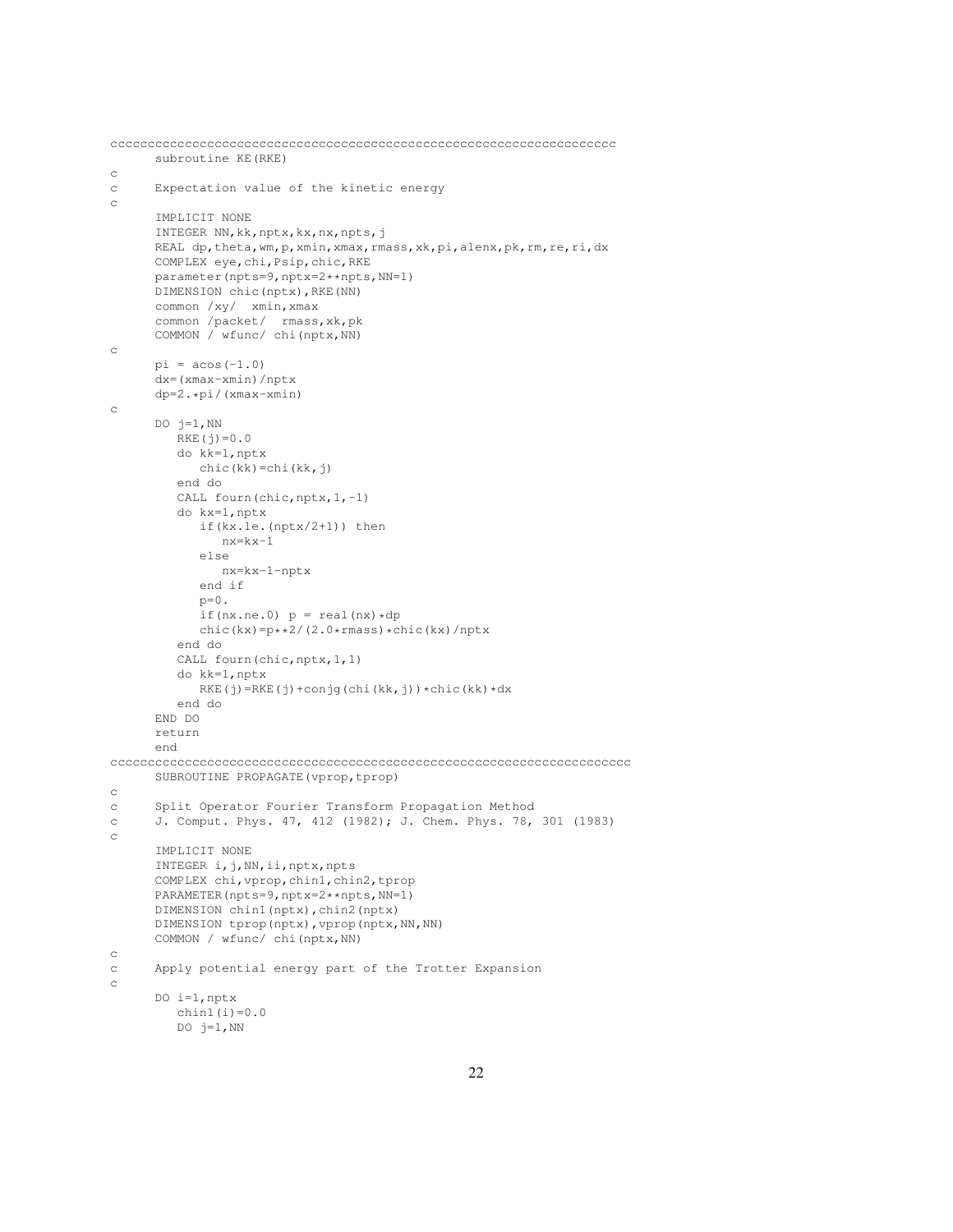```
chin1(i)=chin1(i)+vprop(i,1,j)*chi(i,j)
        END DO
     END DO
c
c Fourier Transform wave-packet to the momentum representation
c
     CALL fourn(chin1,nptx, 1,-1)
c
c Apply kinetic energy part of the Trotter Expansion
c
     DO i=1,nptx
        chin1(i)=tprop(i)*chin1(i)
     END DO
c
c Inverse Fourier Transform wave-packet to the coordinate representation
c
     CALL fourn(chin1,nptx,1,1)
c
c Apply potential energy part of the Trotter Expansion
c
     DO i=1,nptx
        DO j=1, NN
           chi(i,j)=vprop(i,j,1) *chin1(i)
        END DO
     END DO
     END
ccccccccccccccccccccccccccccccccccccccccccccccccccccccccccccccccccccccc
c Subroutine for FFT from Numerical Recipes
ccccccccccccccccccccccccccccccccccccccccccccccccccccccccccccccccccccccc
     SUBROUTINE FOURN (DATA, NN, NDIM, ISIGN)
     REAL*8 WR,WI,WPR,WPI,WTEMP,THETA
     DIMENSION NN(NDIM),DATA(*)
     NTOT=1DO 11 IDIM=1,NDIM
        NTOT=NTOT*NN(IDIM)
 11 CONTINUE
     NPREV=1
     DO 18 IDIM=1,NDIM
        N=NN(IDIM)
        NREM=NTOT/(N*NPREV)
        IP1=2*NPREVIP2=IP1*N
        IP3=IP2*NREM
        I2REV=1
        DO 14 I2=1,IP2,IP1
           IF(I2.LT.I2REV)THEN
              DO 13 I1=I2,I2+IP1-2,2
                 DO 12 I3=I1,IP3,IP2
                    I3REV=I2REV+I3-I2
                    TEMPR=DATA(I3)
                    TEMPI=DATA(I3+1)
                    DATA(I3)=DATA(I3REV)
                    DATA(I3+1)=DATA(I3REV+1)
                    DATA(I3REV)=TEMPR
                    DATA(I3REV+1)=TEMPI
 12 CONTINUE
 13 CONTINUE
           ENDIF
           IBIT=IP2/2
 1 IF ((IBIT.GE.IP1).AND.(I2REV.GT.IBIT)) THEN
              I2REV=I2REV-IBIT
```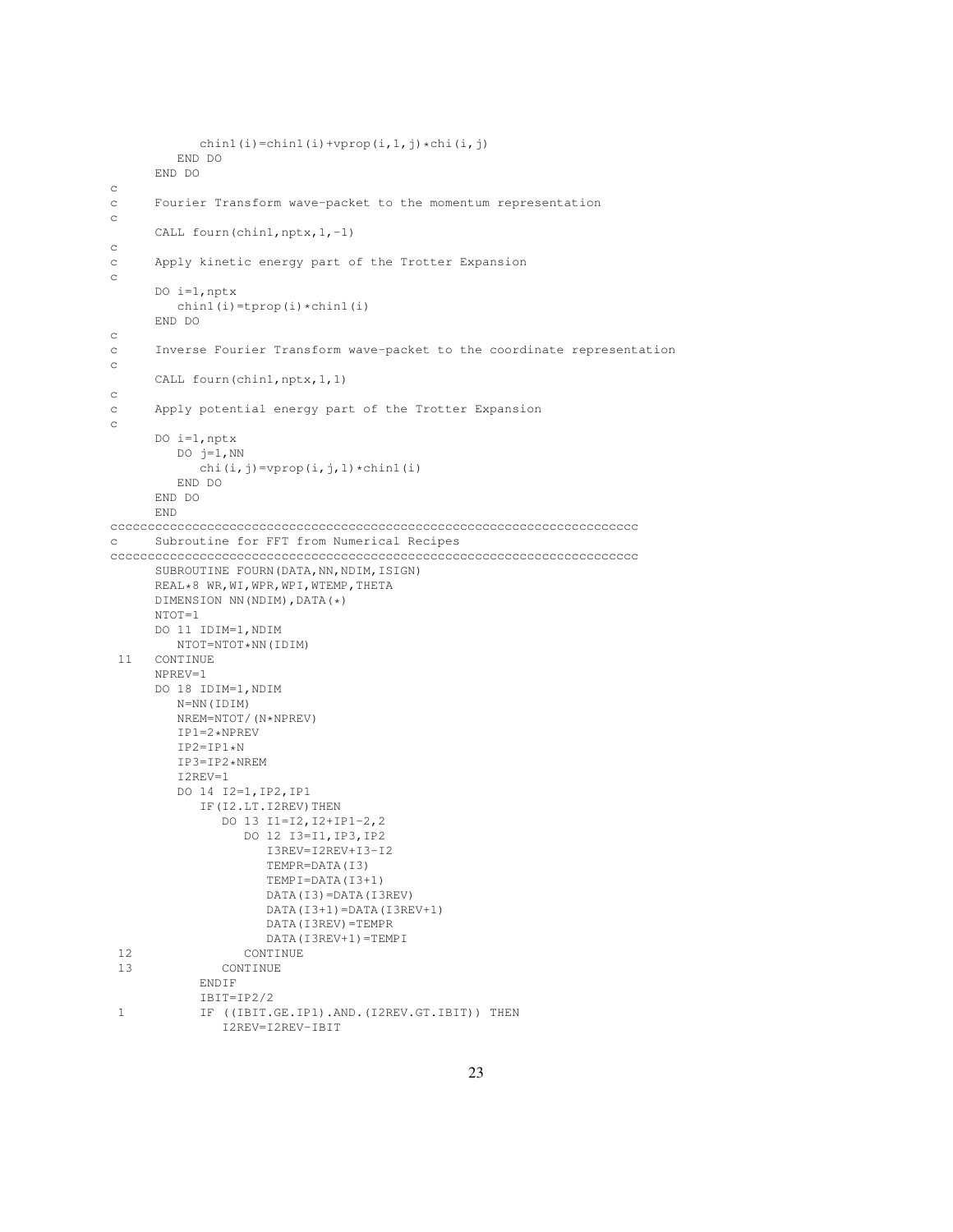|                | IBIT=IBIT/2                                       |
|----------------|---------------------------------------------------|
|                | GO TO 1                                           |
|                | ENDIF                                             |
|                | I2REV=I2REV+IBIT                                  |
| 14             | CONTINUE                                          |
|                | $IFPI=IP1$                                        |
| $\overline{2}$ | IF (IFP1.LT. IP2) THEN                            |
|                | $IFP2=2*IFP1$                                     |
|                | THETA=ISIGN*6.28318530717959D0/(IFP2/IP1)         |
|                | $WPR=-2. D0 * DSIM(0.5D0 * THETA) * *2$           |
|                | WPI=DSIN(THETA)                                   |
|                | $WR=1.D0$                                         |
|                | $WT=0. D0$                                        |
|                | DO 17 I3=1, IFP1, IP1                             |
|                | DO 16 I1=I3, I3+IP1-2, 2                          |
|                | DO 15 I2=I1, IP3, IFP2                            |
|                | $K1 = T2$                                         |
|                | $K2 = K1 + TFP1$                                  |
|                | TEMPR=SNGL(WR) *DATA(K2) -SNGL(WI) *DATA(K2+1)    |
|                | TEMPI=SNGL(WR) * DATA(K2+1) + SNGL(WI) * DATA(K2) |
|                | $DATA(K2) = DATA(K1) - TEMPR$                     |
|                | DATA $(K2+1)$ = DATA $(K1+1)$ - TEMP I            |
|                | $DATA(K1) = DATA(K1) + TEMPR$                     |
|                | $DATA(K1+1) = DATA(K1+1) + TEMPI$                 |
| 15             | CONTINUE                                          |
| 16             | CONTINUE                                          |
|                | WTEMP=WR                                          |
|                | $WR = WR * WPR - WI * WPI + WR$                   |
|                | $WT = WT * WPR + WTFMP * WPT + WT$                |
| 17             | CONTINUE                                          |
|                | $IFPI=IFP2$                                       |
|                | GO TO 2                                           |
|                | ENDIF                                             |
|                | NPREV=N*NPREV                                     |
| 18             | CONTINUE                                          |
|                | RETURN                                            |
|                | <b>END</b>                                        |
|                |                                                   |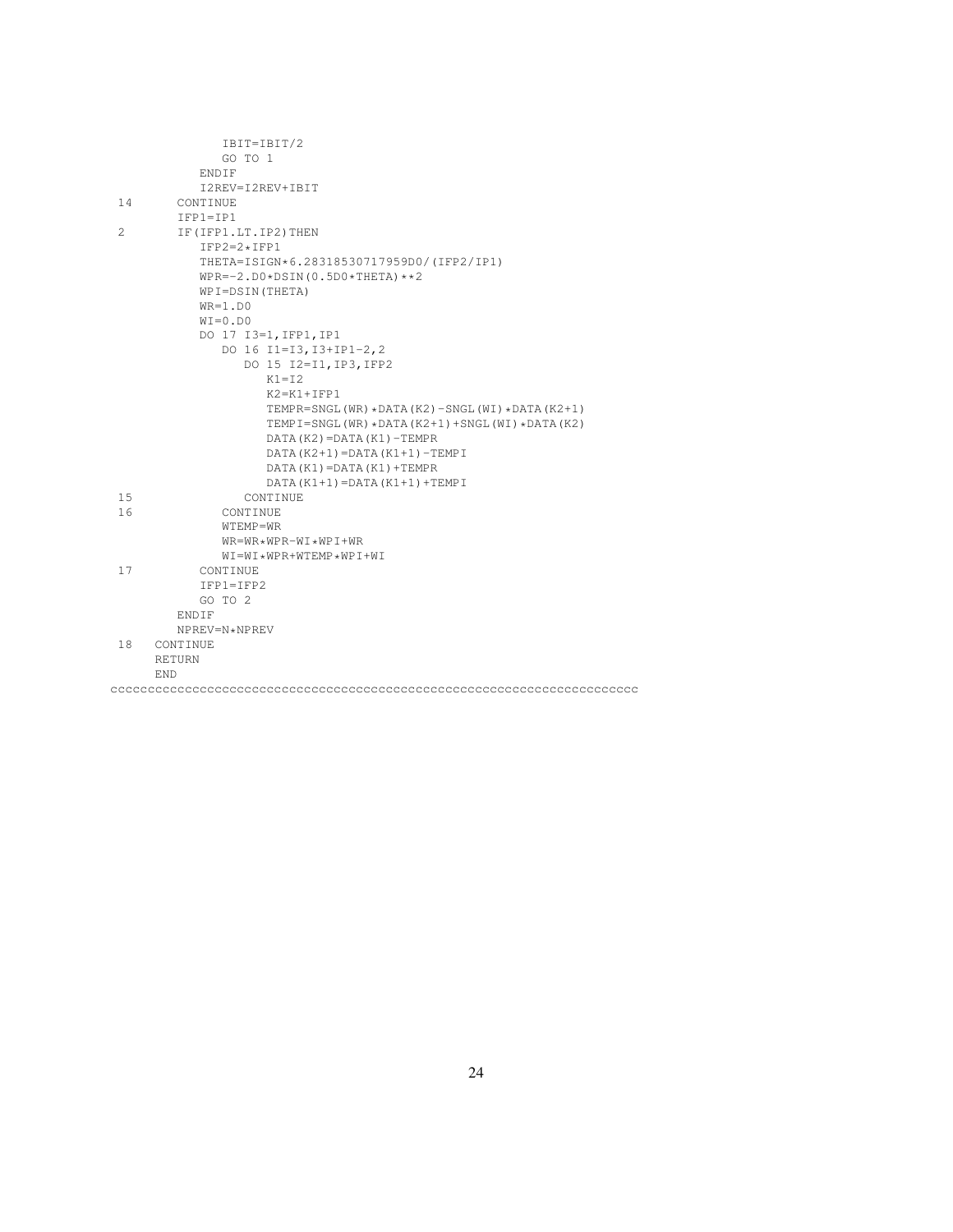#### Problem 7:

In order to visualize the output of this program, cut the source code attached bellow, save it in a file named Problem7.f, compile it by typing

f77 Problem7.f -o Problem7

run it by typing

./Problem7

Visualize the output of time dependent expectation values as compared to classical trajectories as follows: type

gnuplot

then type

set dat sty line

then type

```
plot ''traj.0000''
```
That will show the numerical computation of the expectation value  $\langle \Psi_t | \hat{x} | \Psi_t \rangle$  as a function of time. In order to visualize the classical result on top of the quantum mechanical expectation value, type

```
replot ''traj.0000'' u 1:4
```
In order to visualize the output of  $<\Psi_t|\hat{p}|\Psi_t>$  as a function of time, type

plot ''traj.0000'' u 1:3

and to visualize the classical result on top of the quantum mechanical expectation value, type

replot ''traj.0000'' u 1:5

The plot of  $<\Psi_t|\hat{p}|\Psi_t>$  vs.  $<\Psi_t|\hat{x}|\Psi_t>$  can be obtained by typing

plot ''traj.0000'' u 3:2

, and the corresponding classical results  $p(t)$  vs.  $x(t)$ 

plot ''traj.0000'' u 5:4

#### To exit, type

quit

The snapshots of the time-dependent wave-packet can be visualized as a movie by typing

gnuplot<pp\_7

where the file named

pp\_7

has the following lines: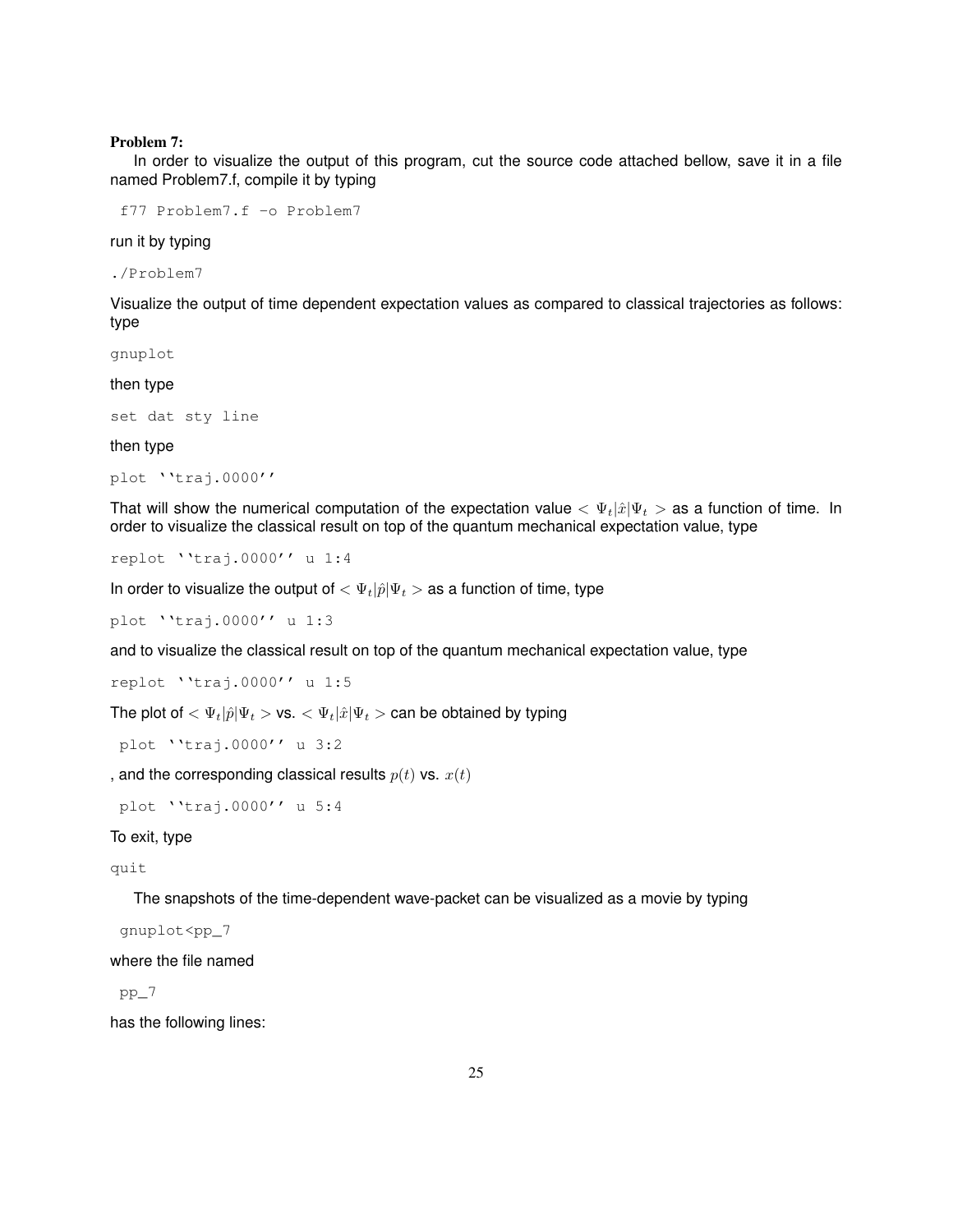set yrange[0:6] set xrange[-10:10] set dat sty l plot "arch.0001" u 1:2 lw 3 pause .1 plot "arch.0002" u 1:2 lw 3 pause .1 plot "arch.0003" u 1:2 lw 3 pause .1 plot "arch.0004" u 1:2 lw 3 pause .1 plot "arch.0005" u 1:2 lw 3 pause .1 plot "arch.0006" u 1:2 lw 3 pause .1 plot "arch.0007" u 1:2 lw 3 pause .1 plot "arch.0008" u 1:2 lw 3 pause .1 plot "arch.0009" u 1:2 lw 3 pause .1 plot "arch.0010" u 1:2 lw 3 pause .1 plot "arch.0011" u 1:2 lw 3 pause .1 plot "arch.0012" u 1:2 lw 3 pause .1 plot "arch.0013" u 1:2 lw 3 pause .1 plot "arch.0014" u 1:2 lw 3 pause .1 plot "arch.0015" u 1:2 lw 3 pause .1 plot "arch.0016" u 1:2 lw 3 pause .1 plot "arch.0017" u 1:2 lw 3 pause .1 plot "arch.0018" u 1:2 lw 3 pause .1 plot "arch.0019" u 1:2 lw 3 pause .1 plot "arch.0020" u 1:2 lw 3 pause .1 plot "arch.0021" u 1:2 lw 3 pause .1 plot "arch.0022" u 1:2 lw 3 pause .1 plot "arch.0023" u 1:2 lw 3 pause .1 plot "arch.0024" u 1:2 lw 3 pause .1 plot "arch.0025" u 1:2 lw 3 pause .1 plot "arch.0026" u 1:2 lw 3 pause .1 plot "arch.0027" u 1:2 lw 3 pause .1 plot "arch.0028" u 1:2 lw 3 pause .1 plot "arch.0029" u 1:2 lw 3 pause .1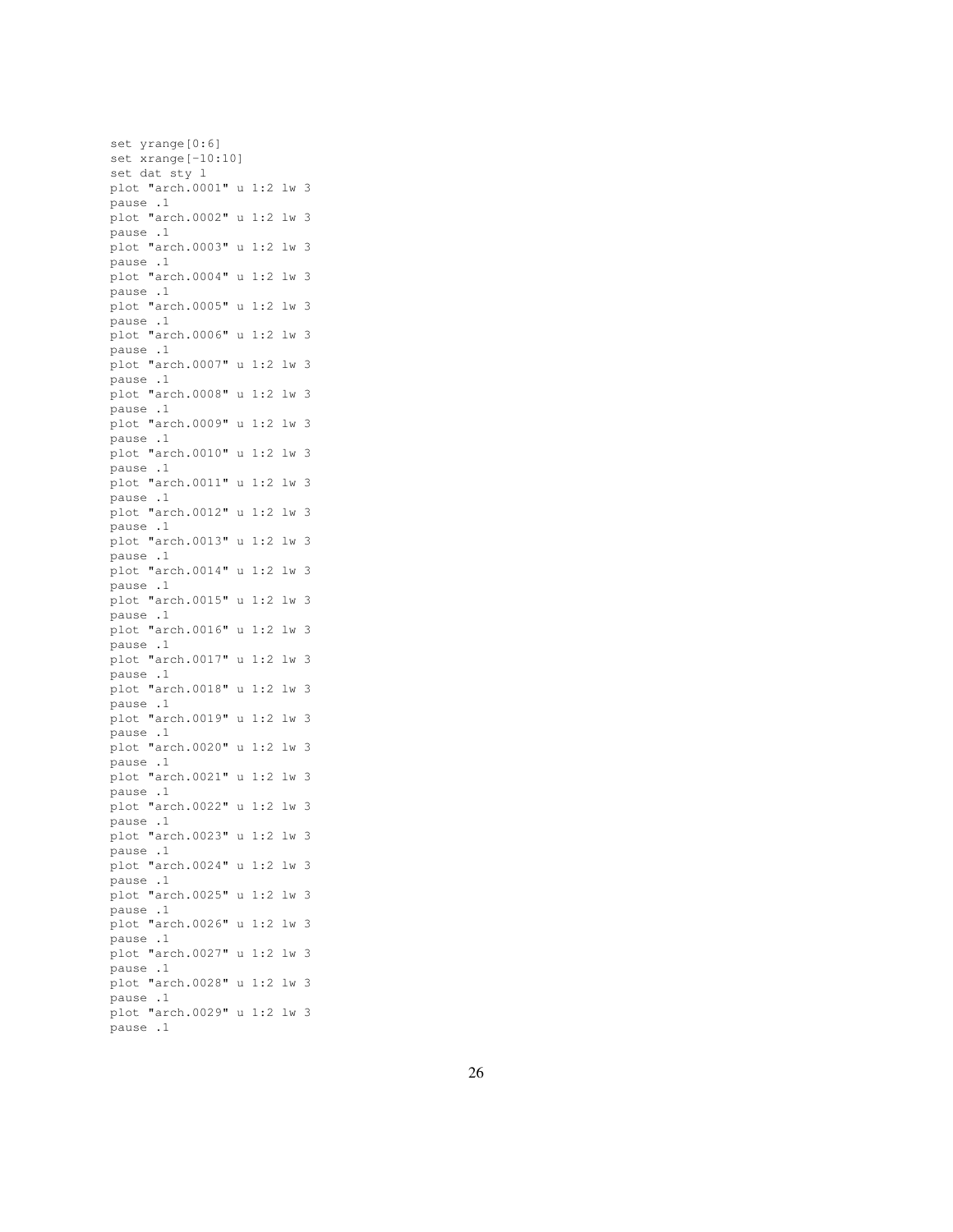plot "arch.0030" u 1:2 lw 3 pause .1 plot "arch.0031" u 1:2 lw 3 pause .1 plot "arch.0032" u 1:2 lw 3 pause .1 plot "arch.0033" u 1:2 lw 3 pause .1 plot "arch.0034" u 1:2 lw 3 pause .1 plot "arch.0035" u 1:2 lw 3 pause .1 plot "arch.0036" u 1:2 lw 3 pause .1 plot "arch.0037" u 1:2 lw 3 pause .1 plot "arch.0038" u 1:2 lw 3 pause .1 plot "arch.0039" u 1:2 lw 3 pause .1 plot "arch.0040" u 1:2 lw 3 pause .1 plot "arch.0041" u 1:2 lw 3 pause .1 plot "arch.0042" u 1:2 lw 3 pause .1 plot "arch.0043" u 1:2 lw 3 pause .1 plot "arch.0044" u 1:2 lw 3 pause .1 plot "arch.0045" u 1:2 lw 3 pause .1 plot "arch.0046" u 1:2 lw 3 pause .1 plot "arch.0047" u 1:2 lw 3 pause .1 plot "arch.0048" u 1:2 lw 3 pause .1 plot "arch.0049" u 1:2 lw 3 pause .1 plot "arch.0050" u 1:2 lw 3 pause .1 plot "arch.0051" u 1:2 lw 3 pause .1 plot "arch.0052" u 1:2 lw 3 pause .1 plot "arch.0053" u 1:2 lw 3 pause .1 plot "arch.0054" u 1:2 lw 3 pause .1 plot "arch.0055" u 1:2 lw 3 pause .1 plot "arch.0056" u 1:2 lw 3 pause .1 plot "arch.0057" u 1:2 lw 3 pause .1 plot "arch.0058" u 1:2 lw 3 pause .1 plot "arch.0059" u 1:2 lw 3 pause .1 plot "arch.0060" u 1:2 lw 3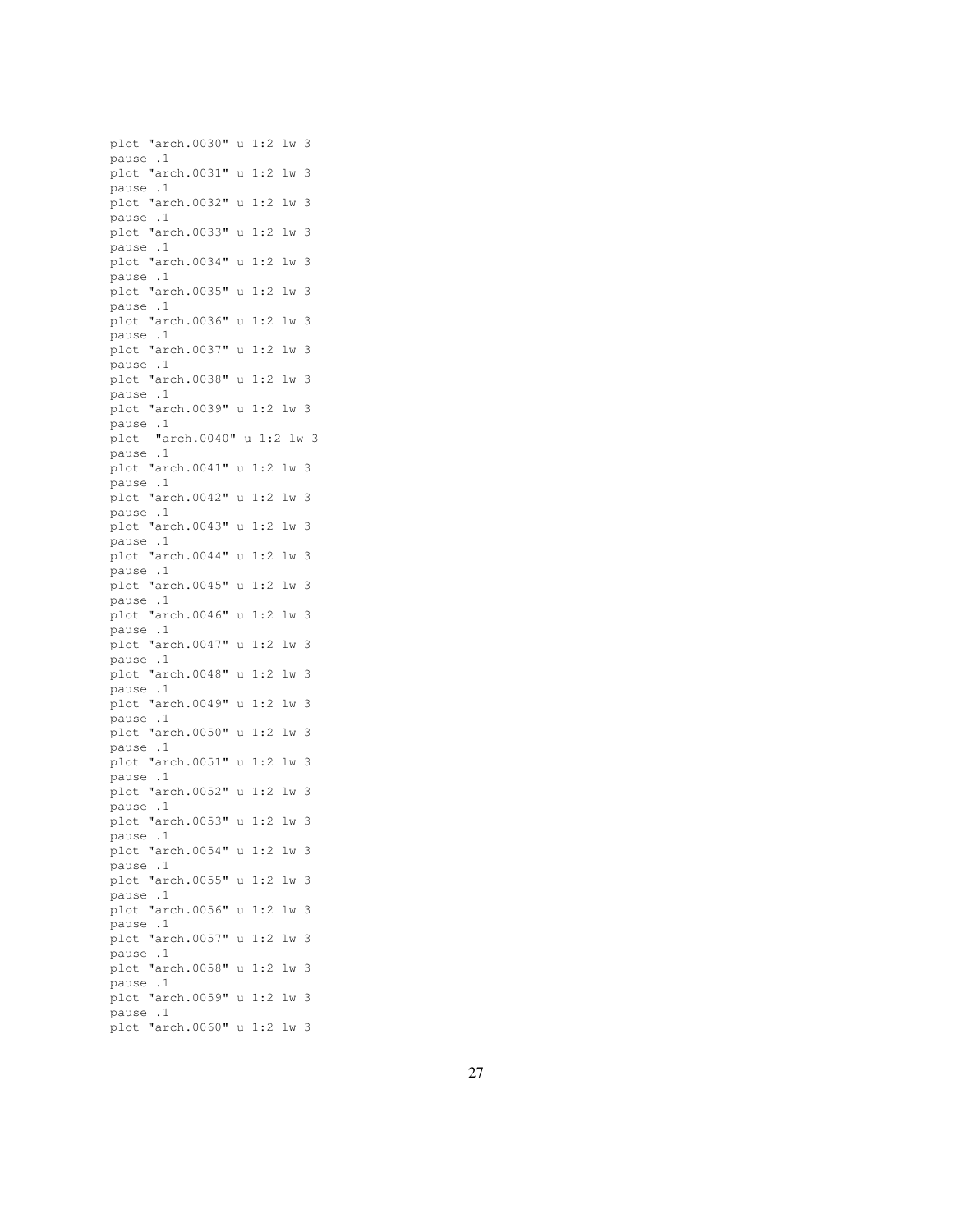pause .1 plot "arch.0061" u 1:2 lw 3 pause .1 plot "arch.0062" u 1:2 lw 3 pause .1 plot "arch.0063" u 1:2 lw 3 pause .1 plot "arch.0064" u 1:2 lw 3 pause .1 plot "arch.0065" u 1:2 lw 3 pause .1 plot "arch.0066" u 1:2 lw 3 pause .1 plot "arch.0067" u 1:2 lw 3 pause .1 plot "arch.0068" u 1:2 lw 3 pause .1 plot "arch.0069" u 1:2 lw 3 pause .1 plot "arch.0070" u 1:2 lw 3 pause .1 plot "arch.0071" u 1:2 lw 3 pause .1 plot "arch.0072" u 1:2 lw 3 pause .1 plot "arch.0073" u 1:2 lw 3 pause .1 plot "arch.0074" u 1:2 lw 3 pause .1 plot "arch.0075" u 1:2 lw 3 pause .1 plot "arch.0076" u 1:2 lw 3 pause .1 plot "arch.0077" u 1:2 lw 3 pause .1 plot "arch.0078" u 1:2 lw 3 pause .1 plot "arch.0079" u 1:2 lw 3 pause .1 plot "arch.0080" u 1:2 lw 3 pause .1 plot "arch.0081" u 1:2 lw 3 pause .1 plot "arch.0082" u 1:2 lw 3 pause .1 plot "arch.0083" u 1:2 lw 3 pause .1 plot "arch.0084" u 1:2 lw 3 pause .1 plot "arch.0085" u 1:2 lw 3 pause .1 plot "arch.0086" u 1:2 lw 3 pause .1 plot "arch.0087" u 1:2 lw 3 pause .1 plot "arch.0088" u 1:2 lw 3 pause .1 plot "arch.0089" u 1:2 lw 3 pause .1 plot "arch.0090" u 1:2 lw 3 pause .1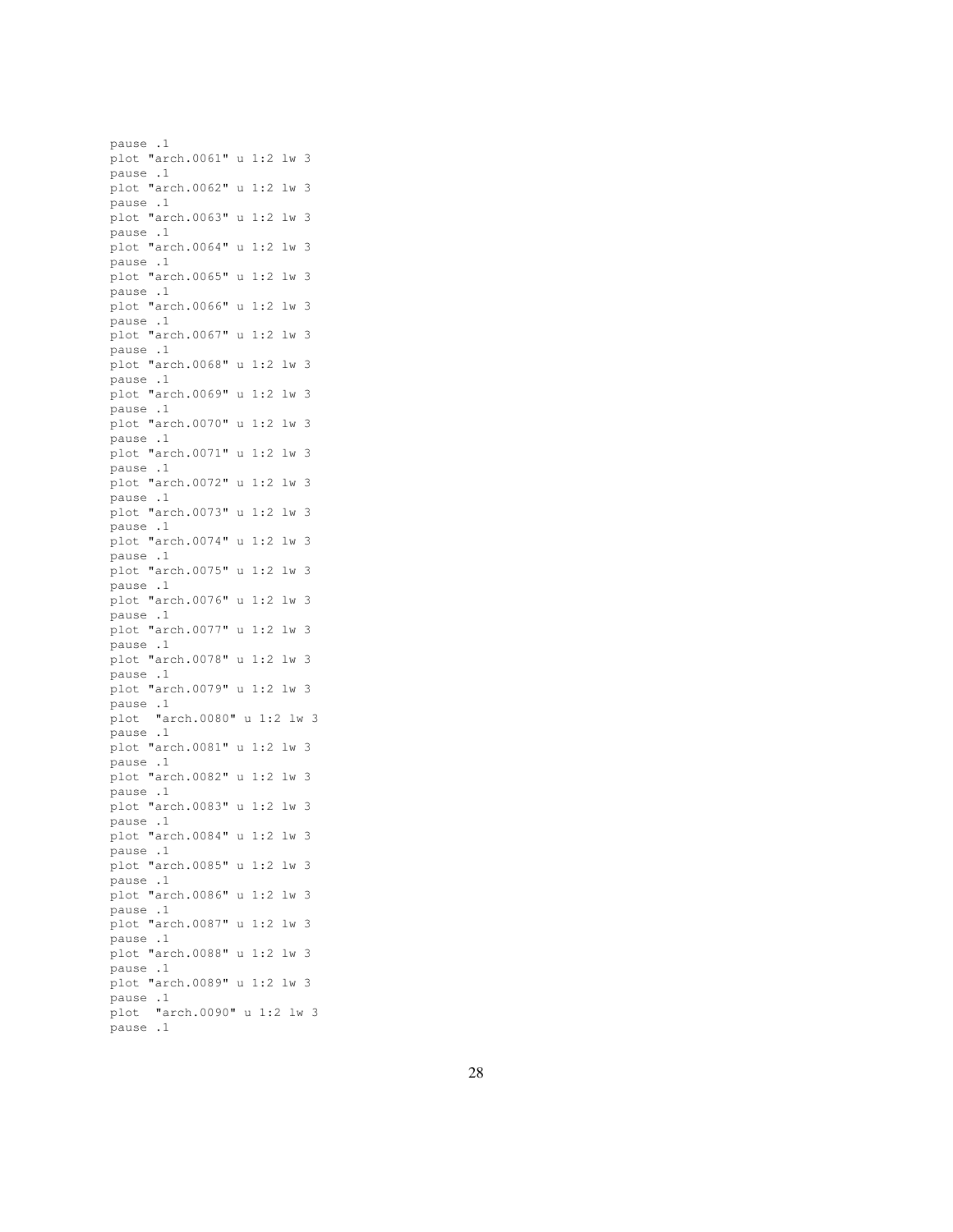```
plot "arch.0091" u 1:2 lw 3
pause .1
plot "arch.0092" u 1:2 lw 3
pause .1
plot "arch.0093" u 1:2 lw 3
pause .1
plot "arch.0094" u 1:2 lw 3
pause .1
plot "arch.0095" u 1:2 lw 3
pause .1
plot "arch.0096" u 1:2 lw 3
pause .1
plot "arch.0097" u 1:2 lw 3
pause .1
plot "arch.0098" u 1:2 lw 3
pause .1
plot "arch.0099" u 1:2 lw 3
pause .1
```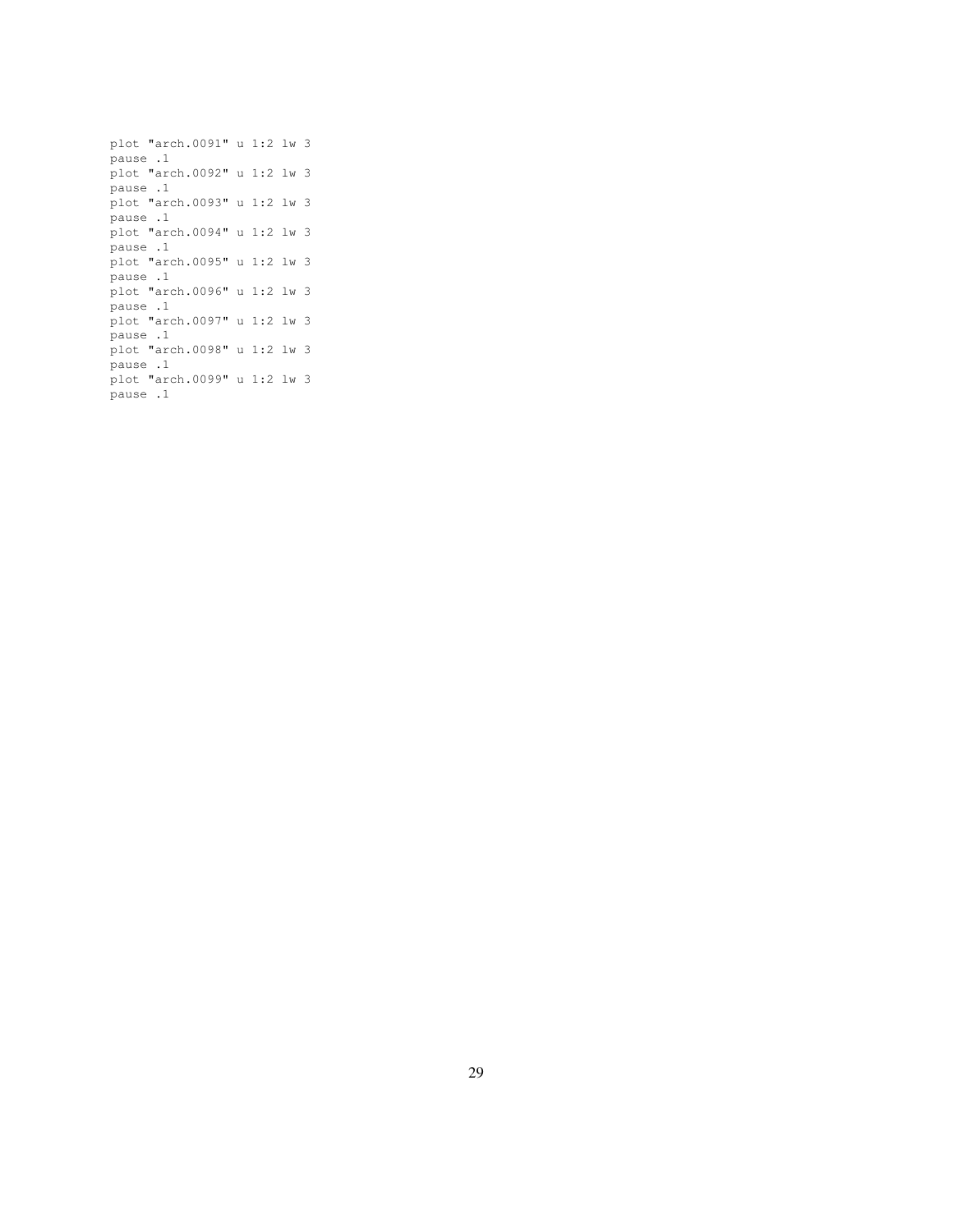```
PROGRAM Problem7
c
c 1-D wave packet propagation and Velocity-Verlet propagation
c on a Harmonic potential energy surface
c
      IMPLICIT NONE
      INTEGER NN, npts, nptx, ndump
      INTEGER istep, nstep, jj
      REAL dt,xc,pc
      COMPLEX vprop,tprop,x_mean,p_mean
      character*9 Bfile
      PARAMETER(npts=9,nptx=2**npts,NN=1)
      DIMENSION vprop(nptx,NN,NN),tprop(nptx)
      DIMENSION x_mean(NN), p_mean(NN)
      COMMON /class/ xc,pc
c
      jj=0
      write(Bfile, '(A,i4.4)') 'traj.', jj
      OPEN(10,FILE=Bfile)
      CALL ReadParam(nstep,ndump,dt)
      call Initialize()
      CALL SetKinProp(dt,tprop)
      CALL SetPotProp(dt,vprop)
      DO istep=1,nstep+1
        IF(mod(istep-1,10).EQ.0)
     1 PRINT *, "Step=", istep-1,", Final step=", nstep
         IF(istep.GE.1) CALL PROPAGATE(vprop,tprop)
         IF(mod((istep-1),ndump).EQ.0) THEN
            CALL SAVEWF(istep, ndump, dt)
            CALL XM(x_mean)
            CALL PM(p_mean)
            CALL VV(dt)
            WRITE(10, 22) (istep-1.) *dt1 , real(x_mean(1)), real(p_mean(1)), xc, pc
        END IF
      END DO
      CLOSE(10)
 22 FORMAT(6(e13.6,2x))
      END
cccccccccccccccccccccccccccccccccccccccccccccccccccccccccccccccccccc
      subroutine ReadParam(nstep, ndump, dt)
c
c Parameters defining the grid (xmin, xmax), integration time step (dt),
c rmass (rmass), initial position (xk), initial momentum (pk),
c number of propagation steps (nstep), and how often to save a pic (ndump)
c
      IMPLICIT NONE
      INTEGER ntype, nstep, nrpt, ireport, ndump, nlit
      REAL xmin, xmax, pk, rmass, xk, dt
      common /packet/ rmass,xk,pk
      common /xy/ xmin,xmax
c
      xmin=-10.0
      xmax= 10.0
      dt = 0.1rmass=1.0
      xk=-2.5pk=0.0
      nstep=100
      ndump=1
c
```

```
30
```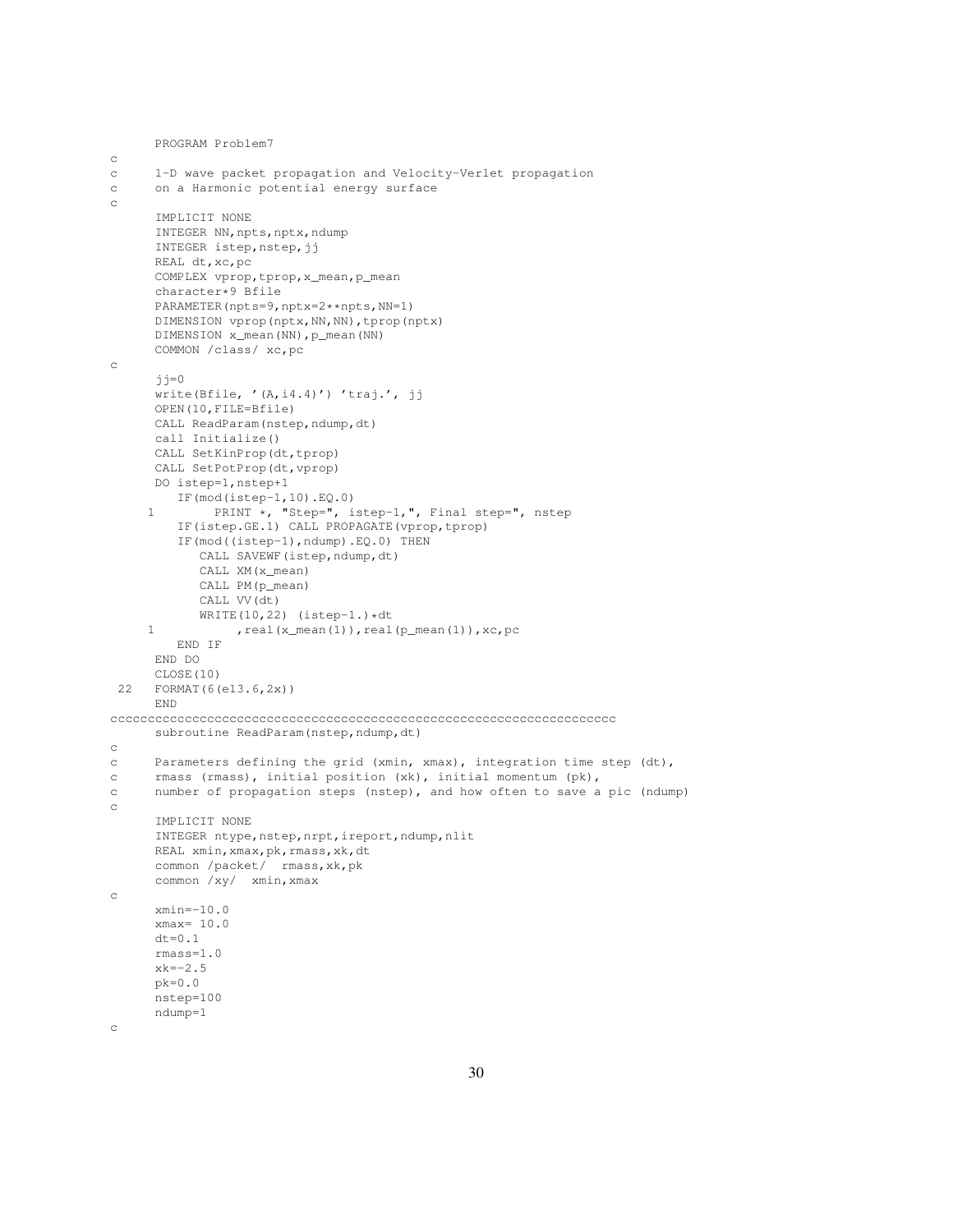```
return
      end
cccccccccccccccccccccccccccccccccccccccccccccccccccccccccccccccccccc
      SUBROUTINE VV(dt)
c
c Velocity Verlet Algorithm J. Chem. Phys. 76, 637 (1982)
c
      IMPLICIT NONE
      REAL v,dx,dt,xc,pc,rmass,xk,pk,acc,xt,VPOT1,VPOT2,F
      COMMON /class/ xc,pc
      common /packet/ rmass,xk,pk
c
c Compute Force
c
      dx=0.01
      xt=xc+dx
      CALL VA(VPOT1,xt)
      xt=xc-dx
      CALL VA(VPOT2,xt)
      F=-(VPOT1-VPOT2)/(2.0*dx)v=pc/rmass
c
c Advance momenta half a step
c
      pc=pc+0.5*F*dt
\mathtt{C}c Advance coordinates a step
c
      xc=xc+v*dt+0.5*dt**2*F/rmass
c
c Compute Force
c
      dx=0.01
      xt=xc+dx
      CALL VA(VPOT1,xt)
      xt=xc-dx
      CALL VA(VPOT2,xt)
      F=-(VPOT1-VPOT2)/(2.0*dx)c
c Advance momenta half a step
\simpc=pc+0.5*F*dt
c
      return
      end
cccccccccccccccccccccccccccccccccccccccccccccccccccccccccccccccccccc
     SUBROUTINE Initialize()
      IMPLICIT NONE
     INTEGER NN, nptx, npts, kk
      COMPLEX chi0,chi,EYE,CRV
      REAL xc,pc, omega, xk2, xmin, xmax, dx, pi, rmass, xk, pk, x, alpha, alpha2
      PARAMETER(npts=9,nptx=2**npts,NN=1)
      DIMENSION CRV (NN, NN)
      common /xy/ xmin,xmax
      common /packet/ rmass, xk, pk
      COMMON / wfunc/ chi(nptx,NN)
      COMMON / iwfunc/ chi0(nptx, NN)
      COMMON /class/ xc,pc
```
 $EYE=(0.0, 1.0)$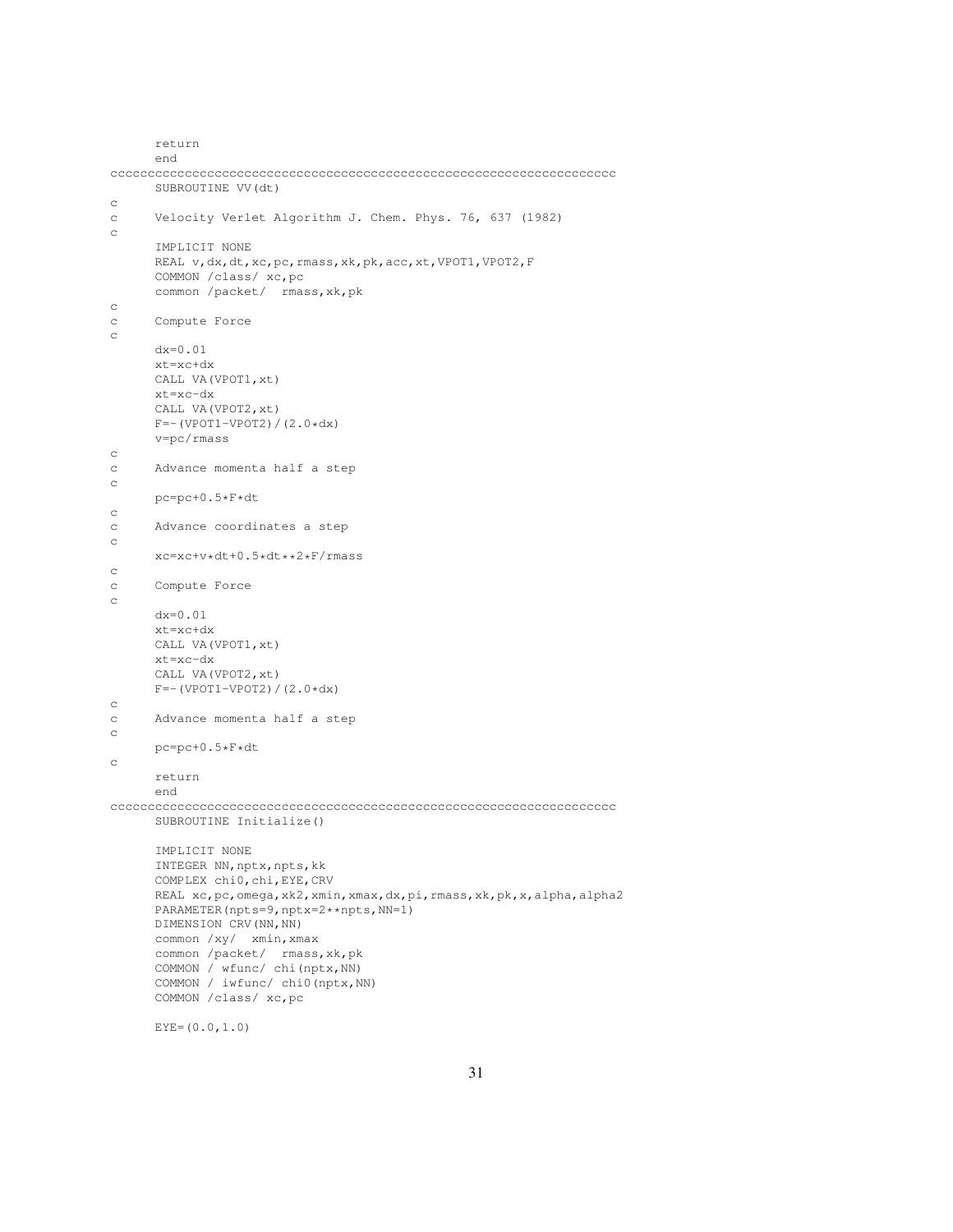```
pi= acos(-1.0)omega=1.
      dx=(xmax-xmin)/real(nptx)
      xc=xk
      pc=pk
c
c Wave Packet Initialization: Gaussian centered at xk, with momentum pk
c
      alpha=rmass*omega
      do kk=1,nptx
        x=xmin+kk*dx
         chi(kk,1) = ((\alphalpha/pi) **0.25)
     1 *exp(-alpha/2.*(x-xk)**2+EYE*pk*(x-xk))chi0(kk,1)=chi(kk,1)
      end do
      RETURN
      END
ccccccccccccccccccccccccccccccccccccccccccccccccccccccccccccccccc
      SUBROUTINE HAMIL(CRV,x)
c
c Hamiltonian Matrix
c
      IMPLICIT NONE
      INTEGER NN
      REAL x,VPOT1
      COMPLEX CRV
      PARAMETER(NN=1)
      DIMENSION CRV(NN,NN)
c
      CALL VA(VPOT1,x)
      CRV(1,1)=VPOT1c
      RETURN
      END
ccccccccccccccccccccccccccccccccccccccccccccccccccccccccccccccccccccccc
      SUBROUTINE VA(V,x)
c
c Potential Energy Surface: Harmonic Oscillator
c
      implicit none
      REAL V, x, rmass, xk, pk, rk, omega
      common /packet/ rmass,xk,pk
      omega=1.0
      rk=rmass*omega**2
      V=0.5*rk*x*xRETURN
      END
cccccccccccccccccccccccccccccccccccccccccccccccccccccccccccccccccccc
      subroutine SetKinProp(dt,tprop)
c
c Kinetic Energy part of the Trotter Expansion: exp(-i pˆ2 dt/(2 m))
c
      IMPLICIT NONE
      INTEGER nptx,kx,nx,npts
      REAL xsc, xmin, xmax, propfacx, rmass, xk, pi, alenx, dt, pk
      COMPLEX tprop,eye
      parameter(npts=9,nptx=2**npts)
      DIMENSION tprop(nptx)
      common /xy/ xmin,xmax
      common /packet/ rmass,xk,pk
```
c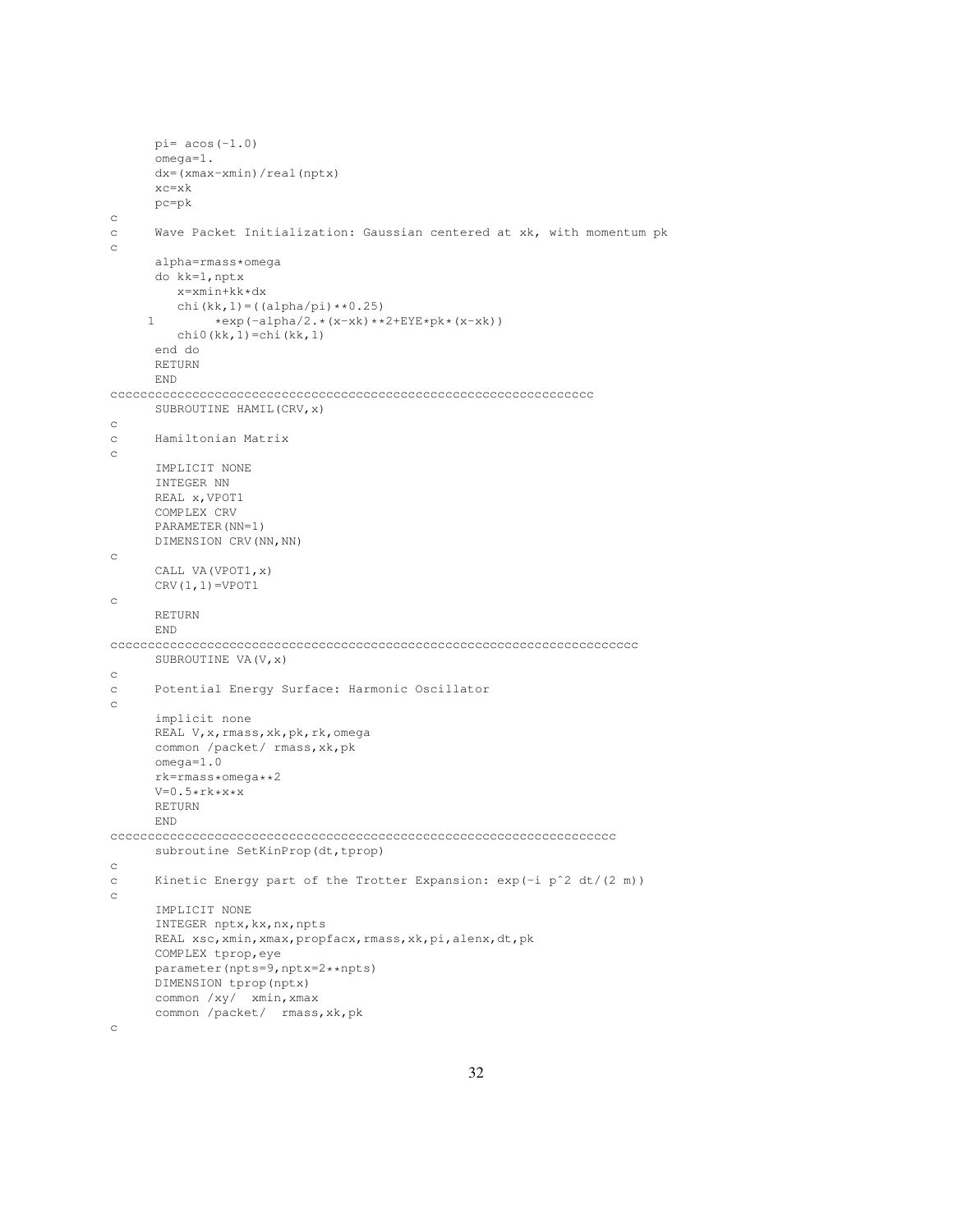```
eye=(0.,1.)pi = a cos(-1.0)alenx=xmax-xmin
      propfacx=-dt/2./rmass*(2.*pi)**2
      do kx=1,nptx
         if(kx.le.(nptx/2+1)) then
            nx=kx-1
         else
           nx=kx-1-nptx
         end if
         xsc=0.
         if(nx.ne.0) xsc=real(nx)/alenx
         tprop(kx)=exp(eye*(propfacx*xsc**2))
       end do
c
      return
      end
cccccccccccccccccccccccccccccccccccccccccccccccccccccccccccccccccccc
      subroutine SetPotProp(dt, vprop)
c
c Potential Energy part of the Trotter Expansion: exp(-i V dt/2)
c
      IMPLICIT NONE
      INTEGER NN, ii, nptx, npts
      REAL xmin,xmax,dx,dt,x,VPOT
      COMPLEX vprop,eye
      parameter(npts=9,nptx=2**npts,NN=1)
      DIMENSION vprop(nptx, NN, NN)
      common /xy/ xmin,xmax
      eye=(0.,1.)dx=(xmax-xmin)/real(nptx)
c
      do ii=1,nptx
        x=xmin+ii*dx
         CALL VA(VPOT,x)
        vprop(ii,1,1)=exp(-eye*0.5*dt*VPOT)/sqrt(nptx*1.0)
      END DO
      RETURN
      END
cccccccccccccccccccccccccccccccccccccccccccccccccccccccccccccccccccccccc
      SUBROUTINE energies(energy)
      IMPLICIT NONE
      INTEGER j,NN
      COMPLEX energy,RV,RKE
      PARAMETER (NN=1)
      DIMENSION RV(NN),RKE(NN),energy(NN)
      CALL PE(RV)
      CALL KE(RKE)
      DO i=1, NN
        energy(j)=RV(j)+RKE(j)
      END DO
      RETURN
      END
cccccccccccccccccccccccccccccccccccccccccccccccccccccccccccccccccccccc
      FUNCTION Psia(x, istep, dt)
c
c Analytic wave-packet <x|Psia(istep)> obtained by applying the
c harmonic propagator to the initial state,
c \langle x' | Psi(0)\rangle = (alpha/pi)**.25*exp(-alpha/2*(x'-xk)*2+eye*pk*(x'-xk)),c where the propagator is
```

```
c \langle x|e^{i\theta}\rangle (-beta H) |x'>| = A e^{i\theta} (-rgamma*(x**2+x'**2)+rgammap*x*x'), with
```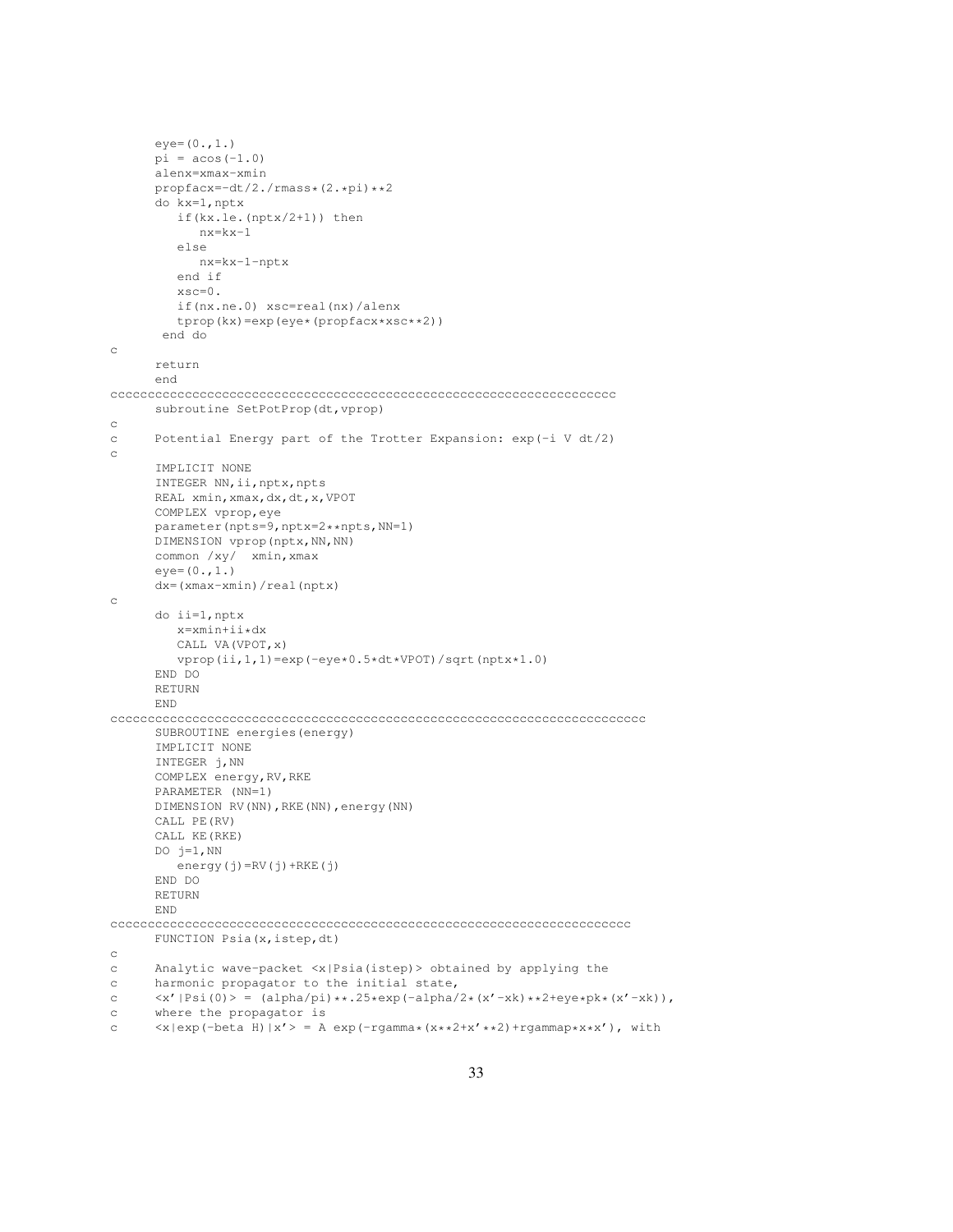```
c A = sqrt(m*omega/(pi*(exp(beta*omega)-exp(-beta*omega)))), beta = i*t,
c rgamma = 0.5*m*omega*cosh(beta*omega)/sinh(beta*omega) and
c rgammap = m*omega/sinh(beta*omega).
c
     IMPLICIT NONE
     INTEGER istep
     REAL pk, rmass, xk, dt, x, t, omega, pi, alpha
      COMPLEX eye, Psia, beta, A, rgamma, rgammap, c0, c1, c2
      common /packet/ rmass,xk,pk
      eye=(0.0,1.0)
      omega=1.0
      alpha = omega*rmasspi = a \cos(-1.0)beta = eye*dt*istepIF(abs(beta).EQ.0) beta = eve*1.0E-7
     A = sqrt(rmass*omega/(pi*(exp(beta*omega)-exp(-beta*omega))))
     rgamma=0.5*rmass*omega*(exp(beta*omega)+exp(-beta*omega))
           1 /(exp(beta*omega)-exp(-beta*omega))
     rgammap=2.*rmass*omega/(exp(beta*omega)-exp(-beta*omega))
      c0=-eye*pk*xk-alpha/2.*xk**2
      c1=rgammap*x+alpha*xk+eye*pk
     c2=rgamma+alpha/2.
c
     Psia = A*(\text{alpha}/\text{pi})**.25*sqrt(\text{pi}/c2)*1 \exp(-\text{rgamma} * x * x^2) * \exp(c0+c1**2/(4.0*c2))c
      return
      end
cccccccccccccccccccccccccccccccccccccccccccccccccccccccccccccccccccccc
     SUBROUTINE SAVEWF(je2,ndump,dt)
c
c Dump Time Evolved Wave packet
c
     IMPLICIT NONE
     INTEGER je2,nptx,npts,kk,NN,ncount,ndump,jj
     COMPLEX chi,CRV,energy,psi,Psia
      character*9 B
      REAL V,x1,c1,c2,c1a,x,xmin,xmax,dx,EVALUES,dt
     PARAMETER(npts=9,nptx=2**npts,NN=1)
      DIMENSION CRV(NN,NN),energy(NN),EVALUES(NN)
     DIMENSION psi(NN,NN)
     common /xy/ xmin,xmax
     COMMON / wfunc/ chi(nptx,NN)
c
     CALL energies(energy)
      jj=je2/ndump
      write(B, '(A,i4.4)') 'arch.', jj
     OPEN(1,FILE=B)
     dx=(xmax-xmin)/real(nptx)
     ncount=(je2-1)/ndump
c
c Save Wave-packet components
c
     do kk=1,nptx
         x=xmin+kk*dx
         c1=chi(kk,1)*conjg(chi(kk,1))
         cla=Psia(x,je2,dt)*conjg(Psia(x,je2,dt))
         write(1,33) x, sqrt(c1) + real(energy(1))1 , sqrt(cla) + real(energy(1))
      end do
      write(1,33)
```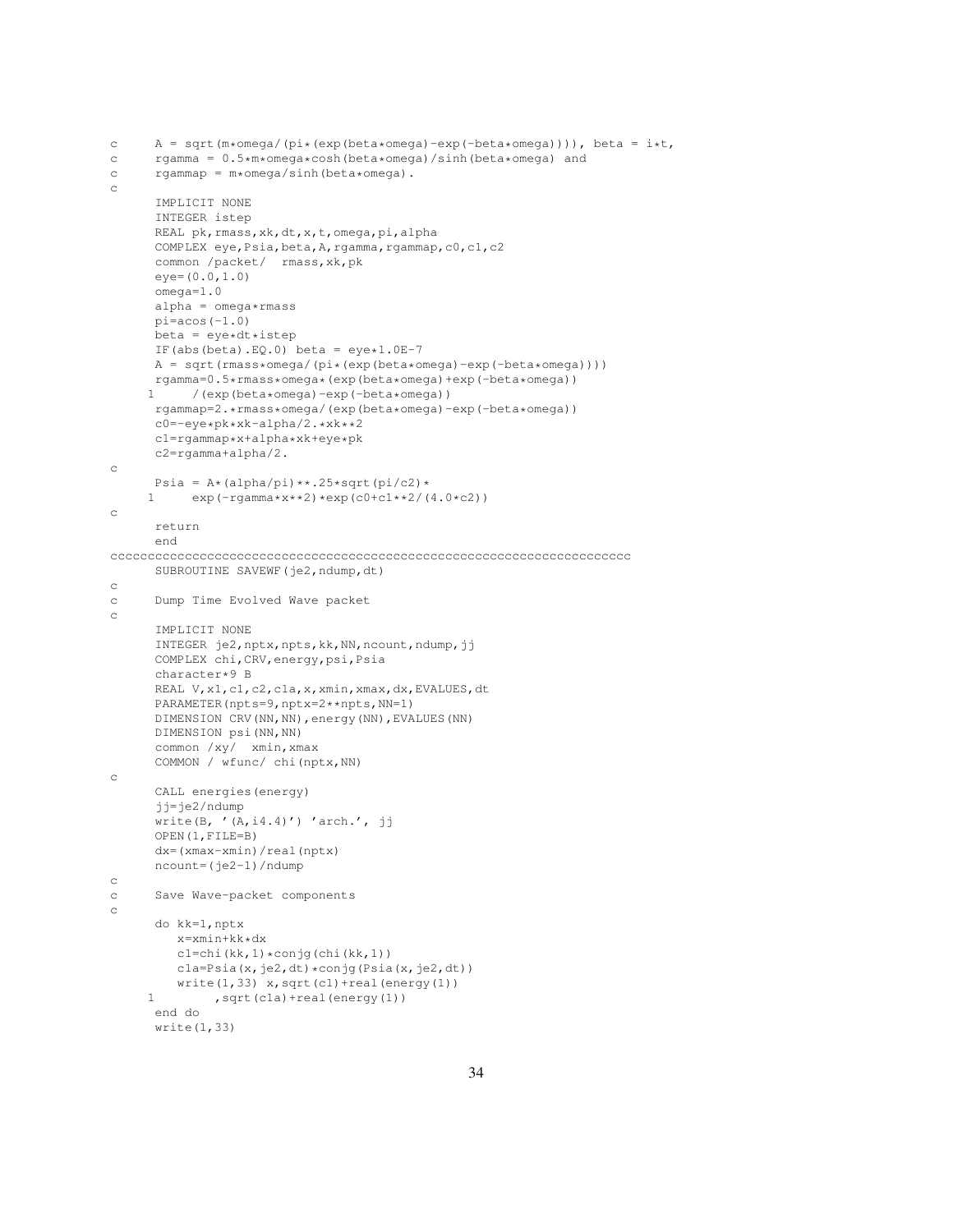```
do kk=1,nptx
         x=xmin+kk*dx
         write(1,33) x
     1 , real(chi(kk,1)) + real(energy(1))
     1 , real(Psia(x,je2,dt))+real(energy(1))
      end do
      write(1,33)
c
c Save Adiabatic states
c
      do kk=1,nptx
        x=xmin+kk*dx
         CALL HAMIL(CRV,x)
        write(1,33) x,CRV(1,1)
      end do
      CLOSE(1)
 33 format(6(e13.6,2x))
      RETURN
      END
cccccccccccccccccccccccccccccccccccccccccccccccccccccccccccccccccccccc
      SUBROUTINE XM(RV)
c
c Expectation Value of the Position
c
      IMPLICIT NONE
      INTEGER nptx, npts, kk, NN, j
      COMPLEX chi,EYE,RV
      REAL Vpot,omega,xmin,xmax,dx,pi,rmass,xk,pk,x,alpha
      PARAMETER(npts=9,nptx=2**npts,NN=1)
      DIMENSION RV(NN)
      COMMON / wfunc/ chi(nptx,NN)
      common /xy/ xmin,xmax
      common /packet/rmass,xk,pk
      dx=(xmax-xmin)/real(nptx)
      DO j=1, NN
         RV(j) = 0.0do kk=1,nptx
           x=xmin+kk*dx
            IF(j.EQ.1) CALL VA(Vpot,x)
            RV(j)=RV(j)+chi(kk,j)*x*conj(chi(kk,j))*dxend do
      END DO
      RETURN
      END
cccccccccccccccccccccccccccccccccccccccccccccccccccccccccccccccccccccc
      SUBROUTINE PE(RV)
c
c Expectation Value of the Potential Enegy
\mathtt{C}IMPLICIT NONE
      INTEGER nptx, npts, kk, NN, j
      COMPLEX chi,EYE,RV
      REAL Vpot,omega,xmin,xmax,dx,pi,rmass,xk,pk,x,alpha
      PARAMETER(npts=9,nptx=2**npts,NN=1)
      DIMENSION RV(NN)
      COMMON / wfunc/ chi(nptx,NN)
      common /xy/ xmin, xmax
      common /packet/rmass,xk,pk
```

```
dx=(xmax-xmin)/real(nptx)
```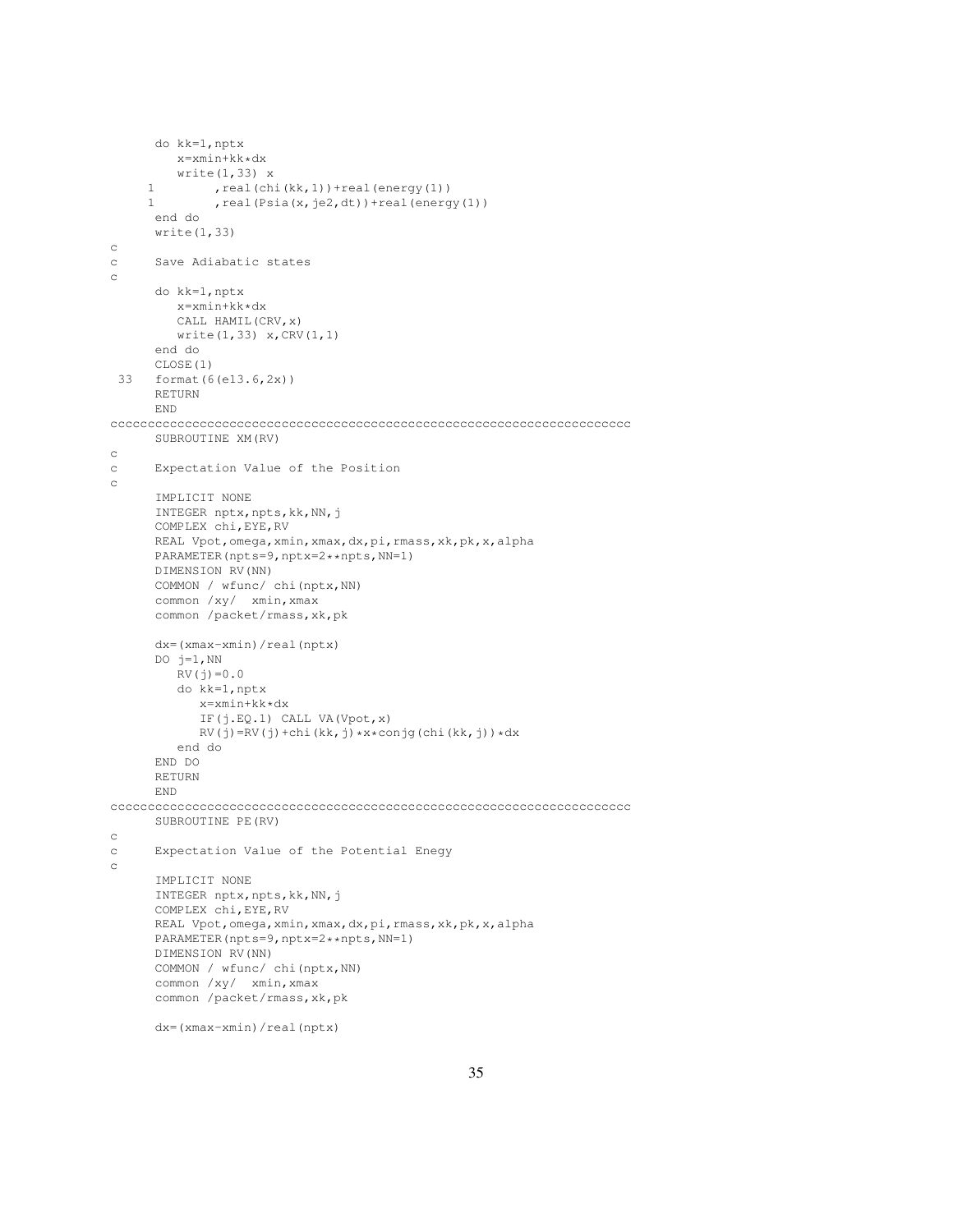```
DO j=1, NN
         RV(j) = 0.0do kk=1,nptx
            x=xmin+kk*dx
            IF(j.EQ.1) CALL VA(Vpot,x)
            RV(j)=RV(j)+chi(kk,j)*Vpot*conj(chi(kk,j))*dxend do
      END DO
      RETURN
      END
cccccccccccccccccccccccccccccccccccccccccccccccccccccccccccccccccccc
      subroutine KE(RKE)
c
c Expectation value of the kinetic energy
c
      IMPLICIT NONE
      INTEGER NN,kk,nptx,kx,nx,npts,j
      REAL dp, theta, wm, p, xmin, xmax, rmass, xk, pi, alenx, pk, rm, re, ri, dx
      COMPLEX eye,chi,Psip,chic,RKE
      parameter(npts=9,nptx=2**npts,NN=1)
      DIMENSION chic(nptx),RKE(NN)
      common /xy/ xmin,xmax
      common /packet/ rmass,xk,pk
      COMMON / wfunc/ chi(nptx,NN)
c
      pi = a cos(-1.0)dx=(xmax-xmin)/nptx
      dp=2.*pi/(xmax-xmin)
c
      DO j=1, NN
         RKE(j)=0.0do kk=1,nptx
            chic(kk)=chi(kk,j)
         end do
         CALL fourn(chic, nptx, 1,-1)
         do kx=1,nptx
            if(kx.le.(nptx/2+1)) then
               nx=kx-1
            else
               nx=kx-1-nptx
            end if
            p=0.
            if(nx.ne.0) p = real(nx) * dpchic(kx)=p**2/(2.0*rmass)*chic(kx)/nptx
         end do
         CALL fourn(chic, nptx, 1, 1)
         do kk=1,nptx
            RKE(j)=RKE(j)+conjg(chi(kk,j))*chic(kk)*dx
         end do
      END DO
      return
      end
cccccccccccccccccccccccccccccccccccccccccccccccccccccccccccccccccccc
      subroutine PM(RKE)
c
c Expectation value of the kinetic energy
c
      IMPLICIT NONE
      INTEGER NN,kk,nptx,kx,nx,npts,j
      REAL dp, theta, wm, p, xmin, xmax, rmass, xk, pi, alenx, pk, rm, re, ri, dx
      COMPLEX eye,chi,Psip,chic,RKE
```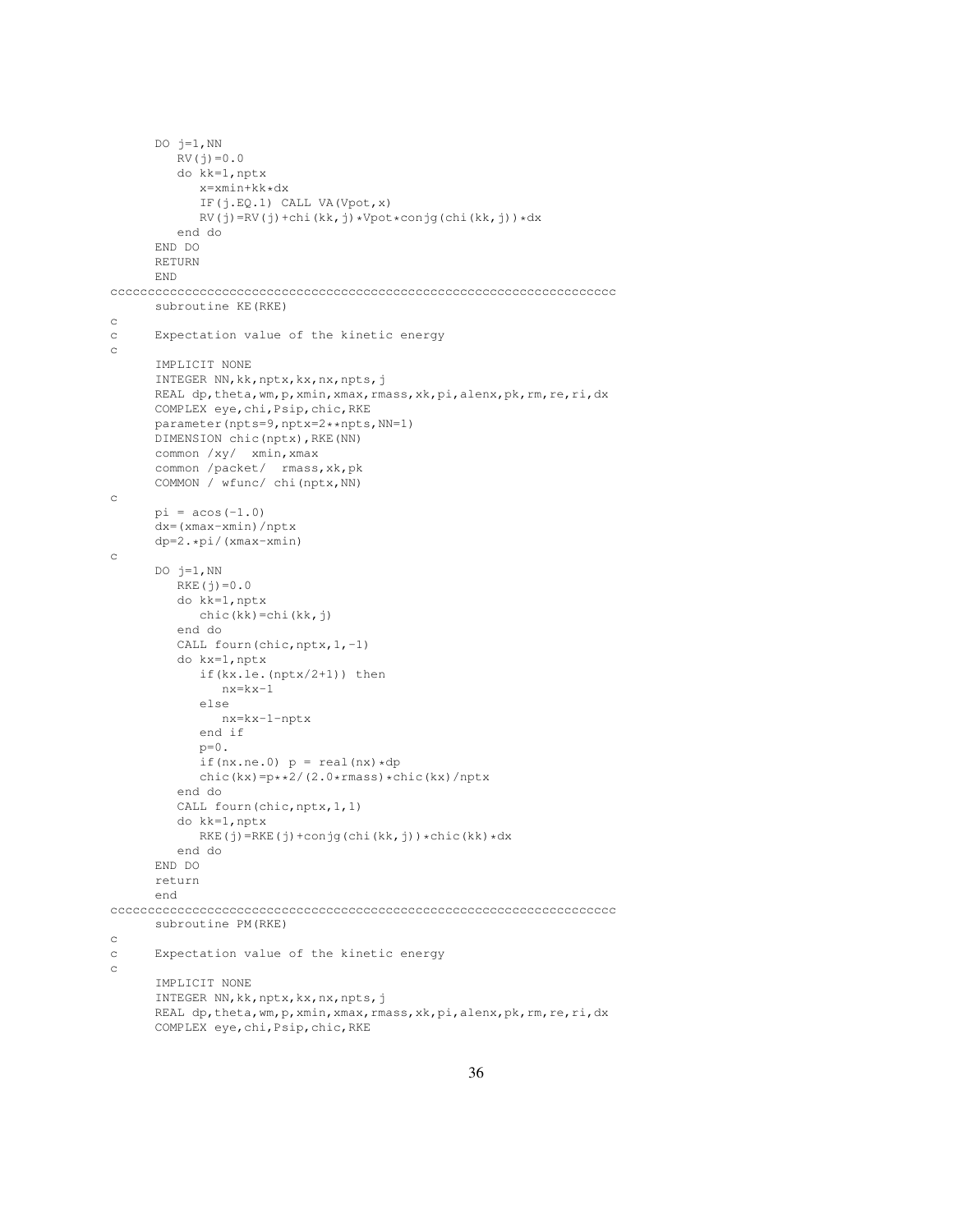```
parameter(npts=9,nptx=2**npts,NN=1)
      DIMENSION chic(nptx),RKE(NN)
      common /xy/ xmin, xmax
      common /packet/ rmass,xk,pk
      COMMON / wfunc/ chi(nptx,NN)
c
      pi = a cos(-1.0)dx=(xmax-xmin)/nptx
      dp=2.*pi/(xmax-xmin)
c
      DO j=1, NN
         RKE(j)=0.0do kk=1,nptx
           chic(kk)=chi(kk,j)
         end do
         CALL fourn(chic, nptx, 1,-1)
         do kx=1,nptx
            if(kx.le.(nptx/2+1)) then
              nx=kx-1
            else
               nx=kx-1-nptx
            end if
            p=0.
            if(nx.ne.0) p = real(nx) * dpchic(kx)=p*chic(kx)/nptx
         end do
         CALL fourn(chic, nptx, 1, 1)
         do kk=1,nptx
           RKE(j)=RKE(j)+conjg(chi(kk,j))*chic(kk)*dx
         end do
      END DO
      return
      end
cccccccccccccccccccccccccccccccccccccccccccccccccccccccccccccccccccccc
      SUBROUTINE PROPAGATE(vprop,tprop)
\simc Split Operator Fourier Transform Propagation Method
c J. Comput. Phys. 47, 412 (1982); J. Chem. Phys. 78, 301 (1983)
c
      IMPLICIT NONE
      INTEGER i,j,NN,ii,nptx,npts
      COMPLEX chi,vprop,chin1,chin2,tprop
      PARAMETER(npts=9,nptx=2**npts,NN=1)
      DIMENSION chin1(nptx),chin2(nptx)
      DIMENSION tprop(nptx), vprop(nptx, NN, NN)
      COMMON / wfunc/ chi(nptx,NN)
c
c Apply potential energy part of the Trotter Expansion
c
      DO i=1,nptx
         chin1(i)=0.0DO j=1, NN
           chin1(i)=chin1(i)+vprop(i,1,j)*chi(i,j)
         END DO
      END DO
c
c Fourier Transform wave-packet to the momentum representation
c
      CALL fourn(chin1,nptx, 1,-1)
c
c Apply kinetic energy part of the Trotter Expansion
```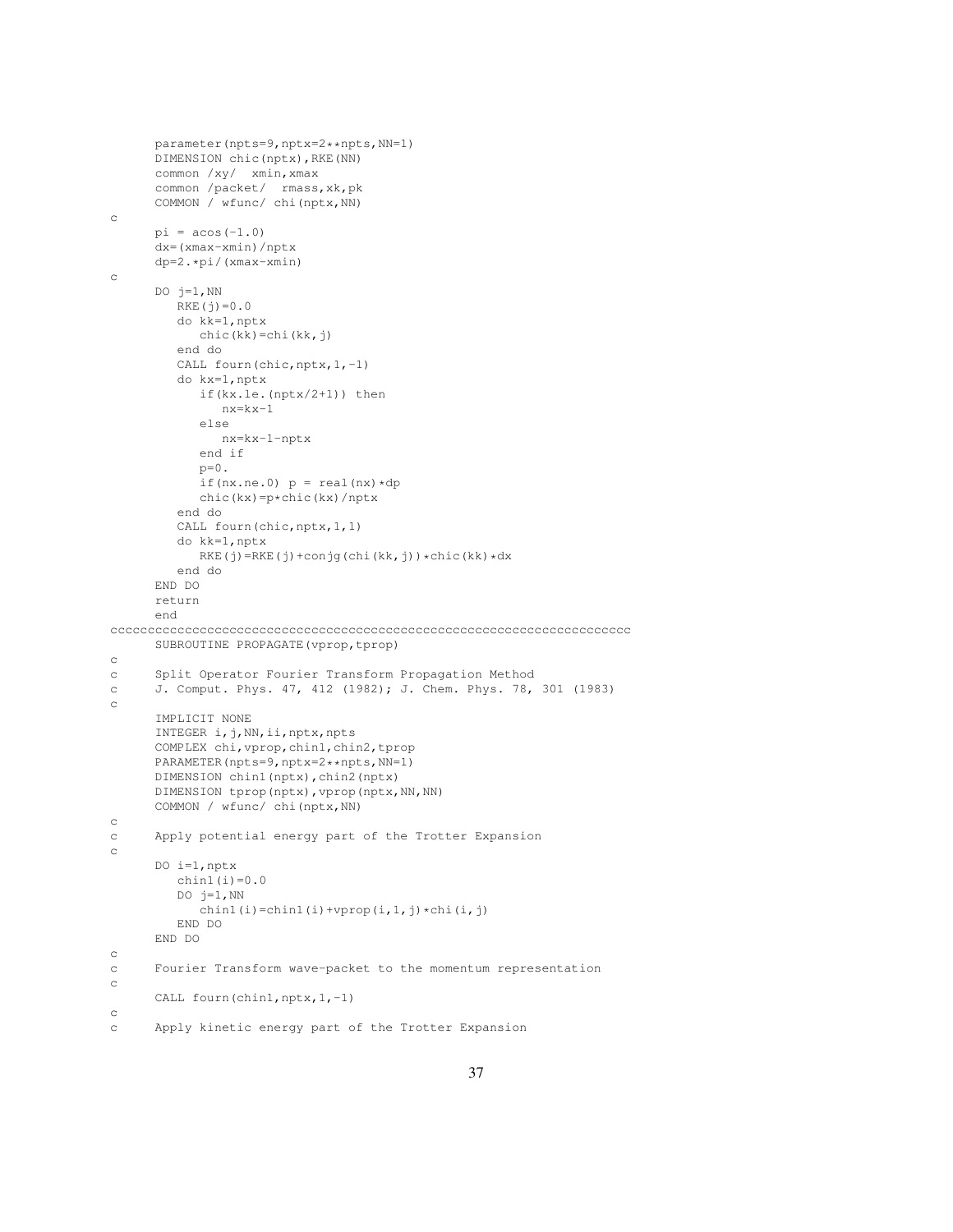```
c
     DO i=1,nptx
        chin1(i)=tprop(i)*chin1(i)END DO
c
c Inverse Fourier Transform wave-packet to the coordinate representation
c
     CALL fourn(chin1,nptx,1,1)
c
c Apply potential energy part of the Trotter Expansion
c
     DO i=1,nptx
        DO j=1, NN
           chi(i,j)=vprop(i,j,1)*chin1(i)
        END DO
     END DO
     END
ccccccccccccccccccccccccccccccccccccccccccccccccccccccccccccccccccccccc
c Subroutine for FFT from Numerical Recipes
ccccccccccccccccccccccccccccccccccccccccccccccccccccccccccccccccccccccc
     SUBROUTINE FOURN (DATA, NN, NDIM, ISIGN)
     REAL*8 WR,WI,WPR,WPI,WTEMP,THETA
     DIMENSION NN(NDIM),DATA(*)
     NTOT=1DO 11 IDIM=1,NDIM
        NTOT=NTOT*NN(IDIM)
 11 CONTINUE
     NPREV=1
     DO 18 IDIM=1,NDIM
        N=NN(IDIM)
        NREM=NTOT/(N*NPREV)
        IP1=2*NPREV
        IP2=IP1*N
        IP3=IP2*NREM
        I2REV=1
        DO 14 I2=1,IP2,IP1
           IF(I2.LT.I2REV)THEN
              DO 13 I1=I2,I2+IP1-2,2
                 DO 12 I3=I1,IP3,IP2
                    I3REV=I2REV+I3-I2
                    TEMPR=DATA(I3)
                    TEMPI=DATA(I3+1)
                    DATA(I3)=DATA(I3REV)
                    DATA(I3+1)=DATA(I3REV+1)
                    DATA(I3REV)=TEMPR
                    DATA(I3REV+1)=TEMPI
 12 CONTINUE
 13 CONTINUE
           ENDIF
           IBIT=IP2/2
 1 IF ((IBIT.GE.IP1).AND.(I2REV.GT.IBIT)) THEN
              I2REV=I2REV-IBIT
              IBIT=IBIT/2
              GO TO 1
           ENDIF
           I2REV=I2REV+IBIT
 14 CONTINUE
        IFP1=IP1
 2 IF(IFP1.LT.IP2)THEN
           IFP2=2*IFP1
           THETA=ISIGN*6.28318530717959D0/(IFP2/IP1)
```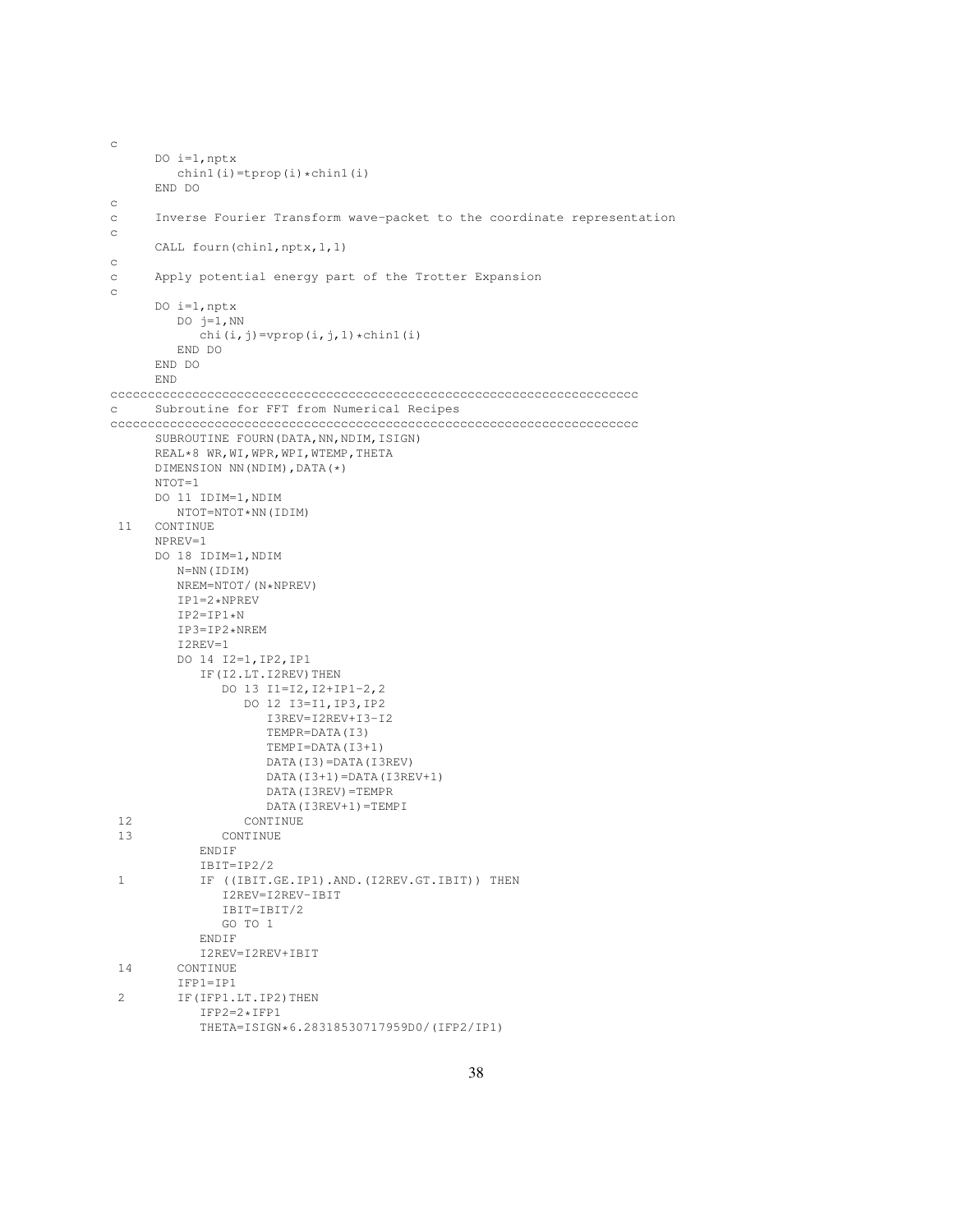|     | $WPR=-2. D0 * DSIM(0.5D0 * THETA) * *2$                       |
|-----|---------------------------------------------------------------|
|     | WPI=DSIN(THETA)                                               |
|     | $WR=1.$ DO                                                    |
|     | $WI = 0.DD0$                                                  |
|     | DO 17 I3=1, IFP1, IP1                                         |
|     | DO 16 I1=I3, I3+IP1-2, 2                                      |
|     | DO 15 I2=I1, IP3, IFP2                                        |
|     | $K1 = T2$                                                     |
|     | $K2=K1+TFP1$                                                  |
|     | TEMPR=SNGL(WR) $\star$ DATA(K2) – SNGL(WI) $\star$ DATA(K2+1) |
|     | TEMPI=SNGL(WR) *DATA(K2+1) +SNGL(WI) *DATA(K2)                |
|     | DATA (K2) = DATA (K1) - TEMPR                                 |
|     | $DATA(K2+1) = DATA(K1+1) - TEMPI$                             |
|     | $DATA(K1) = DATA(K1) + TEMPR$                                 |
|     | $DATA(K1+1) = DATA(K1+1) + TEMPI$                             |
| 1.5 | <b>CONTINUE</b>                                               |
| 16  | <b>CONTINUE</b>                                               |
|     | $WTFMP = WR$                                                  |
|     | $WR = WR * WPR - WT * WPT + WR$                               |
|     | $WT = WT * WPR + WTFMP * WPT + WT$                            |
| 17  | CONTINUE                                                      |
|     | $TFP1 = TFP2$                                                 |
|     | GO TO 2                                                       |
|     | <b>ENDIF</b>                                                  |
|     | NPREV=N*NPREV                                                 |
| 18  | CONTINUE                                                      |
|     | <b>RETURN</b>                                                 |
|     | <b>END</b>                                                    |
|     |                                                               |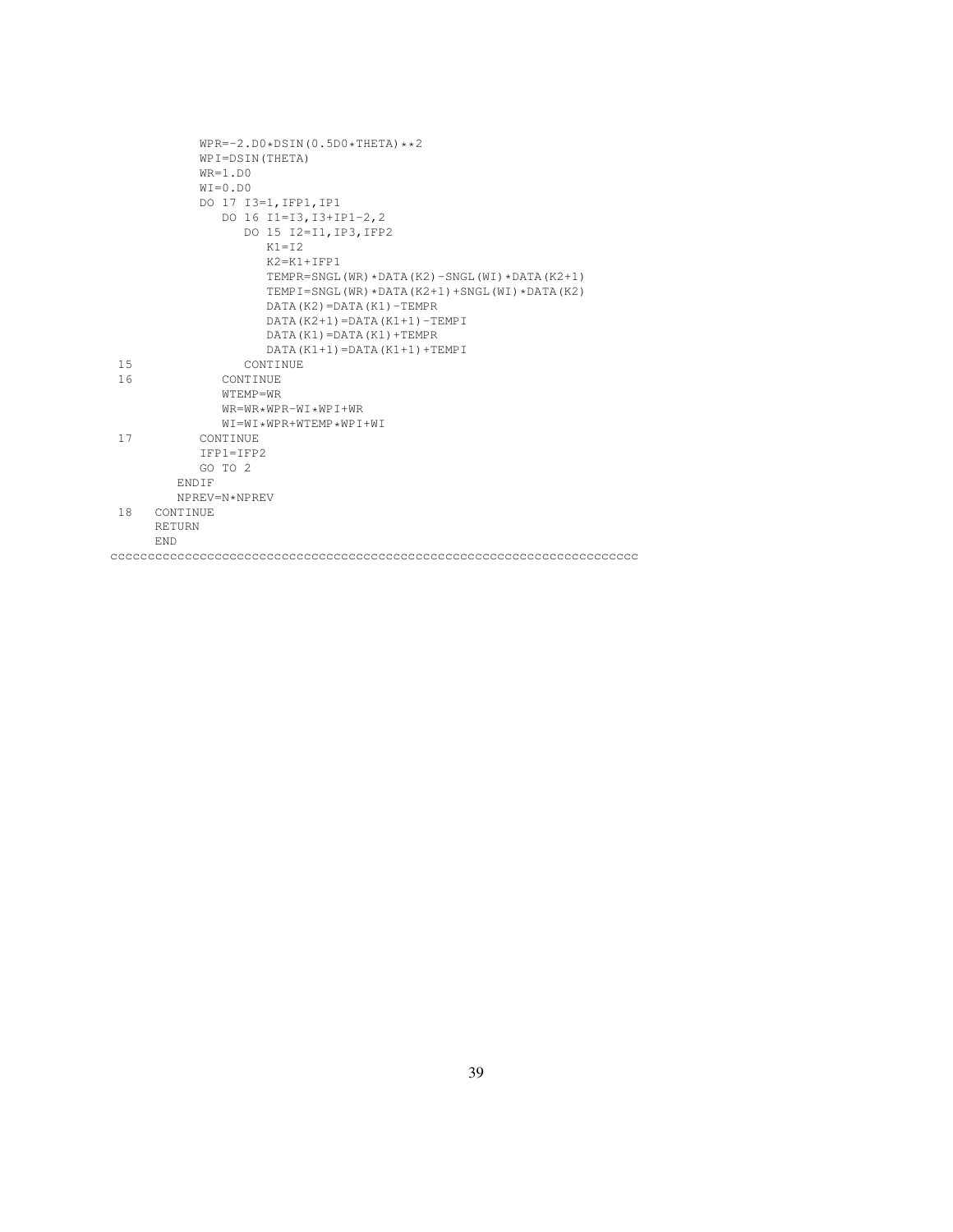### Problem 8:

The output of this program is analogous to Problem 6 but for a Morse potential. Cut the source code attached bellow, save it in a file named Problem8.f, compile it by typing

f77 Problem8.f -o Problem8

run it by typing

./Problem8

Visualize the output of the time dependent expectation values as compared to classical trajectories as follows: type

gnuplot

then type

set dat sty line

then type

```
plot ''traj.0000''
```
That will show the numerical computation of the expectation value  $\langle \Psi_t | \hat{x} | \Psi_t \rangle$  as a function of time. In order to visualize the classical result on top of the quantum mechanical expectation value, type

```
replot ''traj.0000'' u 1:4
```
In order to visualize the output of  $<\Psi_t|\hat{p}|\Psi_t>$  as a function of time, type

plot ''traj.0000'' u 1:3

and to visualize the classical result on top of the quantum mechanical expectation value, type

replot ''traj.0000'' u 1:5

The plot of  $<\Psi_t|\hat{p}|\Psi_t>$  vs.  $<\Psi_t|\hat{x}|\Psi_t>$  can be obtained by typing

plot ''traj.0000'' u 3:2

and the corresponding classical results  $p(t)$  vs.  $x(t)$ 

plot ''traj.0000'' u 5:4

## To exit, type

quit

The snapshots of the time-dependent wave-packet can be visualized as a movie by typing

gnuplot<pp\_8

where the file named

pp\_8

has the following lines: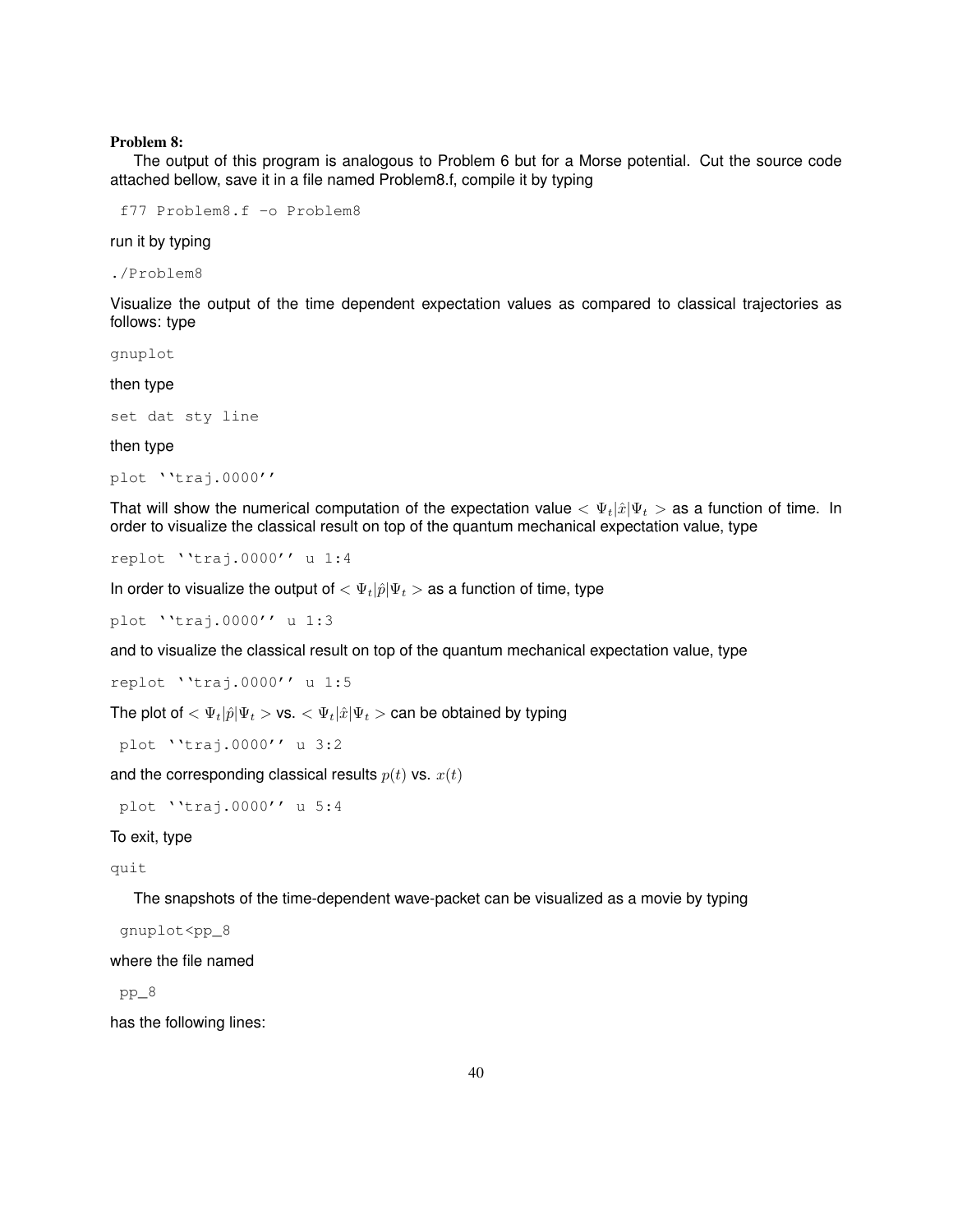set yrange[0:9] set xrange[-5:25] set dat sty l plot "arch.0001" u 1:2 lw 3 pause .1 plot "arch.0002" u 1:2 lw 3 pause .1 plot "arch.0003" u 1:2 lw 3 pause .1 plot "arch.0004" u 1:2 lw 3 pause .1 plot "arch.0005" u 1:2 lw 3 pause .1 plot "arch.0006" u 1:2 lw 3 pause .1 plot "arch.0007" u 1:2 lw 3 pause .1 plot "arch.0008" u 1:2 lw 3 pause .1 plot "arch.0009" u 1:2 lw 3 pause .1 plot "arch.0010" u 1:2 lw 3 pause .1 plot "arch.0011" u 1:2 lw 3 pause .1 plot "arch.0012" u 1:2 lw 3 pause .1 plot "arch.0013" u 1:2 lw 3 pause .1 plot "arch.0014" u 1:2 lw 3 pause .1 plot "arch.0015" u 1:2 lw 3 pause .1 plot "arch.0016" u 1:2 lw 3 pause .1 plot "arch.0017" u 1:2 lw 3 pause .1 plot "arch.0018" u 1:2 lw 3 pause .1 plot "arch.0019" u 1:2 lw 3 pause .1 plot "arch.0020" u 1:2 lw 3 pause .1 plot "arch.0021" u 1:2 lw 3 pause .1 plot "arch.0022" u 1:2 lw 3 pause .1 plot "arch.0023" u 1:2 lw 3 pause .1 plot "arch.0024" u 1:2 lw 3 pause .1 plot "arch.0025" u 1:2 lw 3 pause .1 plot "arch.0026" u 1:2 lw 3 pause .1 plot "arch.0027" u 1:2 lw 3 pause .1 plot "arch.0028" u 1:2 lw 3 pause .1 plot "arch.0029" u 1:2 lw 3 pause .1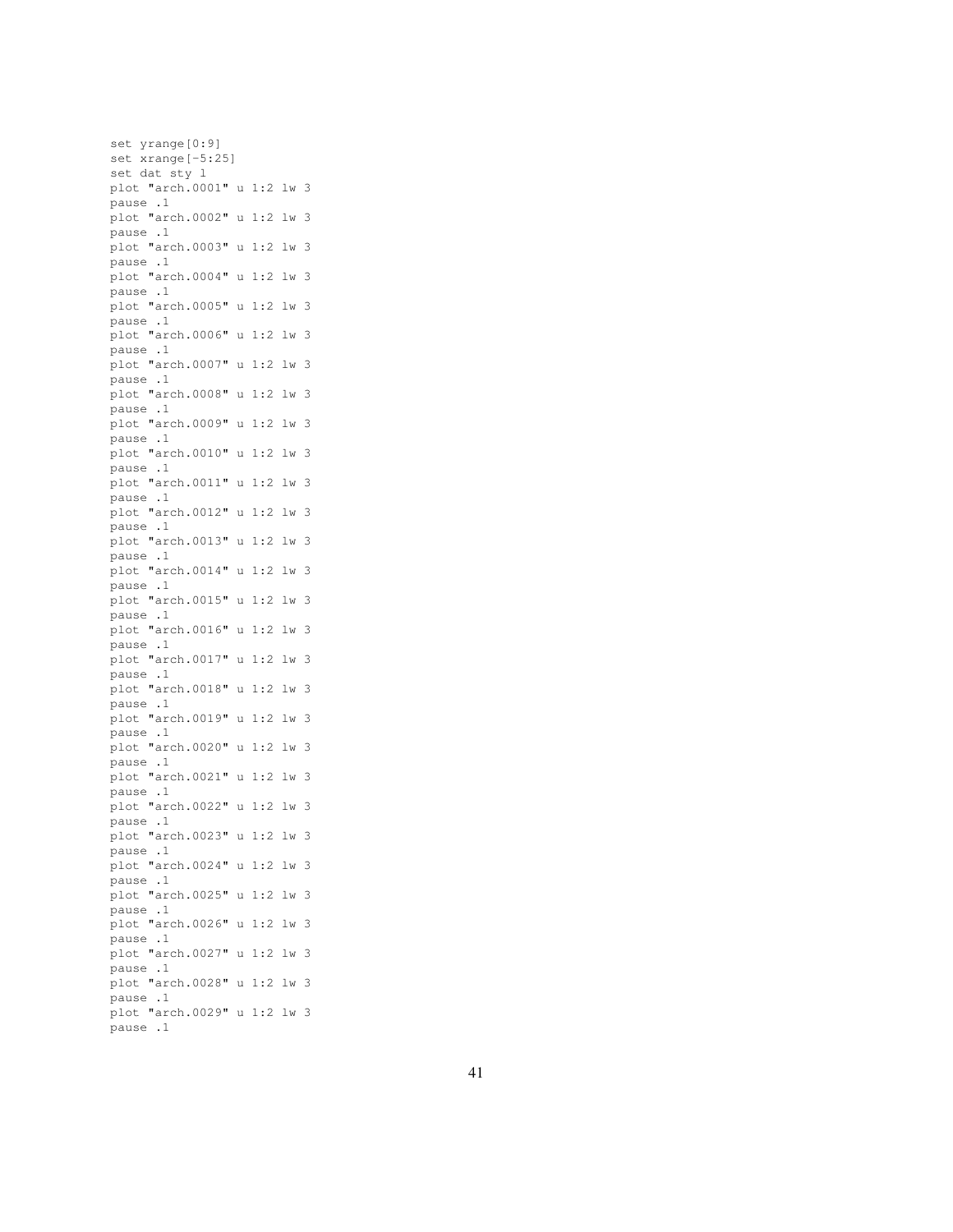plot "arch.0030" u 1:2 lw 3 pause .1 plot "arch.0031" u 1:2 lw 3 pause .1 plot "arch.0032" u 1:2 lw 3 pause .1 plot "arch.0033" u 1:2 lw 3 pause .1 plot "arch.0034" u 1:2 lw 3 pause .1 plot "arch.0035" u 1:2 lw 3 pause .1 plot "arch.0036" u 1:2 lw 3 pause .1 plot "arch.0037" u 1:2 lw 3 pause .1 plot "arch.0038" u 1:2 lw 3 pause .1 plot "arch.0039" u 1:2 lw 3 pause .1 plot "arch.0040" u 1:2 lw 3 pause .1 plot "arch.0041" u 1:2 lw 3 pause .1 plot "arch.0042" u 1:2 lw 3 pause .1 plot "arch.0043" u 1:2 lw 3 pause .1 plot "arch.0044" u 1:2 lw 3 pause .1 plot "arch.0045" u 1:2 lw 3 pause .1 plot "arch.0046" u 1:2 lw 3 pause .1 plot "arch.0047" u 1:2 lw 3 pause .1 plot "arch.0048" u 1:2 lw 3 pause .1 plot "arch.0049" u 1:2 lw 3 pause .1 plot "arch.0050" u 1:2 lw 3 pause .1 plot "arch.0051" u 1:2 lw 3 pause .1 plot "arch.0052" u 1:2 lw 3 pause .1 plot "arch.0053" u 1:2 lw 3 pause .1 plot "arch.0054" u 1:2 lw 3 pause .1 plot "arch.0055" u 1:2 lw 3 pause .1 plot "arch.0056" u 1:2 lw 3 pause .1 plot "arch.0057" u 1:2 lw 3 pause .1 plot "arch.0058" u 1:2 lw 3 pause .1 plot "arch.0059" u 1:2 lw 3 pause .1 plot "arch.0060" u 1:2 lw 3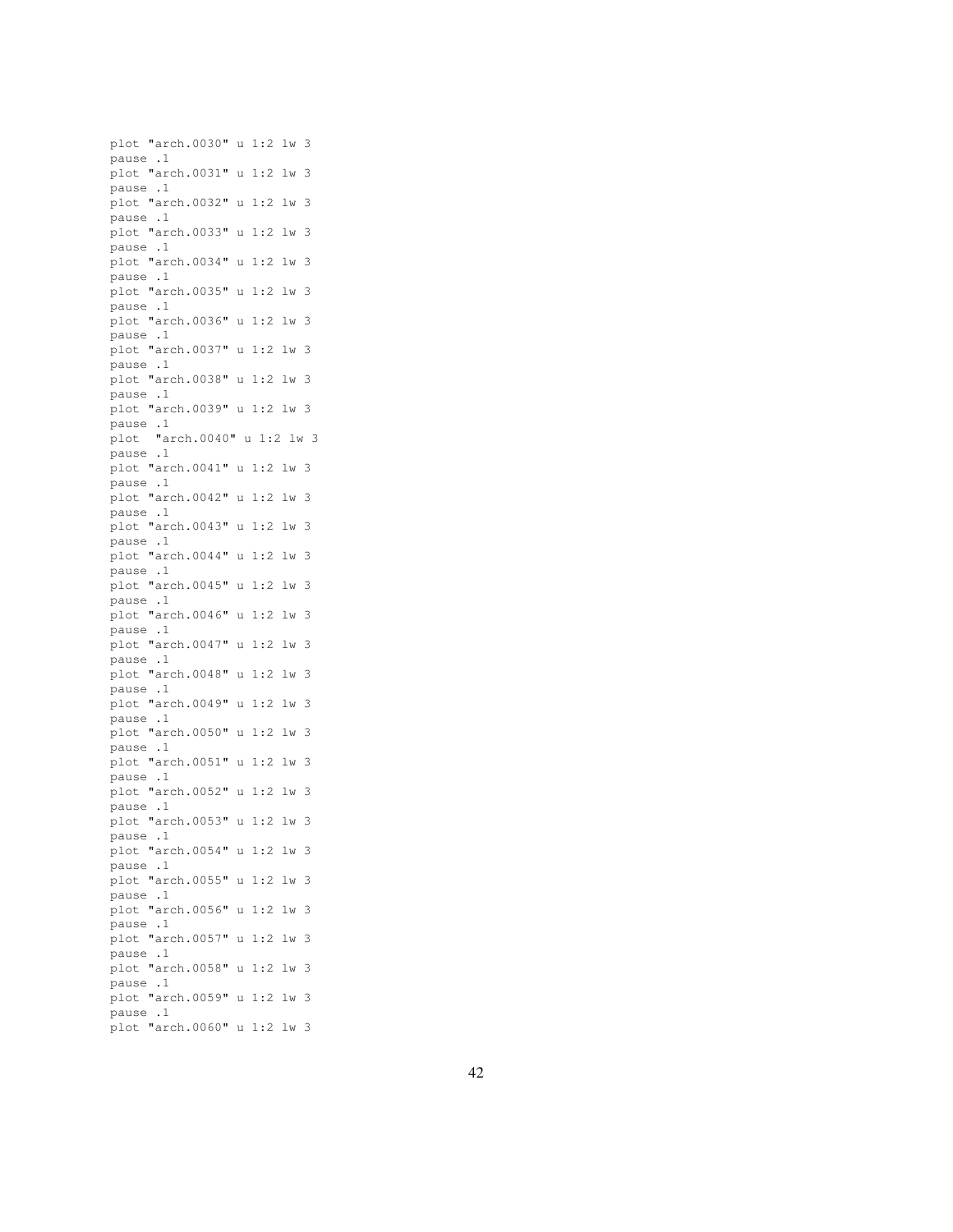pause .1 plot "arch.0061" u 1:2 lw 3 pause .1 plot "arch.0062" u 1:2 lw 3 pause .1 plot "arch.0063" u 1:2 lw 3 pause .1 plot "arch.0064" u 1:2 lw 3 pause .1 plot "arch.0065" u 1:2 lw 3 pause .1 plot "arch.0066" u 1:2 lw 3 pause .1 plot "arch.0067" u 1:2 lw 3 pause .1 plot "arch.0068" u 1:2 lw 3 pause .1 plot "arch.0069" u 1:2 lw 3 pause .1 plot "arch.0070" u 1:2 lw 3 pause .1 plot "arch.0071" u 1:2 lw 3 pause .1 plot "arch.0072" u 1:2 lw 3 pause .1 plot "arch.0073" u 1:2 lw 3 pause .1 plot "arch.0074" u 1:2 lw 3 pause .1 plot "arch.0075" u 1:2 lw 3 pause .1 plot "arch.0076" u 1:2 lw 3 pause .1 plot "arch.0077" u 1:2 lw 3 pause .1 plot "arch.0078" u 1:2 lw 3 pause .1 plot "arch.0079" u 1:2 lw 3 pause .1 plot "arch.0080" u 1:2 lw 3 pause .1 plot "arch.0081" u 1:2 lw 3 pause .1 plot "arch.0082" u 1:2 lw 3 pause .1 plot "arch.0083" u 1:2 lw 3 pause .1 plot "arch.0084" u 1:2 lw 3 pause .1 plot "arch.0085" u 1:2 lw 3 pause .1 plot "arch.0086" u 1:2 lw 3 pause .1 plot "arch.0087" u 1:2 lw 3 pause .1 plot "arch.0088" u 1:2 lw 3 pause .1 plot "arch.0089" u 1:2 lw 3 pause .1 plot "arch.0090" u 1:2 lw 3 pause .1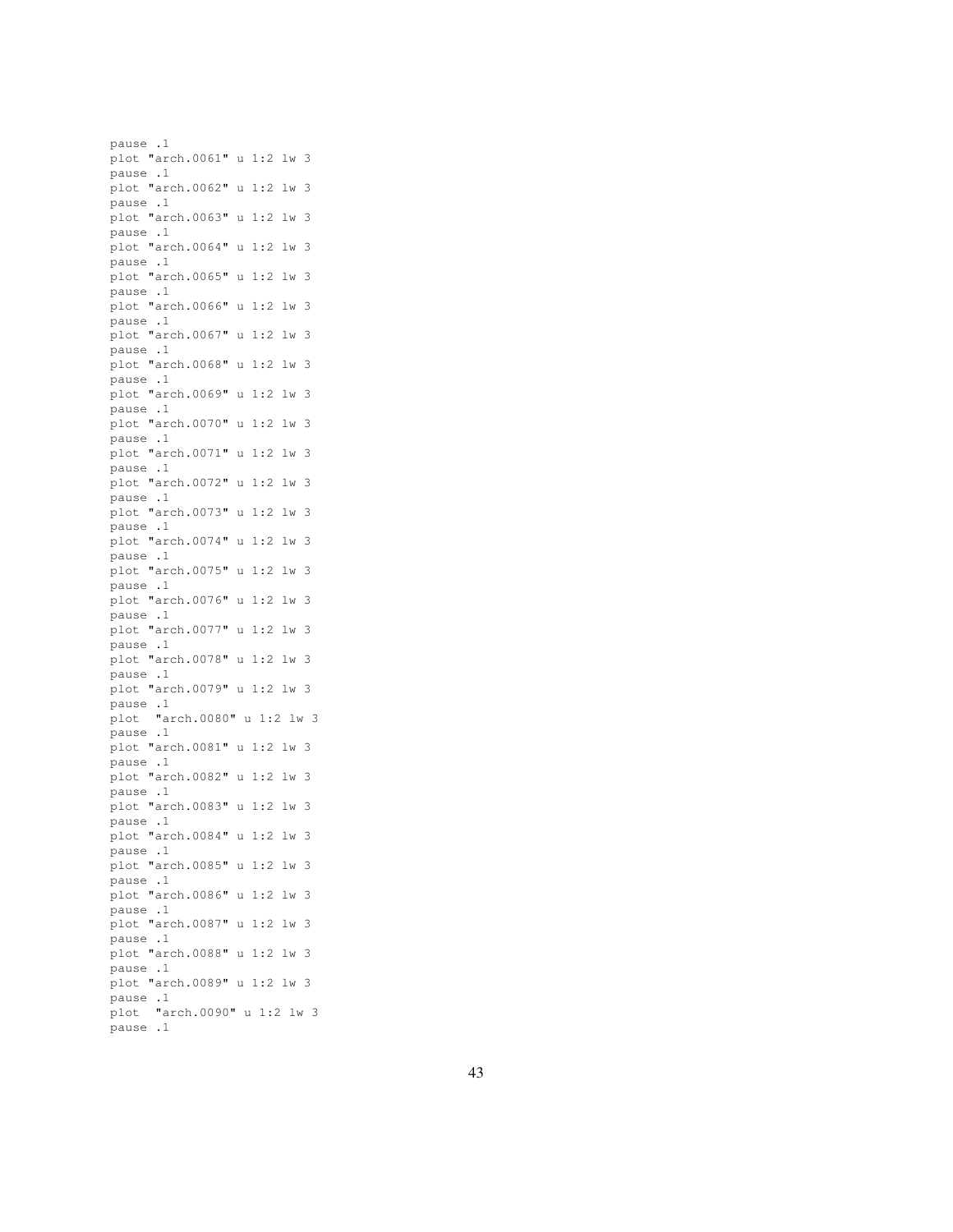```
plot "arch.0091" u 1:2 lw 3
pause .1
plot "arch.0092" u 1:2 lw 3
pause .1
plot "arch.0093" u 1:2 lw 3
pause .1
plot "arch.0094" u 1:2 lw 3
pause .1
plot "arch.0095" u 1:2 lw 3
pause .1
plot "arch.0096" u 1:2 lw 3
pause .1
plot "arch.0097" u 1:2 lw 3
pause .1
plot "arch.0098" u 1:2 lw 3
pause .1
plot "arch.0099" u 1:2 lw 3
pause .1
```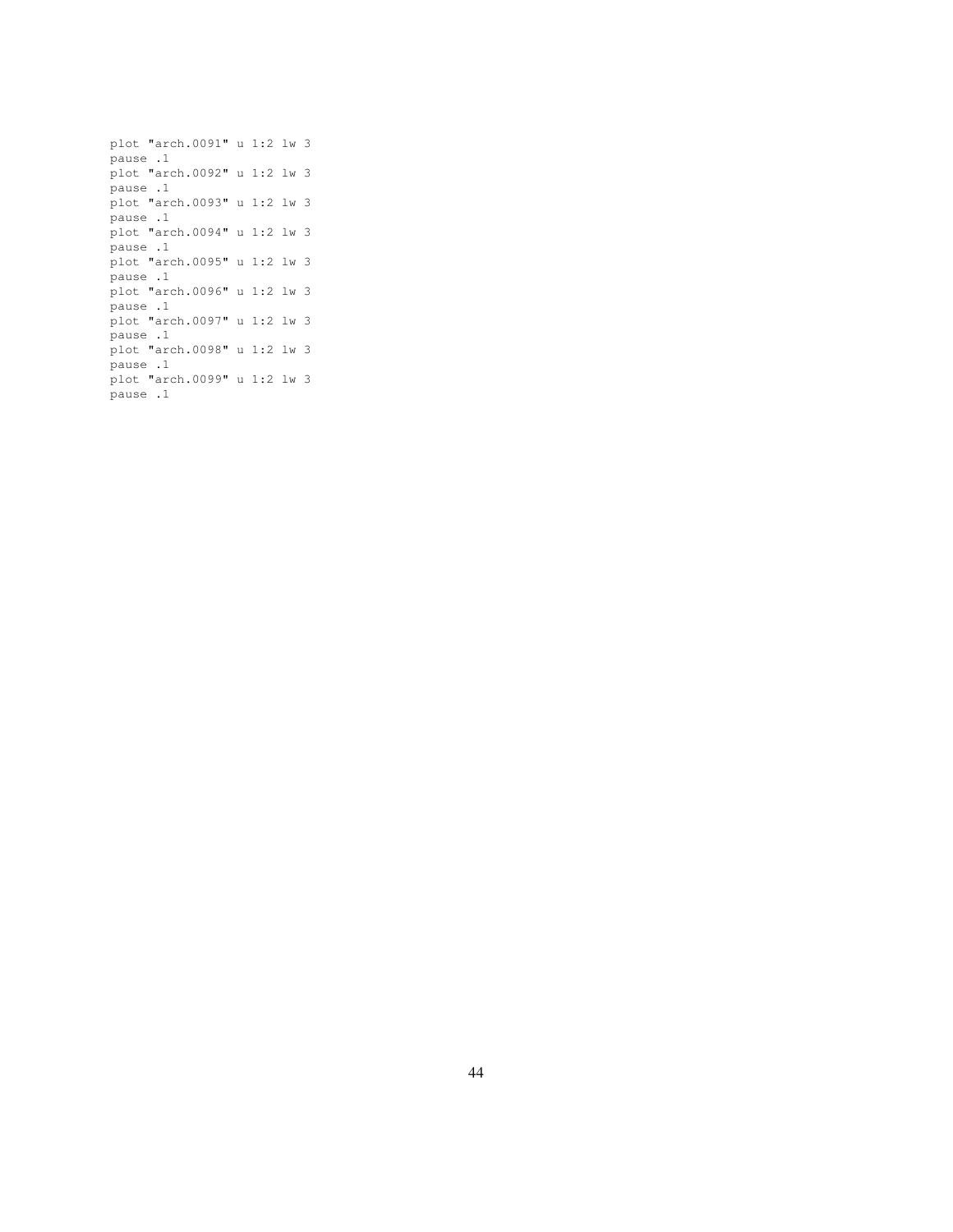```
PROGRAM Problem8
c
c 1-D wave packet propagation and Velocity-Verlet propagation
c on a Morse potential energy surface
c
     IMPLICIT NONE
     INTEGER NN, npts, nptx, ndump
      INTEGER istep, nstep, jj
      REAL dt,xc,pc
     COMPLEX vprop,tprop,x_mean,p_mean
      character*9 Bfile
     PARAMETER(npts=10,nptx=2**npts,NN=1)
     DIMENSION vprop(nptx,NN,NN),tprop(nptx)
     DIMENSION x_mean(NN), p_mean(NN)
     COMMON /class/ xc,pc
c xo
     jj=0
      write(Bfile, '(A,i4.4)') 'traj.', jj
     OPEN(10,FILE=Bfile)
     CALL ReadParam(nstep,ndump,dt)
     call Initialize()
     CALL SetKinProp(dt,tprop)
     CALL SetPotProp(dt,vprop)
     DO istep=1,nstep+1
        IF(mod(istep-1,10).EQ.0)
     1 PRINT *, "Step=", istep-1,", Final step=", nstep
         IF(istep.GE.1) CALL PROPAGATE(vprop,tprop)
         IF(mod((istep-1),ndump).EQ.0) THEN
           CALL SAVEWF(istep, ndump, dt)
           CALL XM(x_mean)
           CALL PM(p_mean)
            CALL VV(dt)
           WRITE(10, 22) (istep-1.) *dt1 , real(x_mean(1)), real(p_mean(1)), xc, pc
        END IF
     END DO
     CLOSE(10)
 22 FORMAT(6(e13.6,2x))
     END
cccccccccccccccccccccccccccccccccccccccccccccccccccccccccccccccccccc
     subroutine ReadParam(nstep, ndump, dt)
c
c Parameters defining the grid (xmin, xmax), integration time step (dt),
c rmass (rmass), initial position (xk), initial momentum (pk),
c number of propagation steps (nstep), and how often to save a pic (ndump)
c
      IMPLICIT NONE
      INTEGER ntype, nstep, nrpt, ireport, ndump, nlit
     REAL xmin, xmax, pk, rmass, xk, dt
      common /packet/ rmass,xk,pk
     common /xy/ xmin,xmax
c
     xmin=-5.0
     xmax=25.0
     dt = 0.2rmass=1.0
     xk=-.5
     pk=0.0
     nstep=100
     ndump=1
c
```
45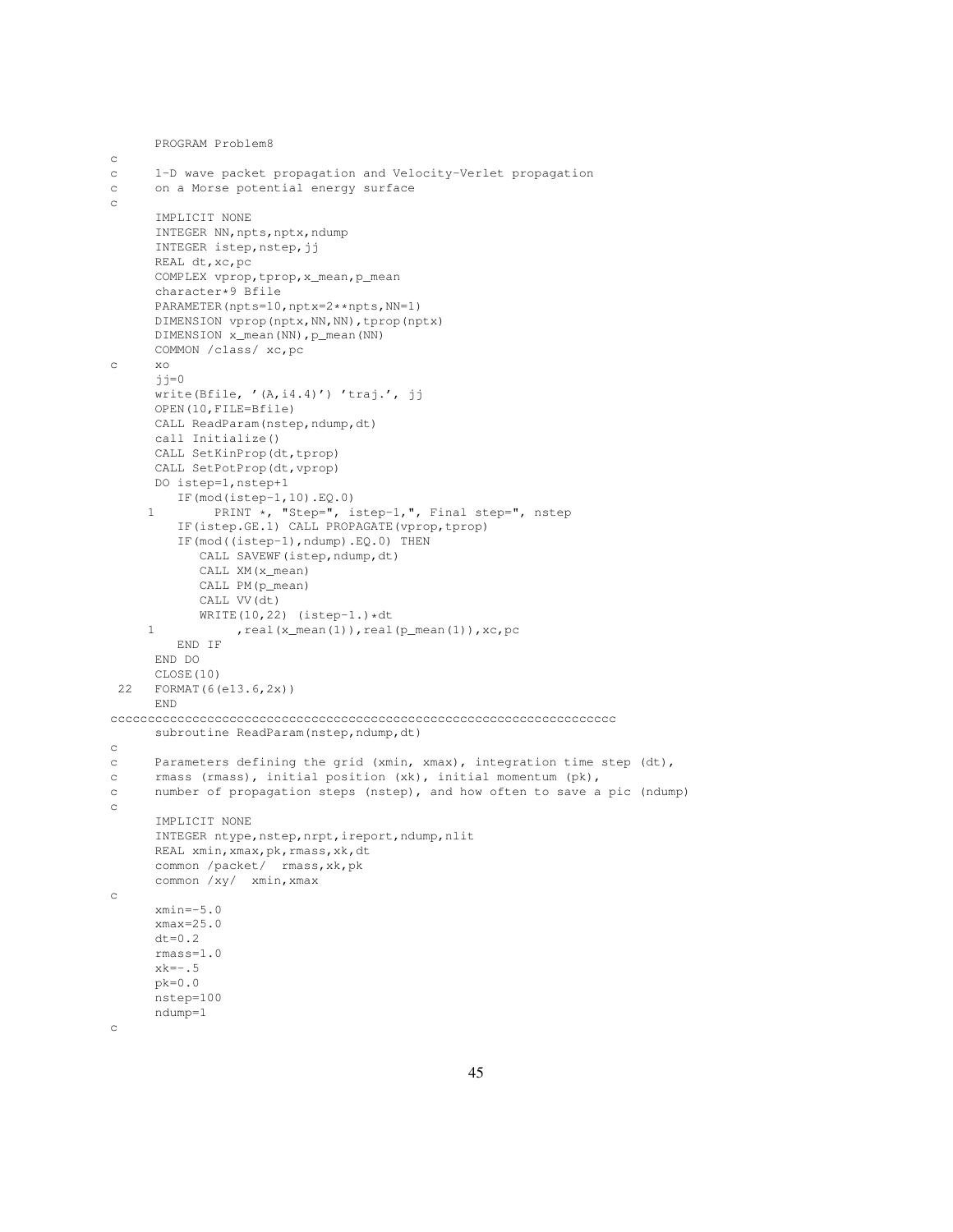```
return
      end
cccccccccccccccccccccccccccccccccccccccccccccccccccccccccccccccccccc
      SUBROUTINE VV(dt)
c
c Velocity Verlet Algorithm J. Chem. Phys. 76, 637 (1982)
c
      IMPLICIT NONE
      REAL v,dx,dt,xc,pc,rmass,xk,pk,acc,xt,VPOT1,VPOT2,F
      COMMON /class/ xc,pc
      common /packet/ rmass,xk,pk
c
c Compute Force
c
      dx=0.01
      xt=xc+dx
      CALL VA(VPOT1,xt)
      xt=xc-dx
      CALL VA(VPOT2,xt)
      F=-(VPOT1-VPOT2)/(2.0*dx)v=pc/rmass
c
c Advance momenta half a step
c
     pc=pc+0.5*F*dt
\mathtt{C}c Advance coordinates a step
c
      xc=xc+v*dt+0.5*dt**2*F/rmass
c
c Compute Force
c
      dx=0.01
      xt=xc+dx
      CALL VA(VPOT1,xt)
      xt=xc-dx
      CALL VA(VPOT2,xt)
      F=-(VPOT1-VPOT2)/(2.0*dx)c
c Advance momenta half a step
\simpc=pc+0.5*F*dt
c
      return
      end
cccccccccccccccccccccccccccccccccccccccccccccccccccccccccccccccccccc
     SUBROUTINE Initialize()
      IMPLICIT NONE
     INTEGER NN, nptx, npts, kk
      COMPLEX chi0,chi,EYE,CRV
      REAL xc,pc, omega, xk2, xmin, xmax, dx, pi, rmass, xk, pk, x, alpha, alpha2
      PARAMETER(npts=10,nptx=2**npts,NN=1)
      DIMENSION CRV (NN, NN)
      common /xy/ xmin,xmax
      common /packet/ rmass, xk, pk
      COMMON / wfunc/ chi(nptx,NN)
      COMMON / iwfunc/ chi0(nptx,NN)
      COMMON /class/ xc,pc
```

```
EYE=(0.0, 1.0)
```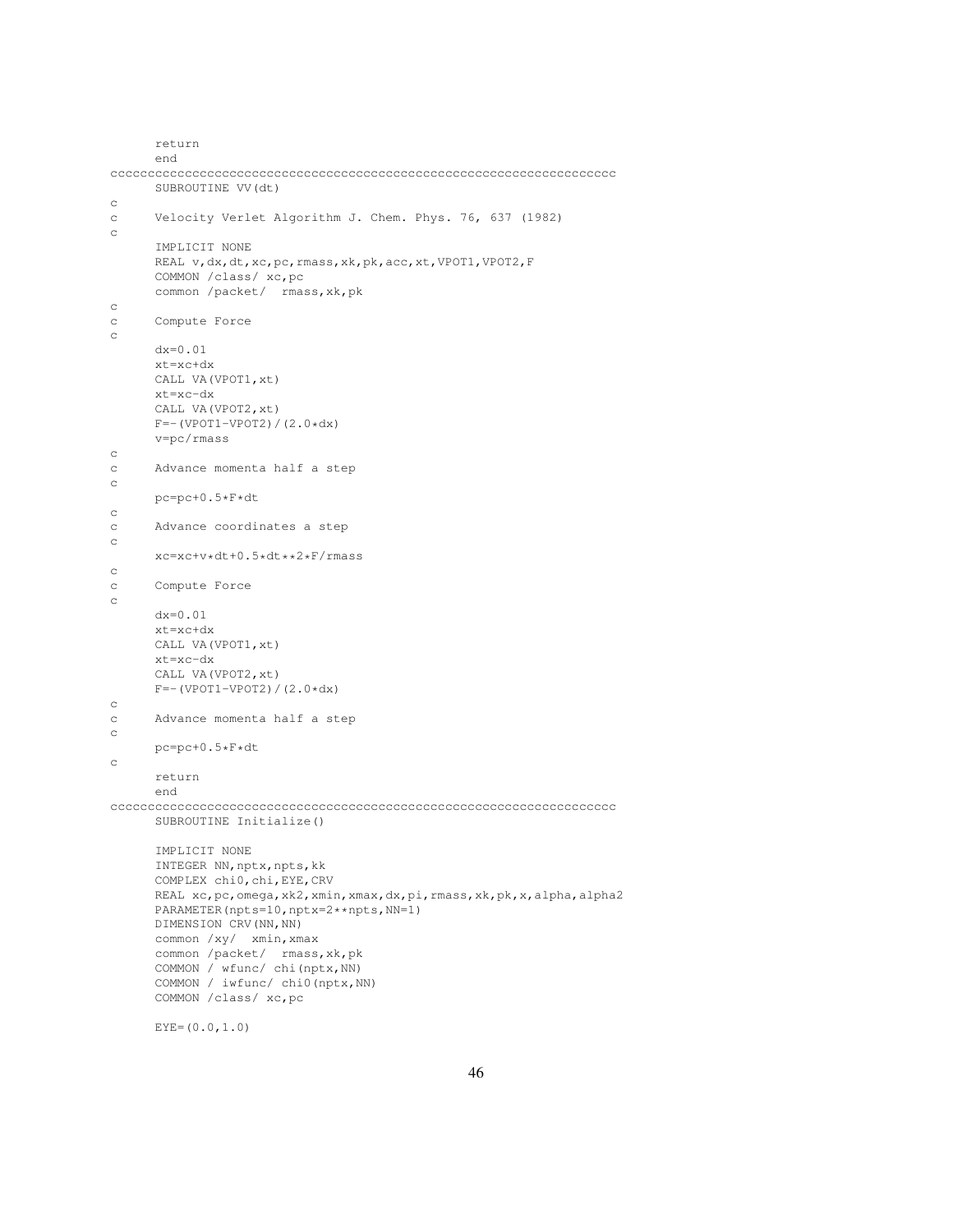```
pi= acos(-1.0)omega=1.
      dx=(xmax-xmin)/real(nptx)
      xc=xk
      pc=pk
\mathop{\rm c}\nolimitsc Wave Packet Initialization: Gaussian centered at xk, with momentum pk
c
      alpha=rmass*omega
      do kk=1,nptx
         x=xmin+kk*dx
         chi(kk, 1) = ((alpha/pi) **0.25)
     1 *exp(-alpha/2.*(x-xk)**2+EYE*pk*(x-xk))chi0(kk,1)=chi(kk,1)
      end do
      RETURN
      END
ccccccccccccccccccccccccccccccccccccccccccccccccccccccccccccccccc
      SUBROUTINE HAMIL(CRV,x)
c
c Hamiltonian Matrix
c
      IMPLICIT NONE
      INTEGER NN
      REAL x,VPOT1
      COMPLEX CRV
      PARAMETER(NN=1)
      DIMENSION CRV(NN,NN)
c
      CALL VA(VPOT1,x)
      CRV(1,1)=VPOT1c
      RETURN
      END
ccccccccccccccccccccccccccccccccccccccccccccccccccccccccccccccccccccccc
      SUBROUTINE VA(V,x)
c
c Potential Energy Surface: Morse Potential [Phys. Rev. (1929) 34:57]
c
      implicit none
      REAL V,x,rmass,xk,pk,rk,omega,De,xeq,a
      common /packet/ rmass,xk,pk
      xeq=0.0
      omega=1.0
      De=8.0
      rk=rmass*omega**2
      a=sqrt(rk/(2.0*De))V=De*(1.0-exp(-a*(x-xeq)))**2
      RETURN
      END
cccccccccccccccccccccccccccccccccccccccccccccccccccccccccccccccccccc
      subroutine SetKinProp(dt,tprop)
c
c Kinetic Energy part of the Trotter Expansion: \exp(-i p^2 dt/(2 m))c
      IMPLICIT NONE
      INTEGER nptx, kx, nx, npts
      REAL xsc, xmin, xmax, propfacx, rmass, xk, pi, alenx, dt, pk
      COMPLEX tprop,eye
      parameter(npts=10,nptx=2**npts)
      DIMENSION tprop(nptx)
```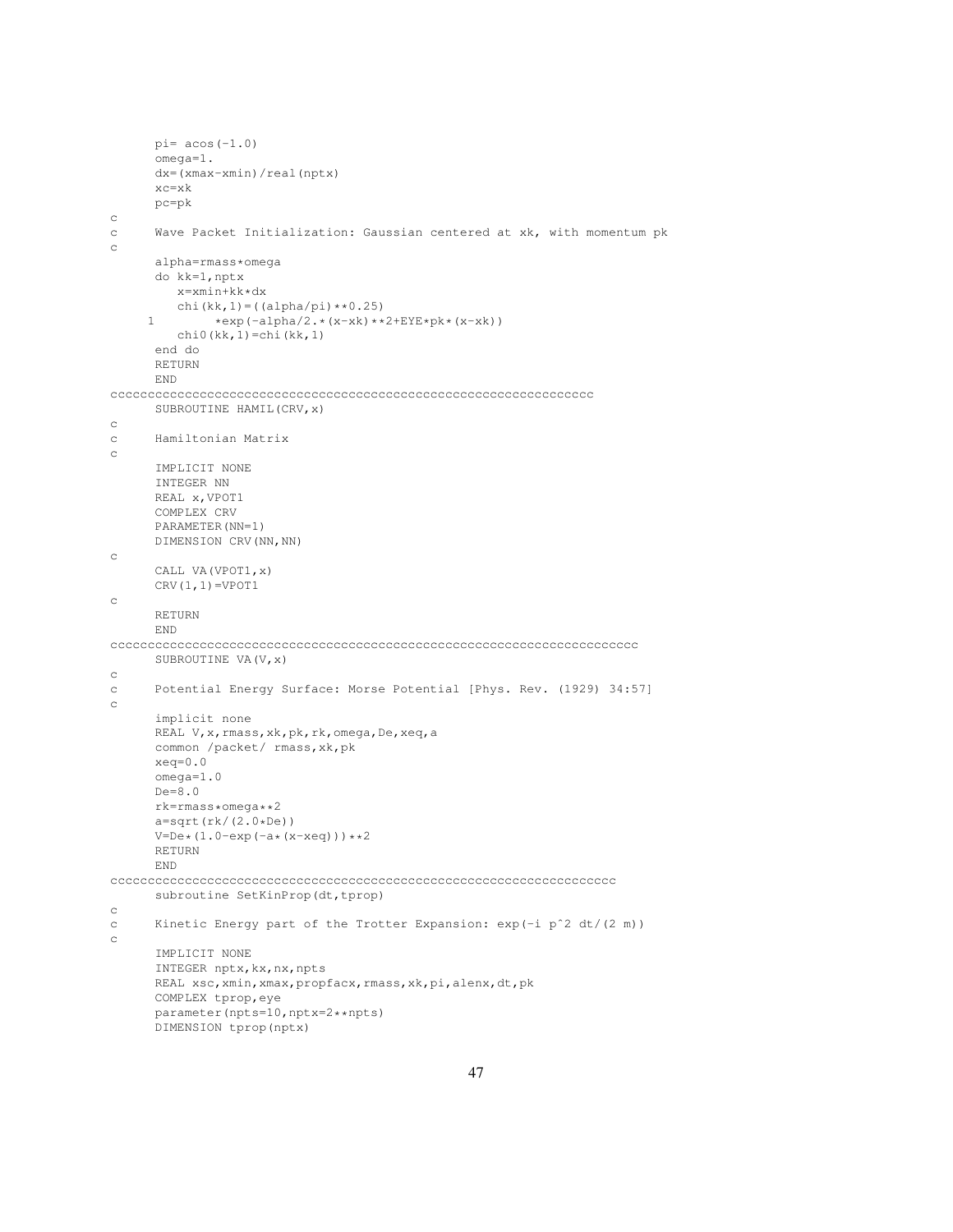```
common /xy/ xmin,xmax
      common /packet/ rmass,xk,pk
c
      eye=(0.,1.)
      pi = a cos(-1.0)alenx=xmax-xmin
      propfacx=-dt/2./rmass*(2.*pi)**2
      do kx=1,nptx
        if(kx.le.(nptx/2+1)) then
           nx=kx-1
         else
            nx=kx-1-nptx
         end if
         xsc=0.
         if(nx.ne.0) xsc=real(nx)/alenx
         tprop(kx)=exp(eye*(propfacx*xsc**2))
       end do
c
      return
      end
cccccccccccccccccccccccccccccccccccccccccccccccccccccccccccccccccccc
      subroutine SetPotProp(dt, vprop)
c
c Potential Energy part of the Trotter Expansion: exp(-i V dt/2)
c
      IMPLICIT NONE
      INTEGER NN, ii, nptx, npts
      REAL xmin,xmax,dx,dt,x,VPOT
      COMPLEX vprop,eye
      parameter(npts=10,nptx=2**npts,NN=1)
      DIMENSION vprop(nptx, NN, NN)
      common /xy/ xmin,xmax
      eye=(0.,1.)dx=(xmax-xmin)/real(nptx)
\rm _cdo ii=1,nptx
        x=xmin+ii*dx
        CALL VA(VPOT,x)
        vprop(ii,1,1)=exp(-eye*0.5*dt*VPOT)/sqrt(nptx*1.0)
      END DO
      RETURN
      END
cccccccccccccccccccccccccccccccccccccccccccccccccccccccccccccccccccccccc
      SUBROUTINE energies(energy)
      IMPLICIT NONE
      INTEGER j,NN
      COMPLEX energy,RV,RKE
      PARAMETER (NN=1)
      DIMENSION RV(NN),RKE(NN),energy(NN)
      CALL PE(RV)
      CALL KE(RKE)
      DO j=1, NN
        energy(j)=RV(j)+RKE(j)
      END DO
      RETURN
      END
cccccccccccccccccccccccccccccccccccccccccccccccccccccccccccccccccccccc
      SUBROUTINE SAVEWF(je2,ndump,dt)
c
c Dump Time Evolved Wave packet
c
```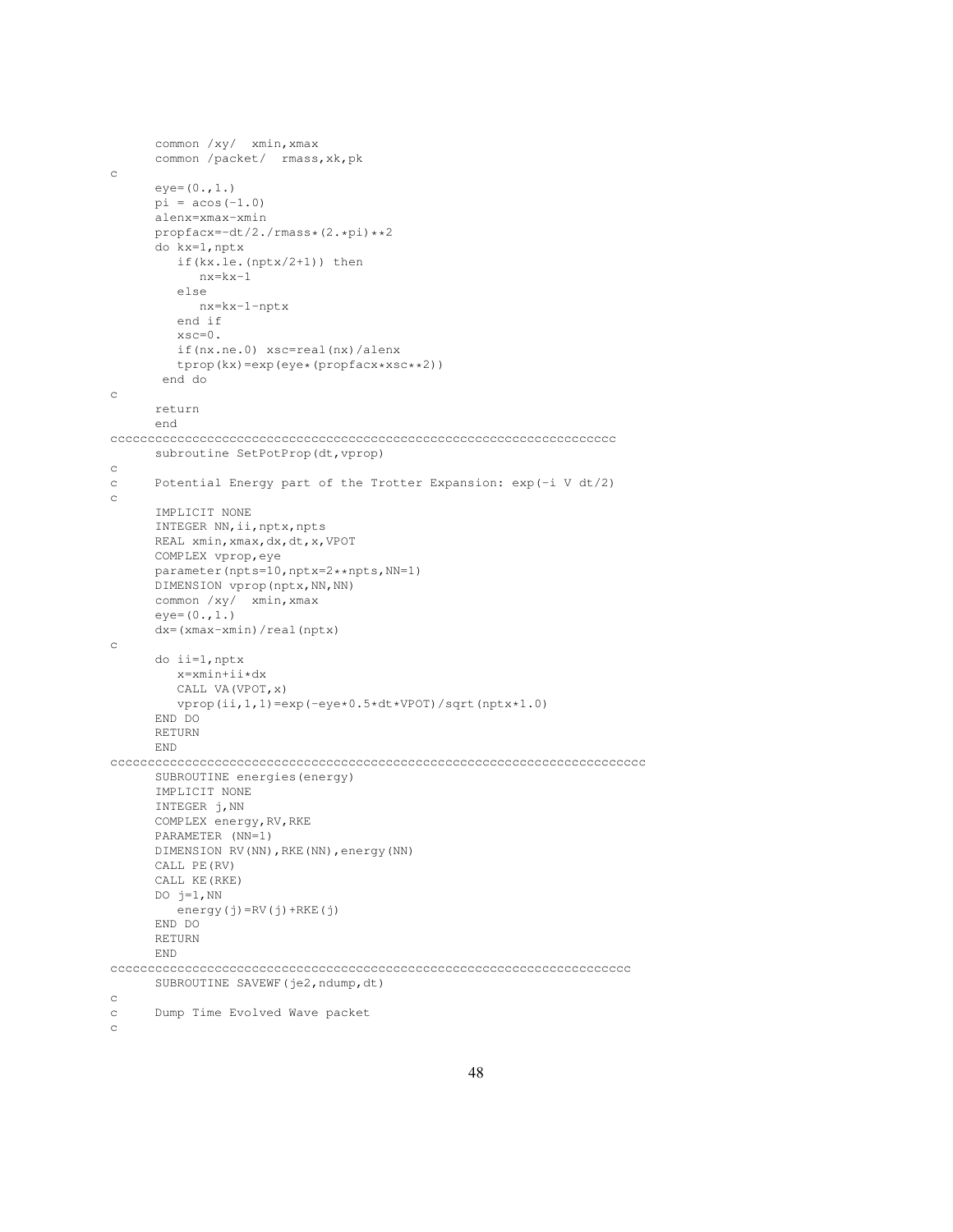```
IMPLICIT NONE
      INTEGER je2,nptx,npts,kk,NN,ncount,ndump,jj
      COMPLEX chi,CRV,energy,psi,Psia
      character*9 B
      REAL V, x1, c1, c2, c1a, x, xmin, xmax, dx, EVALUES, dt
      PARAMETER(npts=10,nptx=2**npts,NN=1)
      DIMENSION CRV(NN,NN),EVALUES(NN)
      DIMENSION psi(NN,NN)
      common /xy/ xmin,xmax
      COMMON / wfunc/ chi(nptx,NN)
      COMMON /ENER/ energy(NN)
c
      IF(je2.EQ.1) CALL energies(energy)
      jj=je2/ndump
      write(B, '(A, i4.4)') 'arch.', jj
      OPEN(1,FILE=B)
      dx=(xmax-xmin)/real(nptx)
      ncount=(je2-1)/ndump
c
c Save Wave-packet components
c
      do kk=1,nptx
         x=xmin+kk*dx
        c1=chi(kk,1)*conjg(chi(kk,1))
        write(1,33) x, sqrt(c1) + real(energy(1))end do
      write(1,33)
      do kk=1,nptx
        x=xmin+kk*dx
        write(1,33) x, real (energy(1))
      end do
      write(1,33)
c
c Save Adiabatic states
c
      do kk=1,nptx
        x=xmin+kk*dx
         CALL HAMIL(CRV,x)
        write(1,33) x,CRV(1,1)
      end do
      CLOSE(1)
 33 format(6(e13.6,2x))
      RETURN
      END
cccccccccccccccccccccccccccccccccccccccccccccccccccccccccccccccccccccc
      SUBROUTINE XM(RV)
c
c Expectation Value of the Position
c
      IMPLICIT NONE
      INTEGER nptx, npts, kk, NN, j
      COMPLEX chi,EYE,RV
      REAL Vpot,omega,xmin,xmax,dx,pi,rmass,xk,pk,x,alpha
      PARAMETER(npts=10,nptx=2**npts,NN=1)
      DIMENSION RV(NN)
      COMMON / wfunc/ chi(nptx,NN)
      common /xy/ xmin,xmax
      common /packet/rmass,xk,pk
      dx=(xmax-xmin)/real(nptx)
```

```
DO j=1, NN
```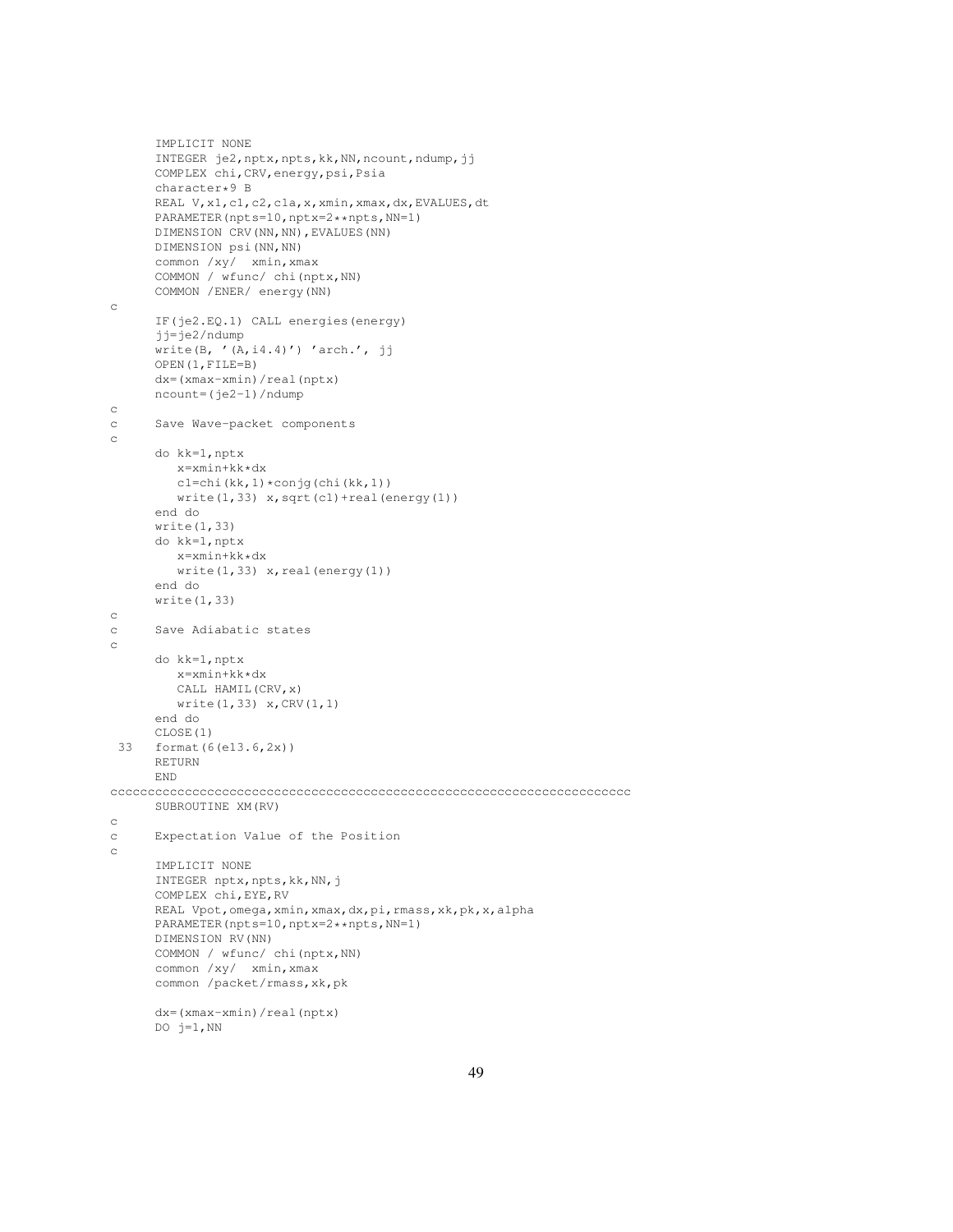```
RV(j) = 0.0do kk=1,nptx
            x=xmin+kk*dx
            IF(j.EQ.1) CALL VA(Vpot,x)
            RV(j)=RV(j)+chi(kk,j)*x*conj(chi(kk,j))*dxend do
      END DO
      RETURN
      END
cccccccccccccccccccccccccccccccccccccccccccccccccccccccccccccccccccccc
      SUBROUTINE PE(RV)
c
c Expectation Value of the Potential Enegy
c
      IMPLICIT NONE
      INTEGER nptx, npts, kk, NN, j
      COMPLEX chi,EYE,RV
      REAL Vpot, omega, xmin, xmax, dx, pi, rmass, xk, pk, x, alpha
      PARAMETER(npts=10,nptx=2**npts,NN=1)
      DIMENSION RV(NN)
      COMMON / wfunc/ chi(nptx,NN)
      common /xy/ xmin, xmax
      common /packet/rmass,xk,pk
      dx=(xmax-xmin)/real(nptx)
      DO j=1, NN
         RV(j) = 0.0do kk=1,nptx
           x=xmin+kk*dx
            IF(j.EQ.1) CALL VA(Vpot,x)
            RV(j)=RV(j)+chi(kk,j)*Vpot*conj(chi(kk,j))*dxend do
      END DO
      RETURN
      END
cccccccccccccccccccccccccccccccccccccccccccccccccccccccccccccccccccc
      subroutine KE(RKE)
c
c Expectation value of the kinetic energy
c
      IMPLICIT NONE
      INTEGER NN,kk,nptx,kx,nx,npts,j
      REAL dp, theta, wm, p, xmin, xmax, rmass, xk, pi, alenx, pk, rm, re, ri, dx
      COMPLEX eye,chi,Psip,chic,RKE
      parameter(npts=10,nptx=2**npts,NN=1)
      DIMENSION chic(nptx),RKE(NN)
      common /xy/ xmin,xmax
      common /packet/ rmass,xk,pk
      COMMON / wfunc/ chi(nptx,NN)
c
      pi = a cos(-1.0)dx=(xmax-xmin)/nptx
      dp=2.*pi/(xmax-xmin)
c
      DO j=1, NN
         RKE(j) = 0.0do kk=1,nptx
           chic(kk)=chi(kk,j)
         end do
         CALL fourn(chic, nptx, 1,-1)
         do kx=1,nptx
```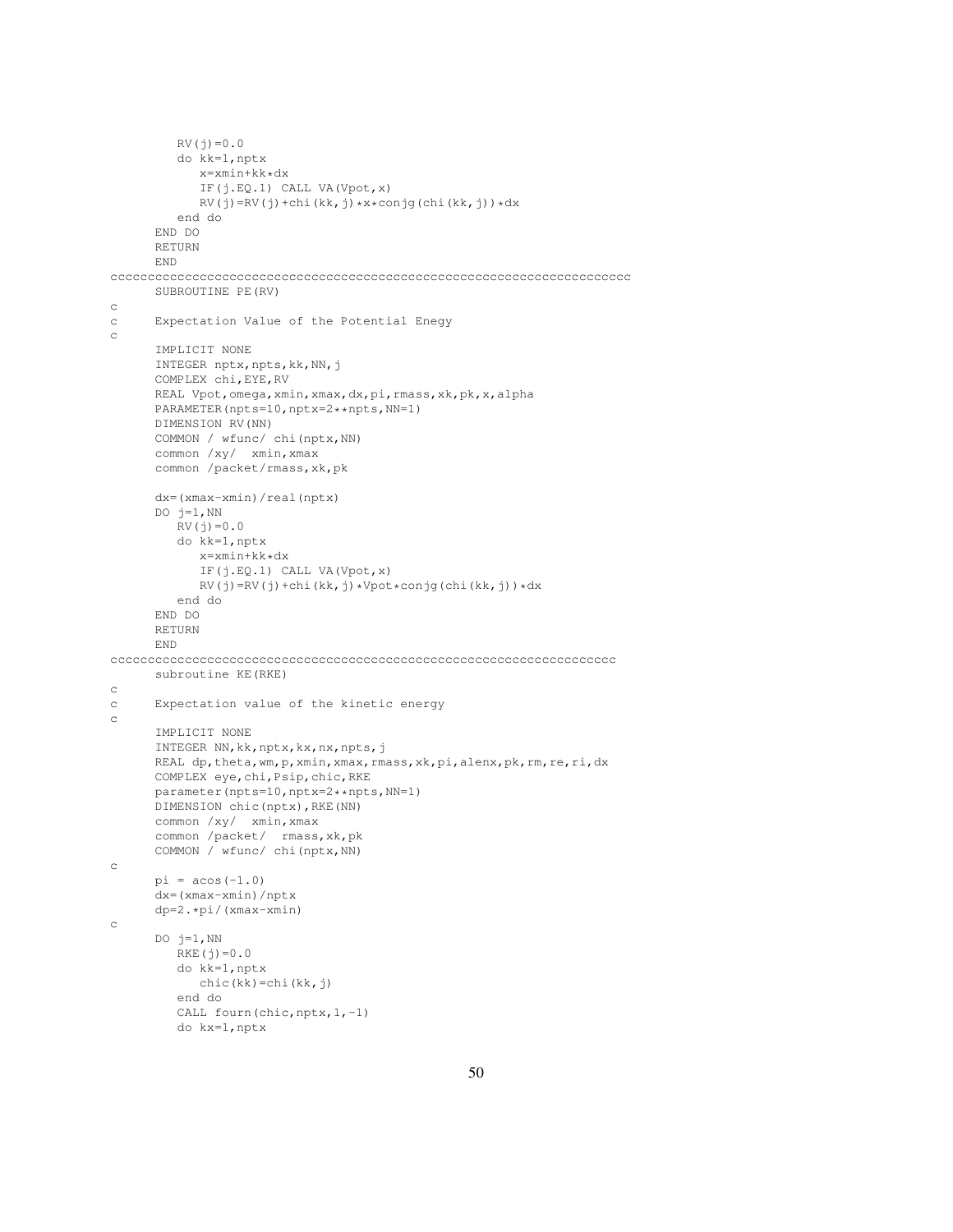```
if(kx.le.(nptx/2+1)) then
               n x=kx-1else
               nx=kx-1-nptx
            end if
            p=0.
            if(nx.ne.0) p = real(nx) * dpchic(kx)=p**2/(2.0*rmass)*chic(kx)/nptx
         end do
         CALL fourn(chic,nptx,1,1)
         do kk=1,nptx
            RKE(j)=RKE(j)+conjg(chi(kk,j))*chic(kk)*dx
         end do
      END DO
      return
      end
cccccccccccccccccccccccccccccccccccccccccccccccccccccccccccccccccccc
      subroutine PM(RKE)
c
c Expectation value of the kinetic energy
c
      IMPLICIT NONE
      INTEGER NN,kk,nptx,kx,nx,npts,j
      REAL dp, theta, wm, p, xmin, xmax, rmass, xk, pi, alenx, pk, rm, re, ri, dx
      COMPLEX eye,chi,Psip,chic,RKE
      parameter(npts=10,nptx=2**npts,NN=1)
      DIMENSION chic(nptx),RKE(NN)
      common /xy/ xmin,xmax
      common /packet/ rmass,xk,pk
      COMMON / wfunc/ chi(nptx,NN)
c
      pi = a cos(-1.0)dx=(xmax-xmin)/nptx
      dp=2.*pi/(xmax-xmin)
c
      DO j=1, NN
         RKE(j) = 0.0do kk=1,nptx
           chic(kk)=chi(kk,j)
         end do
         CALL fourn(chic, nptx, 1,-1)
         do kx=1,nptx
            if(kx.le.(nptx/2+1)) then
               nx=kx-1
            else
               nx=kx-1-nptx
            end if
            p=0.
            if(nx.ne.0) p = \text{real}(nx) * dpchic(kx)=p*chic(kx)/nptx
         end do
         CALL fourn(chic, nptx, 1, 1)
         do kk=1,nptx
            RKE(j)=RKE(j)+conjg(chi(kk,j))*chic(kk)*dx
         end do
      END DO
      return
      end
cccccccccccccccccccccccccccccccccccccccccccccccccccccccccccccccccccccc
      SUBROUTINE PROPAGATE(vprop, tprop)
```

```
c
```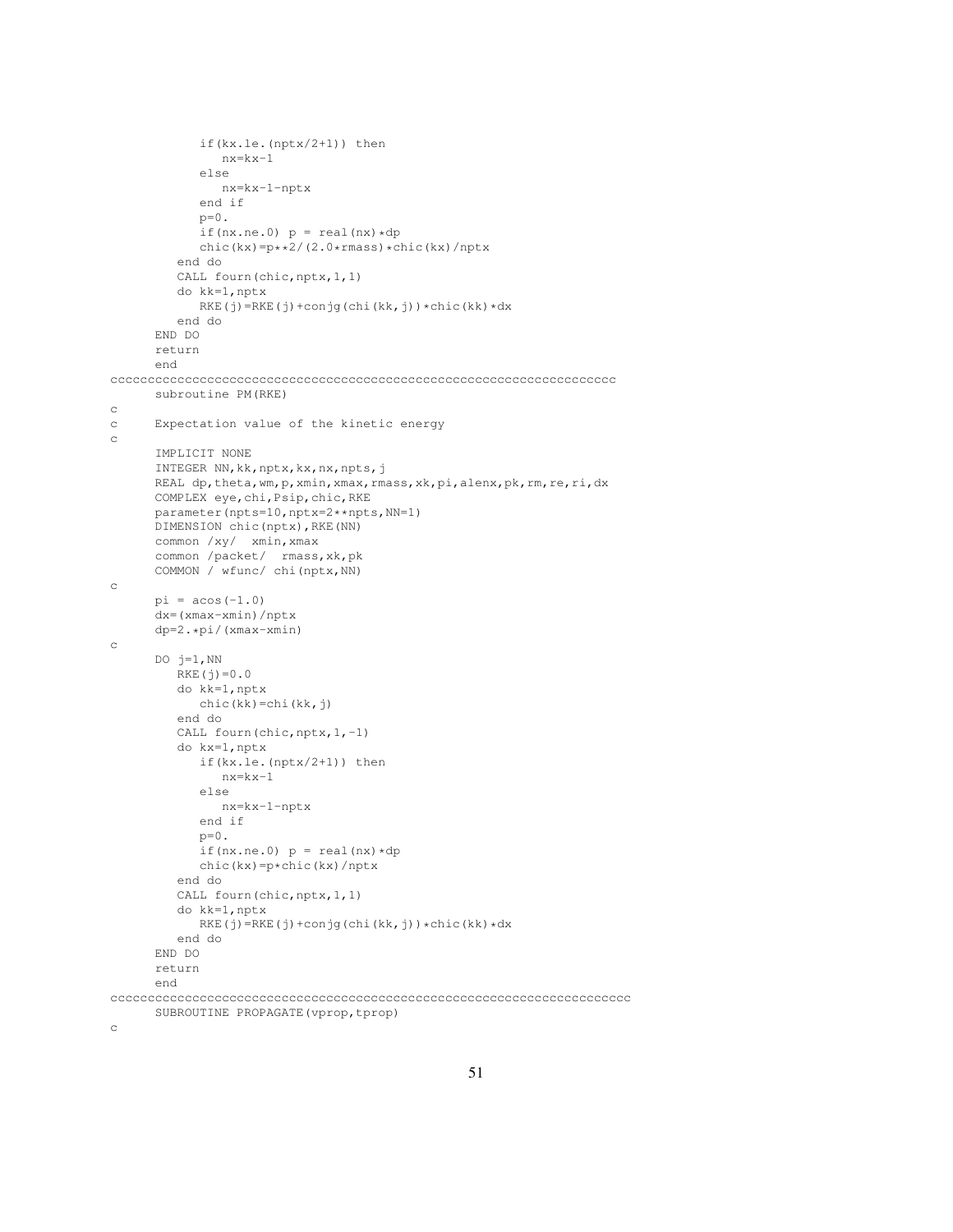```
c Split Operator Fourier Transform Propagation Method
c J. Comput. Phys. 47, 412 (1982); J. Chem. Phys. 78, 301 (1983)
c
      IMPLICIT NONE
     INTEGER i,j,NN,ii,nptx,npts
     COMPLEX chi,vprop,chin1,chin2,tprop
     PARAMETER(npts=10,nptx=2**npts,NN=1)
     DIMENSION chin1(nptx),chin2(nptx)
     DIMENSION tprop(nptx), vprop(nptx, NN, NN)
     COMMON / wfunc/ chi(nptx,NN)
c
c Apply potential energy part of the Trotter Expansion
c
     DO i=1,nptx
        chin1(i)=0.0DO j=1, NN
           chin1(i)=chin1(i)+vprop(i,1,j)*chi(i,j)
        END DO
     END DO
c
c Fourier Transform wave-packet to the momentum representation
c
     CALL fourn(chin1,nptx, 1,-1)
c
c Apply kinetic energy part of the Trotter Expansion
c
     DO i=1, nptxchin1(i)=tprop(i)*chin1(i)END DO
c
c Inverse Fourier Transform wave-packet to the coordinate representation
c
     CALL fourn(chin1,nptx,1,1)
c
c Apply potential energy part of the Trotter Expansion
c
     DO i=1,nptx
        DO j=1, NN
           chi(i,j)=vprop(i,j,1)*chin1(i)
        END DO
     END DO
      END
ccccccccccccccccccccccccccccccccccccccccccccccccccccccccccccccccccccccc
c Subroutine for FFT from Numerical Recipes
ccccccccccccccccccccccccccccccccccccccccccccccccccccccccccccccccccccccc
     SUBROUTINE FOURN(DATA, NN, NDIM, ISIGN)
      REAL*8 WR,WI,WPR,WPI,WTEMP,THETA
     DIMENSION NN(NDIM),DATA(*)
     NTOT=1
     DO 11 IDIM=1,NDIM
        NTOT=NTOT*NN(IDIM)
 11 CONTINUE
     NPREV=1
     DO 18 IDIM=1,NDIM
        N=NN(IDIM)
        NREM=NTOT/(N*NPREV)
        IP1=2*NPREV
        TP2 = TP1*NIP3=IP2*NREM
        I2REV=1
        DO 14 I2=1,IP2,IP1
```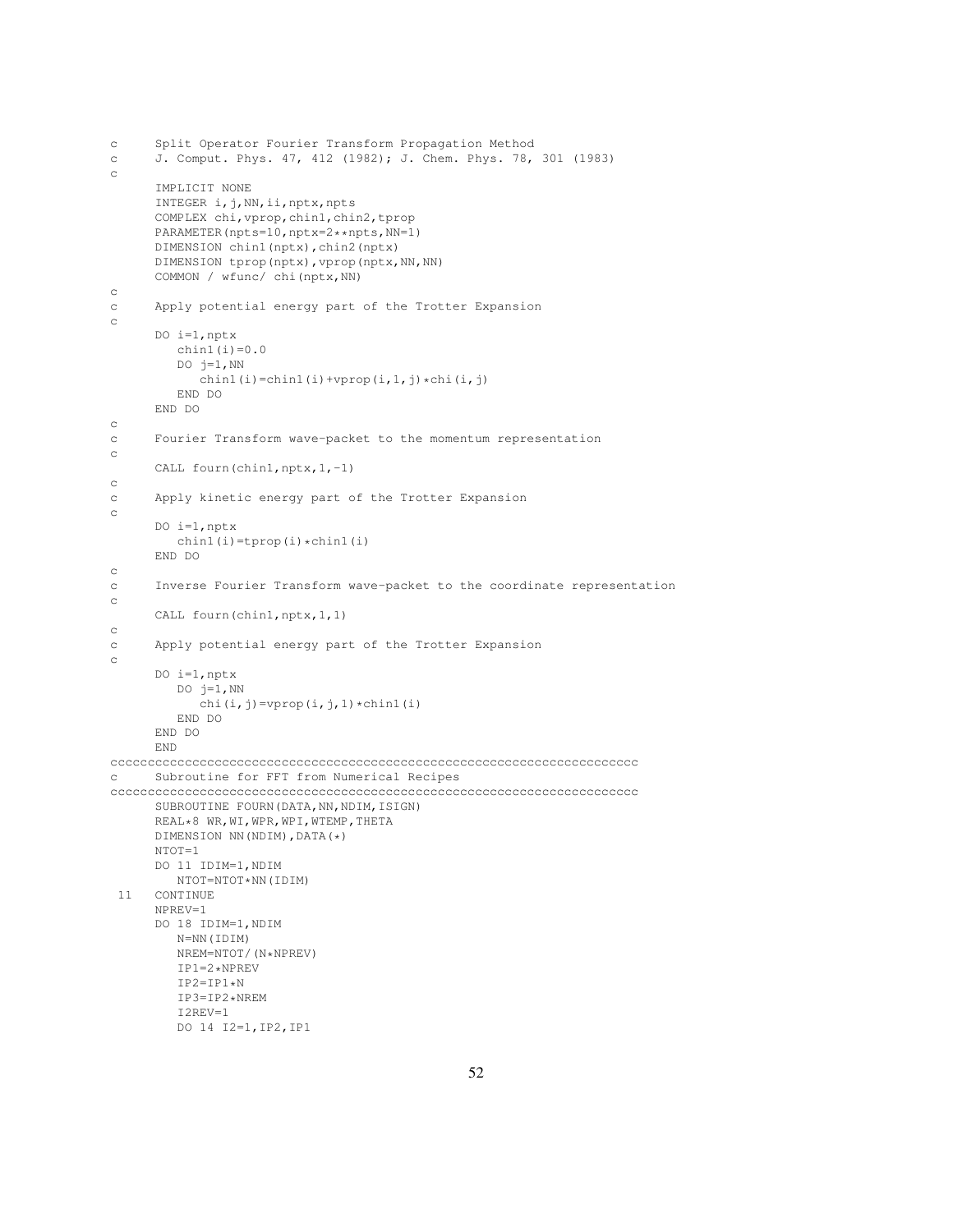|                | IF (I2.LT. I2REV) THEN                         |
|----------------|------------------------------------------------|
|                | DO 13 I1=I2, I2+IP1-2, 2                       |
|                | DO 12 I3=I1, IP3, IP2                          |
|                | I3REV=I2REV+I3-I2                              |
|                | TEMPR=DATA(I3)                                 |
|                | TEMPI=DATA(I3+1)                               |
|                | DATA(I3)=DATA(I3REV)                           |
|                | $DATA(I3+1)=DATA(I3REV+1)$                     |
|                | DATA (I3REV) = TEMPR                           |
|                | DATA (I3REV+1) = TEMPI                         |
| 12             | CONTINUE                                       |
| 13             | CONTINUE                                       |
|                | ENDIF                                          |
|                | $IBIT=IP2/2$                                   |
| $\mathbf{1}$   | IF ((IBIT.GE.IP1).AND.(I2REV.GT.IBIT)) THEN    |
|                | I2REV=I2REV-IBIT                               |
|                | IBIT=IBIT/2                                    |
|                | GO TO 1                                        |
|                |                                                |
|                | ENDIF                                          |
|                | I2REV=I2REV+IBIT                               |
| 14             | CONTINUE                                       |
|                | $IFPI=IP1$                                     |
| $\overline{2}$ | IF (IFP1.LT.IP2) THEN                          |
|                | $IFP2=2*IFP1$                                  |
|                | THETA=ISIGN*6.28318530717959D0/(IFP2/IP1)      |
|                | $WPR=-2. D0 * DSIM(0.5D0 * THETA) * *2$        |
|                | WPI=DSIN(THETA)                                |
|                | $WR=1.D0$                                      |
|                | $WI = 0.DD0$                                   |
|                | DO 17 I3=1, IFP1, IP1                          |
|                | DO 16 I1=I3, I3+IP1-2, 2                       |
|                | DO 15 I2=I1, IP3, IFP2                         |
|                | $K1 = I2$                                      |
|                | $K2 = K1 + IFP1$                               |
|                | TEMPR=SNGL(WR) *DATA(K2)-SNGL(WI) *DATA(K2+1)  |
|                | TEMPI=SNGL(WR) *DATA(K2+1) +SNGL(WI) *DATA(K2) |
|                | $DATA(K2) = DATA(K1) - TEMPR$                  |
|                | DATA $(K2+1)$ = DATA $(K1+1)$ - TEMP I         |
|                | DATA (K1) = DATA (K1) + TEMPR                  |
|                | DATA $(K1+1)$ = DATA $(K1+1)$ + TEMP I         |
| 15             | CONTINUE                                       |
| 16             | CONTINUE                                       |
|                | WTEMP=WR                                       |
|                | WR=WR*WPR-WI*WPI+WR                            |
|                | WI=WI*WPR+WTEMP*WPI+WI                         |
| 17             | CONTINUE                                       |
|                | IFP1=IFP2                                      |
|                | GO TO 2                                        |
|                | ENDIF                                          |
|                | NPREV=N*NPREV                                  |
| 18             | CONTINUE                                       |
|                | <b>RETURN</b>                                  |
|                | END                                            |
|                |                                                |
|                |                                                |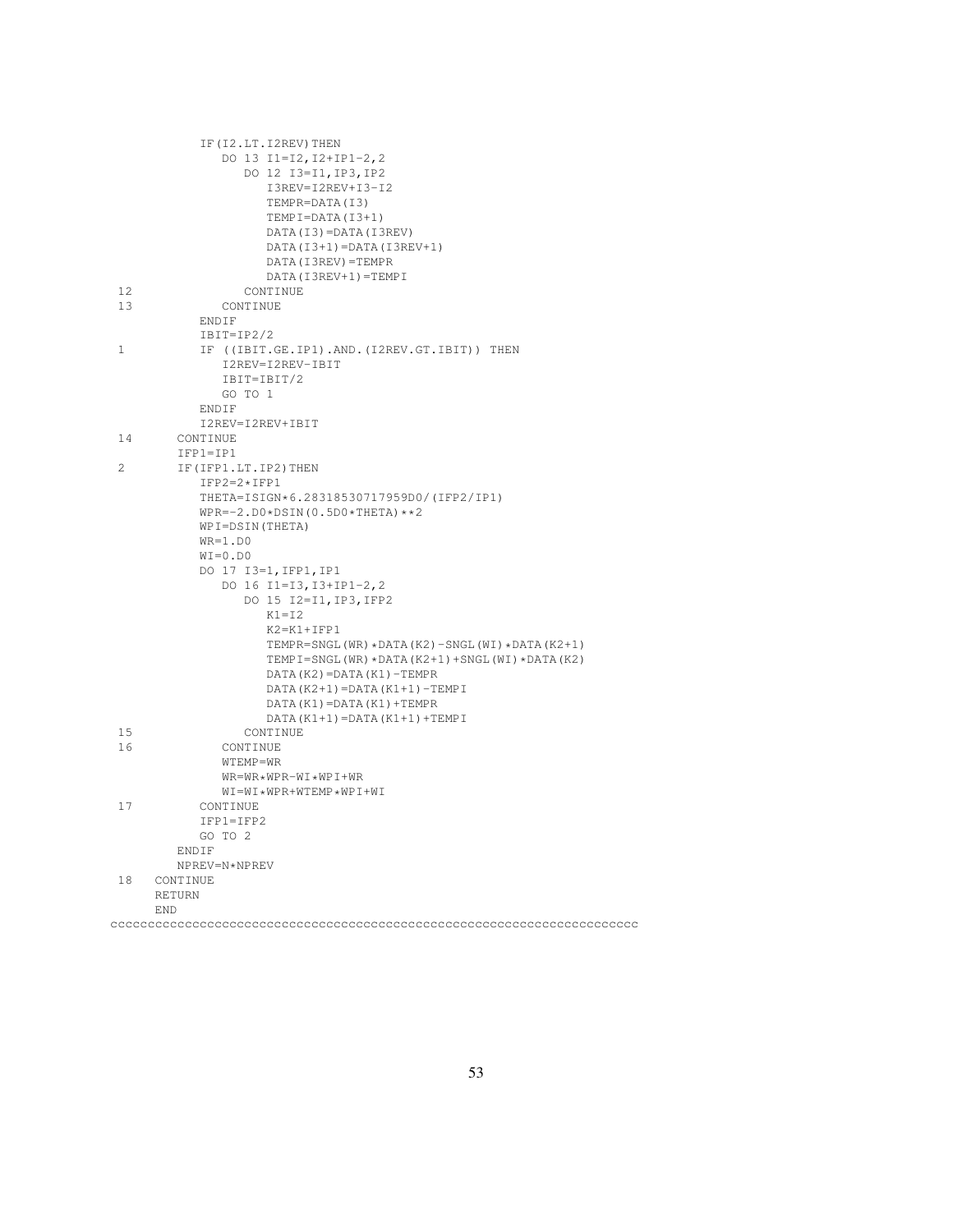#### Problem 9:

The output of this program can be generated and visualized as follows. Cut the source code attached bellow, save it in a file named Problem9.f, compile it by typing

f77 Problem9.f -o Problem9

#### run it by typing

./Problem9

The snapshots of the time-dependent wave-packet can be visualized as a movie by typing

gnuplot<pp\_9

where the file named

pp\_9

has the following lines:

```
set yrange[0:4]
set xrange[-10:10]
set dat sty l
plot "arch.0001" u 1:2 lw 3
pause .1
plot "arch.0002" u 1:2 lw 3
pause .1
plot "arch.0003" u 1:2 lw 3
pause .1
plot "arch.0004" u 1:2 lw 3
pause .1
plot "arch.0005" u 1:2 lw 3
pause .1
plot "arch.0006" u 1:2 lw 3
pause .1
plot "arch.0007" u 1:2 lw 3
pause .1
plot "arch.0008" u 1:2 lw 3
pause .1
plot "arch.0009" u 1:2 lw 3
pause .1
plot "arch.0010" u 1:2 lw 3
pause .1
plot "arch.0011" u 1:2 lw 3
pause .1
plot "arch.0012" u 1:2 lw 3
pause .1
plot "arch.0013" u 1:2 lw 3
pause .1
plot "arch.0014" u 1:2 lw 3
pause .1
plot "arch.0015" u 1:2 lw 3
pause .1
plot "arch.0016" u 1:2 lw 3
pause .1
plot "arch.0017" u 1:2 lw 3
pause .1
plot "arch.0018" u 1:2 lw 3
pause .1
plot "arch.0019" u 1:2 lw 3
```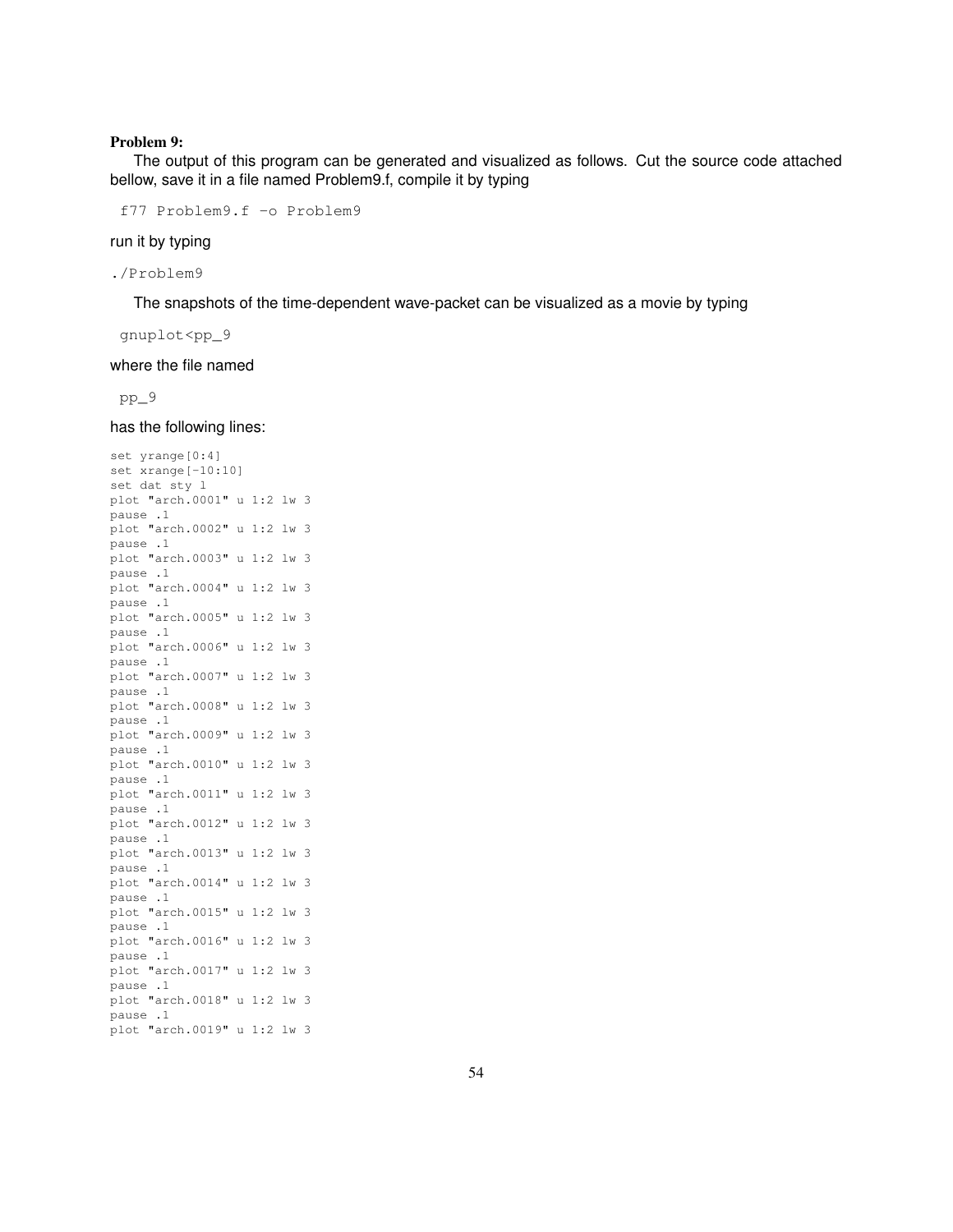pause .1 plot "arch.0020" u 1:2 lw 3 pause .1 plot "arch.0021" u 1:2 lw 3 pause .1 plot "arch.0022" u 1:2 lw 3 pause .1 plot "arch.0023" u 1:2 lw 3 pause .1 plot "arch.0024" u 1:2 lw 3 pause .1 plot "arch.0025" u 1:2 lw 3 pause .1 plot "arch.0026" u 1:2 lw 3 pause .1 plot "arch.0027" u 1:2 lw 3 pause .1 plot "arch.0028" u 1:2 lw 3 pause .1 plot "arch.0029" u 1:2 lw 3 pause .1 plot "arch.0030" u 1:2 lw 3 pause .1 plot "arch.0031" u 1:2 lw 3 pause .1 plot "arch.0032" u 1:2 lw 3 pause .1 plot "arch.0033" u 1:2 lw 3 pause .1 plot "arch.0034" u 1:2 lw 3 pause .1 plot "arch.0035" u 1:2 lw 3 pause .1 plot "arch.0036" u 1:2 lw 3 pause .1 plot "arch.0037" u 1:2 lw 3 pause .1 plot "arch.0038" u 1:2 lw 3 pause .1 plot "arch.0039" u 1:2 lw 3 pause .1 plot "arch.0040" u 1:2 lw 3 pause .1 plot "arch.0041" u 1:2 lw 3 pause .1 plot "arch.0042" u 1:2 lw 3 pause .1 plot "arch.0043" u 1:2 lw 3 pause .1 plot "arch.0044" u 1:2 lw 3 pause .1 plot "arch.0045" u 1:2 lw 3 pause .1 plot "arch.0046" u 1:2 lw 3 pause .1 plot "arch.0047" u 1:2 lw 3 pause .1 plot "arch.0048" u 1:2 lw 3 pause .1 plot "arch.0049" u 1:2 lw 3 pause .1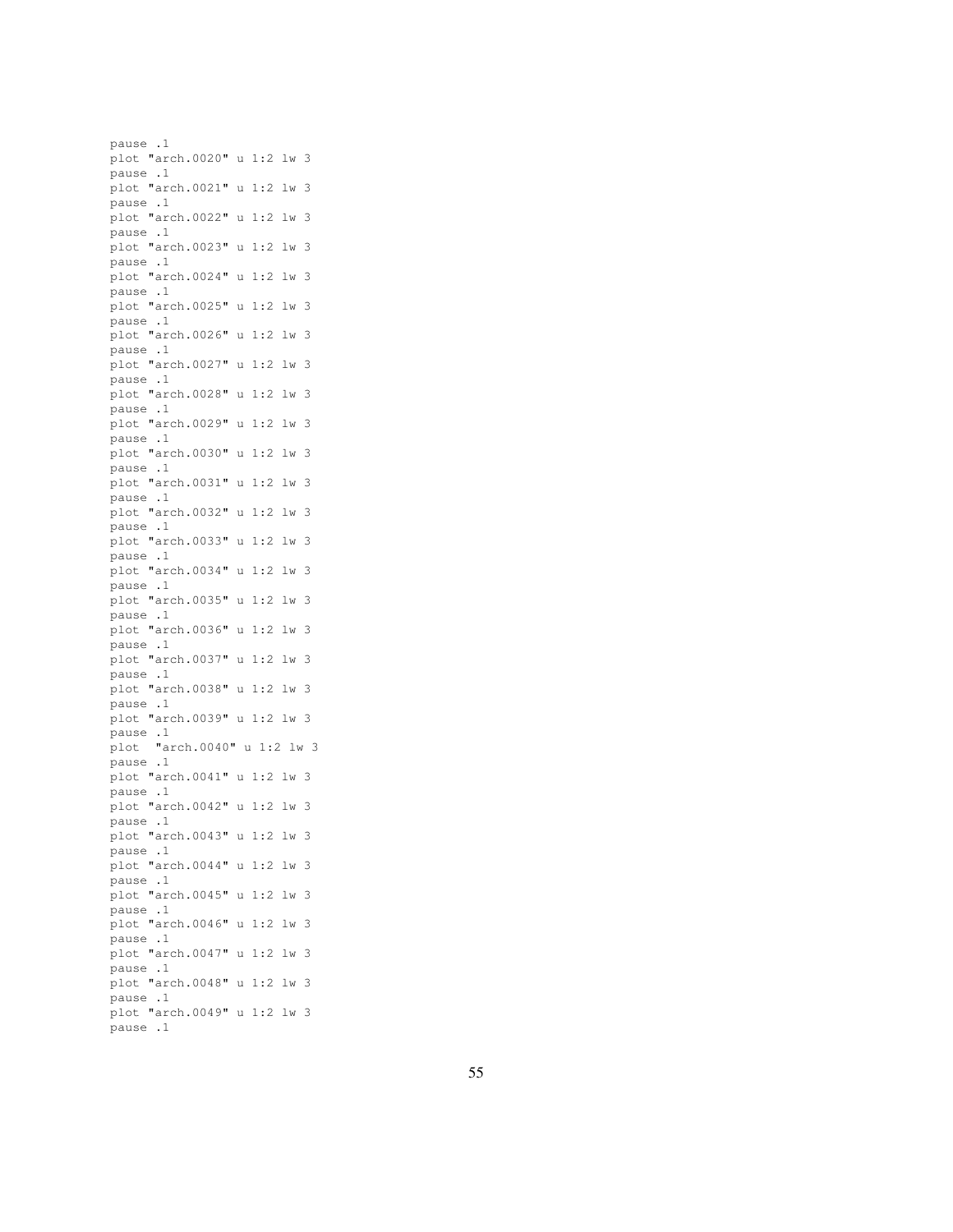plot "arch.0050" u 1:2 lw 3 pause .1 plot "arch.0051" u 1:2 lw 3 pause .1 plot "arch.0052" u 1:2 lw 3 pause .1 plot "arch.0053" u 1:2 lw 3 pause .1 plot "arch.0054" u 1:2 lw 3 pause .1 plot "arch.0055" u 1:2 lw 3 pause .1 plot "arch.0056" u 1:2 lw 3 pause .1 plot "arch.0057" u 1:2 lw 3 pause .1 plot "arch.0058" u 1:2 lw 3 pause .1 plot "arch.0059" u 1:2 lw 3 pause .1 plot "arch.0060" u 1:2 lw 3 pause .1 plot "arch.0061" u 1:2 lw 3 pause .1 plot "arch.0062" u 1:2 lw 3 pause .1 plot "arch.0063" u 1:2 lw 3 pause .1 plot "arch.0064" u 1:2 lw 3 pause .1 plot "arch.0065" u 1:2 lw 3 pause .1 plot "arch.0066" u 1:2 lw 3 pause .1 plot "arch.0067" u 1:2 lw 3 pause .1 plot "arch.0068" u 1:2 lw 3 pause .1 plot "arch.0069" u 1:2 lw 3 pause .1 plot "arch.0070" u 1:2 lw 3 pause .1 plot "arch.0071" u 1:2 lw 3 pause .1 plot "arch.0072" u 1:2 lw 3 pause .1 plot "arch.0073" u 1:2 lw 3 pause .1 plot "arch.0074" u 1:2 lw 3 pause .1 plot "arch.0075" u 1:2 lw 3 pause .1 plot "arch.0076" u 1:2 lw 3 pause .1 plot "arch.0077" u 1:2 lw 3 pause .1 plot "arch.0078" u 1:2 lw 3 pause .1 plot "arch.0079" u 1:2 lw 3 pause .1 plot "arch.0080" u 1:2 lw 3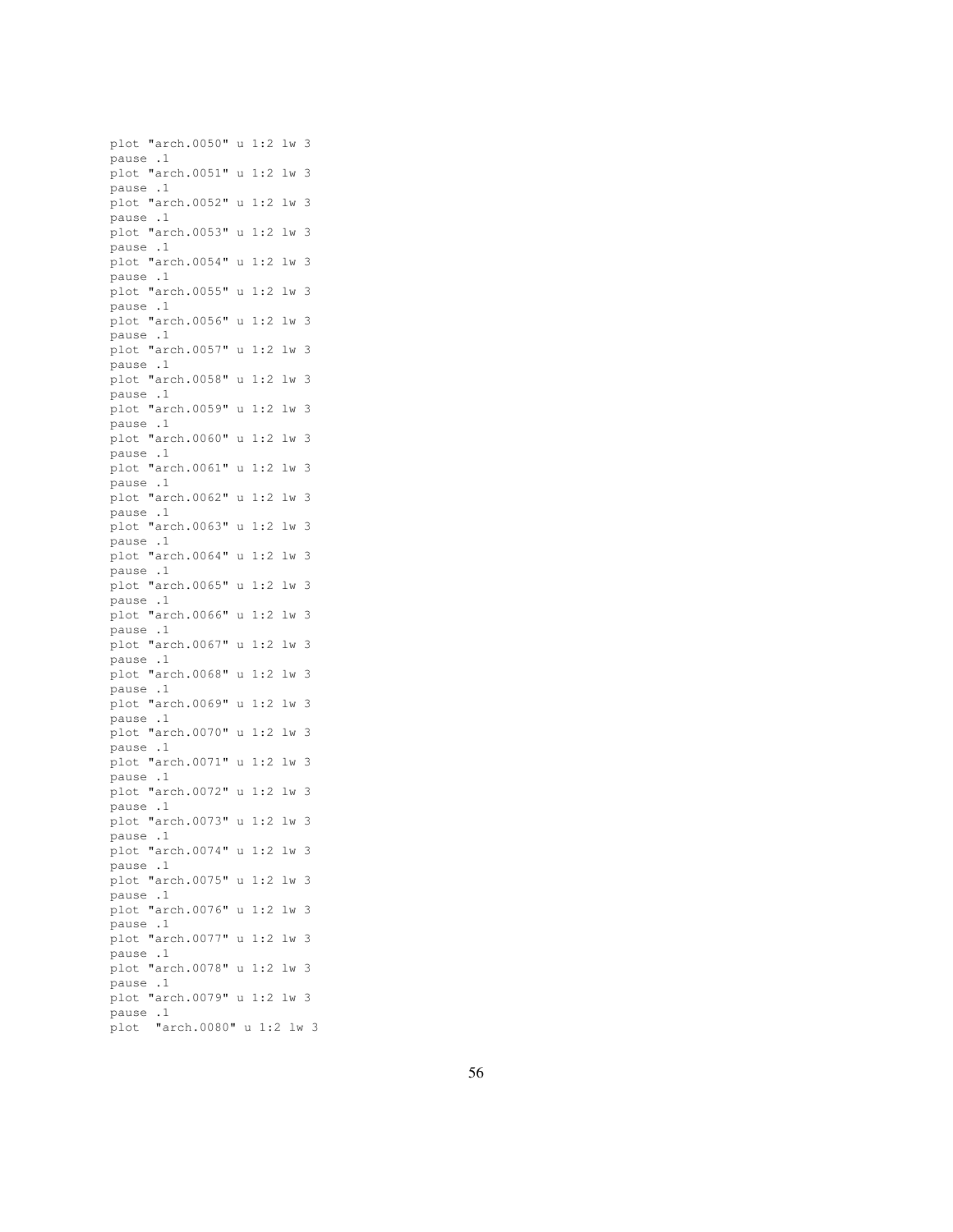pause .1 plot "arch.0081" u 1:2 lw 3 pause .1 plot "arch.0082" u 1:2 lw 3 pause .1 plot "arch.0083" u 1:2 lw 3 pause .1 plot "arch.0084" u 1:2 lw 3 pause .1 plot "arch.0085" u 1:2 lw 3 pause .1 plot "arch.0086" u 1:2 lw 3 pause .1 plot "arch.0087" u 1:2 lw 3 pause .1 plot "arch.0088" u 1:2 lw 3 pause .1 plot "arch.0089" u 1:2 lw 3 pause .1 plot "arch.0090" u 1:2 lw 3 pause .1 plot "arch.0091" u 1:2 lw 3 pause .1 plot "arch.0092" u 1:2 lw 3 pause .1 plot "arch.0093" u 1:2 lw 3 pause .1 plot "arch.0094" u 1:2 lw 3 pause .1 plot "arch.0095" u 1:2 lw 3 pause .1 plot "arch.0096" u 1:2 lw 3 pause .1 plot "arch.0097" u 1:2 lw 3 pause .1 plot "arch.0098" u 1:2 lw 3 pause .1 plot "arch.0099" u 1:2 lw 3 pause .1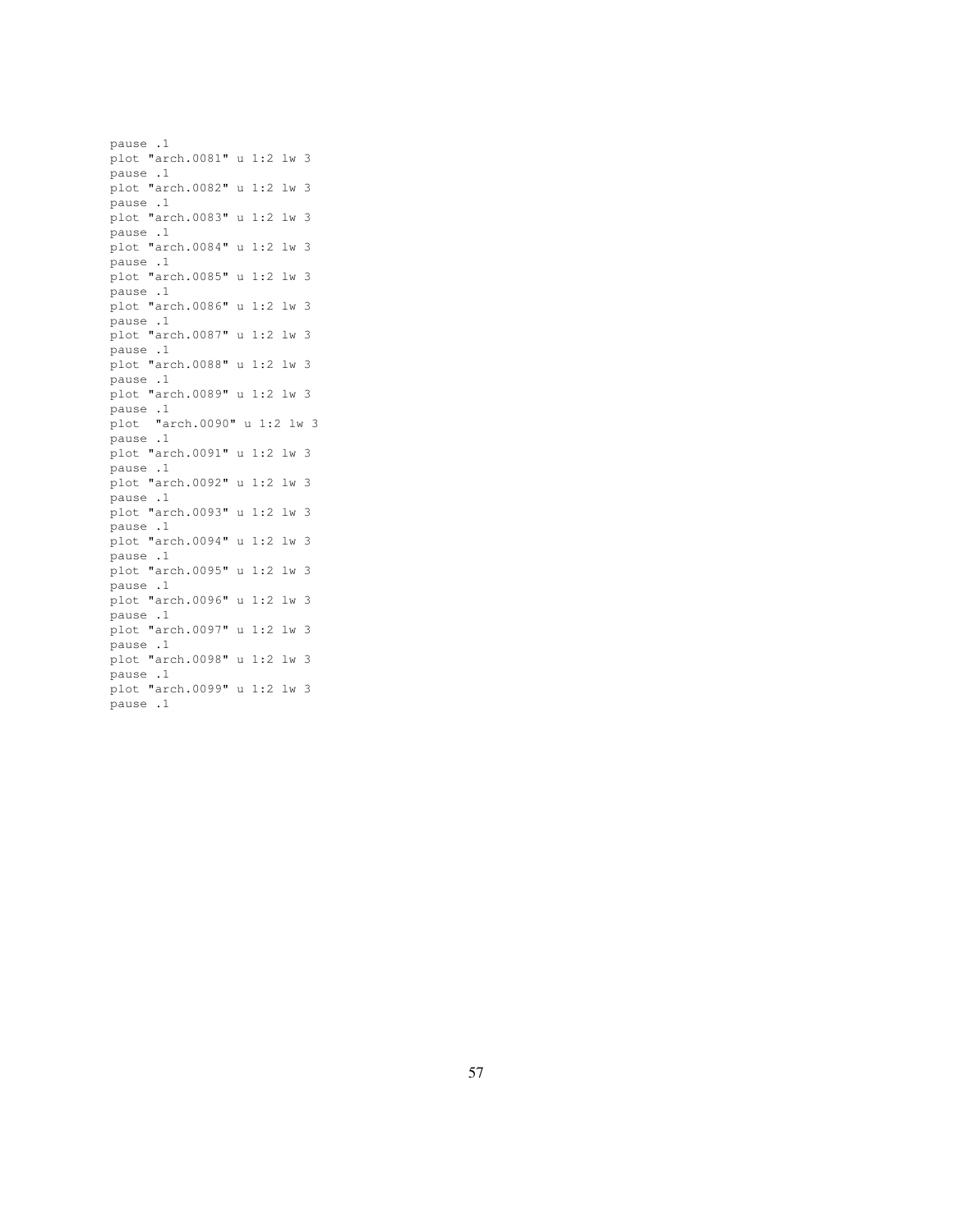```
PROGRAM Problem9
c
c 1-D wave packet propagation of tunneling through a barrier
c
      IMPLICIT NONE
      INTEGER NN, npts, nptx, ndump
      INTEGER istep, nstep, jj
      REAL dt,xc,pc
      COMPLEX vprop,tprop,x_mean,p_mean
      PARAMETER(npts=10,nptx=2**npts,NN=1)
      DIMENSION vprop(nptx,NN,NN),tprop(nptx)
      DIMENSION x_mean(NN), p_mean(NN)
      COMMON /class/ xc,pc
c
      CALL ReadParam(nstep,ndump,dt)
      call Initialize()
      CALL SetKinProp(dt,tprop)
      CALL SetPotProp(dt, vprop)
      DO istep=1,nstep+1
        IF(mod(istep-1,10).EQ.0)
     1 PRINT *, "Step=", istep-1,", Final step=", nstep
         IF(istep.GE.1) CALL PROPAGATE(vprop,tprop)
         IF(mod((istep-1),ndump).EQ.0) THEN
            CALL SAVEWF (istep, ndump, dt)
         END IF
      END DO
      END
cccccccccccccccccccccccccccccccccccccccccccccccccccccccccccccccccccc
      subroutine ReadParam(nstep,ndump,dt)
c
c Parameters defining the grid (xmin, xmax), integration time step (dt),
c rmass (rmass), initial position (xk), initial momentum (pk),
c number of propagation steps (nstep), and how often to save a pic (ndump)
c
      IMPLICIT NONE
      INTEGER ntype, nstep, nrpt, ireport, ndump, nlit
      REAL xmin, xmax, pk, rmass, xk, dt
      common /packet/ rmass,xk,pk
      common /xy/ xmin,xmax
c
      xmin=-13.0xmax=13.0
      dt = 0.1rmass=1.0
      xk=-4.5pk=1.
      nstep=100
      ndump=1
c
      return
      end
cccccccccccccccccccccccccccccccccccccccccccccccccccccccccccccccccccc
      SUBROUTINE Initialize()
      IMPLICIT NONE
      INTEGER NN, nptx, npts, kk
      COMPLEX chi0,chi,EYE,CRV
      REAL xc, pc, omega, xk2, xmin, xmax, dx, pi, rmass, xk, pk, x, alpha, alpha2
      PARAMETER(npts=10,nptx=2**npts,NN=1)
      DIMENSION CRV (NN, NN)
      common /xy/ xmin,xmax
```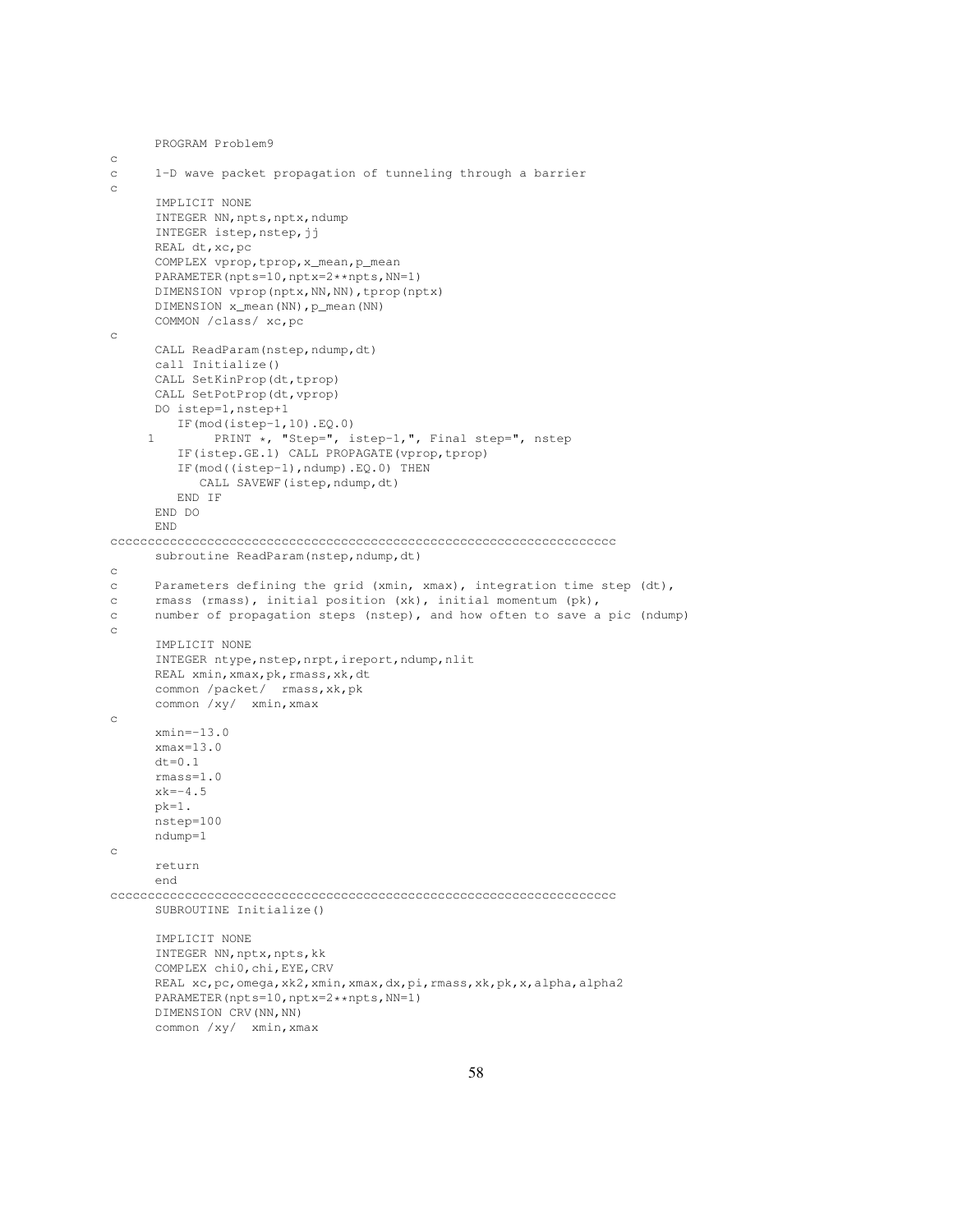```
common /packet/ rmass, xk, pk
      COMMON / wfunc/ chi(nptx,NN)
      COMMON / iwfunc/ chi0(nptx,NN)
      COMMON /class/ xc,pc
      EYE=(0.0,1.0)pi= acos(-1.0)omega=1.
      dx=(xmax-xmin)/real(nptx)
      xc=xk
      pc=pk
c
c Wave Packet Initialization: Gaussian centered at xk, with momentum pk
c
      alpha=rmass*omega
      do kk=1,nptx
         x=xmin+kk*dx
         chi(kk,1) = ((alpha/pi) * *0.25)1 *exp(-alpha/2.*(x-xk)**2+EYE*pk*(x-xk))
         chi(0(kk,1)=chi(kk,1)end do
      RETURN
      END
ccccccccccccccccccccccccccccccccccccccccccccccccccccccccccccccccc
      SUBROUTINE HAMIL(CRV,x)
c
c Hamiltonian Matrix
c
      IMPLICIT NONE
      INTEGER NN
      REAL x,VPOT1
      COMPLEX CRV
      PARAMETER(NN=1)
     DIMENSION CRV(NN,NN)
c
      CALL VA(VPOT1,x)
      CRV(1,1)=VPOT1c
      RETURN
     END
ccccccccccccccccccccccccccccccccccccccccccccccccccccccccccccccccccccccc
      SUBROUTINE VA(V,x)
\mathtt{C}c Potential Energy Surface: Barrier
c
      implicit none
      REAL V, x, rmass, xk, pk, rk, omega
      common /packet/ rmass,xk,pk
      \mathtt{V}{=}0 . 0IF(abs(x).LE.(.5)) V=3.
      RETURN
      END
cccccccccccccccccccccccccccccccccccccccccccccccccccccccccccccccccccc
      subroutine SetKinProp(dt,tprop)
c
c Kinetic Energy part of the Trotter Expansion: exp(-i pˆ2 dt/(2 m))
c
      IMPLICIT NONE
      INTEGER nptx, kx, nx, npts
      REAL xsc, xmin, xmax, propfacx, rmass, xk, pi, alenx, dt, pk
      COMPLEX tprop,eye
```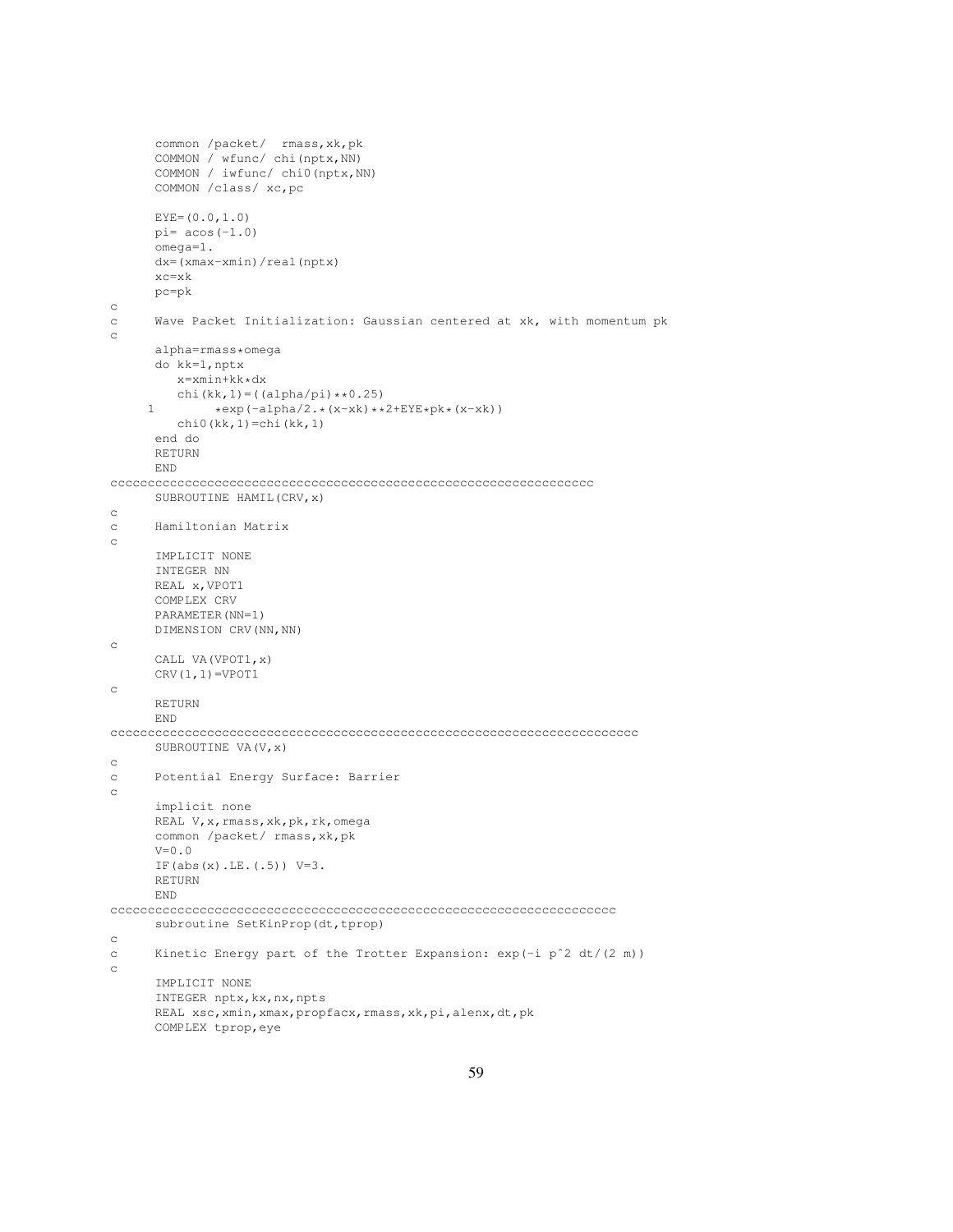```
parameter(npts=10,nptx=2**npts)
      DIMENSION tprop(nptx)
      common /xy/ xmin,xmax
      common /packet/ rmass,xk,pk
c
      eye=(0.,1.)pi = a cos(-1.0)alenx=xmax-xmin
      propfacx=-dt/2./rmass*(2.*pi)**2
      do kx=1,nptx
         if(kx.le.(nptx/2+1)) then
            nx=kx-1
         else
            nx=kx-1-nptx
         end if
         xsc=0.
         if(nx.ne.0) xsc=real(nx)/alenx
         tprop(kx)=exp(eye*(propfacx*xsc**2))
       end do
c
      return
      end
cccccccccccccccccccccccccccccccccccccccccccccccccccccccccccccccccccc
      subroutine SetPotProp(dt,vprop)
c
c Potential Energy part of the Trotter Expansion: exp(-i V dt/2)
c
      IMPLICIT NONE
      INTEGER NN, ii, nptx, npts
      REAL xmin,xmax,dx,dt,x,VPOT,xa
      COMPLEX vprop,eye
      parameter(npts=10,nptx=2**npts,NN=1,xa=10.)
      DIMENSION vprop(nptx, NN, NN)
      common /xy/ xmin,xmax
      eye=(0.,1.)dx=(xmax-xmin)/real(nptx)
c
      do ii=1,nptx
        x=xmin+ii*dx
         CALL VA(VPOT,x)
         vprop(ii,1,1)=exp(-eye*0.5*dt*VPOT)/sqrt(nptx*1.0)
         IF(abs(x).GT.(xa))
     1 vprop(ii,1,1)=vprop(ii,1,1)*exp(-(abs(x)-xa)**4)
      END DO
      RETURN
     END
cccccccccccccccccccccccccccccccccccccccccccccccccccccccccccccccccccccccc
     SUBROUTINE energies(energy)
      IMPLICIT NONE
      INTEGER j,NN
      COMPLEX energy,RV,RKE
      PARAMETER (NN=1)
      DIMENSION RV(NN),RKE(NN),energy(NN)
      CALL PE(RV)
      CALL KE(RKE)
      DO j=1, NN
         energy(j)=RV(j)+RKE(j)
      END DO
      RETURN
      END
```
cccccccccccccccccccccccccccccccccccccccccccccccccccccccccccccccccccccc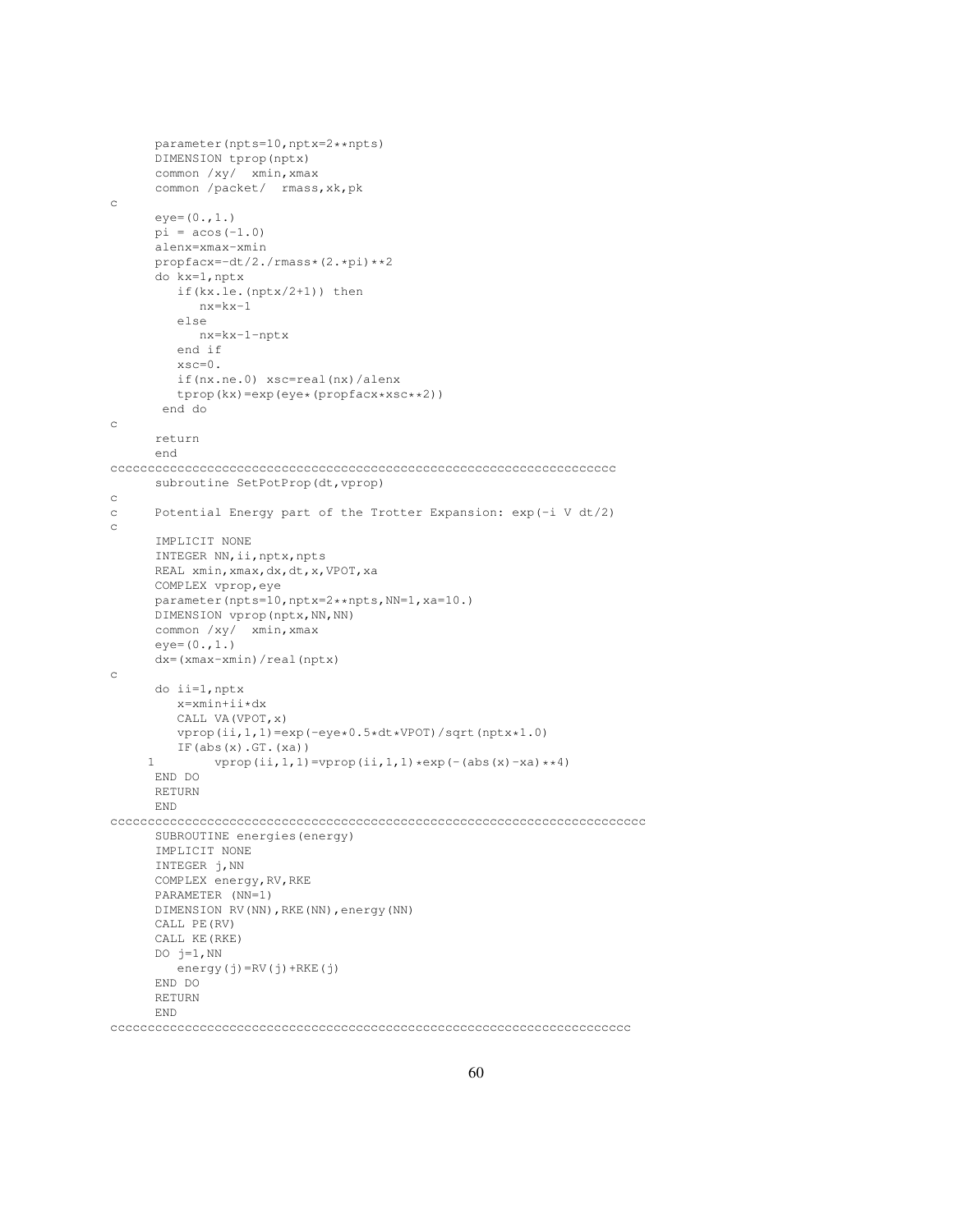```
SUBROUTINE SAVEWF(je2,ndump,dt)
c
c Dump Time Evolved Wave packet
c
     IMPLICIT NONE
     INTEGER je2,nptx,npts,kk,NN,ncount,ndump,jj
     COMPLEX chi,CRV,energy,psi,Psia
     character*9 B
     REAL V,x1,c1,c2,c1a,x,xmin,xmax,dx,EVALUES,dt
     PARAMETER(npts=10,nptx=2**npts,NN=1)
     DIMENSION CRV(NN, NN), EVALUES(NN)
     DIMENSION psi(NN,NN)
     common /xy/ xmin,xmax
     COMMON / wfunc/ chi(nptx,NN)
     COMMON /ENER/ energy(NN)
c
     IF(je2.EQ.1) CALL energies(energy)
      jj=je2/ndump
      write(B, '(A, i4.4)') 'arch,' , jjOPEN(1,FILE=B)
     dx=(xmax-xmin)/real(nptx)
     ncount=(je2-1)/ndump
c
c Save Wave-packet components
c
     do kk=1,nptx
        x=xmin+kk*dx
        cl = chi(kk,1)*conjg(chi(kk,1))write(1,33) x,sqrt(c1)+real(energy(1))
     end do
     write(1,33)
     do kk=1,nptx
        x=xmin+kk*dx
        write(1,33) x
     1 , real(chi(kk,1))+real(energy(1))
     end do
     write(1,33)
c
c Save Adiabatic states
c
     do kk=1,nptx
        x=xmin+kk*dx
        CALL HAMIL(CRV,x)
        write(1,33) x,CRV(1,1)
      end do
     CLOSE(1)
 33 format(6(e13.6,2x))
     RETURN
     END
cccccccccccccccccccccccccccccccccccccccccccccccccccccccccccccccccccccc
     SUBROUTINE PE(RV)
c
c Expectation Value of the Potential Enegy
c
     IMPLICIT NONE
      INTEGER nptx, npts, kk, NN, j
      COMPLEX chi,EYE,RV
     REAL Vpot,omega,xmin,xmax,dx,pi,rmass,xk,pk,x,alpha
     PARAMETER(npts=10,nptx=2**npts,NN=1)
     DIMENSION RV(NN)
     COMMON / wfunc/ chi(nptx,NN)
```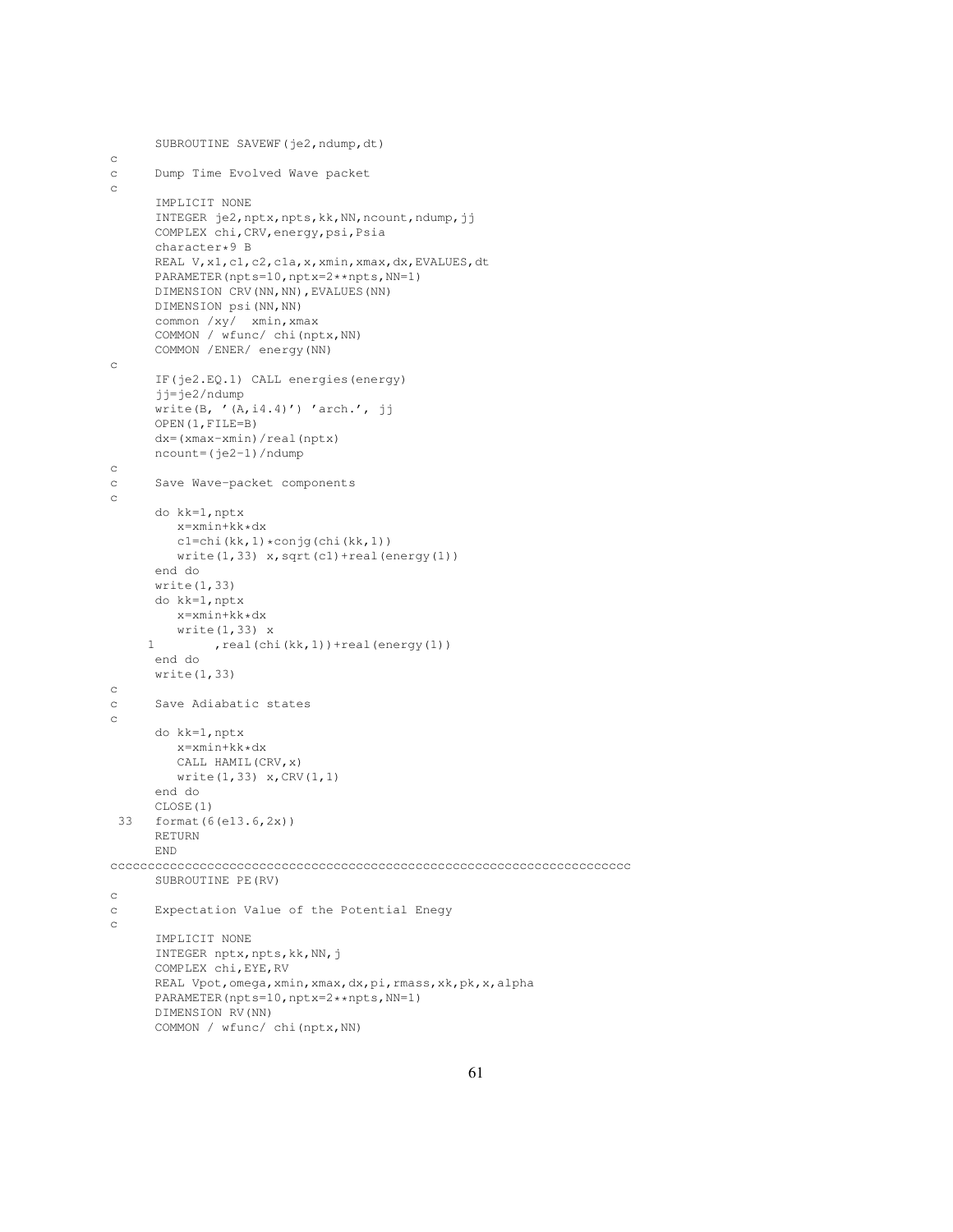```
common /xy/ xmin,xmax
      common /packet/rmass,xk,pk
      dx=(xmax-xmin)/real(nptx)
      DO j=1, NN
         RV(j) = 0.0do kk=1,nptx
            x=xmin+kk*dx
            IF(j.EQ.1) CALL VA(Vpot,x)
            RV(j)=RV(j)+chi(kk,j)*Vpot*conjg(chi(kk,j))*dx
         end do
      END DO
      RETURN
      END
cccccccccccccccccccccccccccccccccccccccccccccccccccccccccccccccccccc
      subroutine KE(RKE)
c
c Expectation value of the kinetic energy
\mathtt{c}IMPLICIT NONE
      INTEGER NN,kk,nptx,kx,nx,npts,j
      REAL dp, theta, wm, p, xmin, xmax, rmass, xk, pi, alenx, pk, rm, re, ri, dx
      COMPLEX eye,chi,Psip,chic,RKE
      parameter(npts=10,nptx=2**npts,NN=1)
      DIMENSION chic(nptx),RKE(NN)
      common /xy/ xmin,xmax
      common /packet/ rmass,xk,pk
      COMMON / wfunc/ chi(nptx,NN)
c
      pi = a cos(-1.0)dx=(xmax-xmin)/nptx
      dp=2.*pi/(xmax-xmin)
\simDO j=1, NN
         RKE(j) = 0.0do kk=1,nptx
           chic(kk)=chi(kk,j)
         end do
         CALL fourn(chic, nptx, 1,-1)
         do kx=1,nptx
            if(kx.le.(nptx/2+1)) then
               nx=kx-1
            else
               nx=kx-1-nptx
            end if
            \mathtt{p}{=}0 .
            if(nx.ne.0) p = real(nx) * dpchic(kx)=p**2/(2.0*rmass)*chic(kx)/nptx
         end do
         CALL fourn(chic, nptx, 1, 1)
         do kk=1,nptx
            RKE(j)=RKE(j)+conjg(chi(kk,j)) *chic(kk) *dx
         end do
      END DO
      return
      end
cccccccccccccccccccccccccccccccccccccccccccccccccccccccccccccccccccccc
      SUBROUTINE PROPAGATE(vprop, tprop)
c
c Split Operator Fourier Transform Propagation Method
c J. Comput. Phys. 47, 412 (1982); J. Chem. Phys. 78, 301 (1983)
```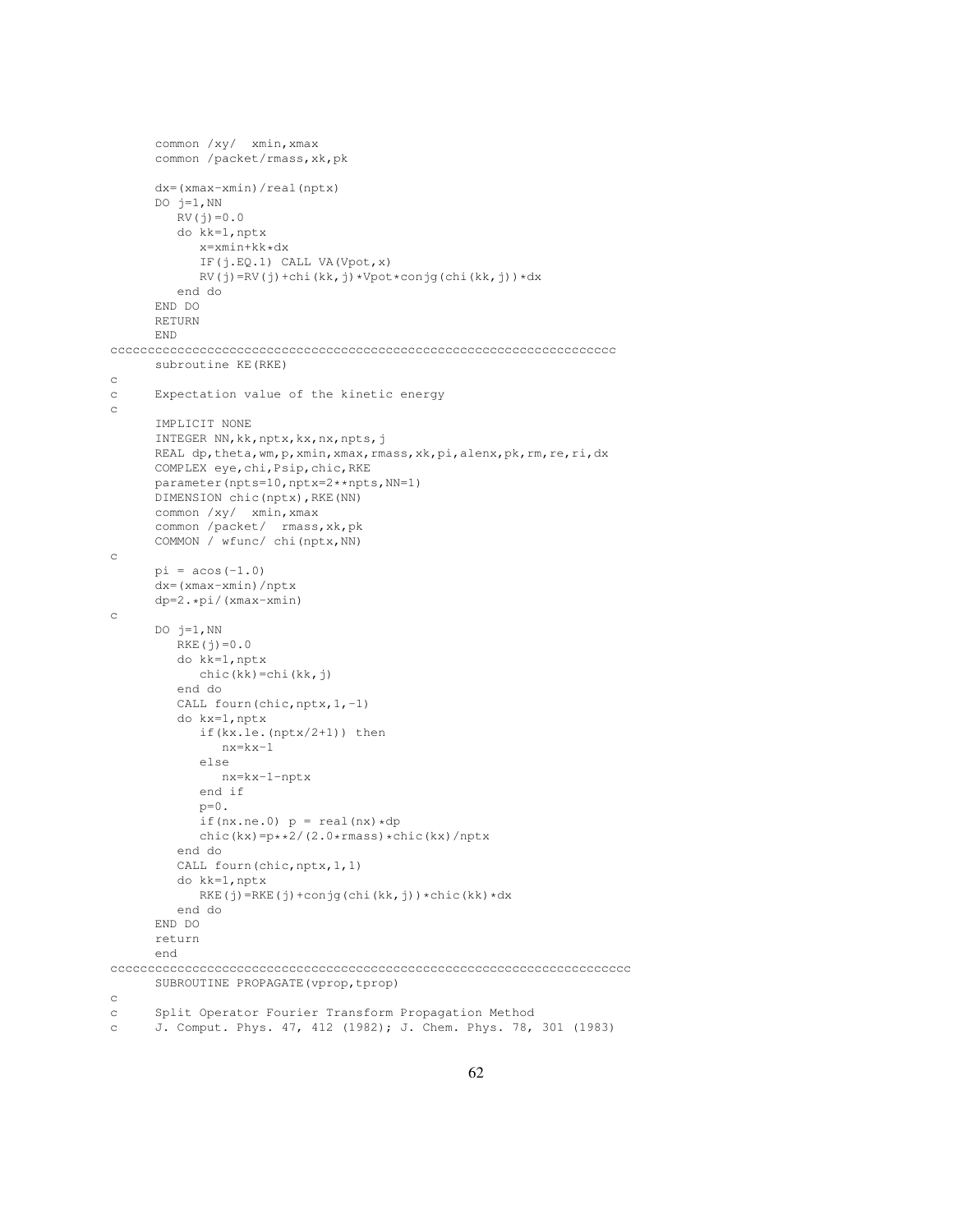```
IMPLICIT NONE
     INTEGER i,j,NN,ii,nptx,npts
      COMPLEX chi,vprop,chin1,chin2,tprop
     PARAMETER(npts=10,nptx=2**npts,NN=1)
     DIMENSION chin1(nptx),chin2(nptx)
     DIMENSION tprop(nptx), vprop(nptx,NN,NN)
     COMMON / wfunc/ chi(nptx,NN)
c
c Apply potential energy part of the Trotter Expansion
c
     DO i=1,nptx
        chin1(i)=0.0DO j=1, NN
           chin1(i)=chin1(i)+vprop(i,1,j)*chi(i,j)
        END DO
     END DO
c
c Fourier Transform wave-packet to the momentum representation
c
     CALL fourn(chin1,nptx,1,-1)
c
c Apply kinetic energy part of the Trotter Expansion
c
     DO i=1,nptx
        chin1(i)=tprop(i)*chin1(i)
     END DO
c
c Inverse Fourier Transform wave-packet to the coordinate representation
c
     CALL fourn(chin1,nptx,1,1)
c
c Apply potential energy part of the Trotter Expansion
c
     DO i=1,nptx
        DO j=1, NN
           chi(i,j)=vprop(i,j,1)*chin1(i)
        END DO
     END DO
     END
ccccccccccccccccccccccccccccccccccccccccccccccccccccccccccccccccccccccc
c Subroutine for FFT from Numerical Recipes
ccccccccccccccccccccccccccccccccccccccccccccccccccccccccccccccccccccccc
     SUBROUTINE FOURN(DATA, NN, NDIM, ISIGN)
     REAL*8 WR,WI,WPR,WPI,WTEMP,THETA
     DIMENSION NN(NDIM), DATA(\star)
      NTOT=1
     DO 11 IDIM=1,NDIM
       NTOT=NTOT*NN(IDIM)
 11 CONTINUE
     NPREV=1
     DO 18 IDIM=1,NDIM
        N=NN(IDIM)
        NREM=NTOT/(N*NPREV)
        IP1=2*NPREV
         IP2=IP1*NIP3=IP2*NREM
        I2REV=1
        DO 14 I2=1,IP2,IP1
            IF(I2.LT.I2REV)THEN
               DO 13 I1=I2,I2+IP1-2,2
```
c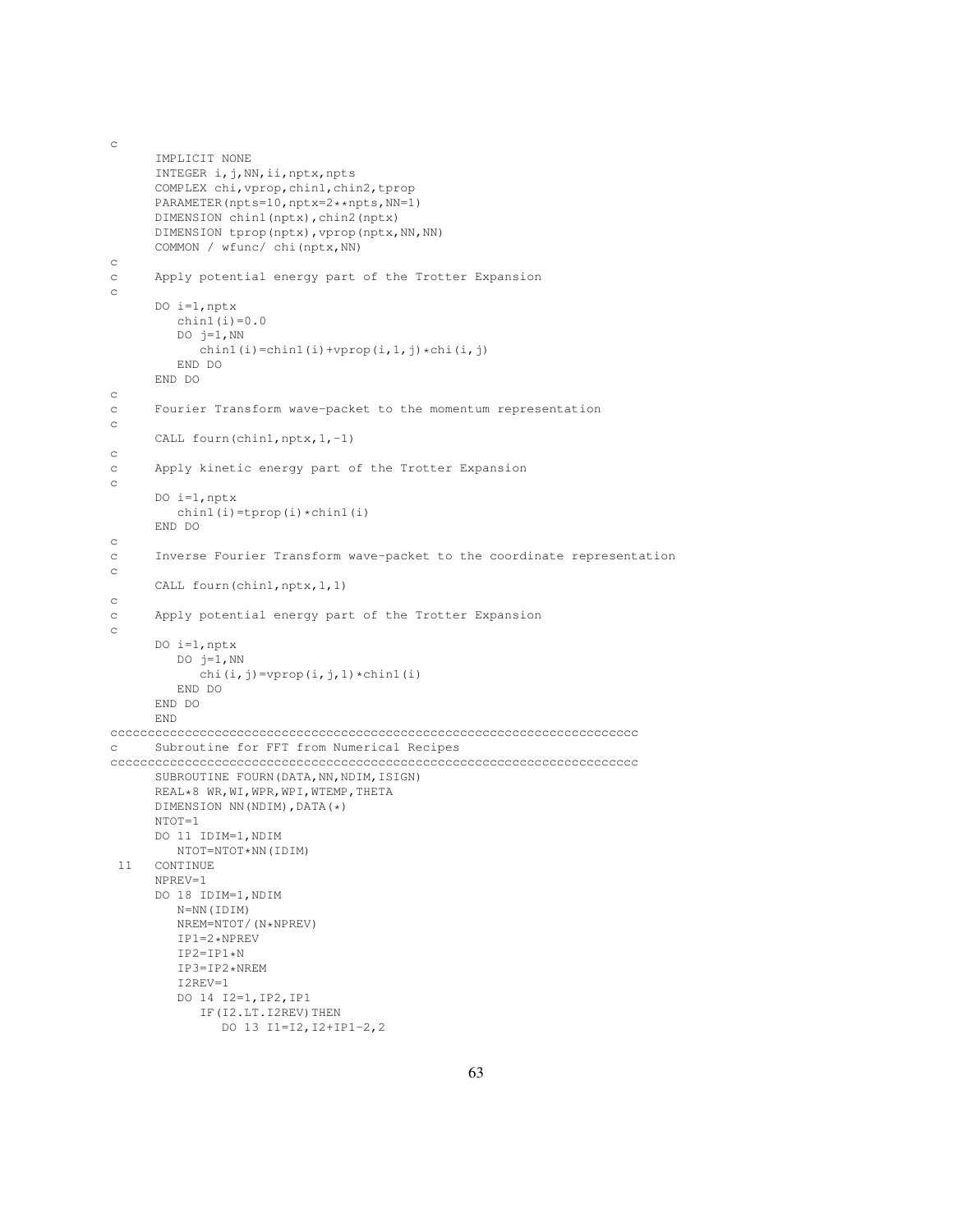| 13<br>CONTINUE<br>ENDIF<br>$IBIT=IP2/2$<br>IF ((IBIT.GE.IP1).AND.(I2REV.GT.IBIT)) THEN<br>$\mathbf{1}$<br>I2REV=I2REV-IBIT<br>IBIT=IBIT/2<br>GO TO 1<br>ENDIF<br>I2REV=I2REV+IBIT<br>14<br>CONTINUE<br>$IFPI=IP1$<br>2<br>IF (IFP1.LT. IP2) THEN<br>$IFP2=2*IFP1$<br>THETA=ISIGN*6.28318530717959D0/(IFP2/IP1)<br>$WPR=-2. D0 * DSIM(0.5D0 * THETA) * *2$<br>WPI=DSIN(THETA)<br>$WR=1.D0$<br>$WI = 0. D0$<br>DO 17 I3=1, IFP1, IP1<br>DO 16 I1=I3, I3+IP1-2, 2<br>DO 15 I2=I1, IP3, IFP2<br>$K1 = I2$<br>$K2 = K1 + IFP1$<br>TEMPR=SNGL(WR)*DATA(K2)-SNGL(WI)*DATA(K2+1)<br>TEMPI=SNGL(WR) *DATA(K2+1) +SNGL(WI) *DATA(K2)<br>$DATA(K2) = DATA(K1) - TEMPR$<br>$DATA(K2+1) = DATA(K1+1) - TEMPI$<br>$DATA(K1) = DATA(K1) + TEMPR$<br>$DATA(K1+1) = DATA(K1+1) + TEMPI$<br>15<br>CONTINUE<br>16<br>CONTINUE<br>WTEMP=WR<br>$WR = WR * WPR - WI * WPI + WR$<br>$WI = WI * WPR + WTEMP * WPI + WI$<br>17<br>CONTINUE<br>$IFPI=IFP2$<br>GO TO 2<br>ENDIF<br>NPREV=N*NPREV<br>18<br>CONTINUE<br><b>RETURN</b><br>END |    | DO 12 I3=I1, IP3, IP2<br>I3REV=I2REV+I3-I2<br>TEMPR=DATA(I3)<br>$TEMPI = DATA (I3+1)$<br>DATA(I3)=DATA(I3REV)<br>$DATA(I3+1)=DATA(I3REV+1)$<br>DATA (I3REV) = TEMPR<br>DATA(I3REV+1)=TEMPI |
|-----------------------------------------------------------------------------------------------------------------------------------------------------------------------------------------------------------------------------------------------------------------------------------------------------------------------------------------------------------------------------------------------------------------------------------------------------------------------------------------------------------------------------------------------------------------------------------------------------------------------------------------------------------------------------------------------------------------------------------------------------------------------------------------------------------------------------------------------------------------------------------------------------------------------------------------------------------------------------------------------------------------|----|--------------------------------------------------------------------------------------------------------------------------------------------------------------------------------------------|
|                                                                                                                                                                                                                                                                                                                                                                                                                                                                                                                                                                                                                                                                                                                                                                                                                                                                                                                                                                                                                 | 12 | CONTINUE                                                                                                                                                                                   |
|                                                                                                                                                                                                                                                                                                                                                                                                                                                                                                                                                                                                                                                                                                                                                                                                                                                                                                                                                                                                                 |    |                                                                                                                                                                                            |
|                                                                                                                                                                                                                                                                                                                                                                                                                                                                                                                                                                                                                                                                                                                                                                                                                                                                                                                                                                                                                 |    |                                                                                                                                                                                            |
|                                                                                                                                                                                                                                                                                                                                                                                                                                                                                                                                                                                                                                                                                                                                                                                                                                                                                                                                                                                                                 |    |                                                                                                                                                                                            |
|                                                                                                                                                                                                                                                                                                                                                                                                                                                                                                                                                                                                                                                                                                                                                                                                                                                                                                                                                                                                                 |    |                                                                                                                                                                                            |
|                                                                                                                                                                                                                                                                                                                                                                                                                                                                                                                                                                                                                                                                                                                                                                                                                                                                                                                                                                                                                 |    |                                                                                                                                                                                            |
|                                                                                                                                                                                                                                                                                                                                                                                                                                                                                                                                                                                                                                                                                                                                                                                                                                                                                                                                                                                                                 |    |                                                                                                                                                                                            |
|                                                                                                                                                                                                                                                                                                                                                                                                                                                                                                                                                                                                                                                                                                                                                                                                                                                                                                                                                                                                                 |    |                                                                                                                                                                                            |
|                                                                                                                                                                                                                                                                                                                                                                                                                                                                                                                                                                                                                                                                                                                                                                                                                                                                                                                                                                                                                 |    |                                                                                                                                                                                            |
|                                                                                                                                                                                                                                                                                                                                                                                                                                                                                                                                                                                                                                                                                                                                                                                                                                                                                                                                                                                                                 |    |                                                                                                                                                                                            |
|                                                                                                                                                                                                                                                                                                                                                                                                                                                                                                                                                                                                                                                                                                                                                                                                                                                                                                                                                                                                                 |    |                                                                                                                                                                                            |
|                                                                                                                                                                                                                                                                                                                                                                                                                                                                                                                                                                                                                                                                                                                                                                                                                                                                                                                                                                                                                 |    |                                                                                                                                                                                            |
|                                                                                                                                                                                                                                                                                                                                                                                                                                                                                                                                                                                                                                                                                                                                                                                                                                                                                                                                                                                                                 |    |                                                                                                                                                                                            |
|                                                                                                                                                                                                                                                                                                                                                                                                                                                                                                                                                                                                                                                                                                                                                                                                                                                                                                                                                                                                                 |    |                                                                                                                                                                                            |
|                                                                                                                                                                                                                                                                                                                                                                                                                                                                                                                                                                                                                                                                                                                                                                                                                                                                                                                                                                                                                 |    |                                                                                                                                                                                            |
|                                                                                                                                                                                                                                                                                                                                                                                                                                                                                                                                                                                                                                                                                                                                                                                                                                                                                                                                                                                                                 |    |                                                                                                                                                                                            |
|                                                                                                                                                                                                                                                                                                                                                                                                                                                                                                                                                                                                                                                                                                                                                                                                                                                                                                                                                                                                                 |    |                                                                                                                                                                                            |
|                                                                                                                                                                                                                                                                                                                                                                                                                                                                                                                                                                                                                                                                                                                                                                                                                                                                                                                                                                                                                 |    |                                                                                                                                                                                            |
|                                                                                                                                                                                                                                                                                                                                                                                                                                                                                                                                                                                                                                                                                                                                                                                                                                                                                                                                                                                                                 |    |                                                                                                                                                                                            |
|                                                                                                                                                                                                                                                                                                                                                                                                                                                                                                                                                                                                                                                                                                                                                                                                                                                                                                                                                                                                                 |    |                                                                                                                                                                                            |
|                                                                                                                                                                                                                                                                                                                                                                                                                                                                                                                                                                                                                                                                                                                                                                                                                                                                                                                                                                                                                 |    |                                                                                                                                                                                            |
|                                                                                                                                                                                                                                                                                                                                                                                                                                                                                                                                                                                                                                                                                                                                                                                                                                                                                                                                                                                                                 |    |                                                                                                                                                                                            |
|                                                                                                                                                                                                                                                                                                                                                                                                                                                                                                                                                                                                                                                                                                                                                                                                                                                                                                                                                                                                                 |    |                                                                                                                                                                                            |
|                                                                                                                                                                                                                                                                                                                                                                                                                                                                                                                                                                                                                                                                                                                                                                                                                                                                                                                                                                                                                 |    |                                                                                                                                                                                            |
|                                                                                                                                                                                                                                                                                                                                                                                                                                                                                                                                                                                                                                                                                                                                                                                                                                                                                                                                                                                                                 |    |                                                                                                                                                                                            |
|                                                                                                                                                                                                                                                                                                                                                                                                                                                                                                                                                                                                                                                                                                                                                                                                                                                                                                                                                                                                                 |    |                                                                                                                                                                                            |
|                                                                                                                                                                                                                                                                                                                                                                                                                                                                                                                                                                                                                                                                                                                                                                                                                                                                                                                                                                                                                 |    |                                                                                                                                                                                            |
|                                                                                                                                                                                                                                                                                                                                                                                                                                                                                                                                                                                                                                                                                                                                                                                                                                                                                                                                                                                                                 |    |                                                                                                                                                                                            |
|                                                                                                                                                                                                                                                                                                                                                                                                                                                                                                                                                                                                                                                                                                                                                                                                                                                                                                                                                                                                                 |    |                                                                                                                                                                                            |
|                                                                                                                                                                                                                                                                                                                                                                                                                                                                                                                                                                                                                                                                                                                                                                                                                                                                                                                                                                                                                 |    |                                                                                                                                                                                            |
|                                                                                                                                                                                                                                                                                                                                                                                                                                                                                                                                                                                                                                                                                                                                                                                                                                                                                                                                                                                                                 |    |                                                                                                                                                                                            |
|                                                                                                                                                                                                                                                                                                                                                                                                                                                                                                                                                                                                                                                                                                                                                                                                                                                                                                                                                                                                                 |    |                                                                                                                                                                                            |
|                                                                                                                                                                                                                                                                                                                                                                                                                                                                                                                                                                                                                                                                                                                                                                                                                                                                                                                                                                                                                 |    |                                                                                                                                                                                            |
|                                                                                                                                                                                                                                                                                                                                                                                                                                                                                                                                                                                                                                                                                                                                                                                                                                                                                                                                                                                                                 |    |                                                                                                                                                                                            |
|                                                                                                                                                                                                                                                                                                                                                                                                                                                                                                                                                                                                                                                                                                                                                                                                                                                                                                                                                                                                                 |    |                                                                                                                                                                                            |
|                                                                                                                                                                                                                                                                                                                                                                                                                                                                                                                                                                                                                                                                                                                                                                                                                                                                                                                                                                                                                 |    |                                                                                                                                                                                            |
|                                                                                                                                                                                                                                                                                                                                                                                                                                                                                                                                                                                                                                                                                                                                                                                                                                                                                                                                                                                                                 |    |                                                                                                                                                                                            |
|                                                                                                                                                                                                                                                                                                                                                                                                                                                                                                                                                                                                                                                                                                                                                                                                                                                                                                                                                                                                                 |    |                                                                                                                                                                                            |
|                                                                                                                                                                                                                                                                                                                                                                                                                                                                                                                                                                                                                                                                                                                                                                                                                                                                                                                                                                                                                 |    |                                                                                                                                                                                            |
|                                                                                                                                                                                                                                                                                                                                                                                                                                                                                                                                                                                                                                                                                                                                                                                                                                                                                                                                                                                                                 |    |                                                                                                                                                                                            |
|                                                                                                                                                                                                                                                                                                                                                                                                                                                                                                                                                                                                                                                                                                                                                                                                                                                                                                                                                                                                                 |    |                                                                                                                                                                                            |
|                                                                                                                                                                                                                                                                                                                                                                                                                                                                                                                                                                                                                                                                                                                                                                                                                                                                                                                                                                                                                 |    |                                                                                                                                                                                            |
|                                                                                                                                                                                                                                                                                                                                                                                                                                                                                                                                                                                                                                                                                                                                                                                                                                                                                                                                                                                                                 |    |                                                                                                                                                                                            |
|                                                                                                                                                                                                                                                                                                                                                                                                                                                                                                                                                                                                                                                                                                                                                                                                                                                                                                                                                                                                                 |    |                                                                                                                                                                                            |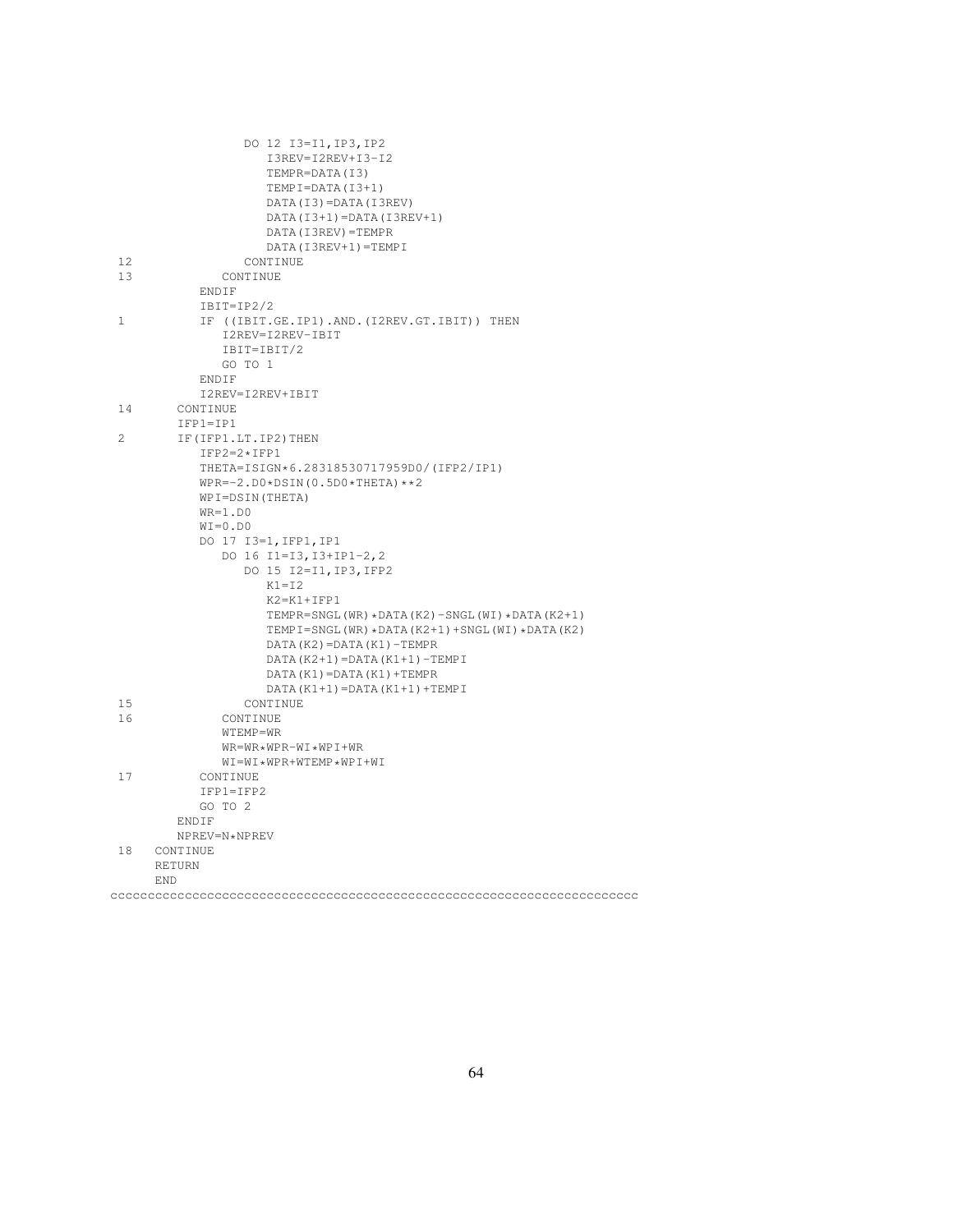# Problem 10:

In order to derive Eq. (28) we need to prove the following equation:

$$
e^{-iV_0\tau}e^{-iV_c2\tau}e^{-iV_0\tau} = \begin{pmatrix} e^{-iV_1(\mathbf{x})2\tau}\cos(2V_c(\mathbf{x})\tau) & -i\sin(2V_c(\mathbf{x})\tau) e^{-i(\hat{V}_1(\mathbf{x})+\hat{V}_2(\mathbf{x}))\tau} \\ -i\sin(2V_c(\mathbf{x})\tau) e^{-i(V_1(\mathbf{x})+\hat{V}_2(\mathbf{x}))\tau} & \cos(2V_c(\mathbf{x})\tau) e^{-iV_2(\mathbf{x})2\tau} \end{pmatrix}.
$$
 (7)

where

$$
e^{-iV_0\tau} = e^{-i\begin{pmatrix} V_1(\mathbf{x}) & 0 \\ 0 & V_2(\mathbf{x}) \end{pmatrix}\tau}.
$$
 (8)

Expanding the exponential on the r.h.s. of Eq. (8) gives

$$
e^{-i\tau \begin{pmatrix} V_1(\mathbf{x}) & 0 \\ 0 & V_2(\mathbf{x}) \end{pmatrix}} = \begin{pmatrix} 1 & 0 \\ 0 & 1 \end{pmatrix} + \begin{pmatrix} -i\tau V_1(\mathbf{x}) & 0 \\ 0 & -i\tau V_2(\mathbf{x}) \end{pmatrix} + \begin{pmatrix} \frac{1}{2!}V_1(\mathbf{x})^2(-i\tau)^2 & 0 \\ 0 & \frac{1}{2!}V_2(\mathbf{x})^2(-i\tau)^2 \end{pmatrix} + \dots
$$
\n(9)

Therefore,

$$
e^{-i\tau} \begin{pmatrix} V_1(\mathbf{x}) & 0 \\ 0 & V_2(\mathbf{x}) \end{pmatrix} = \begin{pmatrix} e^{-iV_1(\mathbf{x})\tau} & 0 \\ 0 & e^{-iV_2(\mathbf{x})\tau} \end{pmatrix}.
$$
 (10)

In addition, according to Eq. (30),

$$
e^{-i\mathbf{V}_c 2\tau} = \mathbf{D}^\dagger \begin{pmatrix} e^{iV_c(\mathbf{x})2\tau} & 0\\ 0 & e^{-iV_c(\mathbf{x})2\tau} \end{pmatrix} \mathbf{D},\tag{11}
$$

with

$$
\mathbf{D} = \mathbf{D}^{\dagger} \equiv \begin{pmatrix} -1/\sqrt{2} & 1/\sqrt{2} \\ 1/\sqrt{2} & 1/\sqrt{2} \end{pmatrix},\tag{12}
$$

Therefore,

$$
e^{-iV_0\tau}e^{-iV_c2\tau}e^{-iV_0\tau} = \begin{pmatrix} e^{-iV_1(\mathbf{x})\tau} & 0\\ 0 & e^{-iV_2(\mathbf{x})\tau} \end{pmatrix} \mathbf{D}^{\dagger} \begin{pmatrix} e^{iV_c(\mathbf{x})2\tau} & 0\\ 0 & e^{-iV_c(\mathbf{x})2\tau} \end{pmatrix} \mathbf{D} \begin{pmatrix} e^{-iV_1(\mathbf{x})\tau} & 0\\ 0 & e^{-iV_2(\mathbf{x})\tau} \end{pmatrix}.
$$
 (13)

The multiplication of the five matrices on the r.h.s. of Eq. (13) gives the matrix on the r.h.s. of Eq.(7).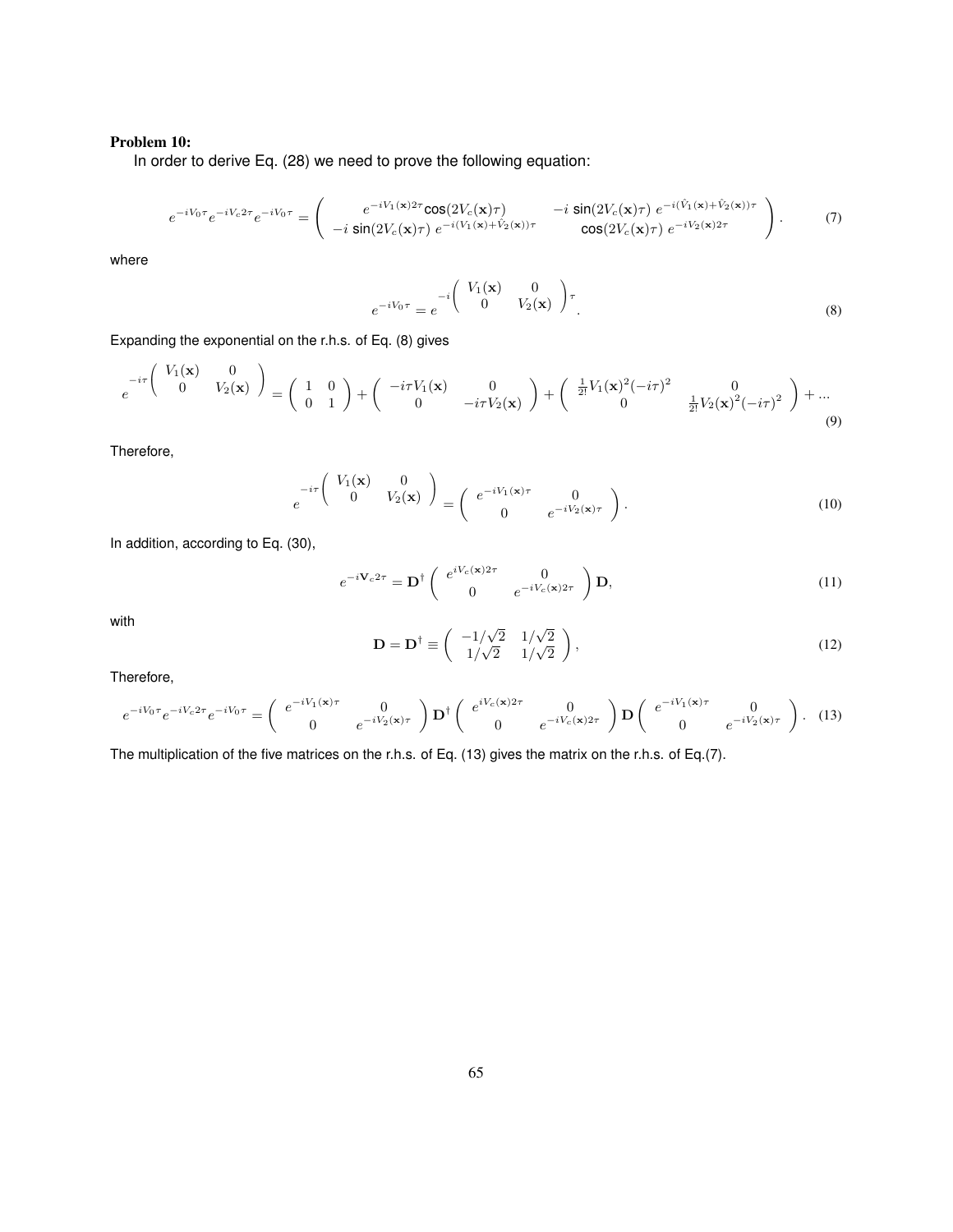# Problem 11:

In the basis of the adiabatic states  $|\phi\rangle = \mathbf{L}|\chi\rangle$ , the potential energy matrix is diagonal

$$
V_a = \langle \phi | \hat{V} | \phi \rangle = \begin{pmatrix} E_1(x) & 0 \\ 0 & E_2(x) \end{pmatrix}, \tag{14}
$$

where  $\hat{V} = E_1(x)|\phi_1\rangle + E_2(x)|\phi_2\rangle$ . Substituting this diagonal matrix in the r.h.s. of Eq. (35) gives,

$$
e^{-i\mathbf{V}_a 2\tau} = \begin{pmatrix} 1 & 0 \\ 0 & 1 \end{pmatrix} + \begin{pmatrix} -i\tau E_1(\mathbf{x}) & 0 \\ 0 & -i\tau E_2(\mathbf{x}) \end{pmatrix} + \begin{pmatrix} \frac{1}{2!} E_1(\mathbf{x})^2 (-i\tau)^2 & 0 \\ 0 & \frac{1}{2!} E_2(\mathbf{x})^2 (-i\tau)^2 \end{pmatrix} + \dots (15)
$$

Therefore,

$$
e^{-i\mathbf{V}_a 2\tau} = \begin{pmatrix} e^{-iE_1(x)2\tau} & 0\\ 0 & e^{-iE_2(x)2\tau} \end{pmatrix} = e^{-iE2\tau}.
$$
 (16)

In addition, since the potential energy matrix has the same eigenvalues, when written in the diabatic or adiabatic representations,

$$
e^{-iV_a 2\tau} |\phi\rangle = e^{-iE2\tau} |\phi\rangle,\tag{17}
$$

and

$$
e^{-iV_d 2\tau} |\chi\rangle = e^{-iE2\tau} |\chi\rangle = e^{-iE2\tau} \mathbf{L}^{-1} |\phi\rangle.
$$
 (18)

Therefore,

$$
\mathbf{L}e^{-iV_d 2\tau}|\chi\rangle = e^{-iE2\tau}|\phi\rangle,\tag{19}
$$

which gives

$$
\mathbf{L}e^{-iV_d 2\tau}\mathbf{L}^{-1}|\phi\rangle = e^{-iV_a 2\tau}|\phi\rangle,\tag{20}
$$

or

$$
e^{-iV_d 2\tau} = \mathbf{L}^{-1} e^{-iV_a 2\tau} \mathbf{L}.
$$
 (21)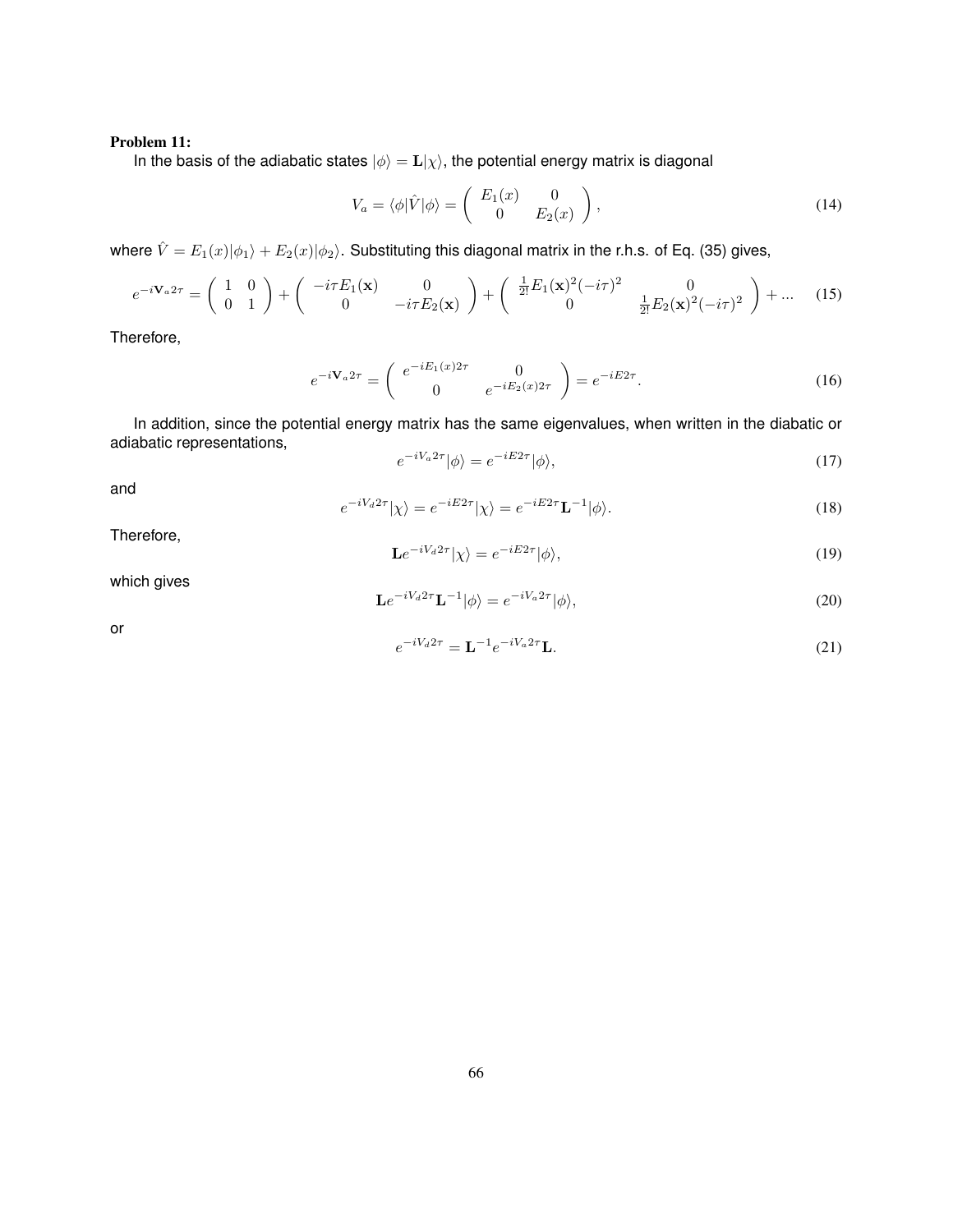### Problem 12:

The output of this program can be generated and visualized as follows. Cut the source code attached bellow, save it in a file named Problem12.f, compile it by typing

f77 Problem12.f -o Problem12

run it by typing

./Problem12

That will produce the output for item (a). In order to obtain the output for item (b), modify subroutine Hamil, so that  $CRV(1,2)=0.0$  and  $CRV(2,1)=0.0$ , recompile and run.

The snapshots of the time-dependent wave-packet can be visualized as a movie by typing

gnuplot<pp\_12

where the file named

pp\_12

has the following lines:

```
set yrange[-2:5]
set dat sty l
plot "arch.0001" u 1:2 lw 3
pause .1
plot "arch.0002" u 1:2 lw 3
pause .1
plot "arch.0003" u 1:2 lw 3
pause .1
plot "arch.0004" u 1:2 lw 3
pause .1
plot "arch.0005" u 1:2 lw 3
pause .1
plot "arch.0006" u 1:2 lw 3
pause .1
plot "arch.0007" u 1:2 lw 3
pause .1
plot "arch.0008" u 1:2 lw 3
pause .1
plot "arch.0009" u 1:2 lw 3
pause .1
plot "arch.0010" u 1:2 lw 3
pause .1
plot "arch.0011" u 1:2 lw 3
pause .1
plot "arch.0012" u 1:2 lw 3
pause .1
plot "arch.0013" u 1:2 lw 3
pause .1
plot "arch.0014" u 1:2 lw 3
pause .1
plot "arch.0015" u 1:2 lw 3
pause .1
plot "arch.0016" u 1:2 lw 3
pause .1
plot "arch.0017" u 1:2 lw 3
pause .1
plot "arch.0018" u 1:2 lw 3
pause .1
```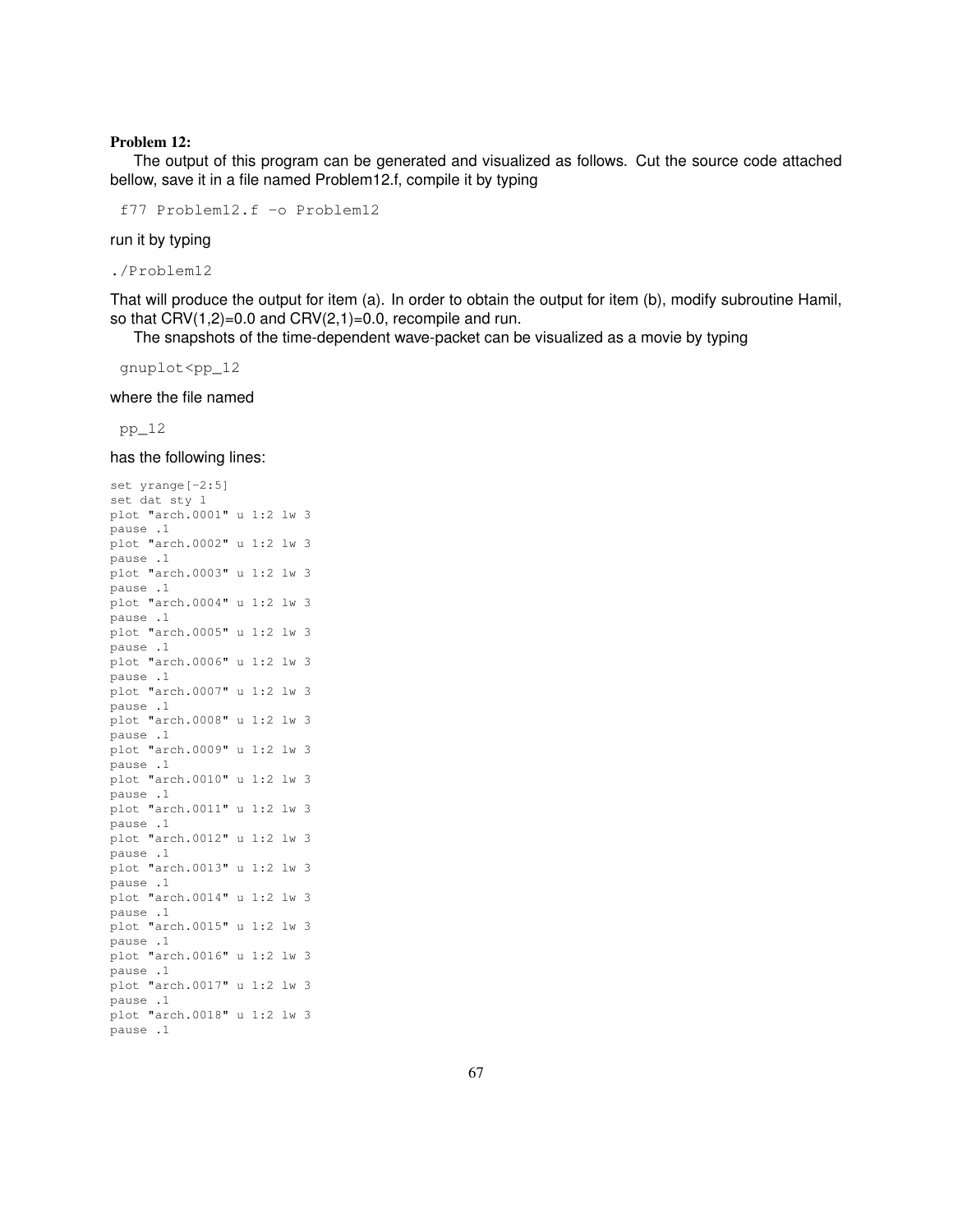plot "arch.0019" u 1:2 lw 3 pause .1 plot "arch.0020" u 1:2 lw 3 pause .1 plot "arch.0021" u 1:2 lw 3 pause .1 plot "arch.0022" u 1:2 lw 3 pause .1 plot "arch.0023" u 1:2 lw 3 pause .1 plot "arch.0024" u 1:2 lw 3 pause .1 plot "arch.0025" u 1:2 lw 3 pause .1 plot "arch.0026" u 1:2 lw 3 pause .1 plot "arch.0027" u 1:2 lw 3 pause .1 plot "arch.0028" u 1:2 lw 3 pause .1 plot "arch.0029" u 1:2 lw 3 pause .1 plot "arch.0030" u 1:2 lw 3 pause .1 plot "arch.0031" u 1:2 lw 3 pause .1 plot "arch.0032" u 1:2 lw 3 pause .1 plot "arch.0033" u 1:2 lw 3 pause .1 plot "arch.0034" u 1:2 lw 3 pause .1 plot "arch.0035" u 1:2 lw 3 pause .1 plot "arch.0036" u 1:2 lw 3 pause .1 plot "arch.0037" u 1:2 lw 3 pause .1 plot "arch.0038" u 1:2 lw 3 pause .1 plot "arch.0039" u 1:2 lw 3 pause .1 plot "arch.0040" u 1:2 lw 3 pause .1 plot "arch.0041" u 1:2 lw 3 pause .1 plot "arch.0042" u 1:2 lw 3 pause .1 plot "arch.0043" u 1:2 lw 3 pause .1 plot "arch.0044" u 1:2 lw 3 pause .1 plot "arch.0045" u 1:2 lw 3 pause .1 plot "arch.0046" u 1:2 lw 3 pause .1 plot "arch.0047" u 1:2 lw 3 pause .1 plot "arch.0048" u 1:2 lw 3 pause .1 plot "arch.0049" u 1:2 lw 3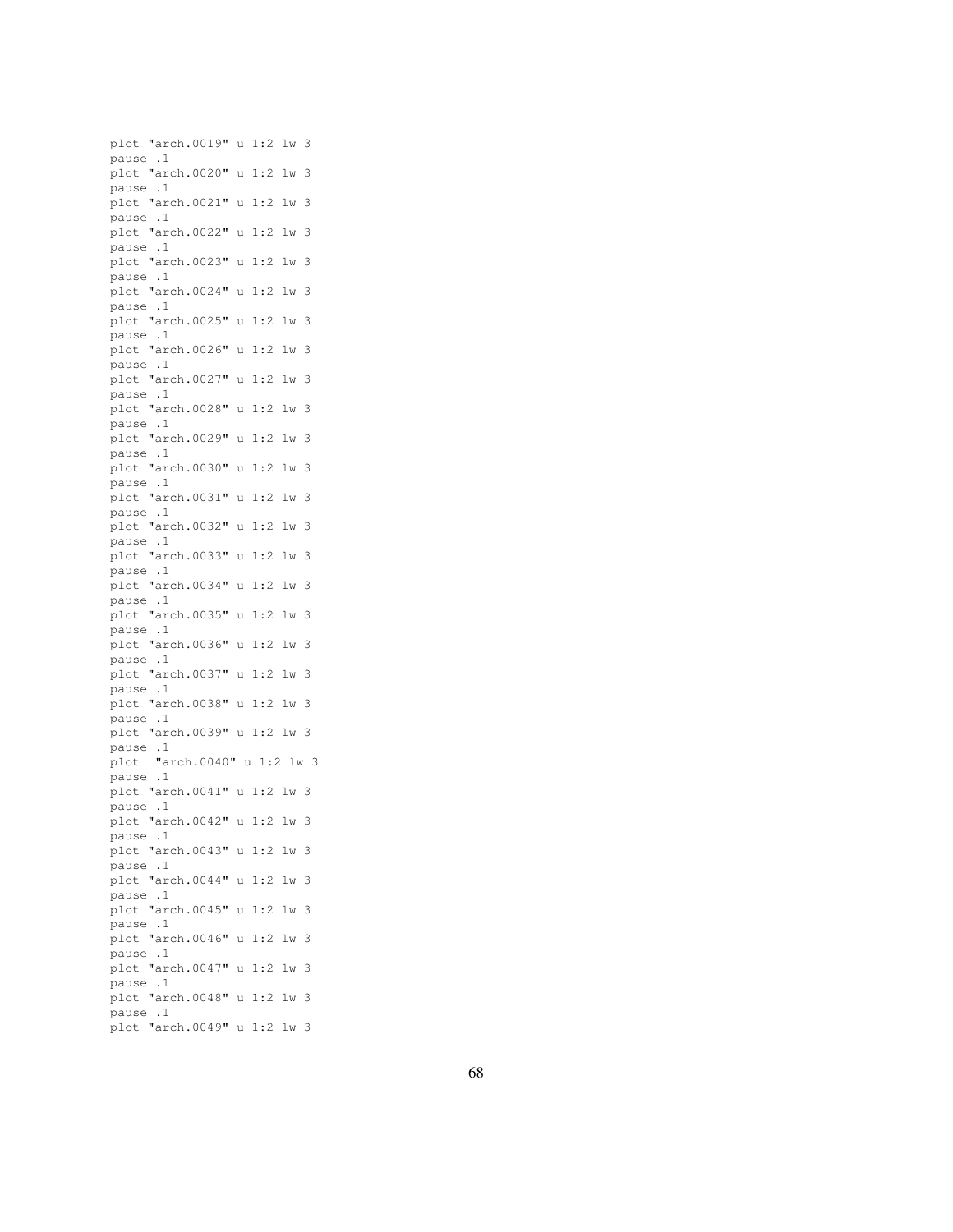pause .1 plot "arch.0050" u 1:2 lw 3 pause .1 plot "arch.0051" u 1:2 lw 3 pause .1 plot "arch.0052" u 1:2 lw 3 pause .1 plot "arch.0053" u 1:2 lw 3 pause .1 plot "arch.0054" u 1:2 lw 3 pause .1 plot "arch.0055" u 1:2 lw 3 pause .1 plot "arch.0056" u 1:2 lw 3 pause .1 plot "arch.0057" u 1:2 lw 3 pause .1 plot "arch.0058" u 1:2 lw 3 pause .1 plot "arch.0059" u 1:2 lw 3 pause .1 plot "arch.0060" u 1:2 lw 3 pause .1 plot "arch.0061" u 1:2 lw 3 pause .1 plot "arch.0062" u 1:2 lw 3 pause .1 plot "arch.0063" u 1:2 lw 3 pause .1 plot "arch.0064" u 1:2 lw 3 pause .1 plot "arch.0065" u 1:2 lw 3 pause .1 plot "arch.0066" u 1:2 lw 3 pause .1 plot "arch.0067" u 1:2 lw 3 pause .1 plot "arch.0068" u 1:2 lw 3 pause .1 plot "arch.0069" u 1:2 lw 3 pause .1 plot "arch.0070" u 1:2 lw 3 pause .1 plot "arch.0071" u 1:2 lw 3 pause .1 plot "arch.0072" u 1:2 lw 3 pause .1 plot "arch.0073" u 1:2 lw 3 pause .1 plot "arch.0074" u 1:2 lw 3 pause .1 plot "arch.0075" u 1:2 lw 3 pause .1 plot "arch.0076" u 1:2 lw 3 pause .1 plot "arch.0077" u 1:2 lw 3 pause .1 plot "arch.0078" u 1:2 lw 3 pause .1 plot "arch.0079" u 1:2 lw 3 pause .1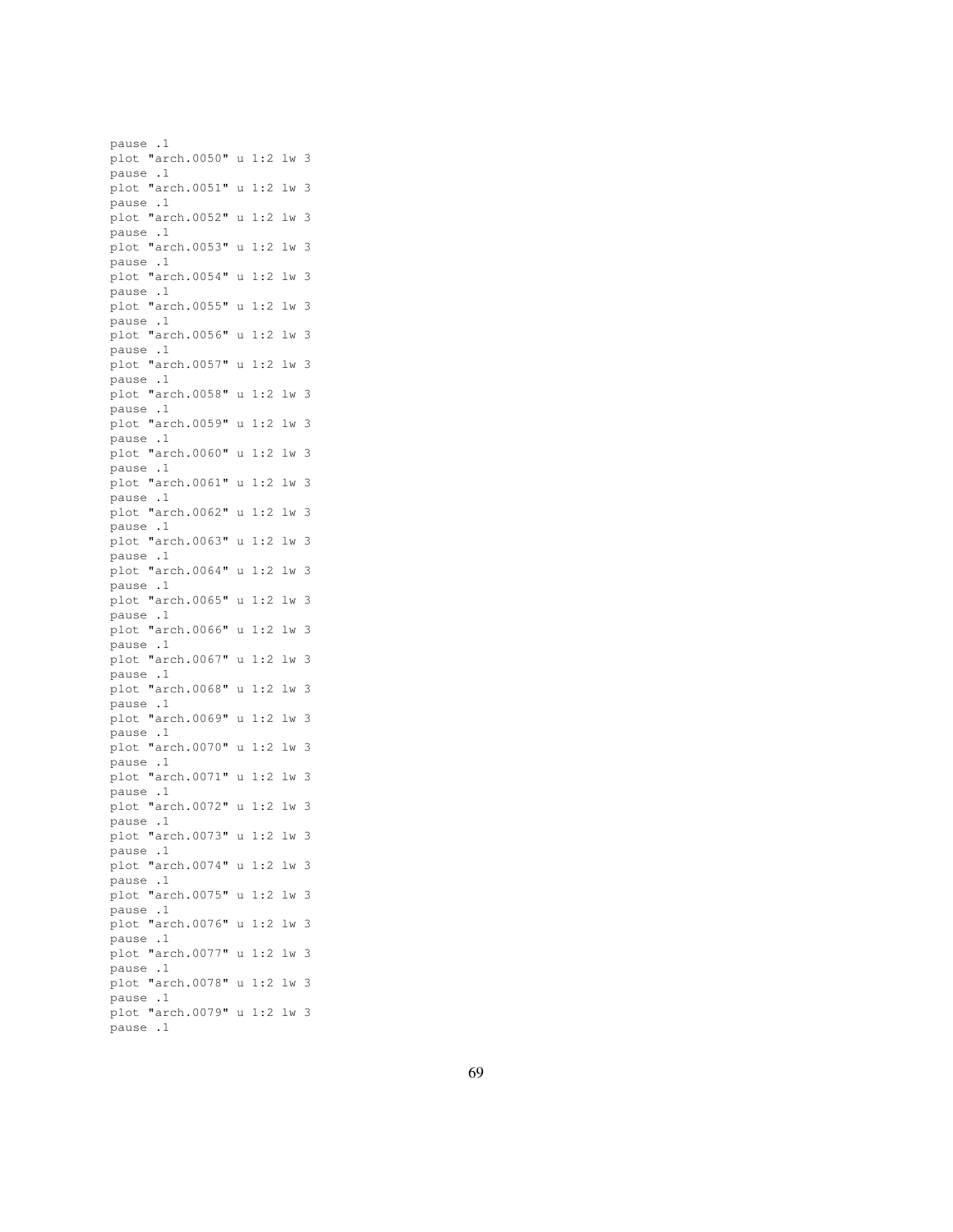plot "arch.0080" u 1:2 lw 3 pause .1 plot "arch.0081" u 1:2 lw 3 pause .1 plot "arch.0082" u 1:2 lw 3 pause .1 plot "arch.0083" u 1:2 lw 3 pause .1 plot "arch.0084" u 1:2 lw 3 pause .1 plot "arch.0085" u 1:2 lw 3 pause .1 plot "arch.0086" u 1:2 lw 3 pause .1 plot "arch.0087" u 1:2 lw 3 pause .1 plot "arch.0088" u 1:2 lw 3 pause .1 plot "arch.0089" u 1:2 lw 3 pause .1 plot "arch.0090" u 1:2 lw 3 pause .1 plot "arch.0091" u 1:2 lw 3 pause .1 plot "arch.0092" u 1:2 lw 3 pause .1 plot "arch.0093" u 1:2 lw 3 pause .1 plot "arch.0094" u 1:2 lw 3 pause .1 plot "arch.0095" u 1:2 lw 3 pause .1 plot "arch.0096" u 1:2 lw 3 pause .1 plot "arch.0097" u 1:2 lw 3 pause .1 plot "arch.0098" u 1:2 lw 3 pause .1 plot "arch.0099" u 1:2 lw 3 pause .1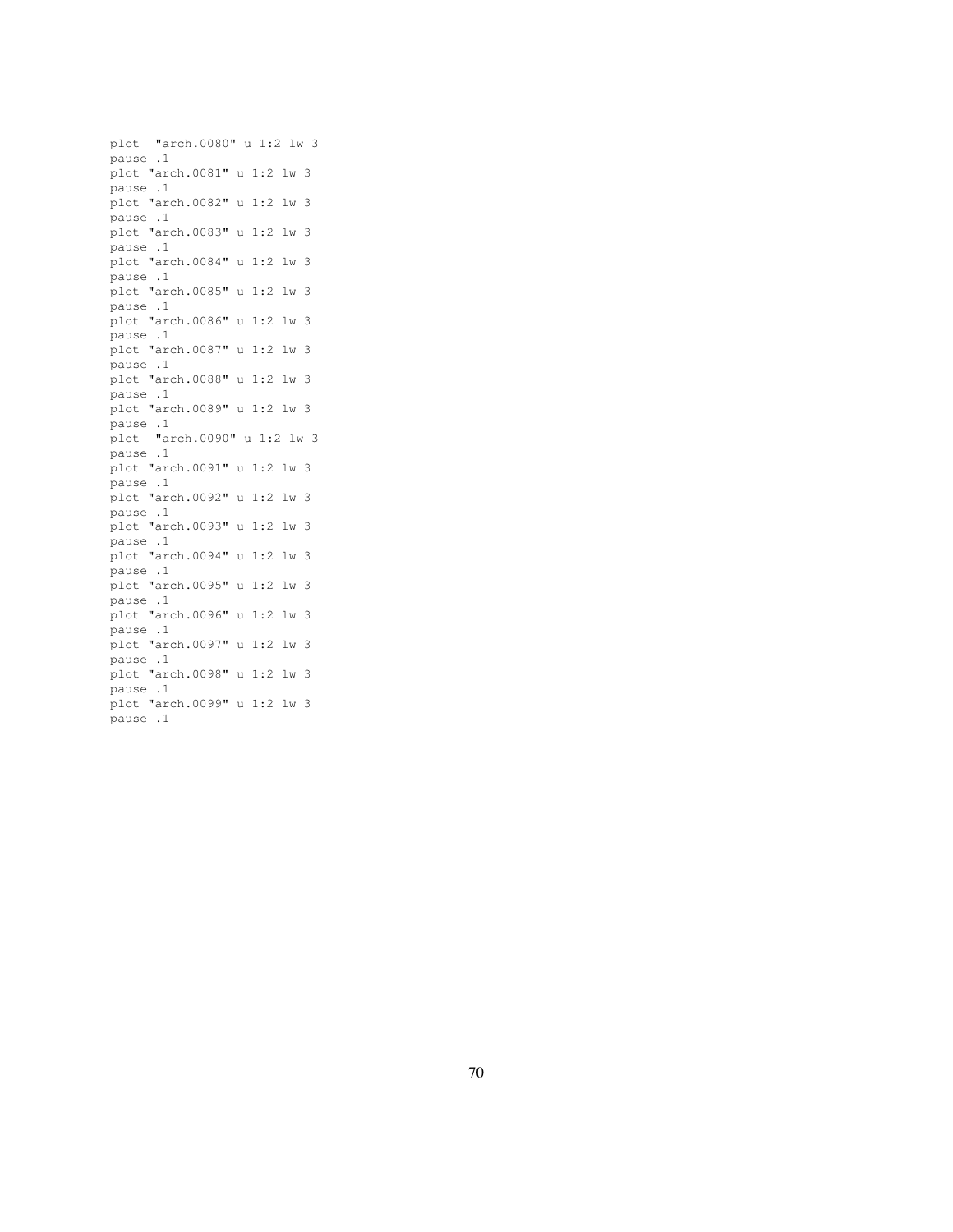```
PROGRAM Problem12
c
c 1-D nonadiabatic wave-packet propagation
c
      IMPLICIT NONE
      INTEGER NN, npts, nptx, ndump
      INTEGER istep, nstep
      REAL dt
      COMPLEX vprop,tprop
      PARAMETER(npts=9,nptx=2**npts,NN=2)
      DIMENSION vprop(nptx,NN,NN),tprop(nptx)
c
      CALL ReadParam(nstep,ndump,dt)
      call Initialize()
      CALL SetKinProp(dt,tprop)
      CALL SetPotProp(dt,vprop)
      DO istep=1,nstep+1
        IF(mod(istep-1,10).EQ.0)
     1 PRINT *, "Step=", istep-1,", Final step=", nstep
         IF(istep.GE.1) CALL PROPAGATE(vprop,tprop)
         IF(mod((istep-1),ndump).EQ.0) THEN
           CALL SAVEWF (istep, ndump, dt)
         END IF
      END DO
 22 FORMAT(6(e13.6,2x))
      END
cccccccccccccccccccccccccccccccccccccccccccccccccccccccccccccccccccc
      SUBROUTINE energies(energy)
      IMPLICIT NONE
     INTEGER j,NN
      COMPLEX energy,RV,RKE
      PARAMETER (NN=2)
      DIMENSION RV(NN),RKE(NN),energy(NN)
      CALL PE(RV)
      CALL KE(RKE)
      DO j=1,NN
        energy(j)=RV(j)+RKE(j)
      END DO
      RETURN
      END
cccccccccccccccccccccccccccccccccccccccccccccccccccccccccccccccccccc
      subroutine ReadParam(nstep, ndump, dt)
c
c Parameters defining the grid (xmin, xmax), integration time step (dt),
c mass (amassx), initial position (xk), initial momentum (pk),
c number of propagation steps (nstep), and how often to save a pic (ndump)
c
      IMPLICIT NONE
      INTEGER ntype, nstep, nrpt, ireport, ndump, nlit
      REAL xmin,xmax,pk,amassx,xk,dt
      common /packet/ amassx, xk, pk
      common /xy/ xmin,xmax
c
      xmin=-6.0
      xmax=6.0
      dt=0.2amassx=1.0
      xk=-2.2pk=0.
      nstep=100
      ndump=1
```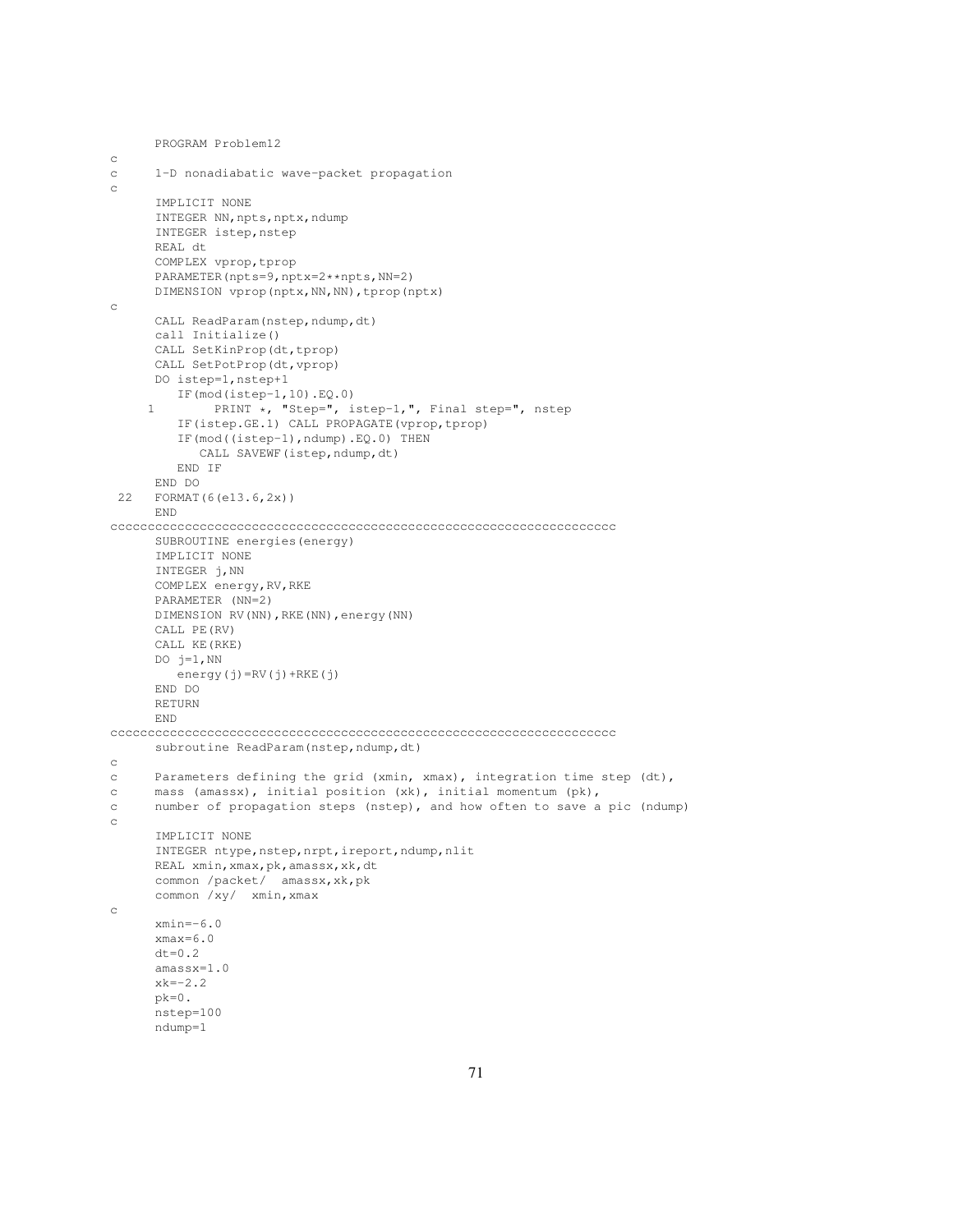```
c
      return
      end
cccccccccccccccccccccccccccccccccccccccccccccccccccccccccccccccccccccc
     SUBROUTINE Initialize()
     IMPLICIT NONE
      INTEGER NN, nptx, npts, kk
      COMPLEX chi0,chi,EYE,CRV
     REAL omega, xk2, xmin, xmax, dx, pi, amassx, xk, pk, x, alpha, alpha2
     PARAMETER(npts=9,nptx=2**npts,NN=2)
     DIMENSION CRV (NN, NN)
     common /xy/ xmin,xmax
      common /packet/ amassx,xk,pk
     COMMON / wfunc/ chi(nptx,NN)
     COMMON / iwfunc/ chi0(nptx,NN)
     EYE=(0.0,1.0)pi= acos(-1.0)omega=1.
     dx=(xmax-xmin)/real(nptx)
c
c Wave Packet Initialization: Gaussian centered at xk, with momentum pk
\mathcal{C}alpha=amassx*omega
     do kk=1,nptx
         x=xmin+kk*dx
         chi(kk, 1) = ((alpha/pi) **0.25)/sqrt(2.)
     1 *exp(-alpha/2.*(x-xk)**2+EYE*pk*(x-xk))
         chi(kk,2)=chi(kk,1)
c
         chi0(kk,1)=chi(kk,1)
         chi(0(kk,2)=chi(kk,2)end do
     RETURN
     END
cccccccccccccccccccccccccccccccccccccccccccccccccccccccccccccccccccc
     SUBROUTINE SAVEWF(je2,ndump,dt)
c
c Dump Time Evolved Wave packet
\simIMPLICIT NONE
      INTEGER je2,nptx,npts,kk,NN,ncount,ndump,jj
     COMPLEX chi,CRV,energy,psi,Psia
      character*9 B
     REAL V,x1,c1,c2,c1a,x,xmin,xmax,dx,EVALUES,dt
      PARAMETER(npts=9,nptx=2**npts,NN=2)
     DIMENSION CRV(NN,NN), EVALUES(NN)
     DIMENSION psi(NN,NN)
     common /xy/ xmin,xmax
     COMMON / wfunc/ chi(nptx,NN)
     COMMON /ENER/ energy(NN)
c
     IF(je2.EQ.1) CALL energies(energy)
      jj=je2/ndump
      write(B, '(A,i4.4)') 'arch.', jj
     OPEN(1,FILE=B)
     dx=(xmax-xmin)/real(nptx)
     ncount=(je2-1)/ndump
c
c Save Wave-packet components
```

```
72
```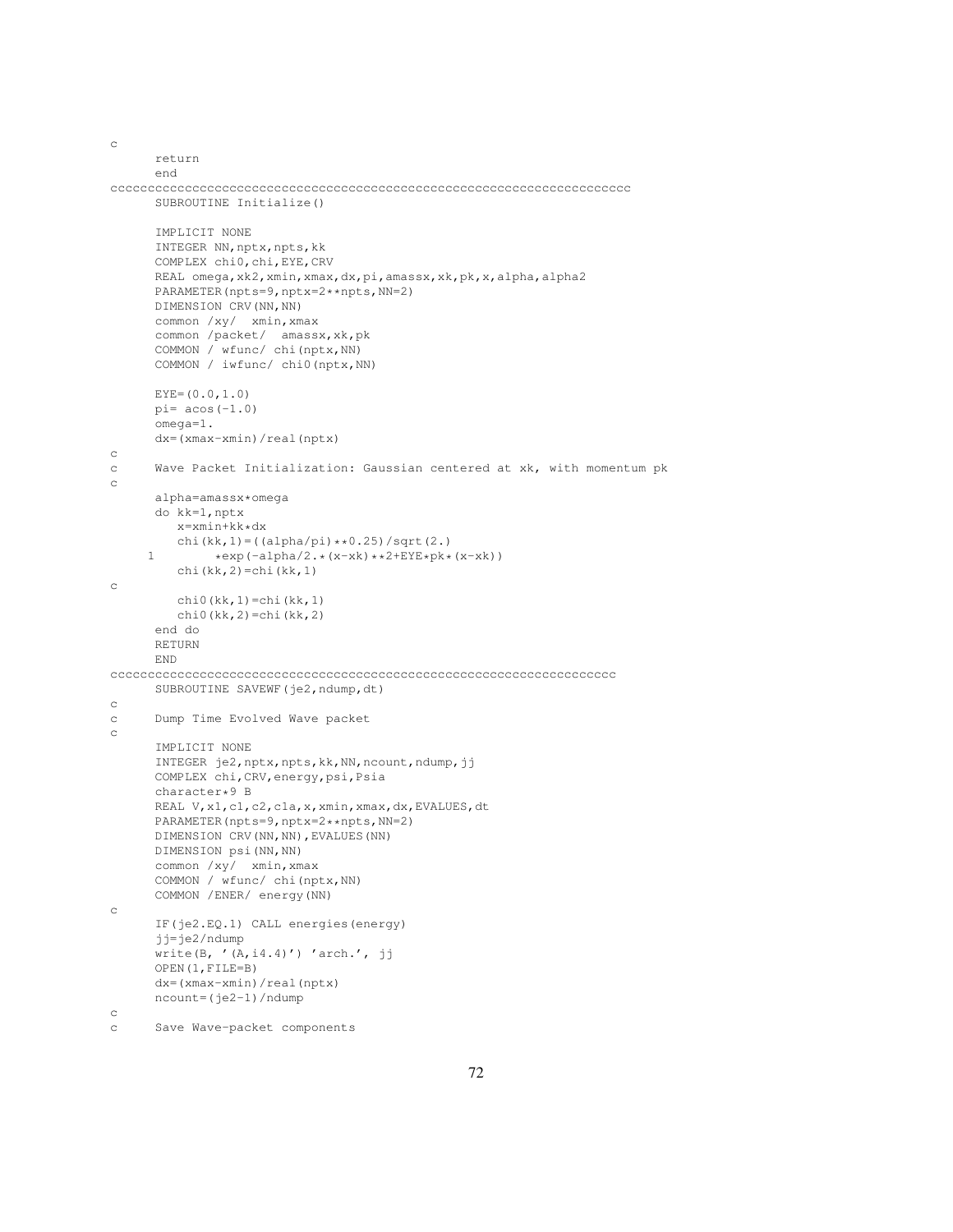c do kk=1,nptx x=xmin+kk\*dx c1=chi(kk,1)\*conjg(chi(kk,1)) c2=chi(kk,2)\*conjg(chi(kk,2)) write $(1,33)$  x, sqrt $(cl)$ +real(energy $(l)$ ) end do write(1,33) do kk=1,nptx x=xmin+kk\*dx c2=chi(kk,2)\*conjg(chi(kk,2))  $write(1,33)$   $x, sqrt(c2) + real(energy(2))$ end do write(1,33) do kk=1,nptx x=xmin+kk\*dx  $write(1,33)$   $x, real(energy(2))$ end do write(1,33) do kk=1,nptx x=xmin+kk\*dx  $write(1,33)$   $x, real(energy(1))$ end do write(1,33) c c Save Adiabatic states c do kk=1,nptx x=xmin+kk\*dx CALL HAMIL(CRV,x) CALL SCHROC1 (CRV, psi, EVALUES) write(1,33) x,EVALUES(1) end do write(1,33) do kk=1,nptx x=xmin+kk\*dx CALL HAMIL(CRV,x) CALL SCHROC1 (CRV, psi, EVALUES)  $write(1,33)$   $x, EVALUES(2)$ end do CLOSE(1) 33 format(6(e13.6,2x)) RETURN END cccccccccccccccccccccccccccccccccccccccccccccccccccccccccccccccccccc subroutine SetKinProp(dt,tprop) c c Kinetic Energy part of the Trotter Expansion: exp(-i pˆ2 dt/(2 m)) c IMPLICIT NONE INTEGER nptx, kx, nx, npts, NN REAL xsc,xmin,xmax,propfacx,amassx,xk,pi,alenx,dt,pk COMPLEX tprop,eye parameter(npts=9,nptx=2\*\*npts,NN=2) DIMENSION tprop(nptx) common /xy/ xmin,xmax common /packet/ amassx,xk,pk

c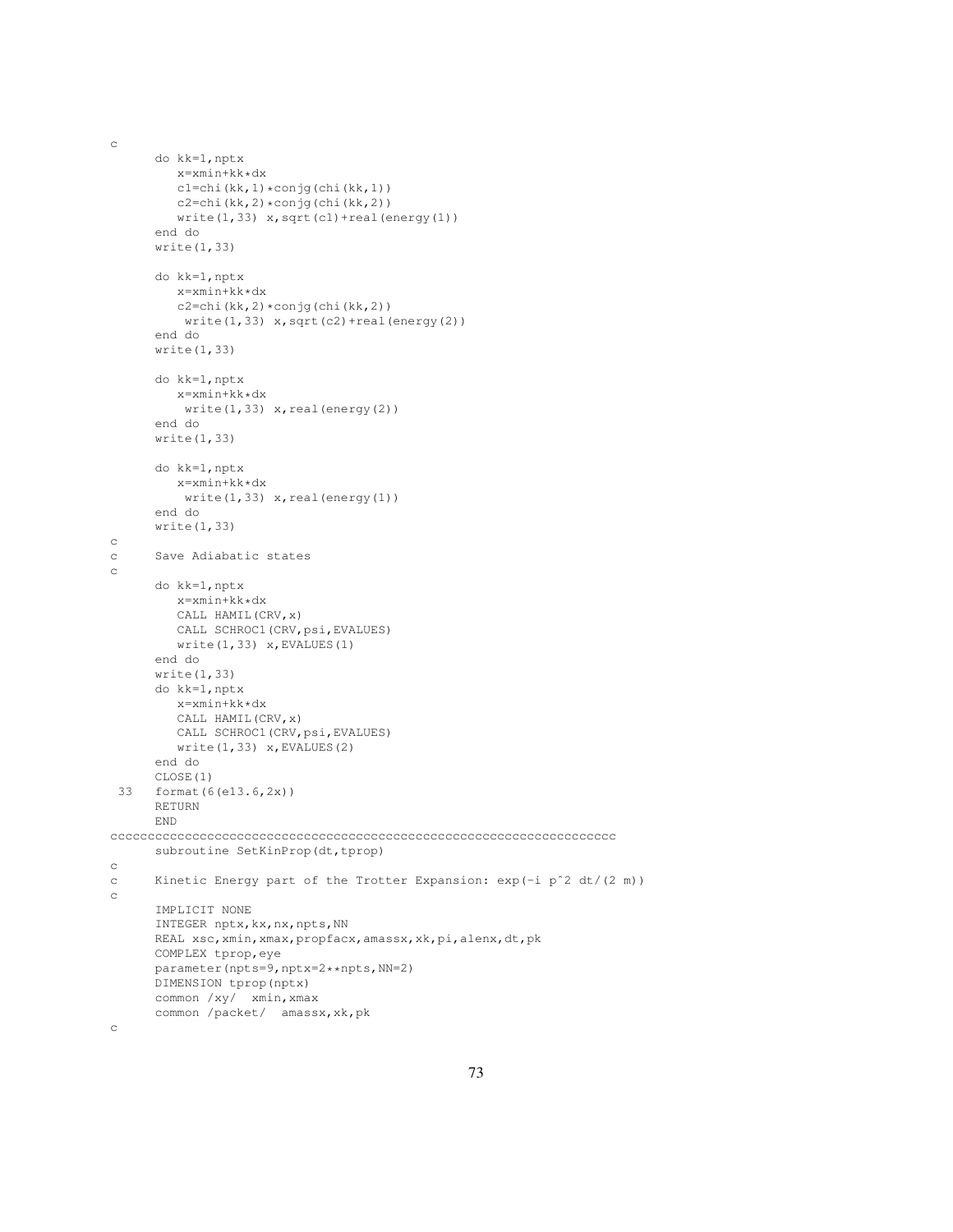```
eye=(0.,1.)pi = a cos(-1.0)alenx=xmax-xmin
      propfacx=-dt/2./amassx*(2.*pi)**2
      do kx=1,nptx
         if(kx.le.(nptx/2+1)) then
            nx=kx-1
         else
           nx=kx-1-nptx
         end if
         xsc=0.
         if(nx.ne.0) xsc=real(nx)/alenx
         tprop(kx)=exp(eye*(propfacx*xsc**2))
       end do
c
      return
      end
cccccccccccccccccccccccccccccccccccccccccccccccccccccccccccccccccccc
      subroutine SetPotProp(dt, vprop)
c
c Potential Energy part of the Trotter Expansion: exp(-i V dt/2)
c
      IMPLICIT NONE
      INTEGER NN,ii,kk,jj,nptx,i,j,k,npts
      REAL xmin, xmax, dx, dt, EVALUES, x
      COMPLEX vp,vprop,eye,dummy,psi,CRV
      parameter(npts=9,nptx=2**npts,NN=2)
      DIMENSION vprop(nptx,NN,NN),psi(NN,NN),CRV(NN,NN)
      DIMENSION vp(NN,NN),dummy(NN,NN),EVALUES(NN)
      common /xy/ xmin,xmax
      eye=(0.,1.)
      dx=(xmax-xmin)/real(nptx)
c
      do ii=1,nptx
         x=xmin+ii*dx
         CALL HAMIL(CRV,x)
         CALL SCHROC1 (CRV, psi, EVALUES)
         vp(1,1)=exp(-eye*0.5*dt*EVALUES(1))vp(1,2)=0.0vp(2,1)=0.0vp(2,2)=exp(-eye*0.5*dt*EVALUES(2))do i=1,2do j=1,2
               dummy(i, j) = 0.
               do k=1, 2dummy(i,j)=dummy(i,j)+vp(i,k)*psi(j,k)
               end do
            end do
         end do
         do i=1,2
            do j=1,2
               vp(i,j)=0.do k=1,2
                  vp(i,j)=vp(i,j)+psi(i,k)*dumm(y(k,j))end do
            end do
         end do
         do i=1, 2do j=1,2kk=ii
               vprop(kk,i,j)=vp(i,j)/sqrt(1.0*nptx)
```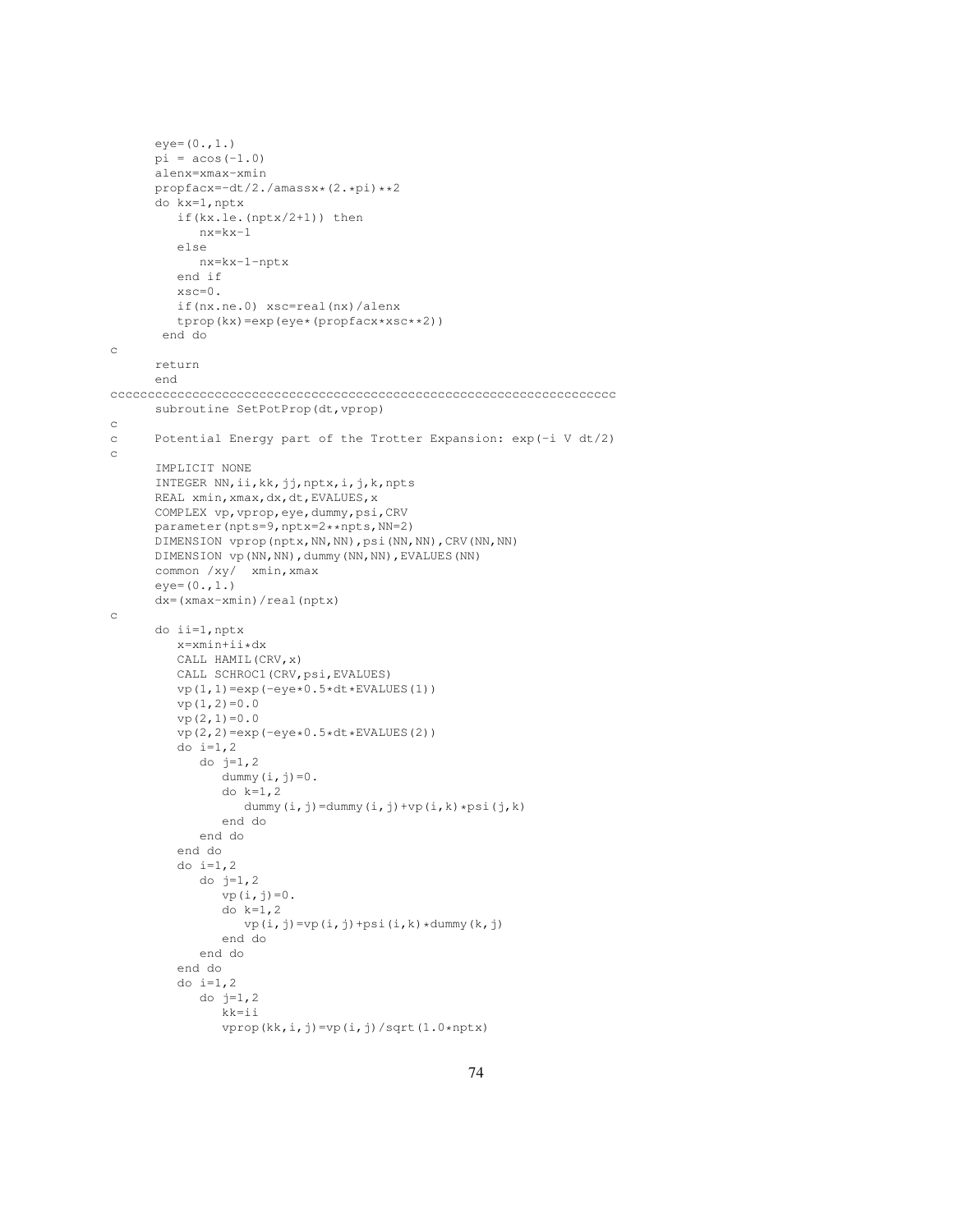```
end do
         end do
      end do
c
      RETURN
      END
cccccccccccccccccccccccccccccccccccccccccccccccccccccccccccccccccccccc
      SUBROUTINE PROPAGATE(vprop,tprop)
c
c Split Operator Fourier Transform Propagation Method
c J. Comput. Phys. 47, 412 (1982); J. Chem. Phys. 78, 301 (1983)
\simIMPLICIT NONE
      INTEGER i,j,kk,NN,in,ii,nptx,npts
      COMPLEX chi,vprop,chin1,chin2,tprop
      PARAMETER(npts=9,nptx=2**npts,NN=2)
      DIMENSION chin1(nptx), chin2(nptx)
      DIMENSION tprop(nptx), vprop(nptx, NN, NN)
      COMMON / wfunc/ chi(nptx,NN)
c
c Apply potential energy part of the Trotter Expansion
c
      DO ii=1,nptx
         in=ii
         chin1(in)=0.0chin2(in)=0.0DO j=1, NN
            kk=ii
            chin1(in)=chin1(in)+vprop(kk,1,j)*chi(kk,j)
            chin2(in)=chin2(in)+vprop(kk,2,j)*chi(kk,j)
         END DO
      END DO
c
c Fourier Transform wave-packet to the momentum representation
c
      CALL fourn(chin1,nptx,1,1)
      CALL fourn(chin2,nptx,1,1)
\rm _cc Apply kinetic energy part of the Trotter Expansion
c
      DO ii=1,nptx
         in=ii
         kk=ii
         chin1(in)=tprop(kk)*chin1(in)
        chin2(in)=tprop(kk)*chin2(in)
      END DO
c
c Inverse Fourier Transform wave-packet to the coordinate representation
c
      CALL fourn(chin1, nptx, 1,-1)
      CALL fourn(chin2, nptx, 1,-1)
c
c Apply potential energy part of the Trotter Expansion
c
      DO ii=1,nptx
         in=ii
         DO i=1, NN
           kk=ii
            chi(kk, i)=vprop(kk, i, 1) *chin1(in)
     1 +vprop(kk, i, 2) \starchin2(in)
         END DO
```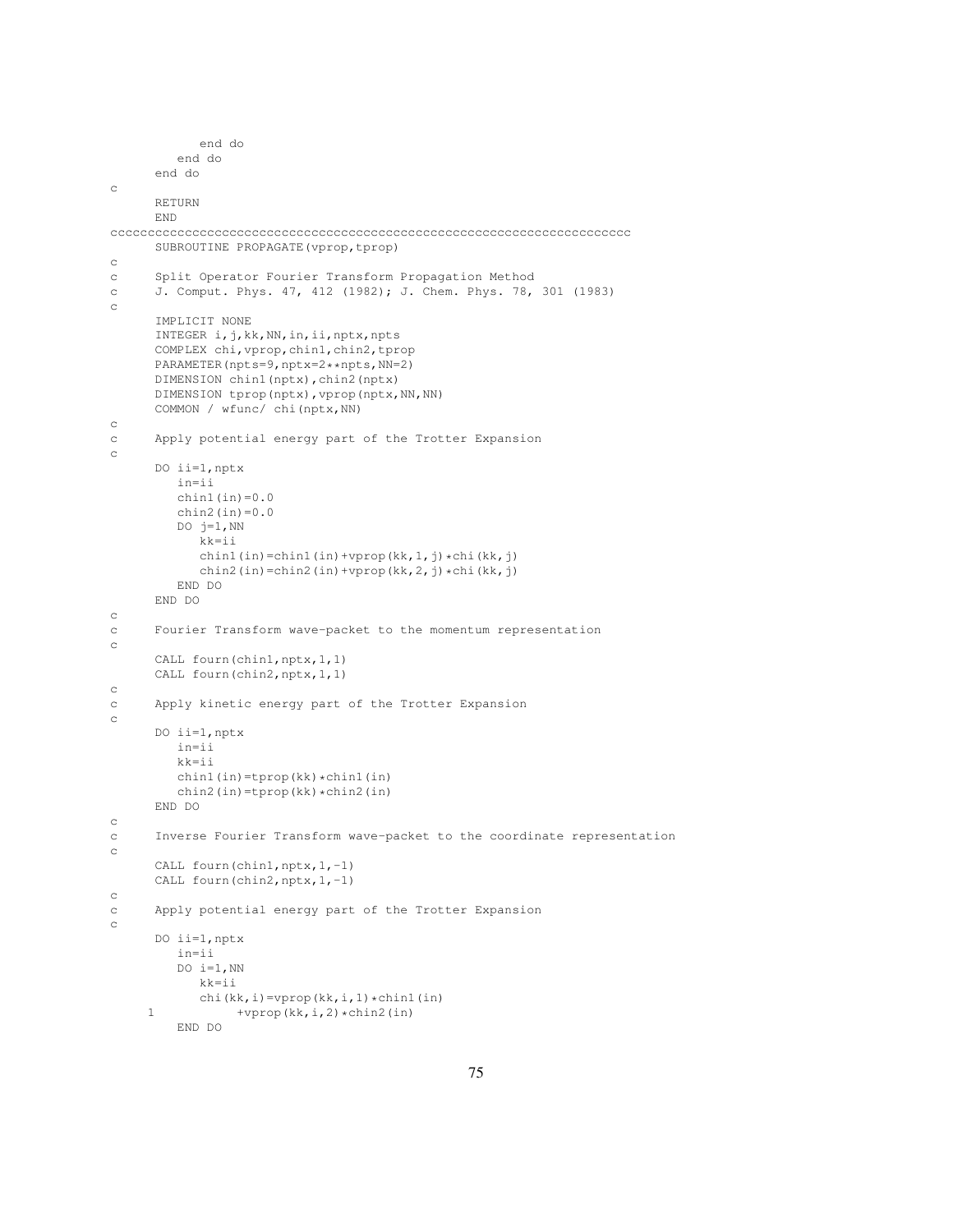```
END DO
     END
ccccccccccccccccccccccccccccccccccccccccccccccccccccccccccccccccc
     SUBROUTINE HAMIL(CRV,x)
c
c Hamiltonian Matrix
c
     IMPLICIT NONE
      INTEGER NN
     REAL x,VPOT1,VPOT2
     COMPLEX CRV
     PARAMETER(NN=2)
     DIMENSION CRV(NN,NN)
c
     CALL VA(VPOT1,x)
     CALL VB(VPOT2,x)
     CRV(1,1)=VPOT1CRV(2,2)=VPOT2
      CRV(1, 2)=0.3 ! comment this line for item (b)
      CRV(2, 1)=0.3 ! comment this line for item (b)
c CRV(1, 2)=0.3 ! uncomment this line for item (b)
c C R V(2, 1) = 0.3 ! uncomment this line for item (b)
c
     RETURN
     END
ccccccccccccccccccccccccccccccccccccccccccccccccccccccccccccccccccccccc
     SUBROUTINE VA(V, x)
c
c Potential Energy Surface: Harmonic Oscillator
c
     implicit none
     REAL V,x,amassx,xk,pk,rk,omega
     common /packet/ amassx,xk,pk
     omega=1.0
     rk=amassx*omega**2
     V=0.5*rk*x*x
     RETURN
     END
cccccccccccccccccccccccccccccccccccccccccccccccccccccccccccccccccccccccc
     SUBROUTINE VB(V, x1)
c
c Potential Energy Surface: Double-Well Potential, tunneling dynamics
c
     implicit none
     REAL V,x1,x
     x=x1
      V=-0.5*x**2+1.0/(16.0*1.3544)*x**4RETURN
     END
cccccccccccccccccccccccccccccccccccccccccccccccccccccccccccccccccccccc
      SUBROUTINE PE(RV)
c
c Expectation Value of the Potential Enegy
c
      IMPLICIT NONE
      INTEGER nptx, npts, kk, NN, j
     COMPLEX chi,EYE,RV
     REAL Vpot,omega,xmin,xmax,dx,pi,amassx,xk,pk,x,alpha
     PARAMETER(npts=9,nptx=2**npts,NN=2)
     DIMENSION RV(NN)
```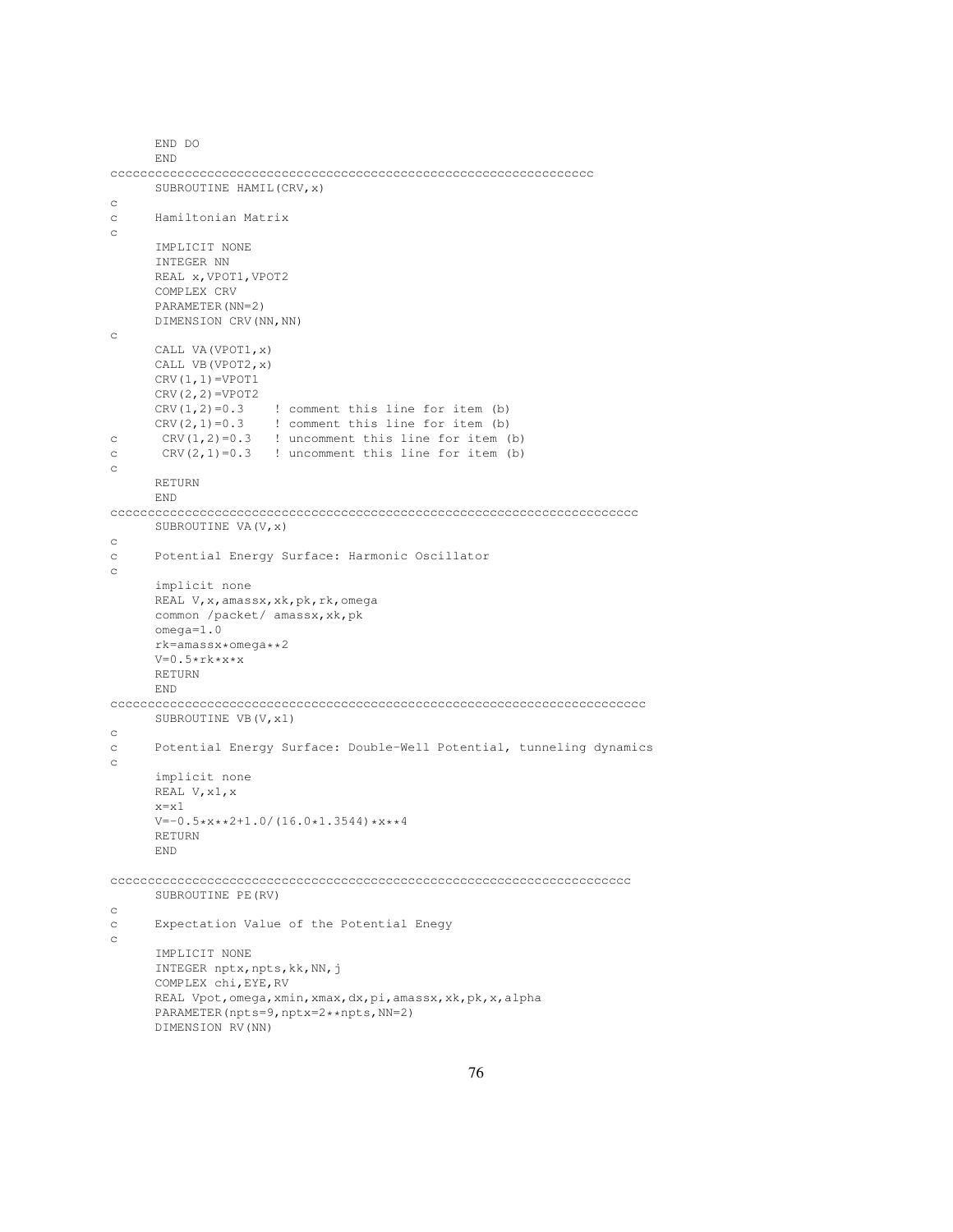```
COMMON / wfunc/ chi(nptx,NN)
      common /xy/ xmin,xmax
      common /packet/amassx,xk,pk
      dx=(xmax-xmin)/real(nptx)
      DO j=1, NN
         RV(j)=0.0do kk=1,nptx
            x=xmin+kk*dx
            IF(j.EQ.1) CALL VA(Vpot,x)
            IF(j.EQ.2) CALL VB(Vpot,x)
            RV(j)=RV(j)+chi(kk,j)*Vpot*conjg(chi(kk,j))*dx
         end do
      END DO
      RETURN
      END
cccccccccccccccccccccccccccccccccccccccccccccccccccccccccccccccccccc
      subroutine KE(RKE)
c
c Expectation value of the kinetic energy
c
      IMPLICIT NONE
      INTEGER NN,kk,nptx,kx,nx,npts,j
      REAL dp,theta,wm,p,xmin,xmax,amassx,xk,pi,alenx,pk,rm,re,ri,dx
      COMPLEX eye,chi,Psip,chic,RKE
      parameter(npts=9,nptx=2**npts,NN=2)
      DIMENSION chic(nptx),RKE(NN)
      common /xy/ xmin,xmax
      common /packet/ amassx,xk,pk
      COMMON / wfunc/ chi(nptx,2)
c
      pi = a cos(-1.0)dx=(xmax-xmin)/nptx
      dp=2.*pi/(xmax-xmin)
c
      DO j=1,NN
         RKE(j) = 0.0do kk=1,nptx
           chic(kk)=chi(kk,j)
         end do
         CALL fourn(chic, nptx, 1, 1)
         do kx=1,nptx
            if(kx.le.(nptx/2+1)) then
              nx=kx-1
            else
              nx=kx-1-nptx
            end if
            p=0.
            if(nx.ne.0) p = \text{real}(nx) * dpchic(kx)=p**2/(2.0*amassx)*chic(kx)/nptx
         end do
         CALL fourn(chic, nptx, 1,-1)
         do kk=1,nptx
            RKE(j)=RKE(j)+conjg(chi(kk,j))*chic(kk)*dx
         end do
      END DO
      return
      end
cccccccccccccccccccccccccccccccccccccccccccccccccccccccccccccccccccccccc
      SUBROUTINE SCHROC1(CRV,EVECT,EVALUES)
```
c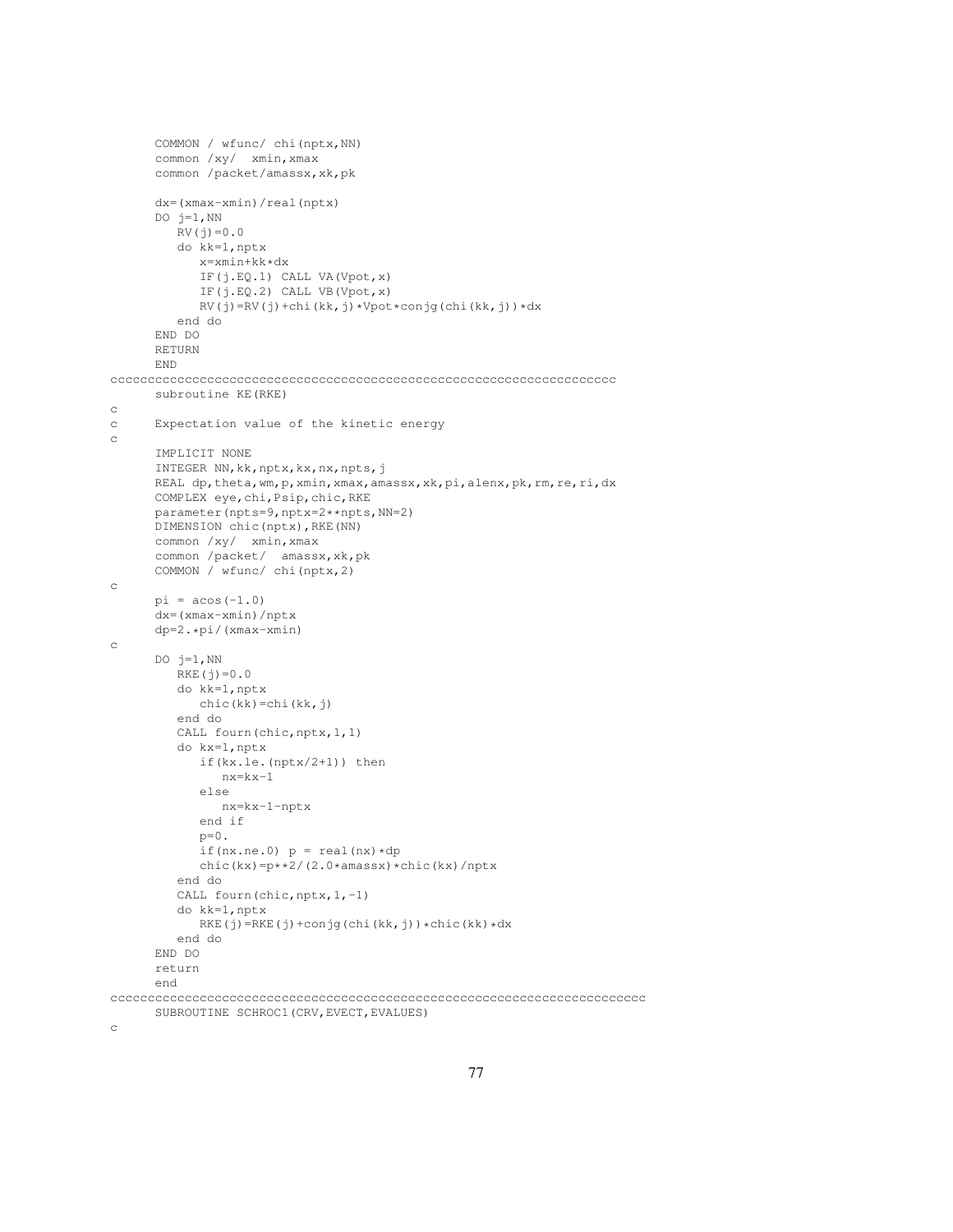```
c Hamiltonian Matrix Diagonalization
c
c CRV: HERMITIAN MATRIX (INPUT)
c EVECT: EIGENVECTORS (OUTPUT)
c EVALUES: EIGENVALUES (OUTPUT)
c
      INTEGER N,I,J,NP
      REAL EVALUES, CRV2, EVECT2
      COMPLEX CRV,EVECT
      PARAMETER(N=2,NP=2)
      DIMENSION CRV(N,N),EVECT(N,N),EVALUES(N),E(NP)
      DIMENSION CRV2(N,N),EVECT2(N,N)
C
      DO I=1,N
         EVALUES(I)=0.0E(I) = 0.0DO J=1,NCRV2(J, I)=CRV(J, I)END DO
      END DO
      CALL TRED2 (CRV2, N, NP, EVALUES, E)
      CALL TQLI(EVALUES,E,N,NP,CRV2)
      CALL EIGSRT(EVALUES,CRV2,N,NP)
c
      DO I=1,NDO J=1,N
           EVECT(J, I)=CRV2(J, I)END DO
      END DO
C
      RETURN
      END
cccccccccccccccccccccccccccccccccccccccccccccccccccccccccccccccccccccccccccccc
c Subroutines from Numerical Recipes to compute FFT
cccccccccccccccccccccccccccccccccccccccccccccccccccccccccccccccccccccccccccccc
      SUBROUTINE FOURN (DATA, NN, NDIM, ISIGN)
      REAL*8 WR,WI,WPR,WPI,WTEMP,THETA
      DIMENSION NN(NDIM),DATA(*)
      NTOT=1
      DO 11 IDIM=1,NDIM
        NTOT=NTOT*NN(IDIM)
 11 CONTINUE
      NPREV=1
      DO 18 IDIM=1,NDIM
         N=NN(IDIM)
         NREM=NTOT/(N*NPREV)
         IP1=2*NPREV
         IP2=IP1*N
         IP3=IP2*NREM
         I2REV=1
         DO 14 I2=1,IP2,IP1
            IF(I2.LT.I2REV)THEN
               DO 13 I1=I2,I2+IP1-2,2
                  DO 12 I3=I1,IP3,IP2
                     I3REV=I2REV+I3-I2
                     TEMPR=DATA(I3)
                     TEMPI=DATA(I3+1)
                     DATA(I3)=DATA(I3REV)
                     DATA(I3+1)=DATA(I3REV+1)
                     DATA(I3REV)=TEMPR
                     DATA(I3REV+1)=TEMPI
```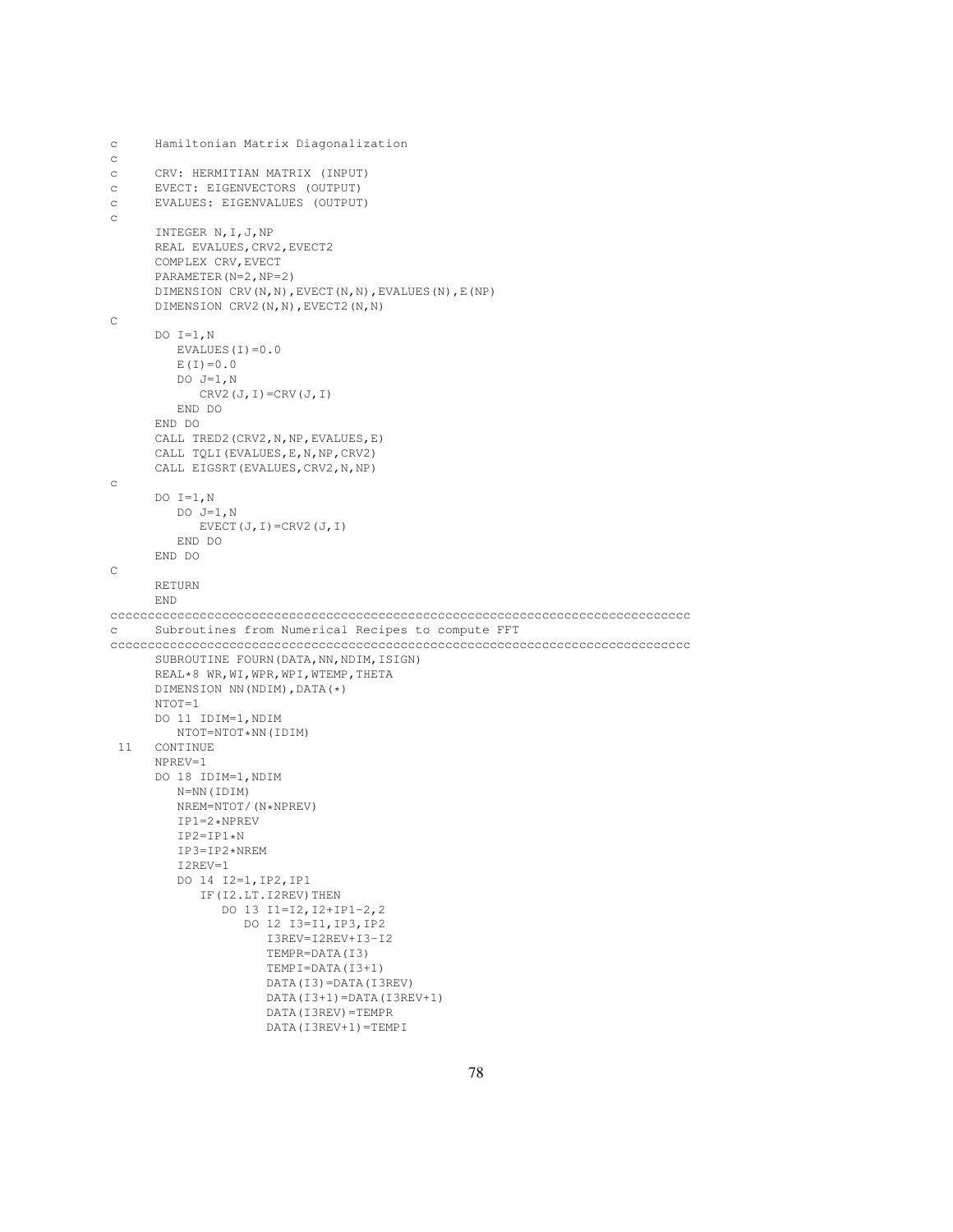| 12           | CONTINUE                                            |
|--------------|-----------------------------------------------------|
| 13           | CONTINUE                                            |
|              | ENDIF                                               |
|              | $IBIT=IP2/2$                                        |
| $\mathbf{1}$ | IF ((IBIT.GE.IP1).AND.(I2REV.GT.IBIT)) THEN         |
|              | I2REV=I2REV-IBIT                                    |
|              | IBIT=IBIT/2                                         |
|              | GO TO 1                                             |
|              | ENDIF                                               |
|              | I2REV=I2REV+IBIT                                    |
| 14           | CONTINUE                                            |
|              | $IFPI=IP1$                                          |
| 2            | IF (IFP1.LT.IP2) THEN                               |
|              | $IFP2=2*IFP1$                                       |
|              |                                                     |
|              | THETA=ISIGN*6.28318530717959D0/(IFP2/IP1)           |
|              | $WPR=-2. D0 * DSIM(0.5D0 * THETA) * *2$             |
|              | WPI=DSIN(THETA)                                     |
|              | $WR=1.D0$                                           |
|              | $WI = 0.DD0$                                        |
|              | DO 17 I3=1, IFP1, IP1                               |
|              | DO 16 I1=I3, I3+IP1-2, 2                            |
|              | DO 15 I2=I1, IP3, IFP2                              |
|              | $K1 = I2$                                           |
|              | $K2 = K1 + IFP1$                                    |
|              | TEMPR=SNGL(WR) *DATA(K2)-SNGL(WI) *DATA(K2+1)       |
|              | TEMPI=SNGL(WR) * DATA(K2+1) + SNGL(WI) * DATA(K2)   |
|              | $DATA(K2) = DATA(K1) - TEMPR$                       |
|              | $DATA(K2+1) = DATA(K1+1) - TEMPI$                   |
|              | DATA (K1) = DATA (K1) + TEMPR                       |
|              | $DATA(K1+1) = DATA(K1+1) + TEMPI$                   |
| 15           | CONTINUE                                            |
|              |                                                     |
| 16           | CONTINUE                                            |
|              | WTEMP=WR                                            |
|              | $WR = WR * WPR - WI * WPI + WR$                     |
|              | WI=WI*WPR+WTEMP*WPI+WI                              |
| 17           | CONTINUE                                            |
|              | IFP1=IFP2                                           |
|              | GO TO 2                                             |
|              | ENDIF                                               |
|              | NPREV=N*NPREV                                       |
| 18           | CONTINUE                                            |
|              | <b>RETURN</b>                                       |
|              | END                                                 |
|              |                                                     |
| С            | Subroutines to compute eigenvalues and eigenvectors |
|              |                                                     |
|              | SUBROUTINE TRED2 (A, N, NP, D, E)                   |
|              | IMPLICIT NONE                                       |
|              | INTEGER I, J, K, L, N, NP                           |
|              | REAL A, D, E, H, SCALE, F, G, HH                    |
|              | DIMENSION A(NP, NP), D(NP), E(NP)                   |
|              | IF (N.GT.1) THEN                                    |
|              | DO 18 I=N, $2, -1$                                  |
|              | $L = I - 1$                                         |
|              | $H=0$ .                                             |
|              |                                                     |
|              | $SCALE=0$ .                                         |
|              | IF(L.GT.1) THEN                                     |
|              | DO 11 K=1,L                                         |
|              | $SCALE=SCALE+ABS(A(I,K))$                           |
| 11           | CONTINUE                                            |
|              | IF (SCALE.EQ.0.) THEN                               |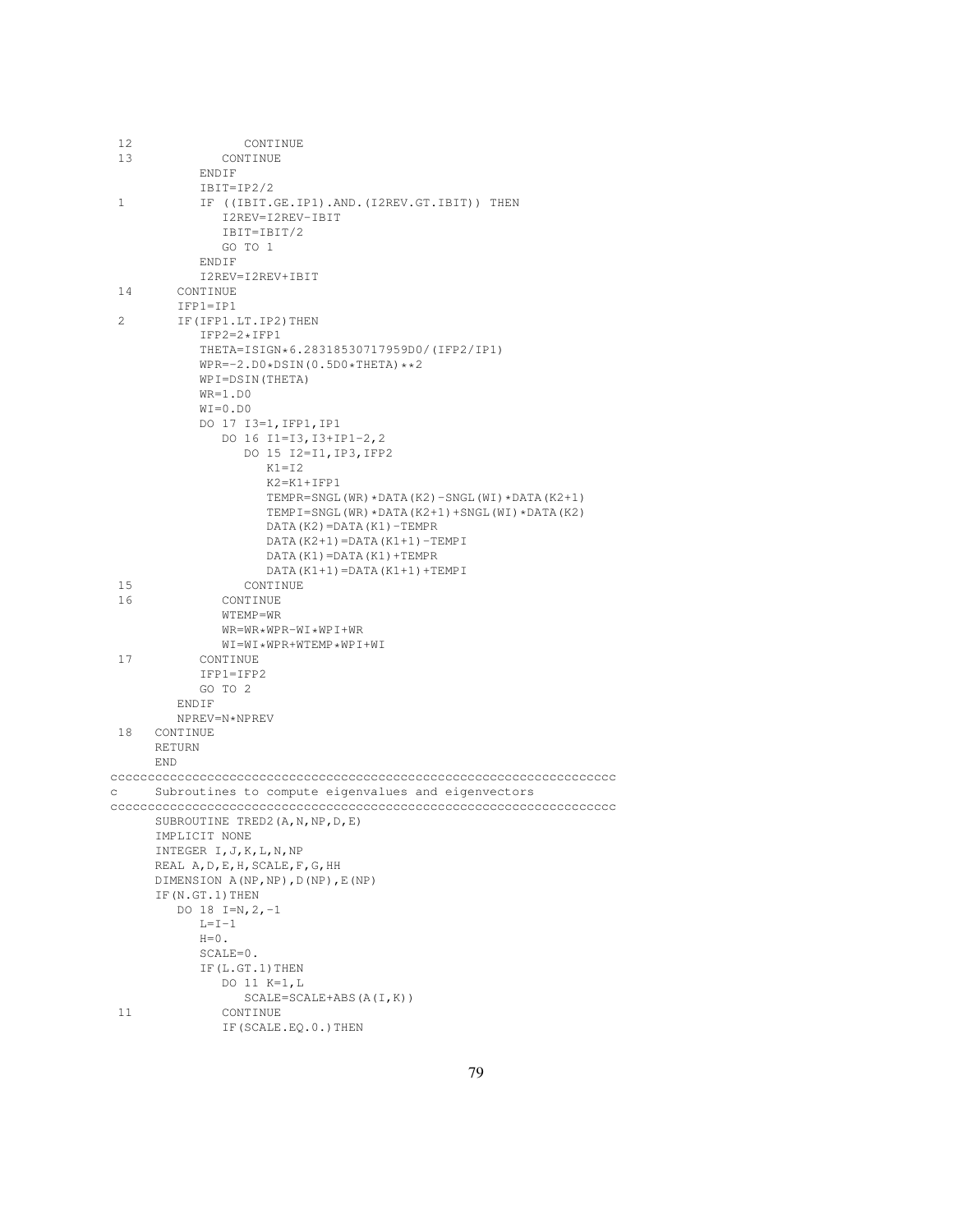|    | $E(I) = A(I, L)$                                  |
|----|---------------------------------------------------|
|    | ELSE                                              |
|    | DO 12 K=1, L                                      |
|    | $A(I, K) = A(I, K) / SCALE$                       |
|    | H=H+A(I,K) $\star\star2$                          |
| 12 | CONTINUE                                          |
|    | $F = A (I, L)$                                    |
|    | $G=-SIGN(SQRT(H), F)$                             |
|    | $E(I) = SCALE * G$                                |
|    | $H=H-F*G$                                         |
|    | $A(I, L) = F - G$                                 |
|    | $F=0$ .                                           |
|    | DO 15 J=1, L                                      |
|    | $A(J, I) = A(I, J) / H$                           |
|    | $G=0$ .                                           |
|    | DO 13 K=1, J                                      |
|    | $G=G+A(J,K)*A(I,K)$                               |
| 13 | CONTINUE                                          |
|    | IF (L.GT.J) THEN                                  |
|    | DO 14 K=J+1, L                                    |
|    | $G=G+A(K,J) * A(I,K)$                             |
| 14 | CONTINUE                                          |
|    | ENDIF                                             |
|    | $E(J) = G/H$                                      |
|    | $F=F+E(J) * A(I,J)$                               |
| 15 | CONTINUE                                          |
|    |                                                   |
|    | $HH=F/(H+H)$                                      |
|    | DO 17 J=1, L                                      |
|    | $F=A(I,J)$                                        |
|    | $G=E(J)-HH*F$                                     |
|    | $E(J) = G$                                        |
|    | DO 16 K=1, J                                      |
|    | $A(J,K) = A(J,K) - F \star E(K) - G \star A(I,K)$ |
| 16 | CONTINUE                                          |
| 17 | CONTINUE                                          |
|    | ENDIF                                             |
|    | ELSE                                              |
|    | $E(I) = A(I, L)$                                  |
|    | ENDIF                                             |
|    | $D(I) = H$                                        |
| 18 | CONTINUE                                          |
|    | ENDIF                                             |
|    | $D(1) = 0$ .                                      |
|    | $E(1) = 0$ .                                      |
|    | DO 23 I=1, N                                      |
|    | $L = I - 1$                                       |
|    | IF $(D(I) .NE.0.)$ THEN                           |
|    | DO 21 J=1,L                                       |
|    | $G=0$ .                                           |
|    | DO 19 K=1, L                                      |
|    | $G=G+A(I,K) * A(K,J)$                             |
| 19 | CONTINUE                                          |
|    | DO 20 K=1, L                                      |
|    | $A(K, J) = A(K, J) - G * A(K, I)$                 |
| 20 | CONTINUE                                          |
| 21 | CONTINUE                                          |
|    | ENDIF                                             |
|    | $D(I) = A(I, I)$                                  |
|    | $A(I, I) = 1$ .                                   |
|    | IF(L.GE.1) THEN                                   |
|    | DO 22 J=1,L                                       |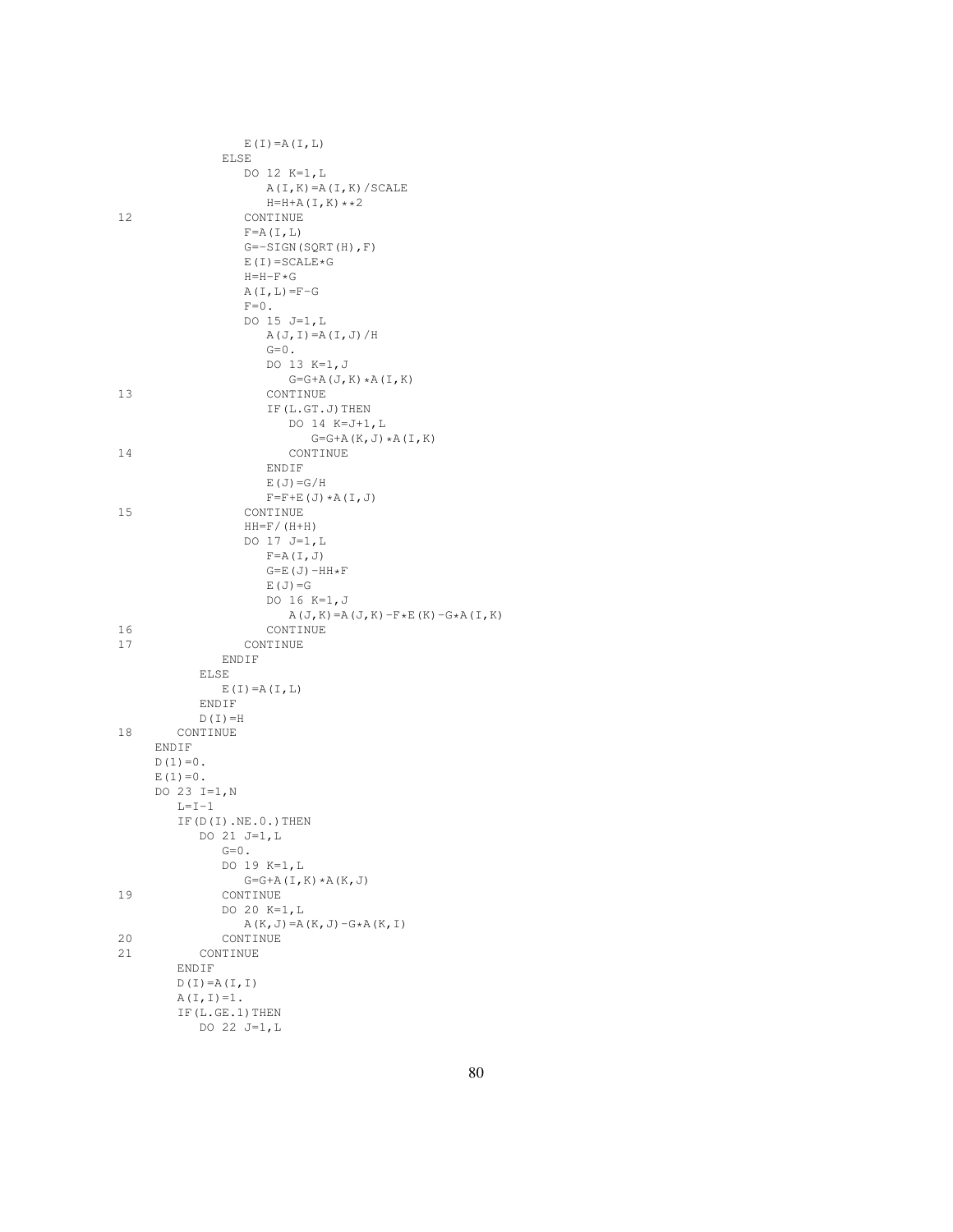|    | $A(I,J)=0$ .                                |
|----|---------------------------------------------|
|    | $A(J, I) = 0$ .                             |
| 22 | CONTINUE                                    |
|    | ENDIF                                       |
| 23 | CONTINUE                                    |
|    | <b>RETURN</b>                               |
|    | END                                         |
|    |                                             |
|    | SUBROUTINE TQLI (D, E, N, NP, Z)            |
|    | IMPLICIT NONE                               |
|    | INTEGER N, NP, I, K, L, M, ITER             |
|    | REAL $D, E, Z, DD, G, R, S, C, P, F, B$     |
|    | DIMENSION D(NP), E(NP), Z(NP, NP)           |
|    | IF (N.GT.1) THEN                            |
|    | DO 11 $I=2,N$                               |
|    | $E(I-1) = E(I)$                             |
| 11 | CONTINUE                                    |
|    | $E(N) = 0$ .                                |
|    | DO 15 L=1, N                                |
|    | ITER=0                                      |
| 1  | DO 12 $M=L, N-1$                            |
|    | $DD=ABS(D(M))+ABS(D(M+1))$                  |
|    | IF $(ABS(E(M))+DD.EQ.DD) GO TO 2$           |
| 12 | CONTINUE                                    |
|    | $M=N$                                       |
| 2  | IF (M.NE.L) THEN                            |
|    | IF(ITER.EQ.30) PAUSE 'too many iterations!' |
|    | ITER=ITER+1                                 |
|    | $G = (D(L+1) - D(L)) / (2 \cdot E(L))$      |
|    | $R = SQRT(G**2+1.)$                         |
|    | $G = D(M) - D(L) + E(L) / (G + SIGN(R, G))$ |
|    | $S=1$ .                                     |
|    | $C=1$ .                                     |
|    | $P=0$ .                                     |
|    | DO 14 I=M-1, L, -1                          |
|    | $F = S \star E(T)$                          |
|    | $B=C E(T)$                                  |
|    | IF $(ABS(F) . GE . ABS(G)) THEN$            |
|    | $C = G/F$                                   |
|    | $R = SQRT(C**2+1.)$                         |
|    | $E(I+1) = F \star R$                        |
|    | $S=1.7R$                                    |
|    | $C = C * S$                                 |
|    | ELSE<br>$S = F/G$                           |
|    | $R = SQRT(S**2+1.)$                         |
|    | $E(I+1) = G * R$                            |
|    | $C=1$ . $/R$                                |
|    | $S = S \star C$                             |
|    | ENDIF                                       |
|    | $G = D (I + 1) - P$                         |
|    | $R = (D (I) - G) * S + 2 \cdot * C * B$     |
|    | $P = S \star R$                             |
|    | $D(I+1) = G+P$                              |
|    | $G = C \star R - B$                         |
|    | DO 13 K=1, N                                |
|    | $F = Z (K, I + 1)$                          |
|    | $Z(K, I+1) = S \times Z(K, I) + C \times F$ |
|    | $Z(K, I) = C \star Z(K, I) - S \star F$     |
| 13 | CONTINUE                                    |
| 14 | CONTINUE                                    |
|    |                                             |